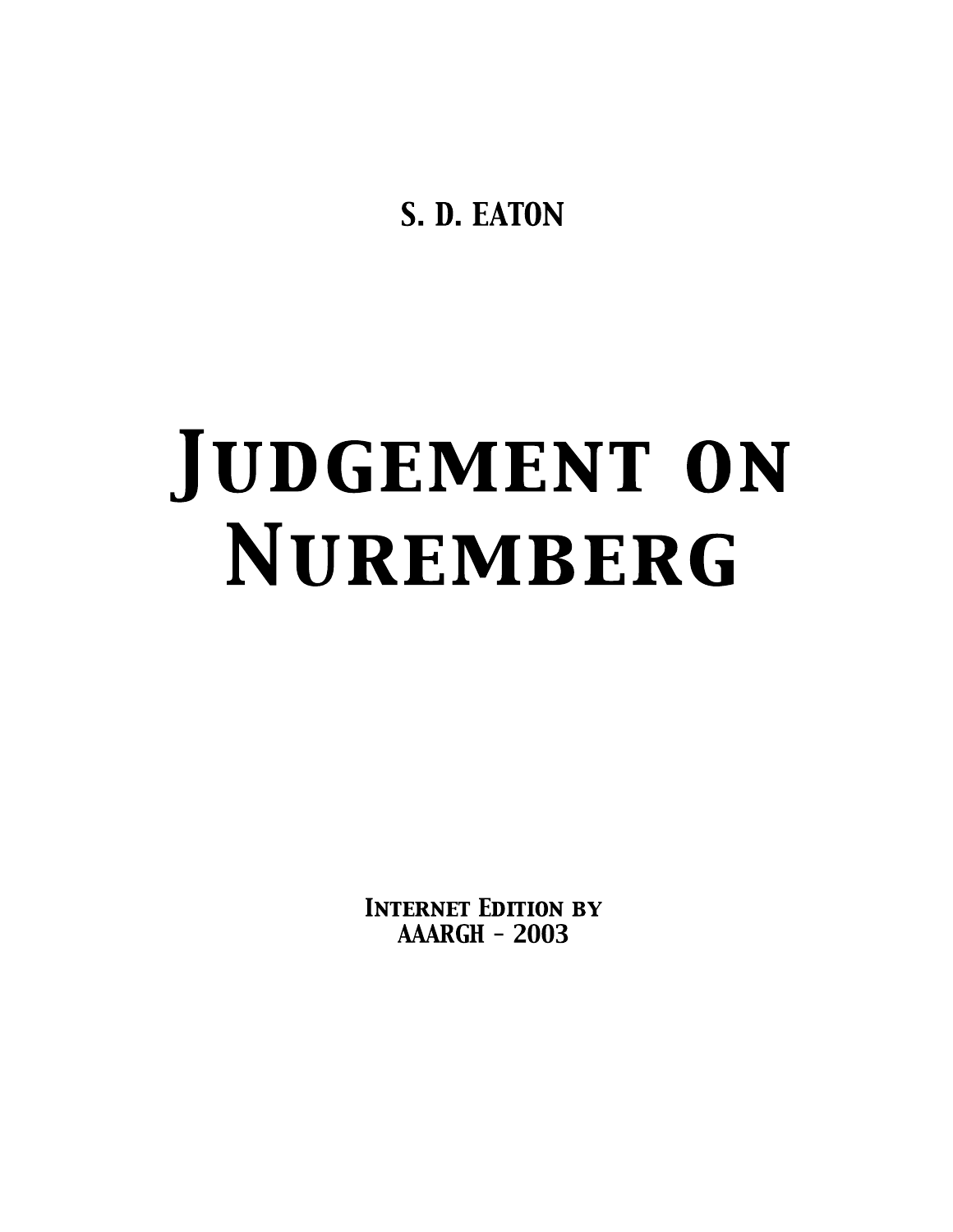# Judgement on Nuremberg

An Historical Enquiry into the Validity of Article Six of the London Charter as an Expression of Contemporary Law

A thesis submitted in partial fulfilment of the requirements for the Degree of Master of Arts in History in the University of Canterbury by

# Steven Daniel Eaton

Christchurch, New Zealand, 1994

**Preface by Robert H. Countess, PhD**

**AAARGH Editions on Internet** <aaargh-international@hotmail.com> August 2003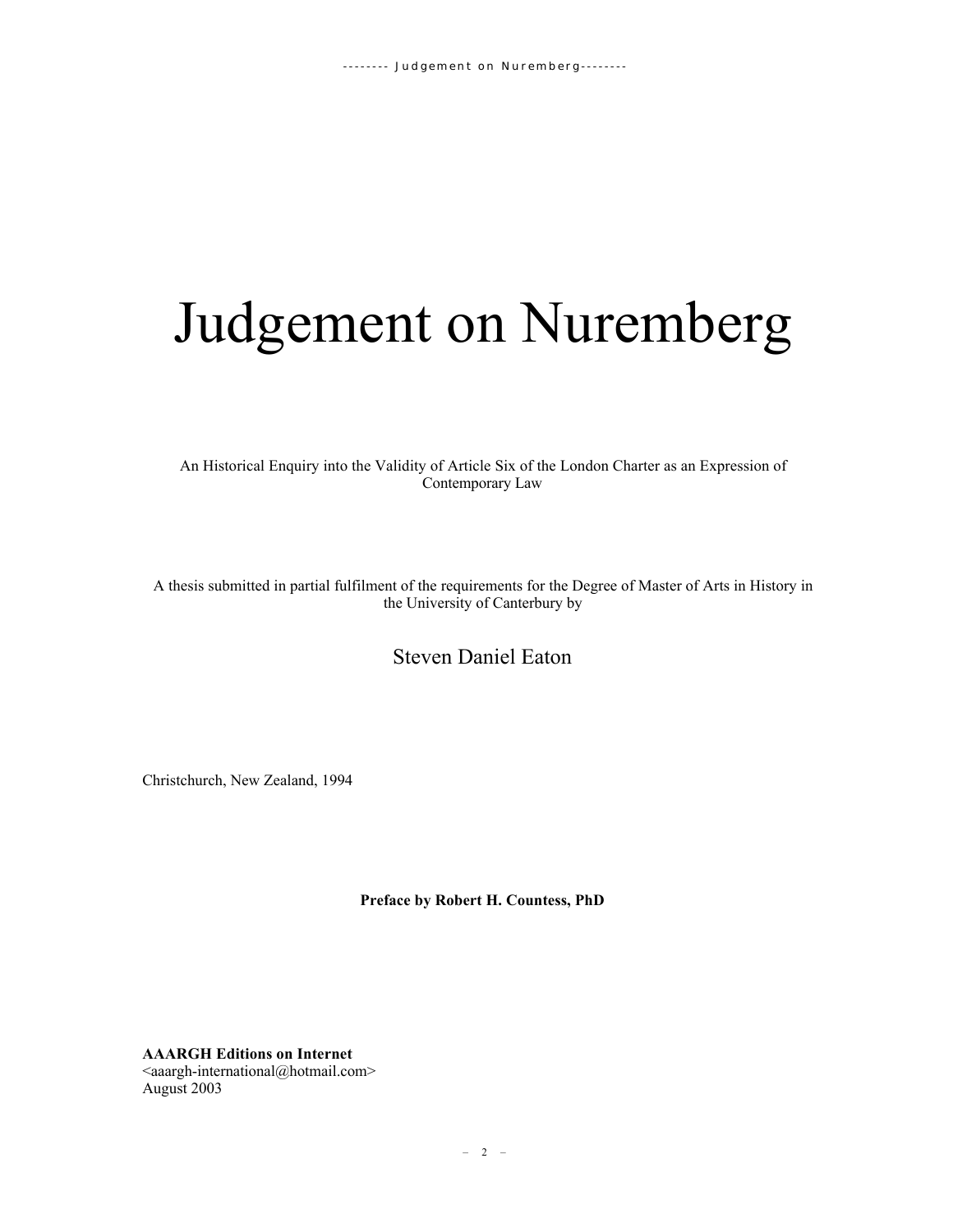# **Preface to the first Edition**

#### **by Robert H. Countess, Ph.D.**

#### **Setting.**

Recently, my name has been associated with the above Master's Degree thesis awarded in 1994 to Daniel Eaton by the University of Canterbury in Christchurch, New Zealand.

This association has been posted on the Internet by certain people within a group known as the New Zealand Jewish Council [NZJC] and with commentary by certain people not members of this NZJC, but apparently sympathetic to its ideological goals and destructive methods. In addition, my name has been associated with the Eaton Thesis  $\left[-ET\right]$  in a rather disparaging and character assassination manner, so that I now believe I ought to make a somewhat formal response, even though I do not believe for a moment that my professional reputation will be elevated among the NZJC and its sympathizers in so doing.

There are all too often in historical eras small minded people and organizations with both hidden and also not so hidden agendas and these people behave badly both privately and publicly in order to entice or threaten scholars so as to achieve the agendas of narrow minded and ethno-centrically readily identifiable racist groups.

Based upon my readings and personal experience, the NZJC is one of these harmful groups and its agendas are nothing short of evil, because they seek **control** rather than cordial influence of the New Zealand academic community and taxpayer funded institutions of higher learning. During the National Socialist era of 1933-45, similar **control** of German universities was achieved by political ideologues and government interference -- a state of affairs still true for post-War Germany even until this very day. Meaningful dissent was generally ruled out and persistent dissenters were dismissed from their posts by the Nationalist Socialist State.

The New Zealand Jewish Council is, sadly, emulating the National Socialist Party's model for higher education and the recent attack on Dr. Joel Hayward and his Master's thesis of 1993, also at University of Canterbury, by the NZJC in and before 2000 resulted not only in an enormous financial cost to the taxpayers of New Zealand but enormous damage to New Zealand itself as a modern Western liberal democracy with a putative commitment to strong defense of academic freedom in the marketplace of ideas. Of course, enormous damage physically, financially, emotionally, and professionally, was inflicted on Dr. Hayward in having to defend himself against the vitriol and spirit of hate exuded by the NZJC and its fellow travelers.

Unashamedly, the NZJC attempted to turn back the historical clock in its brazen effort to have Dr. Hayward's Master's thesis annulled and his degree rescinded. Again, one need only refer to the National Socialist analogue wherein by law [RGBI, I, 985] a university degree could be revoked for being judged as "*Unwürdigkeit*" [unworthiness] and based upon a Hitlerian law.

Living as I do in the United States, I am confident that most academics in the USA would find both the Hitlerian law and the NZJC efforts to rescind Dr. Hayward's highly graded and esteemed thesis to be both woven out of the same oppressive fabric and thus to be condemned. **The New Zealand Jewish Council has, therefore, bedded down under the blankets of Hitlerian accouterments**.

As if the blatant attack on academic freedom at Canterbury University -- and the Council's highly publicized victory against that academic freedom -- were not enough to satisfy an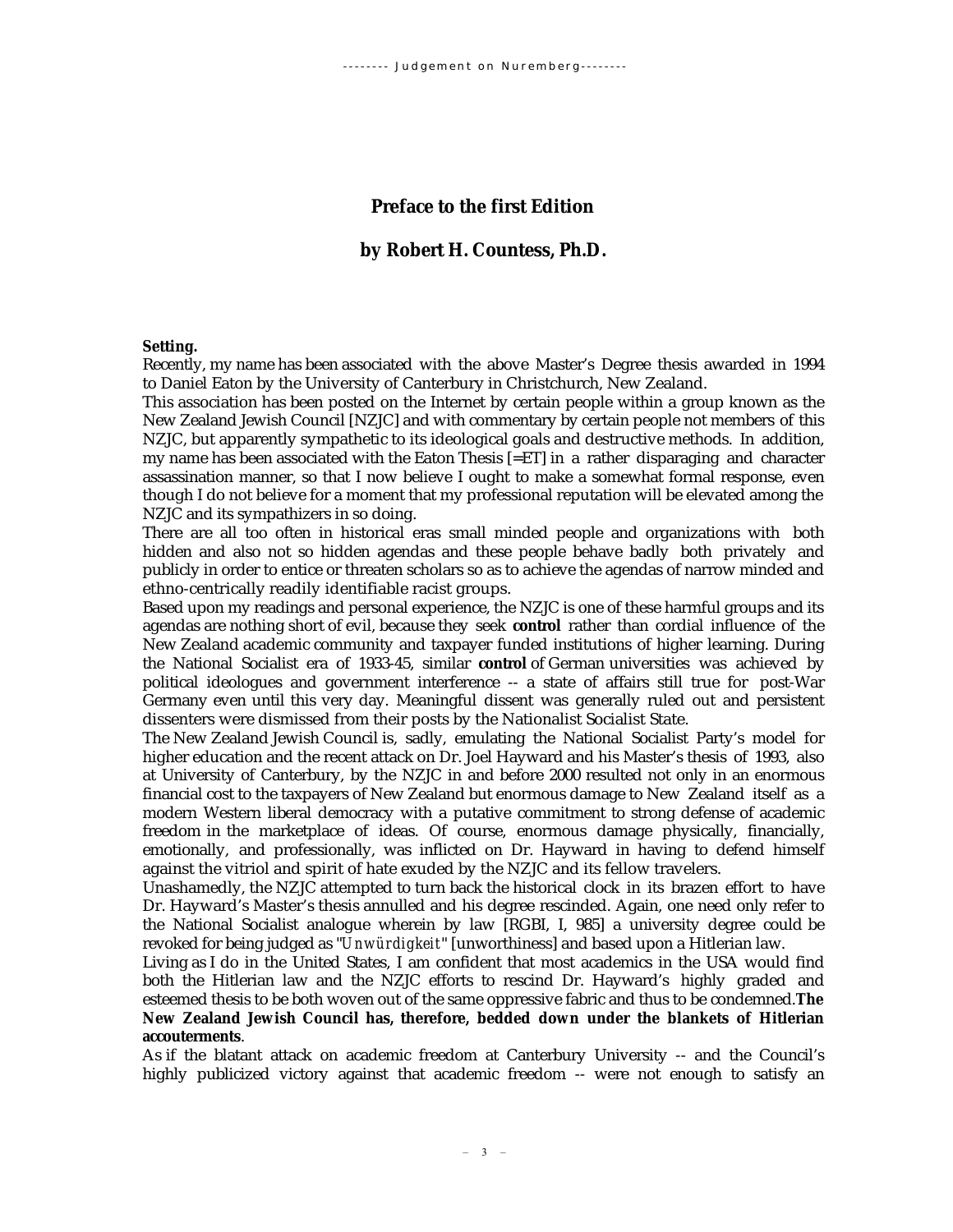average appetite for devouring intellectual freedom, the NZJC has now **discovered** at the Christchurch university two additional threats to the NZJC's narrowly racist goals These "threats" are Professor Vincent Orange and Daniel Eaton's Masters Thesis. As of mid-2002, the NZJC has mounted a new attack and seeks, it appears, nothing less than two more heads on the guillotine of the Council's circumcised chopping block.

If the citizens and Parliament and university governors of New Zealand allow this additional destruction of traditional Western academic life, then one may well conclude that New Zealand has moved itself intellectually back toward the dark age that descended on Eastern Europe from 1917 on, a horrible period when some of the New Zealand Jewish Council's forefathers led the 1917 revolution in raping, murdering, genociding, holocausting and "Gulagging" tens of millions Christian Slavs, thus ushering in a Judeo-Marxist Dark Age that lasted until 1989**. Thus, I see the gradualist evolving of a ruthless academic suppression and repression in New Zealand by anti-intellectual types enshrined in the NZJC and this shameless effort ought to be seen as a red alert danger signal to New Zealanders and I wish them the greatest success in turning back this single agendum onslaught. If not turned back -- as the Bolshevist onslaught was not turned back - the NZJC will celebrate its complete control of the Humanities in the universities of New Zealand, with those of neighboring Australia similarly targeted for control by the NZJC's brotherhood there.**

#### **Historical Prologue.**

The NZJC seems hellbent on bringing to New Zealand some of the intellectual darkness and intimidating tactics and ethnic-cleansing spirit of "the Mother Country" -- that is, the State of Israel. In that nation, a law from the 1980s, I am told, exists that can imprison a person for up to five years for what is popularly called "Holocaust Denial."

To those of us with Western minds instead of an Asiatic mindset, the making a person liable to prison for a scholarly dissent from orthodoxy in historiography is plainly fanatical and a mockery of the Western and European -- that is, a non-Asiatic -- tradition. The Jewish State of Israel functions under its own version of fanatical, self-serving *shari'a* and dissenters there can expect to be treated as ruthlessly as under Moslem *shari'a* in Taliban Afghanistan or *ayatollah* run Iran or Saudi Arabia.

What I see exhibited by the NZJC is **history denial** and the NZJC fanatics as **history deniers**. However, I do not suggest that these deniers be persecuted or prosecuted or even dismissed from their positions in tax funded schools. I believe both the National Socialists and the **NZJC-nazis** were/are both wrong conceptually and programmatically in their persecution of dissenters.

Unfortunately, the popular term "Holocaust Denial" seems to stem from the ruthless academic religious fanatic at Emory University in Atlanta, Georgia -- a racist Jewess by the name of Deborah Lipstadt. Her academic speciality is a narrowly circumscribed and rather recondite sub-category of Jewish Studies, namely the Jewish Holocaust Story [= JHS].

Her book *Denying the Holocaust* not only enriched her bank account greatly, it enabled her to become "the Grande Dame" of what the Jewish Professor Norman Finkelstein calls "the Holocaust Industry" -- with his book by the same title.

Any ably trained historiographer can quickly recognize after only a few pages of Lipstadt diatribes against dissenters such as I am --that is, dissenting from the "fixed in concrete" dogmas of the Jewish Holocaust Story -- **that Ms. Lipstadt has no profound grasp of serious historiography and the problems of writing seriously about accuracy in the recent past.**

For her, there is no dissent other than some scholars arguing over whether 5.1M. Jews died or 5.9M. or 6M.; or whether Jews really walked passively to their deaths into assembly line like homicidal gassing chambers or fought to the very last breath to avoid extermination. **Also, for her and her fellow greedy-for-Mammon gain cohorts, she will allow for dissent as to how many billions of dollars or euros or rubles ought to be shelled out by the guilty Goyim still breathing on Planet Earth and their children in perpetuity into Jewish bank accounts.**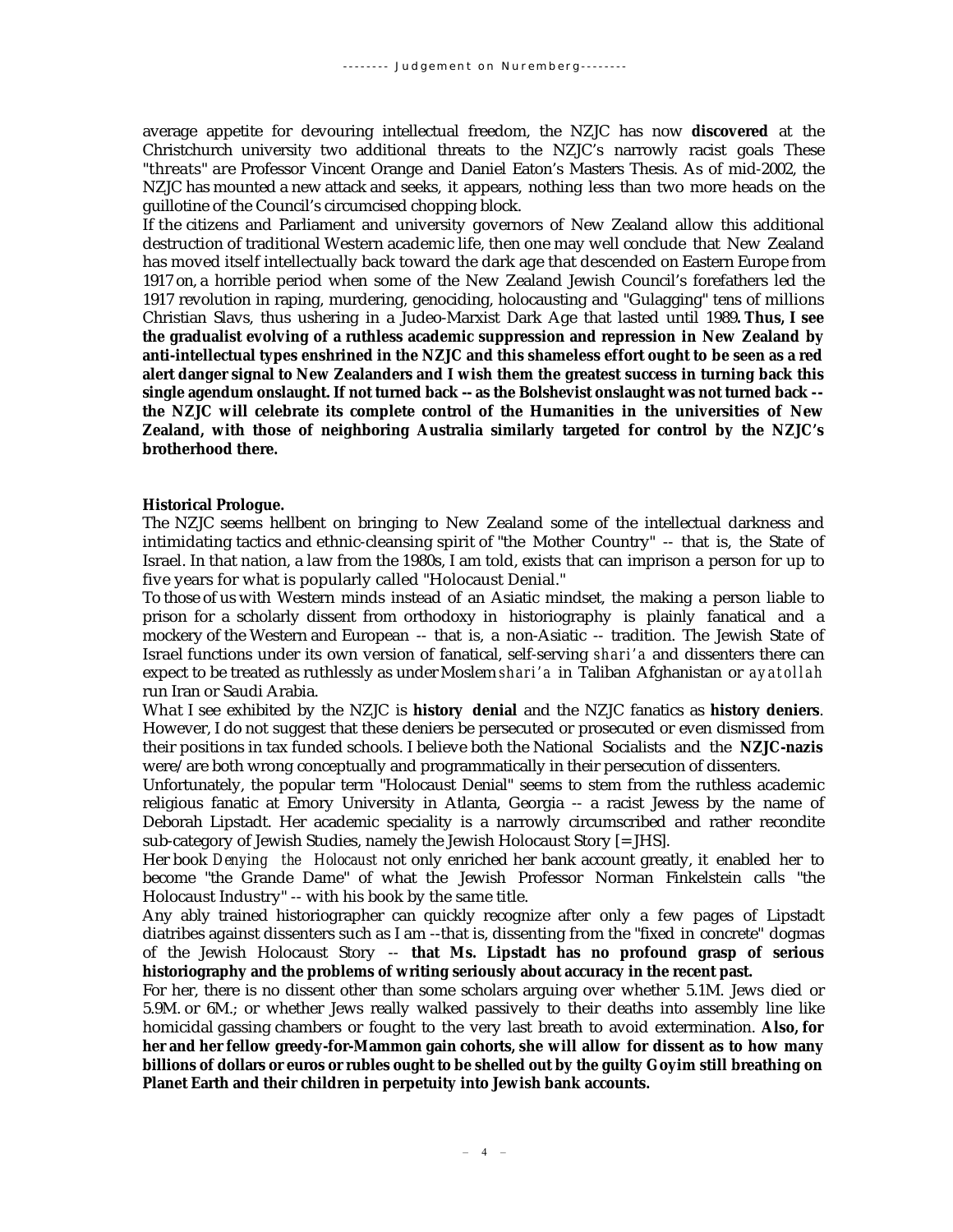I will quickly concede that Ms. Lipstadt is an expert in Holocaustology—that Jewish speciality wherein Jewish misbehavior and crimes are omitted, but wherein Gentile misbehavior and crimes are **absolutized into eternity**. Her strengths are in literature and poetry and novels and Jewish religious mysticism, but she is a stranger to a rigorous investigative approach to the terribly complex factors of the 1939-45 conflagration wherein two titanic States -- Germany and the Soviet Union -- were engaged in a life-and-death battle for the survival of people and ideas. She enjoys, in addition, a Jewish-bought position -- the Dorot Chair -- at a Christian university, an amazing contradiction in and of itself!

For Lipstadt and her superficially trained and maintained ilk, "history" is seemingly a **univocal** term -- that is, the opposite of the philosophical term **equivocal**. Univocal means that the term is clear in its referent; equivocal means that the term used is unclear and that explanation is required. It is tragic that a Lipstadt has never studied deeply enough to learn that "History" is equivocal.

Recently, while teaching in a European graduate school, I explained this briefly to my students and they all quickly grasped it when I demonstrated the following:

H-1 Any event. John sneezed.

H-2 Any significant event. King John sneezed and then had a heart attack and died and his kingdom fell to his rival.

H-3 Any recorded event. On materials such as stone or papyrus or wood or word processor.

H-4 Any chronology of events. King John and Queen Johanna produced twelve children who produced x children etcetera.

H-5 A chronology of significant events with interpretation provided by the historiographer and perhaps with lessons suggested for avoiding past mistakes of others.

Now indeed, the Jewish Holocaust Story is an example of works that can be called H-5 and, as such, is open to dissent and revision by those both competent and not competent to speak convincingly about their new evidence and interpretations of past events such as H-1-4. **But, sadly, for people such as Ms. Lipstadt and the NZJC and intellectual featherweights like Elie Wiesel [with his long list of honorary doctorates], there is only the orthodox, Hollywood, Israeli point of view about the events and results of World War Two.**

So, when at Canterbury University, the world's first ever Master's thesis [1993] displayed dissent from the dogmas of Lipstadt's H-5, the NZJC resorted to pressures and intimidation and legal tactics and threats to silence Hayward's dissent. The shameful tale of his apology from a bent over position has largely become part of the public record. Students of European history may recall Roman Emperor, King Henry IV in 1077 at Canossa, Italy when Pope Gregory VII forced Henry to stand three days in the snow to show his total submission to the Roman Pontif. Hence, the phrase "going to Canossa" bespeaks pain and embarrassment of someone with dignity who sacrifices it to retain his position of limited authority.

Thus, I speak of Joel Hayward as being forced by the NZJC "to go to Canossa" to satisfy this Council's lust for power.

This fine scholar, courageous thinker, decent human being, faithful husband, compassionate father and efficient breadwinner, as well as confessing Christian Presbyterian, has been silenced, smeared, pilloried, hounded, pained, and embarrassed by a shameless gaggle of hatemongering Jews who so disdain, for example, the place name "Christchurch" that they pronounce it, I am told, "Chi-chi." **NZJC anti-Christian-ism** knows few restraints!

Having resigned in June, 2002 from his university, Dr. Hayward is picking up the pieces of his most promising professional life, and people of good will everywhere wish him the very best future in spite of the McCarthyist smear attacks of the NZJC and its ilk. I most certainly wish him the very best future.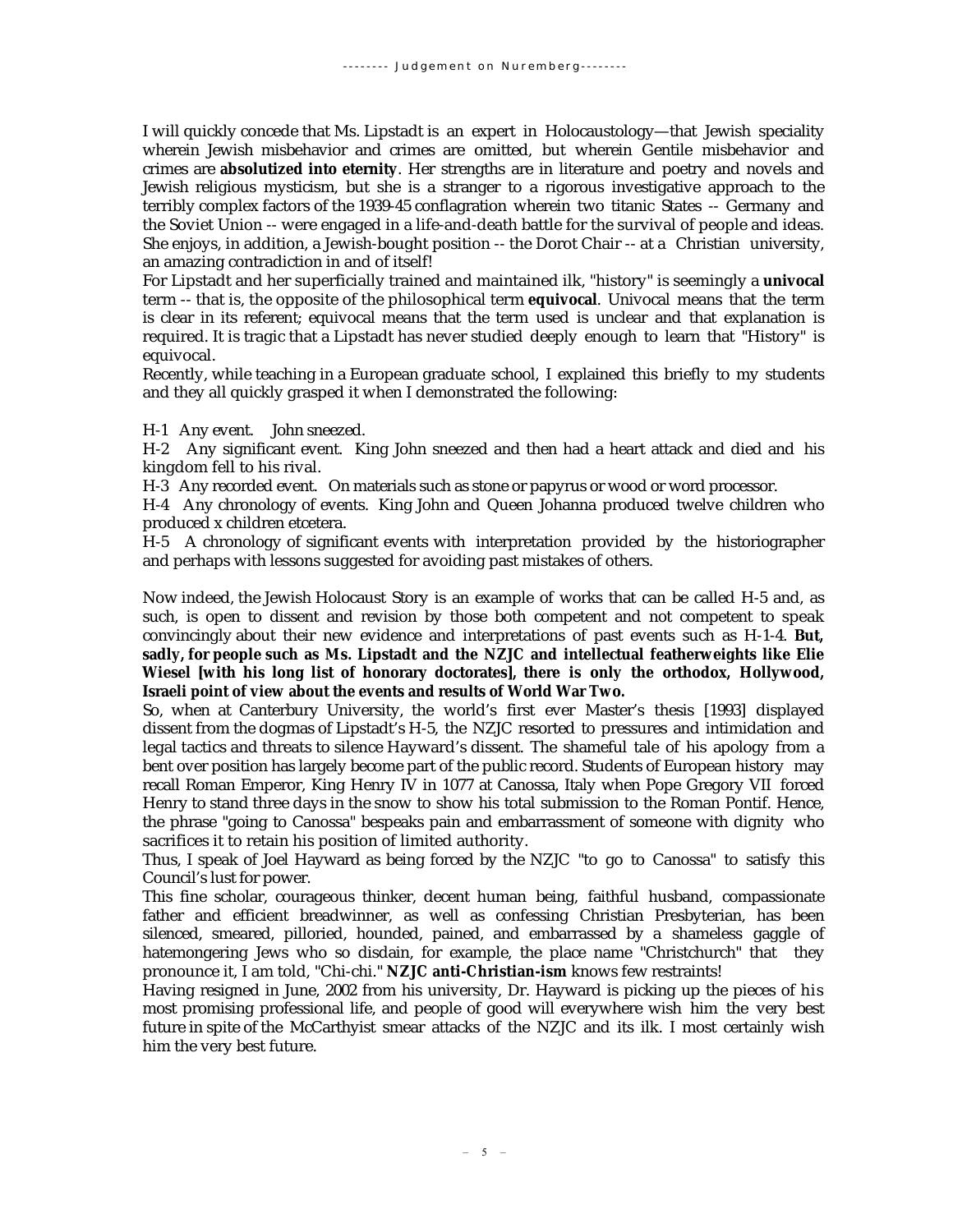#### **The Eaton Thesis.**

A certain NZJC sympathizing wag named, I believe, Zimmerman [or is it, Carpenter?] alleging himself to be an academic of some sort at a US tax payer funded Nevada university, wrote against me with typical "Lipstadtian" bile that my Theses & Dissertations Press has become one of the leading publishers for "Holocaust denial." Although this hack has no obvious grasp of the H-5 problem, and although he certainly did not mean to make a compliment, he did in fact bring to prominent light **that TADP has become, in only three years, the primary publisher of scientific-historiographical books on the Jewish Holocaust Story [**see tadp.org and the thematic statement that "*Internet macht frei!*"].

One might even state with no fear of contradiction that TADP is without peer in this field in terms of the quality and quantity of first class books, along with a sister journal, the *Vierteljahreshefte fuer freie Geschichtsforschung* [or, VffG—the Quarterly Journal for Free Historical Research edited by the internationally known expert, *Doktorand* Germar Rudolf, widely recognized for his expertise in a certain branch of physical chemistry and who was at the Max Planck Institute of Stuttgart until the same types who comprise the NZJC "crimethink" nazis forced him out of the Institute]. In addition, *Doktorand* Rudolf is now Editor of an English language quarterly due to appear in 2003, *The Revisionist*, and likely to become the leading Historical Revisionist journal.

Again, I do sincerely thank the Carpenter or Zimmer-Mann for bringing this to the world's attention and I am more than enough pleased to have conceived of TADP as a publisher of otherwise unpublished master's and doctoral theses and to have founded it with the collegial support of Doktorand Rudolf.

**Historical Background.** Very briefly, I learned of the Eaton thesis from his Canterbury fellow student, Joel Hayward. And when the latter visited Alabama in January of 1994 to do research at the USAF Archives in Montgomery, he came to Huntsville -- "the Space Capital of the World," some have called it -- some three hours drive by car. He brought me a copy of his own thesis and allowed me to make a copy for the Berlin Professor Ernst Nolte -- an esteemed acquaintance of mine since 1989 when first meeting him at the *Freie Universität Berlin*. Dr. Nolte was, as I recall, rather impressed with the content and scope and size of the Hayward thesis and, when I suggested that German university students ought to be engaged in similar research and writing, I remember Germany's greatest historian of Contemporary History remarking that "It is not possible." And, of course, Nolte was right. **The Hitlerian mentality for suppressing punishing dissenting views about the Jewish Holocaust Story is alive and well and is also the law in the modern German nation of our day.**

Professor Nolte is well known for his *Intentionalist* position on the JHS wherein he explained to me one time in logical progression that 1.) Hitler wanted to achieve a physical annihilation of Jews; 2.) Hitler had the power to do so; and 3.) Therefore, Hitler succeeded in exterminating millions of Jews. The esteemed Berlin professor's early training was in Classics but he moved successfully into modern European History. However, I must emphasize that his method in **deducting** the JHS from a Hitlerian animosity toward Jews and then moving into an **actual** extermination of millions is faulty logic in a field of study where the physical sciences **must** be given priority. Dr. Nolte is what Professor Faurisson calls "a paper historian" -- or what others might call "an ivory tower historian." Nolte has not taken the time to visit the various SS camps and to study the scientific problems entailed in the Jewish Holocaust Story. For him -- as honorable and brilliant and successful as he is as a scholar and a great human being -- the rigorous questions of physics, chemistry, architecture, building construction, ground water table problems, and the like **are not as central to his stance as is deductive logic.**

Interested in my concept of a Theses & Dissertations Press for the purpose of publishing academic works not normally put into print, Hayward and I discussed an eventual publication of his own Masters Thesis, but written permission was never actually granted to me for several reasons. My desire today is, of course, that TADP yet publish his original work in all of its 360 pages and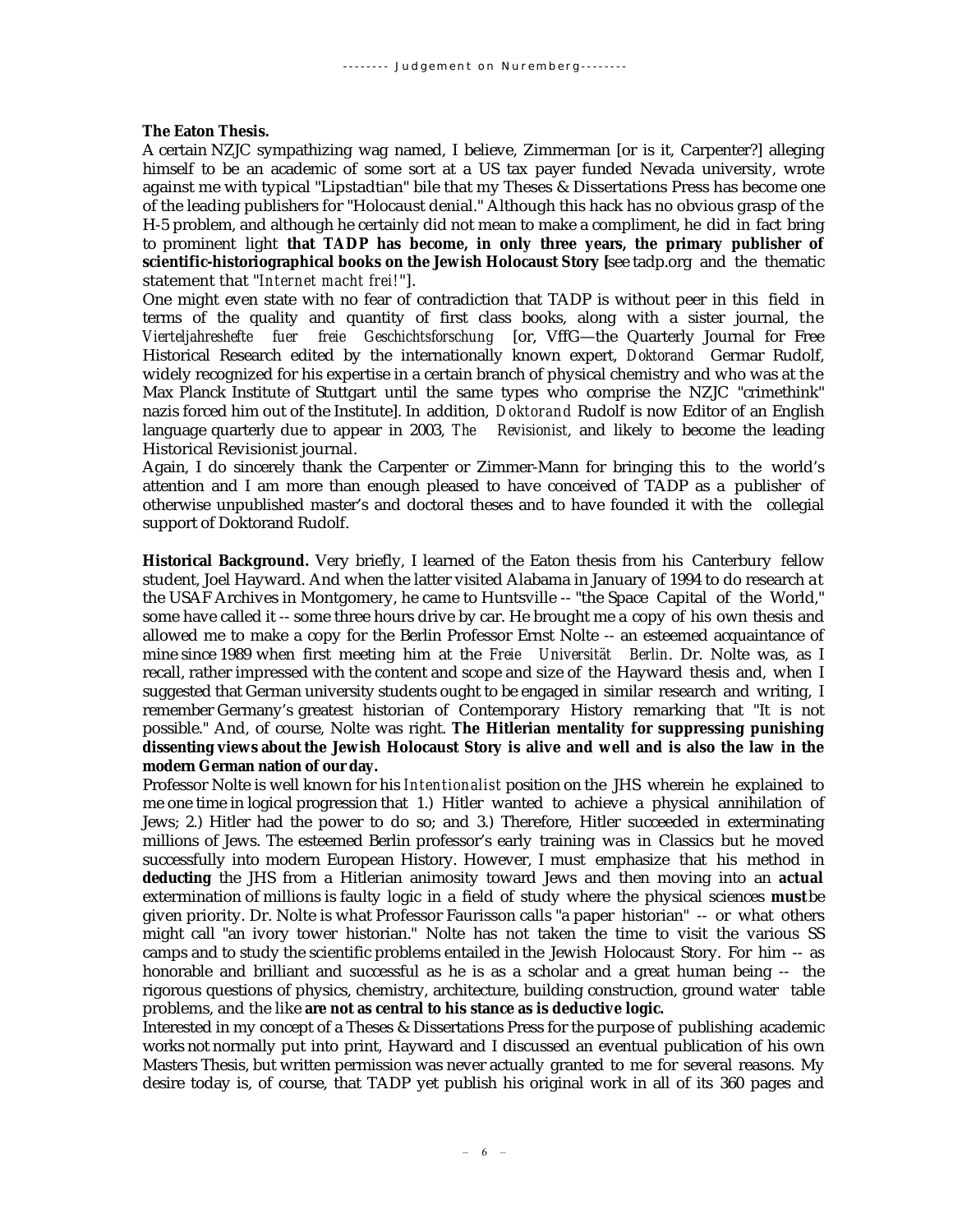title of *The Development and Significance of Holocaust Revisionism*. Along with it would go the two pages by Professor Vincent Orange in which he assessed the thesis, its method of approach, and author. If I were to be authorized to publish it, I would invite Dr. Hayward to compose a Foreword to the Published Edition and set forth the circumstances created by the NZJC that forced upon him his "Canossa" apology of 1999-2000 wherein Dr. Hayward asked for forgiveness from the NZ Jewish Community for pain *etcetera ad nauseam* for writing the thesis from a "so insensitive-to-Jewish-sensibilities" perspective.

I would add, as a Publisher, my own evaluation of the squalid state of affairs in New Zealand, an otherwise beautiful land with large numbers of decent human beings. In that evaluation, a sort of Publisher's Preface, I would point out that Dr. Hayward did not owe anyone an apology about anything **unless convincing evidence of error in data and error in logical deduction or induction based on the evidence were to be brought forth for public examination.**

I would point out that Dr. Hayward's "Conclusion" chapter's twelve concluding observation, **based as they were, on evidence**, were not really new conclusions but were simply placed in the context of a Graduate School's academic framework and were guided in part, at least, by his major Professor, the esteemed historian Vincent Orange -- who also needs neither now or in future to make apologiy or defense to the scholarly world **and certainly never to the Jewish racists who comprise the New Zealand Jewish Council.**

These twelve conclusions were/are supportable by physical evidence and logical analysis; plus, author Hayward made crystal clear his disapproval of Nazism and its treatment of Jews within its extent of physical control. **What more could the scholarly world ask for?**

My advice to Dr. Hayward during his "trial by fire" created by the NZJC was that he ought not to apologize for anything, but that instead he should publicly declare that the NZJC must bring forth hard evidence and strong logical analysis to demonstrate that he had erred in one or more or all of his twelve conclusions. **I still hold the view that if he had taken that advice, he would have won a major victory on behalf of New Zealand scholarship and would have earned enormous respect by careful scholars worldwide and would still be teaching at Massey University in Palmerston North, New Zealand, to students who came to know and appreciate and respect his talents.**

Alas, he did not take my advice and today he lives in pariah status in the minds of many Kiwis.

With Daniel Eaton's thesis completed by early 1994, I received both a hard copy and a computer disc of it. In a fax dated 25 October 1994, he gave written permission for TADP to publish.

Simply put, Mr. Eaton's thesis, *Judgement on Nuremberg,* comprises 267 pages with Endnotes and Bibliography. In his "Acknowledgements" he begins with a tribute to Joel Hayward "to whom I owe my enthusiasm for the subject. I also owe him thanks for his scrupulous proof reading and criticism of this text." [p.i] Then follows a tribute to Professor Vincent Orange as his mentor.

Outside observers must, of course, be grateful that so enlightened a scholar of Twentieth Century European History as Dr. Orange ostensibly is, was a model at Christchurch's University of Canterbury for young students to emulate. What greater tribute to academic greatness than for Master's students to pen such accolades as are found both the Hayward and Eaton theses?

In his "Abstract" [p. ii], Mr. Eaton states his conclusion that "Despite Allied claims to the contrary, the disposal of the *major* Nazi war criminals was indeed an 'arbitrary exercise of power.' As such, it had historical precedents which include the imprisonment of Napoleon in 1815 and the planned political trial of the Kaiser in 1919."

On page 2 he wrote that "This thesis will argue that no law existed in 1945 to give the victorious Allies the legal right to punish the Nazis for the full extent of their misdeeds." Eaton argues, logically and historically, that *nulla lex, nulla poena* [= Where there is no law, there is no transgression since a crime cannot be committed logically where there is no law prohibiting that crime (my paraphrase of this hallowed principle)]. Thus, he wrote that "In anything other than a purely subjective moral sense, a crime, by definition, is an act punishable by law. Criminal law, by nature, requires a prescribed jurisdiction and punishment."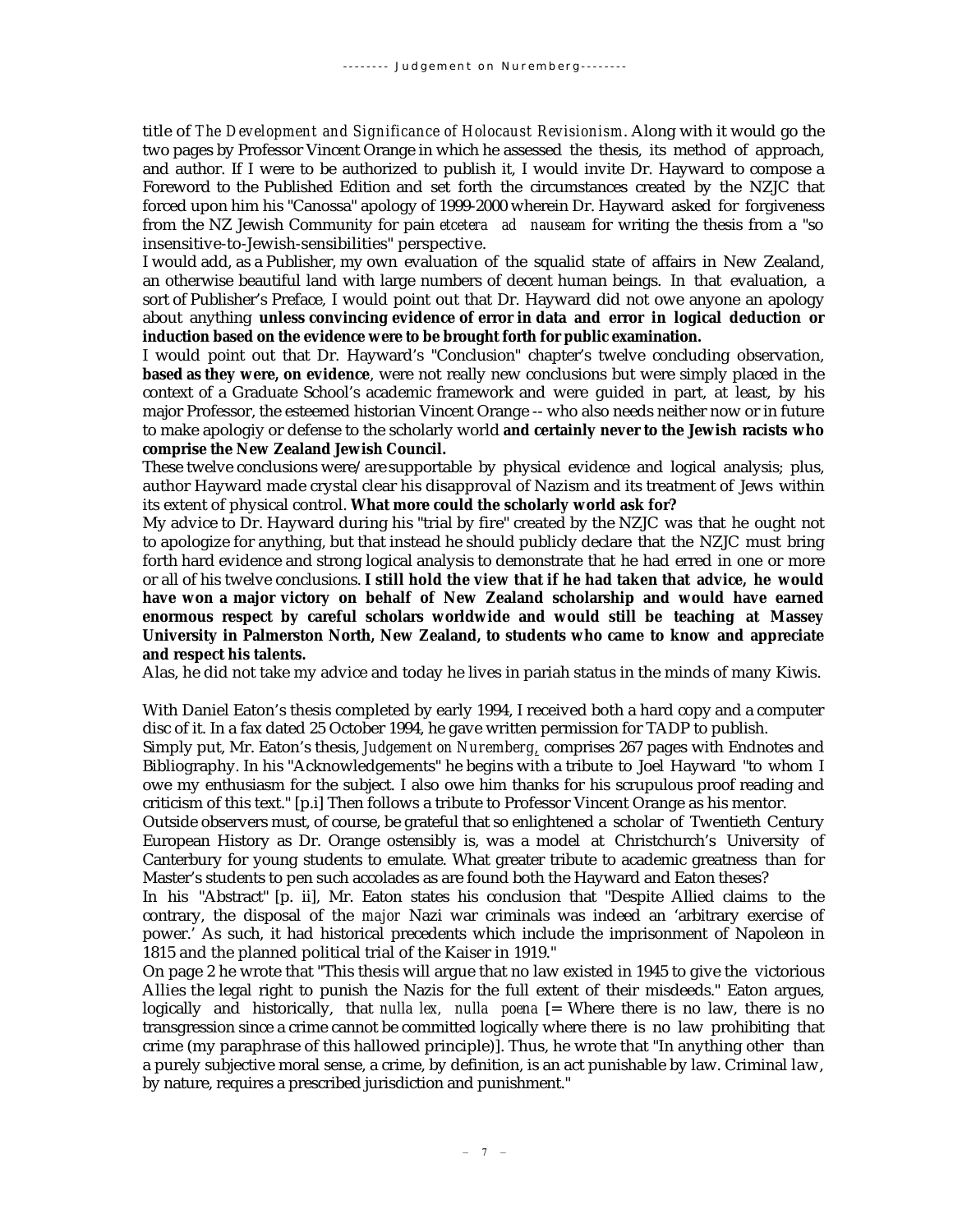In view of this clearly stated thesis problem, thoughtful outside observers must be scratching their heads as to what it is that motivates the New Zealand Jewish Council to make a public attack on the Eaton Thesis [= ET] and his thesis mentor. One must ask if Mr. Eaton displayed in the body of ET some wanton disregard for scholarly discipline and some flagrant dismissal for history of International Law.

One thing is crystal clear for citizens of the USA with regard to *nulla lex, nulla poena*, and that is that in accordance with Section 9 of *The Constitution of the United States of America*, the Congress can pass "*ex post facto law.*" US citizens are constitutionally provided the guarantee **that whatever activity they engage in today cannot tomorrow be declared illegal and thus punishable by congressional law passed and enacted AFTER the fact of the activity itself.**

The thesis by Mr. Eaton focused precisely upon whether or not the jurisprudence of the International Military Tribunal as embodied in the London Agreement signed by the victorious Allies on August 8, 1945 -- the USA, Great Britain, the USSR, and France. The principles of this document provided the juridical basis for the trials that followed and the punishments. Article 6 declared that the Tribunal would be concerned not only with "violations of the traditional laws and customs of war, defined as 'war crimes', but also [with] 'crimes against peace' and 'crimes against humanity'." [p.13]

In his "Conclusion" beginning on page 192, Eaton draws together all the historical data he considered relevant at the time of his research and his simple conclusion follows the colon: "**THE STRONGEST HAS THE RIGHT"**.

Hence, Eaton argued on pages 223-4 that "By May 1945, the Allies had proved themselves to be the strongest. Four months after victory they drew up the London Agreement and Charter. It must be granted that the Allied aim, in trying the enemy at the end of the war, may legitimately have been political, while at the same time the process by which individuals are brought to 'justice' may be legal. Also, all law necessarily relies on a measure of might for implementation. However, when the process by which the enemy is brought to 'justice' is not governed by predetermined law [,] then it becomes political, reliant solely on the might and whim of the victor... In so far as the Nuremberg trial of 1945-1946 was a political act [,] it was simply an extension of the war, the last battle in a clash of political ideologies, a battle which, although not fought with the traditional machinery of war, proved for Germany's Nazi leaders far more deadly."

University of Canterbury's own Professor Alex Conte, an expert on International Law, has been quoted as saying that Daniel Eaton's thesis is only one of numerous works to question the legal basis adopted by the Allies for the Nuremberg proceedings.

In addition, University of Canterbury Chancellor, Dame Phyllis Guthardt is quoted in response to the ET: "There is no suggestion of an investigation into the Eaton thesis. There is no evidence of fraud or dishonesty; there had been no criticism of it, and it had never been embargoed or withheld."

What more could the New Zealand Jewish Council ask for? Answer: the head of Daniel Eaton on a platter, it would seem!

Having had this thesis in my possession for some eight years and having read it from the historian's vantage point rather than from that of someone trained in Civil or Criminal or International Law, but as one who had worked with Master's level students on their theses at Tennessee State University [during 1972-3], I can well understand why Professor Vincent Orange approved Daniel Eaton's work and why the University of Canterbury graduated Daniel Eaton in 1994.

At the same time, in order to put into practice my advice to Dr. Hayward, I shall declare in December of the year of our Lord 2002, that if the New Zealand Jewish Council has new data and better logical analysis to bring forth for public, scholarly scrutiny to demonstrate that Daniel Eaton erred in any major historical datum or deliberately falsified any document or misused human logical analysis in any fundamental manner, I shall return to the research sources the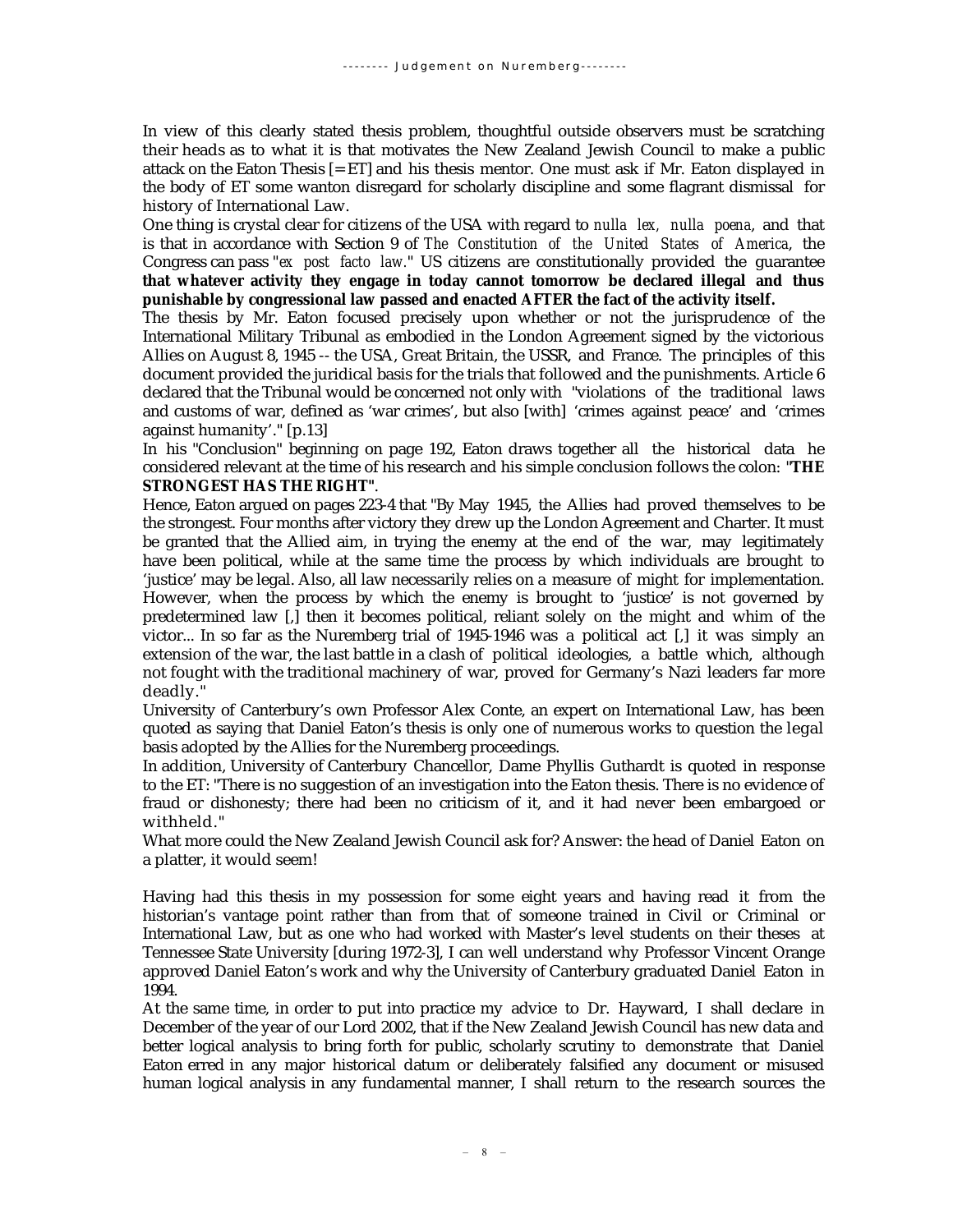NZJC adduces and, if I conclude that Daniel Eaton erred significantly, I shall submit a revised but negative conclusion of his thesis. Thereupon, I would submit to Professor Vincent Orange that he would also have erred in failing to guide the young scholar under his charge.

**But until the NZJC provides convincing evidence to the contrary, I shall hold the Eaton Thesis in high esteem and I shall oppose all attempts at degrading it by the NZJC and its sympathizers for what they are: small minded, vicious, envious, hate filled, racist, anti-intellectual ideologues in service of "the Holocaust Industry" and on the emotional payroll of the Jewish State of Israel.**

Newspapers such as *The New Zealand Herald* and reporters such as Ms.Amanda Warren should be ashamed of themselves of printing such shallow hit-pieces against Daniel Eaton, Dr. Vincent Orange, and the University of Canterbury as has been done in recent months. Now is the time for this print media outlet to issue an apology to Mr. Eaton, Dr. Orange, and, of course, to Dr. Joel Hayward for printing such superficial articles by journalists with **no minimal grasp of the historiographical problems encountered by scholars in the routine pursuit of their daily obligations.**

Signed: Robert H. Countess, Ph.D. Date: 14 December 2002 Email: boblbpinc@earthlink.net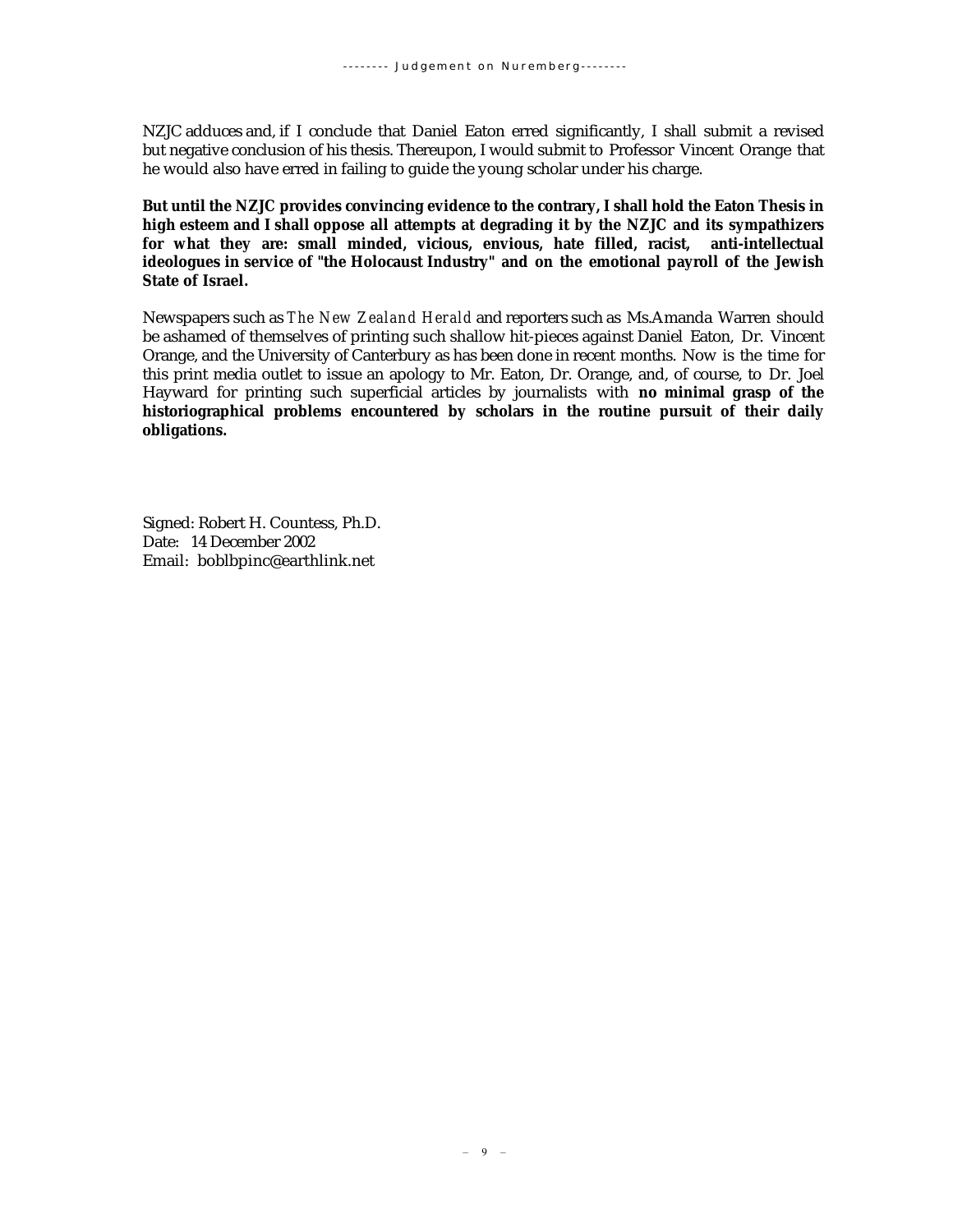What has been will be again, What has been done will be done again ; there is nothing new under the sun **Ecclesiastes**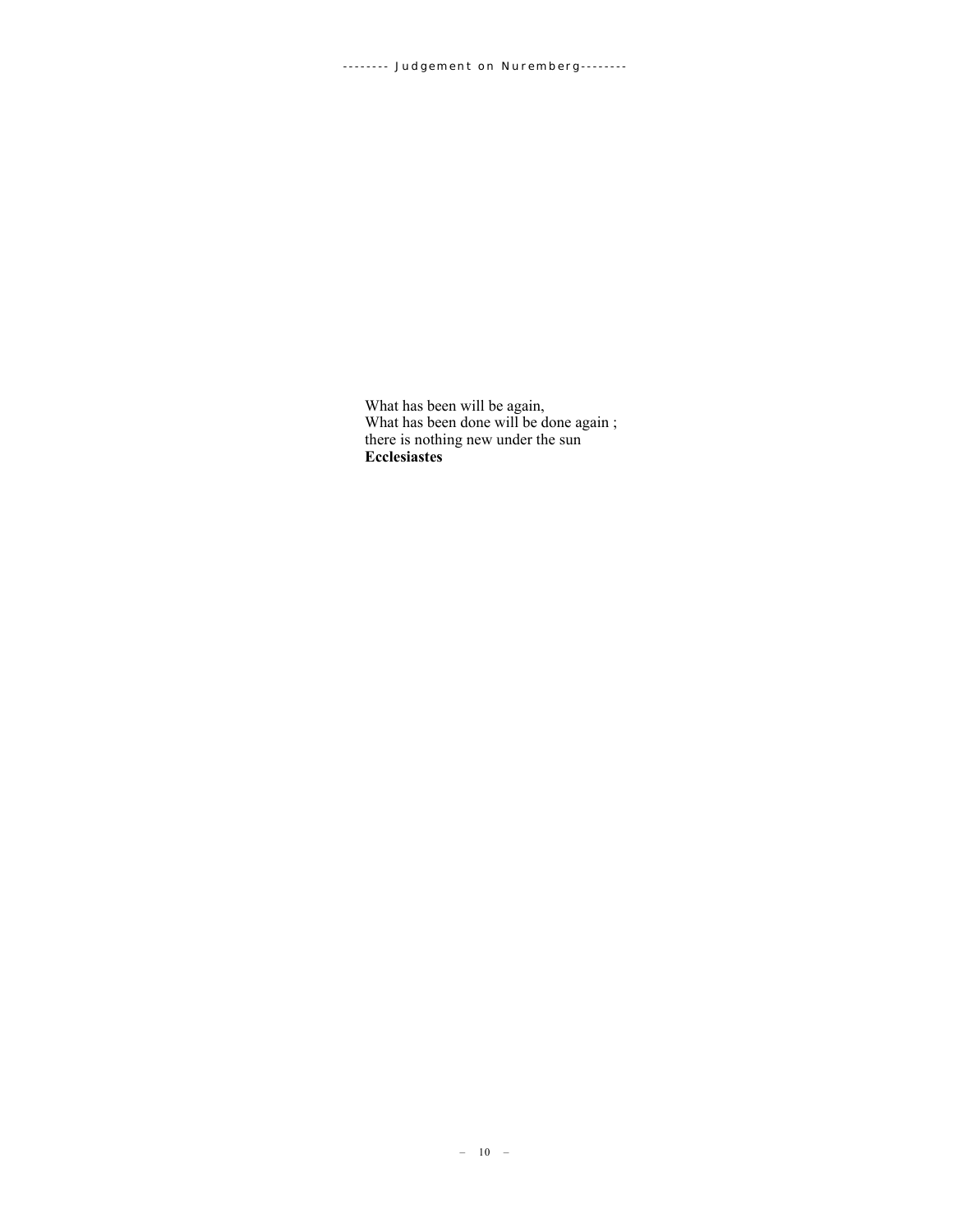#### **ACKNOWLEDGEMENTS**

It was Joel Hayward who first introduced me to Nuremberg and it is to him that I owe my enthusiasm for the subject. I also owe him thanks for his scrupulous proof reading and criticism of this text.

My thanks to Dr. Vincent Orange of the University of Canterbury for his supervision and encouragement. In the currents and eddies of thesis-writing he proved a gifted navigator.

To all the interloanes staff at the University of Canterbury Library, without whose dedication and patience this thesis would have been impossible, I wish to express my appreciation.

I am indebted to my parents and grandmother for their encouragement, patience and last but not least their financial support.

I also want to thank my friends for the benefit of their thoughts. Their pleasant distractions regulalrly took me, perhaps more often than was wise, from history's courtroom to the bar.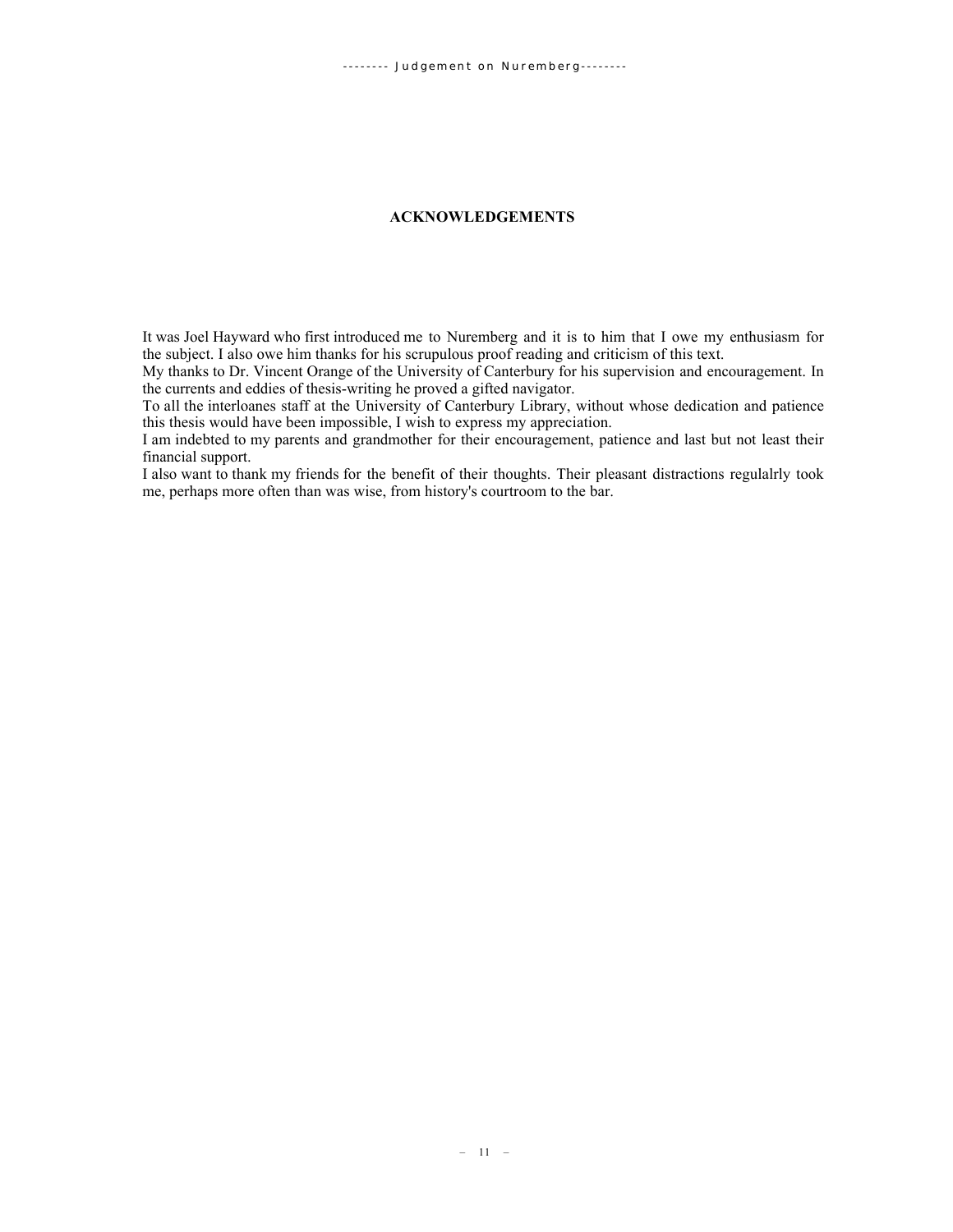#### **ABSTRACT**

In 1945 the Allies declared that the process controlling the punishment of the *major* Nazi criminals was legal rather than political and thus not reliant on an "arbitrary exercise of power". They claimed that the crimes with which Germany's Nazi leadership were to be indicted were provided for in existing international law.

This assertion was made despite the fact that it contradicted the pre-war, war-time and early post-war war crimes policy and activities of the Allied nations. This thesis, in examining the process by which the Allies reached agreement on the punishment of Germany's Nazi leadership, concludes that the Allies evidenced scant regard for the system known as international law. Rather, the process appears more as en effort to justify Allied war-crimes policies and gain post-war public support.

In 1945 no law existed to give the victorious Allies the legal right to punish, to the full extent, what they saw as Nazis' misdeeds. The Allies thus chose to leave the realm of international law and enter into the political domain. In effect they created the necessary law. However, in order not to create law by which they themselves might in the future be judged, the Allies chose to do so not through accepted channels for the creation of either national or extra-national legislation.

Despite Allied claims to the contrary, the disposal of the *major* Nazi war criminals was indeed an "arbitrary exercise of power". As such, it had historical precedents which include the imprisonment of Napoleon in 1815 and the planned political trial of the Kaiser in 1919.

S. D. E.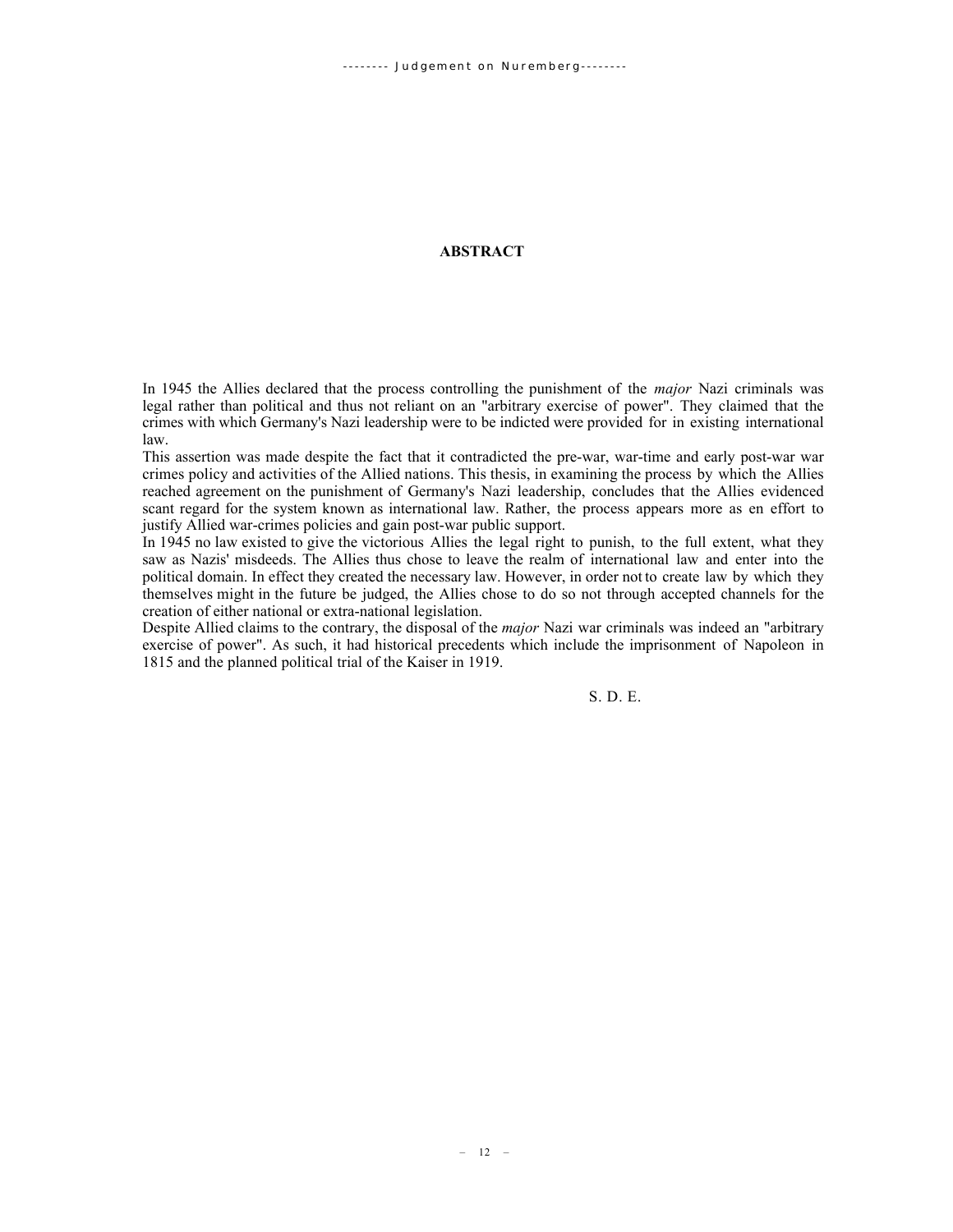## PROLOGUE

# **"OUR SUFFERING WAS THE RESULT OF CRIMES"**

----------------------------

#### From this [Nuremberg] record shall future generations know not only that our generation has suffered but also that our suffering was the result of crimes, crimes against the laws of peoples which the peoples of the world upheld and will continue in the future to uphold ; to uphold by international co-operation, not based merely on military alliances but grounded, and firmly grounded, in the rule of law. (1) **Sir Hartley Shawcross, Chief Prosecutor for Great Britain, 1945.**

It is taken for granted that the Nazi régime, the holocaust, and the individual atrocities which constituted it, were criminal. The year-long war crimes trial before the International Military Tribunal at Nuremberg (IMT, November 1945-October 1946) proved it and a long succession of subsequent war crimes trials have reinforced it.

---------------------------------

As Sir Hartley Shawcross, Britain's Chief Prosecutor at Nuremberg, predicted during his opening speech in 1945, the names of Göring, Bormann, Streicher, Jodl, Hess, Frick, Ribbentrop, Goebbels and Hitler, amongst others, are now synonomous with the term "war criminal". (2) Today the term "crimes against humanity", so inextricably intertwined with the holocaust, is almost as familiar in popular usage as murder. However, even today, "crimes against humanity" is far from having the benefit of international and national

[2] legislation which would provide it with the necessary legal accuracy which has come to be expected of legislation covering major national common crimes.  $(3)$  As M. Cerif Bassiouni has said : "Popular perceptions and expectations have thus outdistanced positive law." (4)

At the close of the Second World War, the legal case against the leading Nazis was not as clear cut as it now seems. In anything other than a purely subjective moral sense, a crime, by definition, is an act punishable by law. Criminal law, by nature, requires a prescribed jurisdiction and punishment. (5) This thesis will argue that no law existed in 1945 to give the victorious Allies the legal right to punish the Nazis for the full extent of their misdeeds. In fact, the laws by which the Allies, after the cessation of hostilities, claimed to justifiably prosecute Germany's Nazi leadership, were in fundamental contradiction to the pre-war and war-

<sup>1</sup> *The Trial of German Major War Criminals by the International Military Tribunal Sitting at Nuremberg Germany (Commencing 20th November, 1945). Opening Speeches of the Chief Prosecutors.* (London: HMSO, 1946) p. 47.

 $<sup>2</sup>$  Ibid.</sup>

<sup>3</sup> M. Cerif Bassiouni, *Crimes Against Humanity in International Law.* (Dordrecht: Martinus Nijhoff Publishers, 1992) p. xiv.

<sup>&</sup>lt;sup>4</sup> Ibid. Bassiouni is Professor of Law at the International Human Rights Law Institute, DePaul University, and President of both the International Association of Penal Law and the International Institute of Higher Studies in Criminal Science.

<sup>5</sup> R.F. Roxburgh, 'The Sanction of International Law.' *American Journal of International Law,* 1920, 14: 26.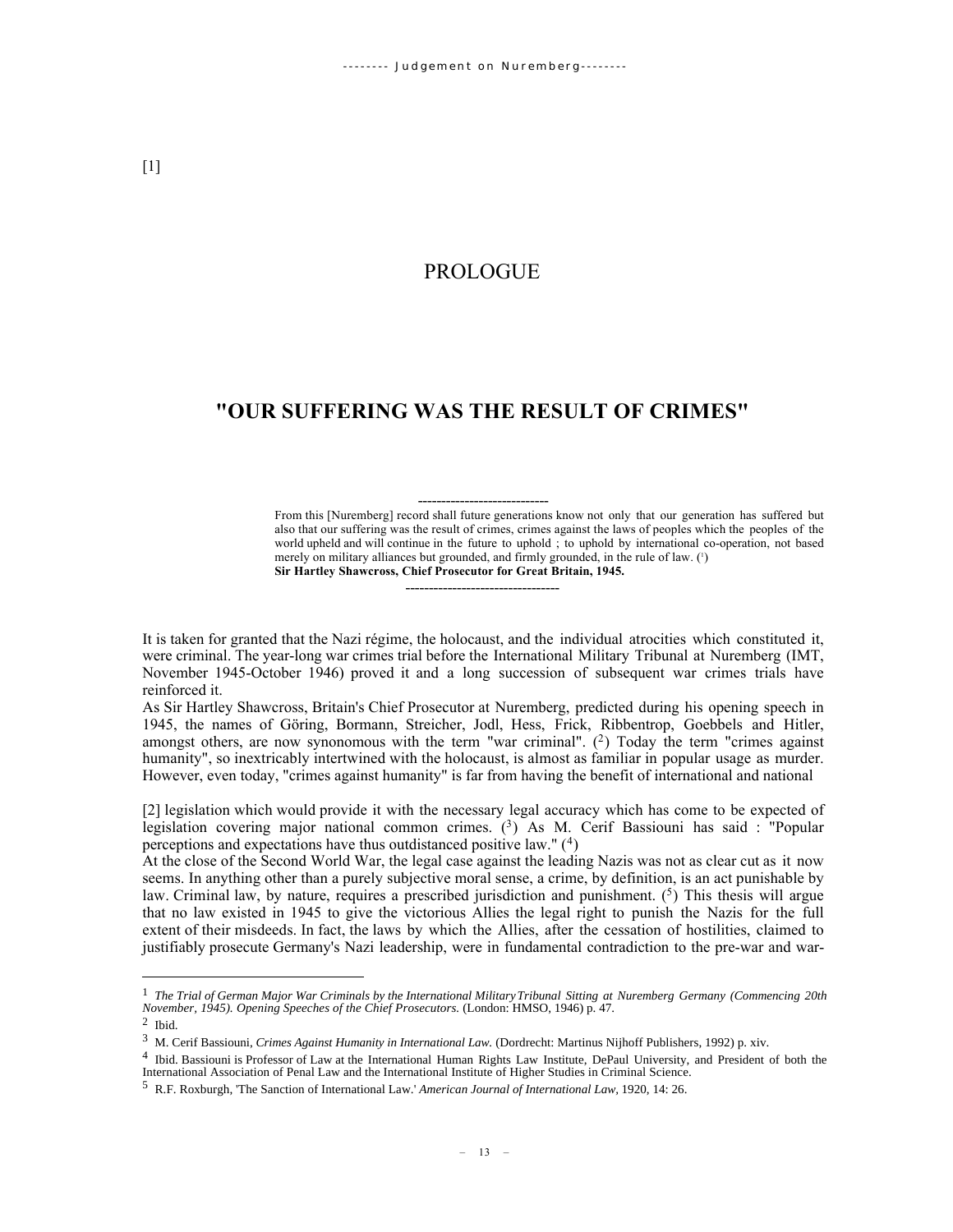time policies of the Allied nations.

The law had not, however, as has sometimes been argued, simply been caught on the back foot by the extraordinary scope of Nazi barbarity. As this study will demonstrate, Allied attempts to punish the Nazis after the end of the Second World War raised few legal issues that had not already been discussed after the First World War in 1919. Nuremberg, rather than being an application of existing international law, was an arbitrary exercise of

[3] power on behalf of the victorious Allies, an extension of the war which constitutes the last battle in a clash of political ideologies. The Nuremberg trial of 1945-1946 was a political rather than legal exercise, a frantic, though understandable, attempt to crush National Socialism forever.

Prior to the First World War, the development of a uniform international criminal law of war, from which war crimes gain their definition, had culminated in the Hague regulations of 1907. These regulations limited the conduct of belligerents while in the act of waging war and provided internationally agreed limitations on the war-time administration of occupied territories. Although the 1907 Hague convention defined what was criminal, it did not prescribe punishment and jurisdiction remained in the hands of the nation whose serviceman had committed the offence.

The limitations of the Hague regulations were, to a certain extent, offset by customary international law codified in the military manuals of all civilised nations. These manuals contained provision for the trial and punishment of captured enemy combatants involved in the violation of the laws and customs of war. (<sup>6</sup>) Nonetheless, they were not part of statutory international law and were themselves often disregarded when they conflicted with what practical military men saw as national interest, often

[4] called "military necessity". In this respect, the accusing finger was most often pointed at Germany. Typical of a general sentiment is the statement of an international lawyer, Hugh Bellot, read before the Grotius Society in 1916. Bellot argued that in Germany the "doctrine of military necessity" was "paramount to all other considerations" and had "ridden rough-shod over the established usages of war, over the principles of International Law and even over conventional obligations."  $(7)$ 

Writers and lawyers regularly cited the issuing of the infamous *Kriegsbrauch im Land Krieg* by the German General Staff in 1902. The *Kriegsbrauch* stated that the laws and customs of war were more morally than legally binding and that the "tendency of thought of the last century was dominated essentially by humanitarian considerations which not infrequently degenerated into sentimentality and flabby emotion", and that such a development was "in fundamental contradiction with the nature of war and its object."  $(^8)$ Bellot declared that only "Prussians" could issue "such a cynical and stupid confession of bad faith and deception".  $(9)$ 

It appears, however, that whether or not the German attitude expressed in the *Kriegsbrauch* may have been issued in "bad faith", it contained a large measure of Prussian pragmatism ; a pragmatism which, if not shared by lawyers, was at least common amongst soldiers, regardless of their nationality. In June 1913, prior to the outbreak of the

[5] Great War, Lord Fisher, a retired Admiral of the Fleet, wrote a letter to Winston Churchill, First Lord of the Admiralty. In this letter he discussed the use of submarines (then a new weapon most developed by Germany) within the context of the laws and customs of war. He observed that "the essence of war is violence, and moderation in war is imbecility."  $(10)$  The essential paradox of "military necessity" was well summed up after the war in 1919 by Harold Picton in a book entitled *The Better Germany in Wartime* :

What is and what is not allowable in war seems so largely a matter of "military necessity" that the layman is reluctant to comment, for, in the last resort, it is only the needlessly barbaric that is condemned in war. (<sup>11</sup>)

The general recognition of "military necessity", as an excuse for the violation of international law as

<sup>6</sup> G.A. Finch, 'The Nuremberg Trial and International Law.' *American Journal of International Law* 1947 41[1]: 20 ff.

<sup>7</sup> H.H.L. Bellot, 'War Crimes: Their Prevention and Punishment.' *The Grotius Society*. Vol. II, 1917, p. 31.

<sup>8</sup> Quoted in Ibid., p. 41. See also H.H.L. Bellot, 'War Crimes and War Criminals.' *Canadian Law Times* 1916 36[1]: 760-761.

<sup>&</sup>lt;sup>9</sup> Ibid., p. 761.

<sup>10</sup> John Terraine, *Business in Great Waters: The U-Boat Wars of 1916-1945*. (London: Leo Cooper Ltd., 1989) p. 5.

<sup>11</sup> Harold Picton, *The Better Germany in Wartime.* (London: National Labour Press Ltd., 1919) p. 126.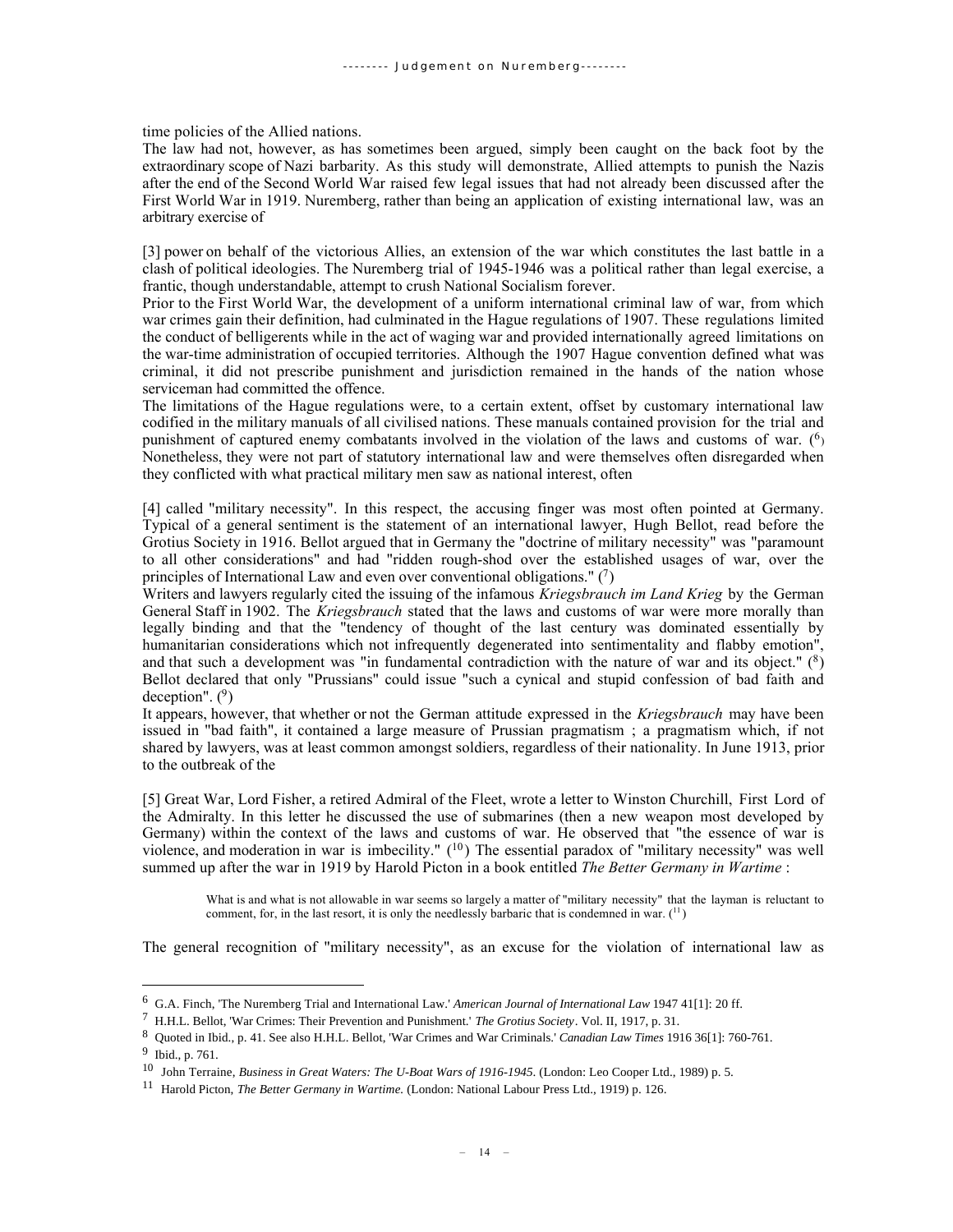expressed in the laws and customs of war, may also be seen from the records of the London Conference of 1945. The conference was attended by legal representatives of France, the Soviet Union, the United Kingdom and the United States. It resulted in an agreement and charter for the prosecution of the major war criminals of the European Axis. In discussing what should and should not be prosecuted, Robert H. Jackson, leading the American delegation, stated :

[6]

we left out of our draft the destruction of villages and towns, because I have seen the villages and towns of Germany. I think that you will have great difficulty distinguishing between the **military necessity** of that kind of destruction [done by the Allies] as distinguished from some done by the Germans, assuming the war to be legitimate.  $(^{12})$ 

However, despite the concern expressed by Jackson, reference to the "destruction of villages and towns" and the recognition of "military necessity" remained part of the charter for the IMT.  $(^{13})$ 

Any grand dreams which statesmen and lawyers might have entertained in 1907 concerning the statutory mitigation of wartime barbarism soon faded as the Europeans in particular experienced the horrors of the Great War. Though there was some debate in 1919 as to whether a body of statutory international law existed by which the Allies might punish German individuals, after the cessation of hostilities, for violations of the laws and customs of war, the Allies obtained the necessary jurisdiction through an international treaty signed at Versailles. For better or for worse, the Treaty of Versailles created the legal precedent for a similar operation by the victor nations after the Second World War. However, although the Treaty of Versailles represented a great step forward in the

[7] prosecution of violations of the conventional laws and customs of war, other legal issues discussed at the 1919 Paris Peace Conference remained unresolved. These issues, such as the "laws of humanity" and the criminality of aggressive war, were, not surprisingly, destined once again to surface after the Second World War.

The principle which had lain behind the development of the laws and customs of warfare was that while war itself remained legal it was desirable to keep it as humane as possible. Nevertheless, spurred by the horror of the Great War, the inter-war period saw several attempts, foremost amongst which was the 1929 Pact of Paris, to make the act of war itself a crime. Such law had been lacking in 1919 and had formed the basis of considerable heated debate between the Allied governments.

The efforts to punish German war criminals after the First World War have been declared a failure by a vast majority of contemporary commentators and later historians. This notwithstanding, by 1945 the Allies were once again in a position to take firm action against Germany. With the experience of two world wars behind them, the victorious powers were now more determined than ever to mete out stern retribution and to ensure that there would not be a third. Ironically they found their legal tools were in little better condition than they had been a quarter of a century earlier.

[8]

In November 1945 the four principle Allied nations began a year long trial of a group of twenty-two men (one in absentia) deemed to be the major war criminals in the European theatre of operations. The trial was authorised by the London Agreement and Charter of August 8, 1945. The only published record describing the negotiations leading up to the signing of the agreement and charter is the *Report of Robert H. Jackson, United States Representative to the International Conference on Military Trials, London, 1945* (1949). The report contains a transcription of the stenographic notes made by Jackson's secretary. Although these notes are only edited summaries of the meetings between the conferees, in combination with a number of aide mémoires and reports contained in the same volume, they are a valuable source for historians wishing to understand the motivation and understanding of those most involved in the formulation of the charter for the IMT. A book by Professor A.N. Trainin, a Soviet delegate at the conference, *Hitlerite Responsibility Under Criminal Law* (1944), along with later articles written by Jackson, go far to fill in any gaps.

<sup>12</sup> R.H. Jackson, *Report of Robert H. Jackson, United States Representative to the International Conference on Military Trials, London, 1945: a documentary record of negotiations of the representatives of the United States of America, the Provisional Government of the French Republic, the United Kingdom of Great Britain and Northern Ireland, and the Union of Soviet Socialist Republics, culminating in the agreement and charter of the International Military Tribunal.* Department of State Publication No. 3080 (Washington DC: GPO, 1949). Hereafter International Conference. Document LI. Minutes of Conference Session of July 25, 1945. p. 380. Italics and brackets mine.

<sup>13</sup> **Appendix 1**, Charter of the International Military Tribunal, August 8, 1945, note the wording of Article 6 (b).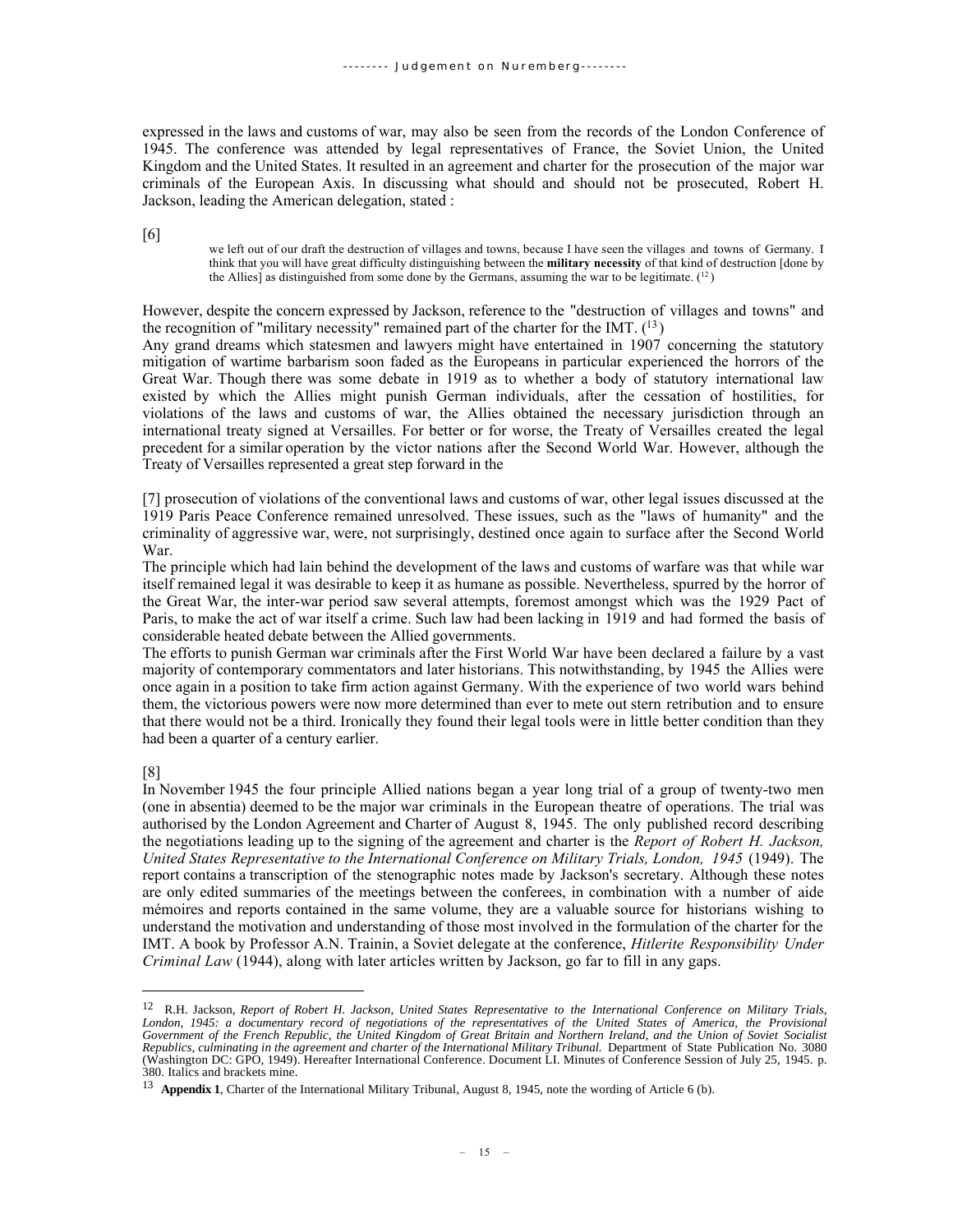These sources are, however, insufficient by themselves to assess the Allied policies which led to the formation of the IMT. An examination of the various declarations and statements relating to Allied war-time and immediate post-war policy on the punishment of German offenders helps to place the London Conference within a broader context. An

[9] examination of historical precedents and contemporary opinions contained in legal books and journals provides an even broader context. For an analysis of precedents dealing with international aggression immediately prior to and during the Second World War the present writer has primarily referred to the texts of relevant treaties and the works of respected historians of the period.

In examining Allied war crimes policy following the First World War, reliable transcriptions of treaties such as that of Versailles have been used. Also of immense value, regarding Allied policy in 1919 and the contemporary understanding of war crimes in international law, are two documents entitled *Violations of the Laws and Customs of War. Reports of Majority and Dissenting Reports of American and Japanese Members of the Commission of Responsibilities. Conference of Paris 1919* (1919) and a book by Paul Mantroux,, *Paris Peace Conference 1919 : Proceedings of the Council of Four (March 24 - April 18)* (1965). The latter work is of a similar nature to Jackson's report cited above. Paul Mantroux was the official interpreter at the meetings between Wilson, Lloyd George, Clemenceau and Orlando, the heads of the four principle Allied powers. Mantroux's book, first published in French in 1955, consists of his unofficial notes of the conference and is the only published account of the conference sessions during which war crimes were discussed.

[10]

With regard to the formation of the IMT the present writer has, as far as possible, attempted to separate the views expressed by the various nations involved. However, the emphasis on American opinions, primarily those of Robert H. Jackson, though to some extent unavoidable, is far from accidental. Although the Soviets had taken an early initiative in demanding the trial of the major Nazi offenders, the Americans by the end of the war had become the major proponents of a trial by international tribunal. Thus, it was the Americans who called the London Conference which resulted in the signing of the agreement and charter bringing into being the IMT. It was also the Americans who prepared the initial draft agreement which formed the basis for discussion in London.

American draft number four of the executive agreement was transmitted to representatives of Britain, France and the Soviet Union in early June 1945. An historian, Bradley F. Smith, has described the act as the end of "the exclusively American Road to Nuremberg".  $(14)$  Draft four provided the "battle field on which the diplomatic-legal struggle would be decided" and "when the dust finally settled in September 1945, there stood the London Charter and the indictment with most of the basic points of the U.S. proposal still in place."  $(^{15})$ 

The United States was the driving force behind Allied war crimes policy which resulted in the trial at Nuremberg.

[11] On May 2, 1945, President Truman appointed Robert H. Jackson, Attorney General and Associate Justice of the Supreme Court, as the "Representative of the United States and Chief of Counsel in preparing and prosecuting charges of atrocities and war crimes against  $(16)$  the major war criminals. Jackson was given authority to assemble his own team of experts from various government departments and draw up and sign an agreement with the other Allied Powers. Thus he was largely responsible for the abovementioned fourth draft. The Tusas in their book on the subject describe the trial of the major war criminals as Jackson's "moral and legal crusade." $(17)$ 

<sup>14</sup> B.F. Smith, *The Road to Nuremberg*. (London: André Deutsch, 1981) p. 246.

 $15$  Ibid.

<sup>16</sup> op. cit., International Conference, Document III. Executive Order by President Truman, May 2, 1945. p. 21.

<sup>17</sup> Ann and John Tusa, *The Nuremberg Trial*. (New York: Atheneum, 1984) p. 69. Introduction: "Hiding In The Thickets Of The Law"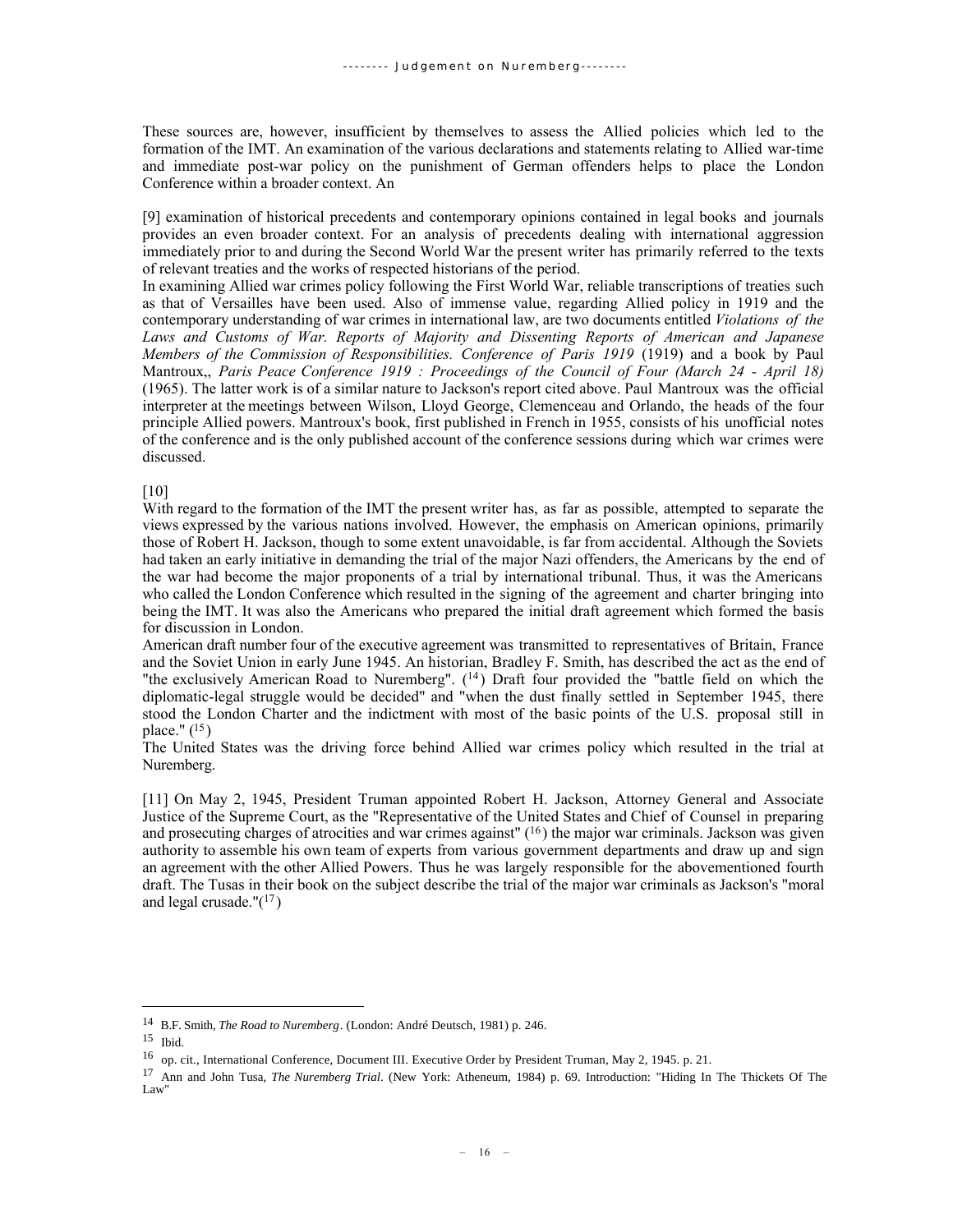# INTRODUCTION

# **"HIDING IN THE THICKETS OF THE LAW" (18)**

------------------------------- men - individuals as well as nations - have a wonderful capacity always to identify justice with their own interests.  $(19)$ **Joseph L. Kunz, 1939**

--------------------------------

On August 8, 1945, representatives of the United States, Great Britain, the Soviet Union and the Provisional Government of the French Republic signed a charter and agreement in London. The agreement provided for the establishment of the International Military Tribunal (IMT) for the prosecution and punishment of the major war criminals of the European Axis. The principles contained in the charter were those which governed the 1945-1946 trial of the major Nazi war criminals at Nuremberg.

#### **The London Charter, August 8, 1945**

The charter, which was annexed to the agreement, outlined the constitution and jurisdiction of the tribunal and general rules for the conduct of the trial. The tribunal was to be composed of one member (and an alternate) from each of the four signatory powers. There was no stipulation as to the status, civil or military, of these members. Article 6 declared that the defendants were to be charged on three broad counts. These included not

[13] only violations of the traditional laws and customs of war, defined as "war crimes", but also "crimes against peace" and "crimes against humanity".  $(2^0)$  It is the legal status of these three principles, as expressed in the London Charter, which will be the focus of this thesis. The law, as laid down by the charter, allowed not only for the prosecution of high-ranking government officials, but of organisations both military and civil, for offences against any one or combination of these three principles.

<sup>18</sup> Robert Bolt, "A Man For All Seasons", text from Tom Maschler (Ed), *New English Dramatists* 6. (Middlesex: Penguin Books Ltd., 1963) p. 60.

<sup>19</sup> J.L. Kunz, 'The Problem of revision in international Law.' *American Journal of International Law*. 1939 33 [1]: 45.

 $20$  A charge of conspiracy formed an individual count in the final indictment, bringing the total number of counts to four. The charge of conspiracy allowed the Allies, once a specific organisation was found criminal, to punish any of its individual members. However, conspiracy in the charter was not a separate criminal offense and will thus not be dealt with in this thesis. As this thesis will argue "crimes against peace" and "crimes against humanity" were not cognizable under international law. Thus, a conspiracy to commit either of these acts cannot be regarded as a criminal conspiracy. For the relevant text of the charter see **Appendix 1**. Charter of the International Military Tribunal, August 8, 1945.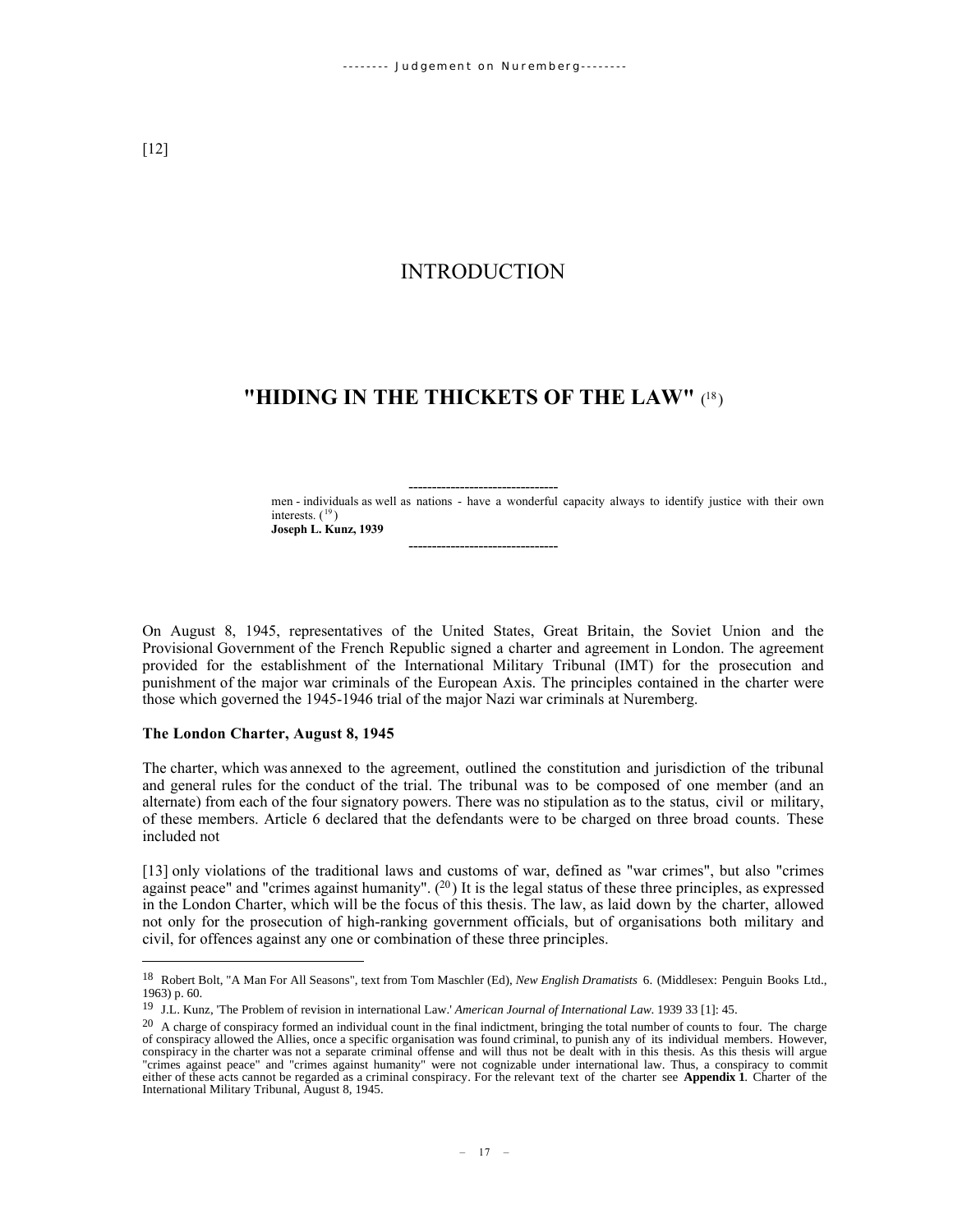Subsequently, during 1946 two other formulations covering the same three principles were developed : the Tokyo Charter, Article II, and Allied Control Council Law No. 10, Article 5 (which will receive brief mention later in this study). The London Agreement and Charter, although it used the words "European Axis", defined the law for the IMT only. The only defendants to come before the IMT were German, no Italians ever came before an international tribunal, a point the Allies never attempted to explain. On January 19, 1946, the Allied powers issued General Order No. 1 which outlined the constitution, jurisdiction and functions of the International Military Tribunal for the Far East (IMTFE). The IMTFE was composed of members from Australia, Canada, China, France, India, the Netherlands, New Zealand, the Philippines, the Soviet Union, the United Kingdom and the United States. Between May 3, 1946, and April 16, 1948, it presided over the Tokyo trial of the major Japanese war criminals. However, of the three

[14] formulations defining crimes, the London Charter was the first. It thus served as the prototype and legal foundation for subsequent formulations.

#### **Motion of the Defence Counsel, November 19, 1945**

On November 19, after the reading of the indictment at Nuremberg, the defence put forward a motion adopted by all the defence counsel. The motion was an attempt to contest the validity of the charter and thereby the jurisdiction of the tribunal. It was primarily concerned with the charge "crimes against peace" but also stated that "other principles of a penal character contained in the Charter are in contradiction with the maxim *Nulla Poena Sine Lege*." (<sup>21</sup>) The motion stated :

This is repugnant to a principle of jurisprudence sacred to the civilized world, the partial violation of which Hitler's Germany has been vehemently discountenanced.... This principle is to the effect that *only he can be punished who offended against a law in existence at the time of the commission of the act and imposing a penalty.*  $(^{22})$ 

The defence counsel went on to point out that the recently established Allied Control Council for Germany had "enacted a law to assure the return to a just administration of penal law in Germany" and that it had declared the

[15] restoration of the principle of no punishment "without a penal law in force at the time of the commission of the act". "This maxim", declared the motion, "derives from the recognition of the fact that any defendant must needs consider himself unjustly treated if he is punished under *ex post facto* law." (<sup>23</sup> )

#### **The Judgement of the Tribunal, September-October 1946**

In its judgement, delivered on September 30 and October 1, 1946, the tribunal replied that the "making of the Charter was the exercise of the sovereign legislative power by the countries to which the German Reich unconditionally surrendered" and that the "undoubted right of these countries to legislate for the occupied territories" had "been recognised by the civilized world."  $(24)$  However, the tribunal emphasised that the charter was "not an arbitrary exercise of power on the part of the victorious nations", but, in the tribunal's opinion, was "an expression of international law at the time of its creation ; and to that extent it is itself a contribution to international law."  $(2^5)$  The basis for this assertion was the belief that in the creation of an international military tribunal the Allies had simply "done together what any one of them might have done singly ; for it is not to be doubted that any nation has the right to set up special courts to administer  $law.$ " $(^{26})$ 

The tribunal's judgement contains the basis for the

<sup>21</sup> Motion Adopted by all Defense Counsel. *The Trial of the Major War Criminals Before the International Military Tribunal (Nuremberg)*. (London: HMSO, 1946. 42 Volumes) Vol. I, p. 169. Hereafter IMT.

<sup>22</sup> Ibid., Italics mine.

<sup>23</sup> Ibid.

<sup>24</sup> *Judgement of the International Military Tribunal for the Trial of German Major War Criminals (With the Dissenting Opinion of the Soviet Member) Nuremberg 30 September and 1st October, 1946*. (London: HMSO, 1946) p. 38.

<sup>25</sup> Ibid.

<sup>26</sup> Ibid.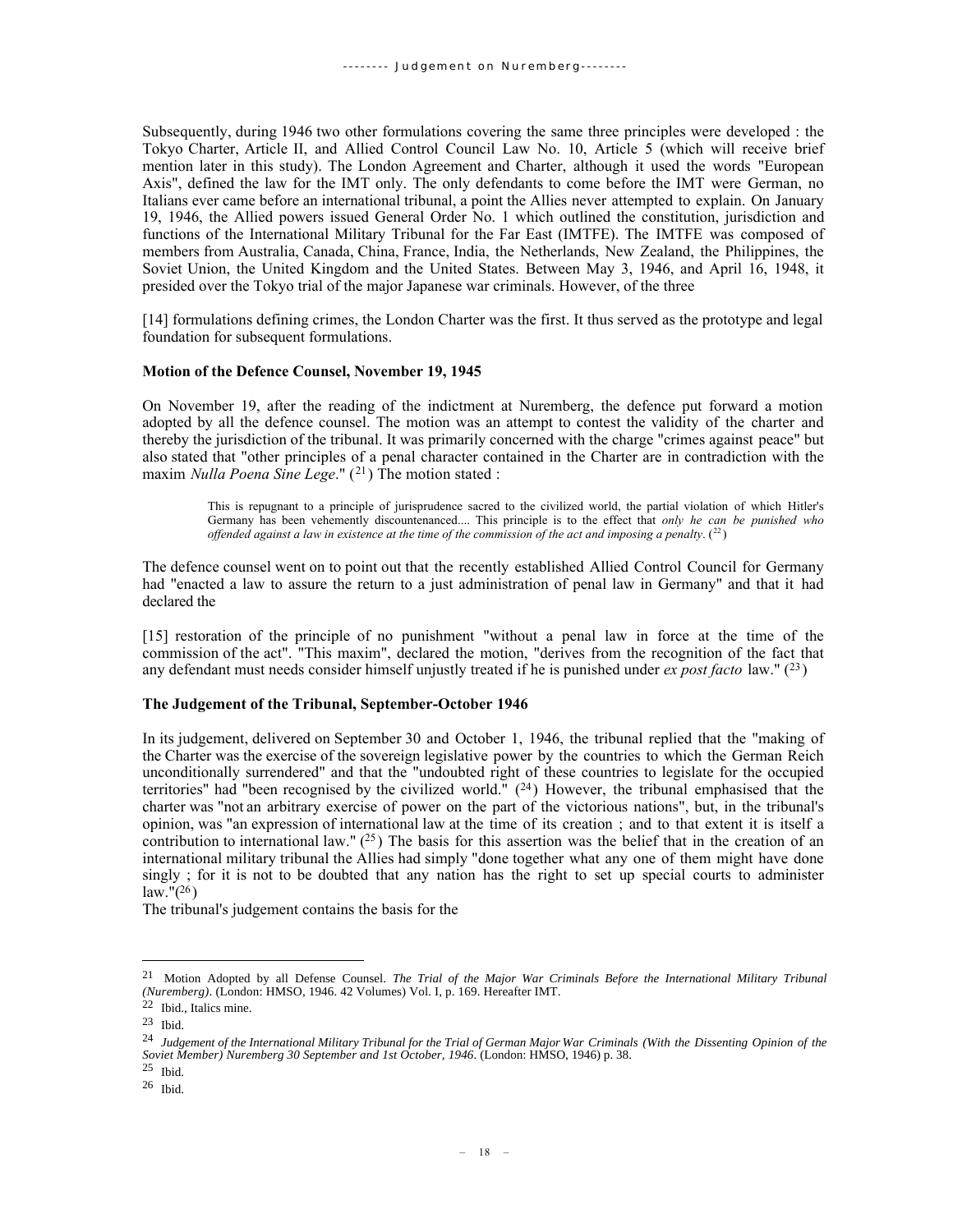[16] establishment of the IMT in a nut shell. The IMT claimed its validity from the fact that the Allies had won the war and Germany had "unconditionally surrendered". However, unconditional surrender is a product of force, and as the sole basis for the formation of the IMT makes any trials the tribunal might conduct an "arbitrary exercise of power". For some time prior to the Second World War the international community had been making efforts to replace the rule of force as a means of mediation between nations.  $(^{27})$  By as early as August 1941, "the abandonment of the use of force" in international arbitration, and the development of a system of "general security" based in international law, had joined the "destruction of the Nazi tyranny" as a major Allied war aim.  $(^{28})$  The Allies proclaimed that the Nuremberg trial was an expression of this "abandonment of the use of force". As Sir Hartley Shawcross, the Chief Prosecutor for Great Britain, said in his opening speech before the tribunal sitting in Nuremberg :

There are those who would perhaps say that these wretched men should have been dealt with summarily without trial by "executive action"; that their power for evil broken, they should be swept aside into oblivion.... Not so would the Rule of Law be raised and strengthened on the international as well as upon the municipal plane ; not so would future generations realise

[16]

that right is not always on the side of big battalions ; not so would the world be made aware that the waging of aggressive war is not only a dangerous venture but a criminal one.... And so we believe this Tribunal... will provide a contemporary touchstone and an authoritative and impartial record to which future historians may turn for truth, and future politicians for warning.  $(^{29})$ 

It is not difficult to see why the Allies found it preferable to claim that the charter for the IMT was not an "arbitrary exercise of power" to which, as victors, they were perfectly entitled,  $(30)$  but an "expression of international law as it existed at the time of its creation." The international law cited is that which gives nations the right "to set up special courts to administer law." Thus, the tribunal claimed that the setting up of an international tribunal for the trial of Axis (though in actual fact only German) war criminals was simply doing in a combined or collective manner what any one of the Allies might have done singly. The value of such claims is well summed up in the statement of Robert H. Jackson, the American representative at the London Conference and Chief Prosecutor at the trial :

[18]

If punishment is to lead to progress, it must be carried out in a manner which world opinion will regard as progressive and as consistent with the fundamental morality of the Allied cause.  $(31)$ 

#### **The Agreement and Charter in International Law**

Despite such efforts to justify Allied action, it is worth noting that both the London Agreement and Charter and the later indictment made no claim to be in accord with international law. Neither was the agreement, signed in London, a law-making treaty (pages 211-213). It was simply an executive agreement. A critical reading of the section of the judgement, quoted above, reveals that the opinions expressed by the IMT members concerning the state of international law were obiter dictum or extra-judicial and thus not necessary to the judgement of the tribunal. It was, therefore, not incumbent upon the prosecution to prove that the offences were crimes in international law and, as pointed out in 1948, by J.H. Morgan, neither was it necessary to prove that they were not *ex post facto*.  $(3^2)$  For this reason the tribunal were able to leave answering the motion of the defence counsel until the very end of the trial.

<sup>27</sup> George A. Finch, 'The Nuremberg Trial in International Law.' *The American Journal of International Law*. 1947 41[1]: 26.

<sup>28</sup> The Atlantic Charter, Principle 6 and 8, made public on August 14, 1941, text in J.A.S. Grenville, *The Major International Treaties 1914-1845: A history and guide with texts*. (New York: Methuen, 1987) pp. 198-199.

<sup>29</sup> *The Trial of German Major war Criminals by the International Military Tribunal Sitting at Nuremberg Germany (Commencing 20th November, 1945). Opening Speeches of the Chief Prosecutors.* (London: HMSO, 1946) p. 47. Hereafter Opening Speeches.

<sup>30</sup> Hans Kelsen, 'The Legal Status of Germany According to the Declaration of Berlin.' *American Journal of International Law.* 1945 39[3]: 518; Edmund H. Schwenk, 'Legislative Power of the Military Occupant Under Article 43, Hague Regulations.' *Yale Law Journal*. 1945 54: 393- 416.

<sup>31</sup> R.H. Jackson, *Report of Robert H. Jackson, United States Representative to the International Conference on Military Trials, London, 1945: a documentary record of negotiations of the representatives of the United States of America, the Provisional Government of the French Republic, the United Kingdom of Great Britain and Northern Ireland, and the Union of Soviet Socialist Republics, culminating in the agreement and charter of the International Military Tribunal.* Department of State Publication No. 3080 (Washington DC: US GPO, 1949). Document V. American Memorandum Presented at San Francisco, April 30, 1945. p. 34.

<sup>32</sup> J.H. Morgan, *The Great Assize*. (London: John Murray, 1948) p. 6. Morgan was Professor of Constitutional Law at the University of London, an author on international law, the late Deputy Adjutant-General and Vice Chairman of the British Government 'War Crimes' Committee of 1918-1919.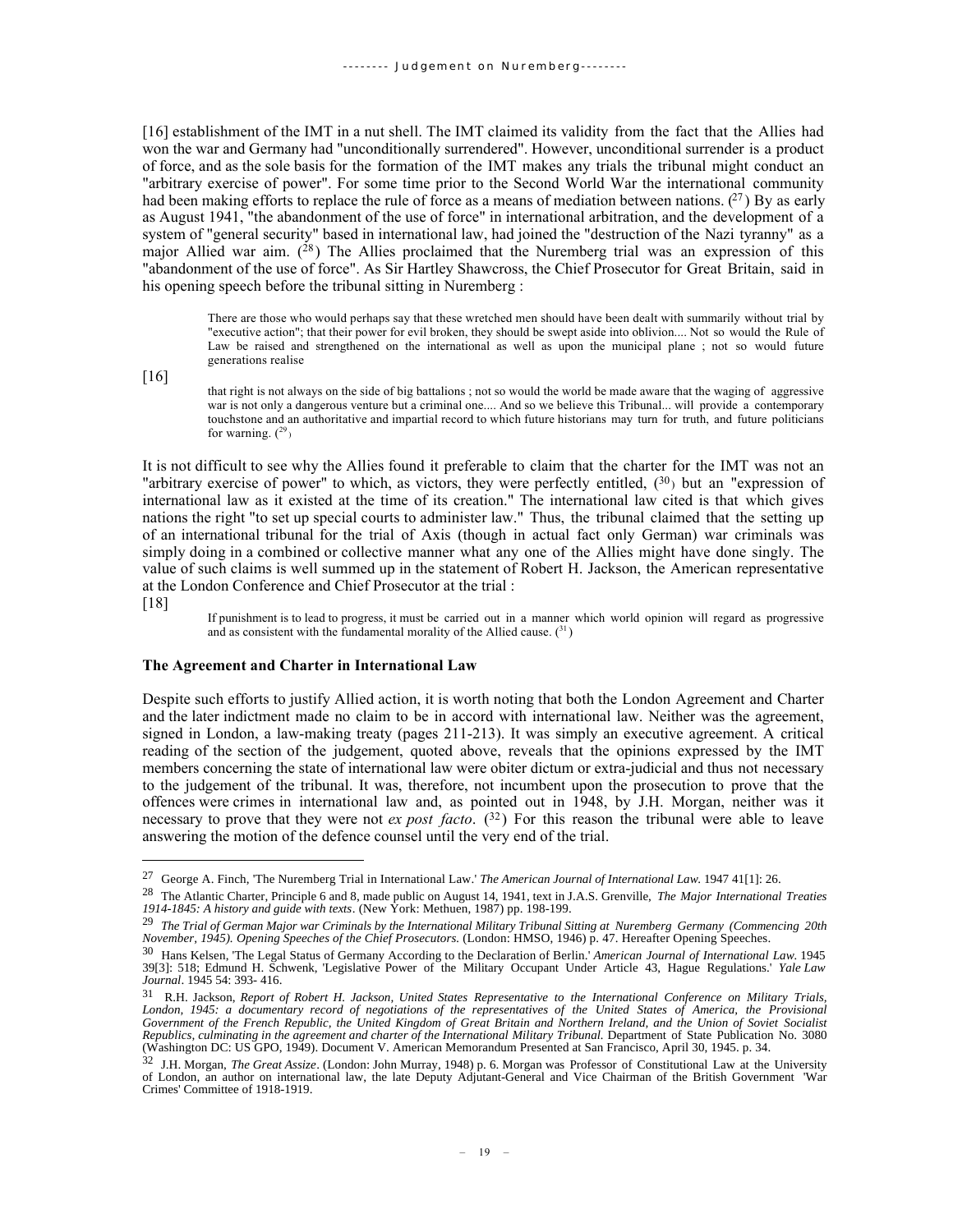Yet the problem that the jurists on the tribunal felt the need to overcome, in the portion of their judgement cited above, was that posed by the traditional concept of jurisdiction. Indeed, as the Soviet jurist, Professor A.N. Trainin, a signatory of the London Charter and Agreement on behalf of his government, stated in 1945 :

[19]

In literature on the subject, all the problems of international criminal law are usually reduced to one - the question of jurisdiction.  $(^{33})$ 

In 1945 there were two concepts of jurisdiction applicable to war crimes. Firstly, that rooted in the concept of territoriality. This concept has been described by W.B. Simons in *The Nuremberg Trial and International Law* (1990) as "rooted in the idea of territory and the control thereover as paramount" :

So, where acts complained of as war crimes are actually localized within the injured state's territory and the victims are members of that state's armed forces - or at least from among its nationals - the territorial triangle between the state seeking to establish liability, the accused, and the victim(s) had come to be recognised by international law as sufficient to establish jurisdiction.  $(34)$ 

Thus, the 1943 Moscow Declaration on war crimes was able to state that German officers, soldiers and members of the Nazi Party responsible for atrocities, would be sent back to the countries where their crimes were committed and tried according to the laws of those liberated countries (page 47).  $(^{35})$  It was this jurisdictional principle which allowed the Soviet Union, in 1943, to take the lead amongst

[20] the Allies in trying captured members of the notorious *Einsatzgruppen* for various atrocities, primarily their alleged use of "gas vans" in and around the area of Kharkov (page 48).

However, it should also be acknowledged that during times of war the primary legal foundation for war crimes prosecution was, as it still is, the right of belligerents to enforce the established laws of war upon individual captured members of enemy forces. International institutions such as the Hague conventions and regulations of 1899 and 1907 to some extent provided for the codification of such customary international law.  $(36)$  The stance taken by the very conservative American delegation involved in the Commission on Responsibility in 1919 (page 81) after the Great War certainly implied that in such cases the nationality of the offended party, irrespective of the soil on which the crime was committed, was the primary issue in establishing jurisdiction for trial by a military tribunal.  $(37)$ 

Whatever the case, it appears that the legal norm in the trial of war criminals was the trial of offending individual by the nation offended. This was to be done either by military commission or by the civil courts of the country where the offence was committed. However, the major war criminals, whose offences had no particular geographical location or affected more than one of the

[21] Allied nations or indeed were committed against German nationals, did not fit neatly into the traditional jurisdictional framework. Thus, the Allied Powers felt at liberty to solve the dilemma jointly through the creation of the International Military Tribunal which "defined the law it was to administer, and made regulations for proper conduct of the Trial" and in so doing saw that they had done nothing more than do "together what any one of them might have done singly".

The subject of the present dissertation will be an examination of whether the 1945 London Agreement and Charter, in its plan to try the major Nazi war criminals, was in fact "an expression of international law as it existed at the time of its creation" and thus simply a joint attempt to undertake measures that any individual nation amongst the victorious Allies could, quite legally, have undertaken against criminals who offended within their territory. Yet the problem of personal jurisdiction raises another issue also, that of jurisdiction

<sup>&</sup>lt;sup>33</sup> A.N. Trainin *Hitlerite Responsibility Under Criminal Law*. (First published as *Ugolovnaya Otvetstvennost Gilterovtzev*. in 1944 in<br>Moscow for the Institute of Law, Academy of Sciences of the USSR, edition cited Lond

<sup>34</sup> G. Ginsburgs and V.N. Kudriavtsev (Ed.), *The Nuremberg Trial and International Law*. (Dordrecht: Martinus Nijhoff Publishers, 1990) pp. 43-44. For further discussion see L.S. Sunga *Individual Responsibility in International Law for Serious Human Rights Violations*. (Dordrecht: Martinus Nijhoff Publishers, 1992) pp. 19-20.

<sup>35</sup> **Appendix 4.** The Moscow Declaration on War Crimes, November 1, 1943.

<sup>36</sup> op. cit., *Individual Responsibility in International Law for Serious Human Rights Violations*, p. 20-21.

<sup>37</sup> *Violations of the Laws and Customs of War. Reports of the Majority and Dissenting Reports of American and Japanese Members of the Commission of Responsibilities. Conference of Paris 1919*. Carnegie Endowment for International Peace, Division of International Law, Pamphlet No. 32. (Oxford: Clarendon Press 1919) p. 70-71. Also to be found as 'Report of the Commission on the Responsibility of the Authors of the war and on Enforcement of Penalties.' *American Journal of International Law.* 1920 14 [1]: 140-142.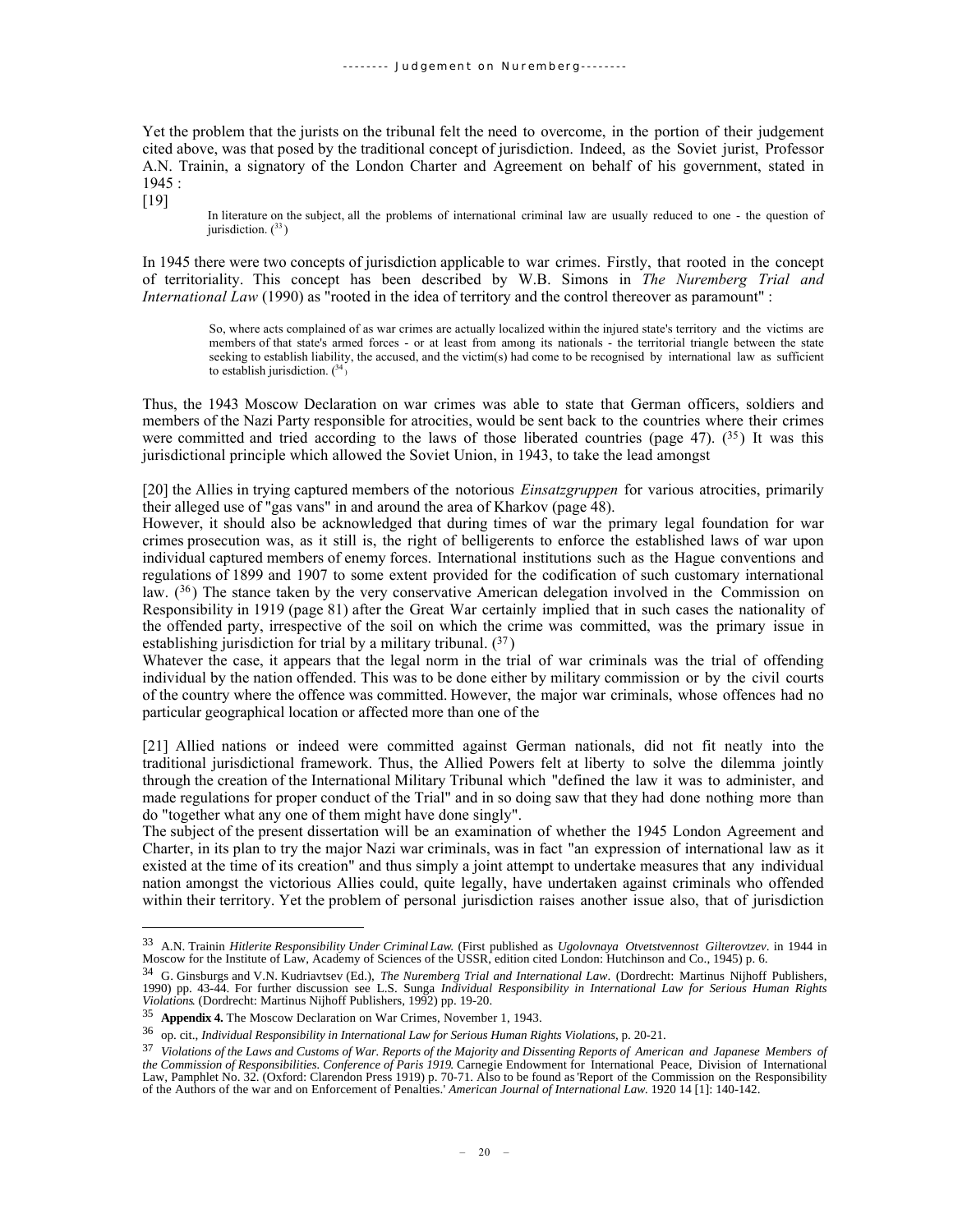over subject matter. This issue was raised by the defence counsel when it attacked not only the jurisdiction of the Allies in setting up a tribunal to judge members of a foreign government, but also the legality of the counts indicted.

In analysing the International Military Tribunal in terms of international law as it existed at the time of its creation, historians of the period have been unnecessarily

[22] vague. The explanation for this phenomenon most certainly lies in the realm of emphasis. The majority of historians who have dealt with the Nuremberg trial have broached the international law issues but have generally declined to dig much deeper. The primary emphasis of these academics has been on international diplomacy along the road to Nuremberg (and in several cases the actual trial proceedings) rather than international law, although admittedly the two cannot be wholly divorced from each other.

It is not surprising that historians have chosen to make diplomacy their primary focus. The Nuremberg trial represents a mammoth effort in terms of international co-operation, an effort made even more intriguing by its proximity to the onset of the Cold War. However, in the process historians have placed so much emphasis upon the diplomacy that legality has, although perhaps unintentionally, become viewed with some cynicism or even contempt. Historians have often expressed doubts as to the strict legality of the IMT, yet the ends are almost universally, and perhaps rightly, seen to justify the means. A recent address by Kenneth W. Abbot of the Northwestern University Law School, to the American Society of International Law in 1992, is perhaps applicable to this approach. Abbot maintained that "the attitude of international relations scholars towards international law has been... actively negative" : [23]

as shown in quotations like these : "[T] he tradition of positive international law is regarded with something approaching contempt by students of international politics"; or... "[p] olitical scientists... tend to dismiss any emphasis on the role of institutions as a vestige of the discredited ideas of the formal, legal, institutional school of thought."  $(38)$ 

In arguing that despite some legal technicalities "justice" was done at Nuremberg, an historian, Leo Kahn, states that although the charge of "aggressive war" was legally "controversial", the issue is not as relevant as it seems. Kahn points out that the inclusion of "crimes against peace" actually made little difference to the outcome of the trial."  $(39)$  Of the twelve men convicted of "crimes against peace", only one, Rudolf Hess, was not also convicted on charges of "war crimes" and "crimes against humanity". Though such arguments have some validity they fail to recognise the central role played by the charge of "aggressive war" ("crimes against peace"). In 1945, the charge "crimes against peace" was recognised as the "supreme international crime". Without this charge it is probable that the United States would never have participated in the trial of Germany's Nazi leadership, a point made clearly by Jackson at the London Conference. Indeed, as the present writer has already pointed out, the United States was the driving force behind Allied war

[24] crimes policy. Had the Americans not been involved it is unlikely that the Nuremberg trial would ever have taken place.

Historians have generally begun without a working definition of international law by which to measure their findings. Neither have they attempted to reconstruct the state of international law as it stood at the time of the creation of the IMT. Few have failed to refer to the debate, between lawyers and politicians, over the fate of Germany's Nazi leadership which grew in intensity toward the end of the war. Yet in the final analysis, historians have consistently failed to commit themselves to any conclusion except praising Allied cooperation and stating that Germany's Nazi government was thoroughly "evil" and deserving of its final fate at the hands of the Allies at Nuremberg. In the view of the present writer, such an approach fails to put sufficient emphasis upon the political importance of the destruction of National Socialism through a trial procedure. This thesis will argue that the Nuremberg trial was, in terms of the principles upon which it was founded, a wholly political rather than a legal exercise.

Using the traditional approach, historians have undoubtably done much to broaden our understanding of Allied diplomacy during the war and in the immediate post-war period. Indeed, the Nuremberg trial was a remarkable

[25] achievement in terms of international co-operation, through which an entire régime is now remembered

<sup>38</sup> Kenneth W. Abbot, 'Elements of a Joint Discipline.' Proceedings of the American Society of International Law. *Proceedings of the 86th Annual Meeting*. Washington D.C. April 1-4, 1992. p. 167

<sup>39</sup> Ibid., pp. 154-155.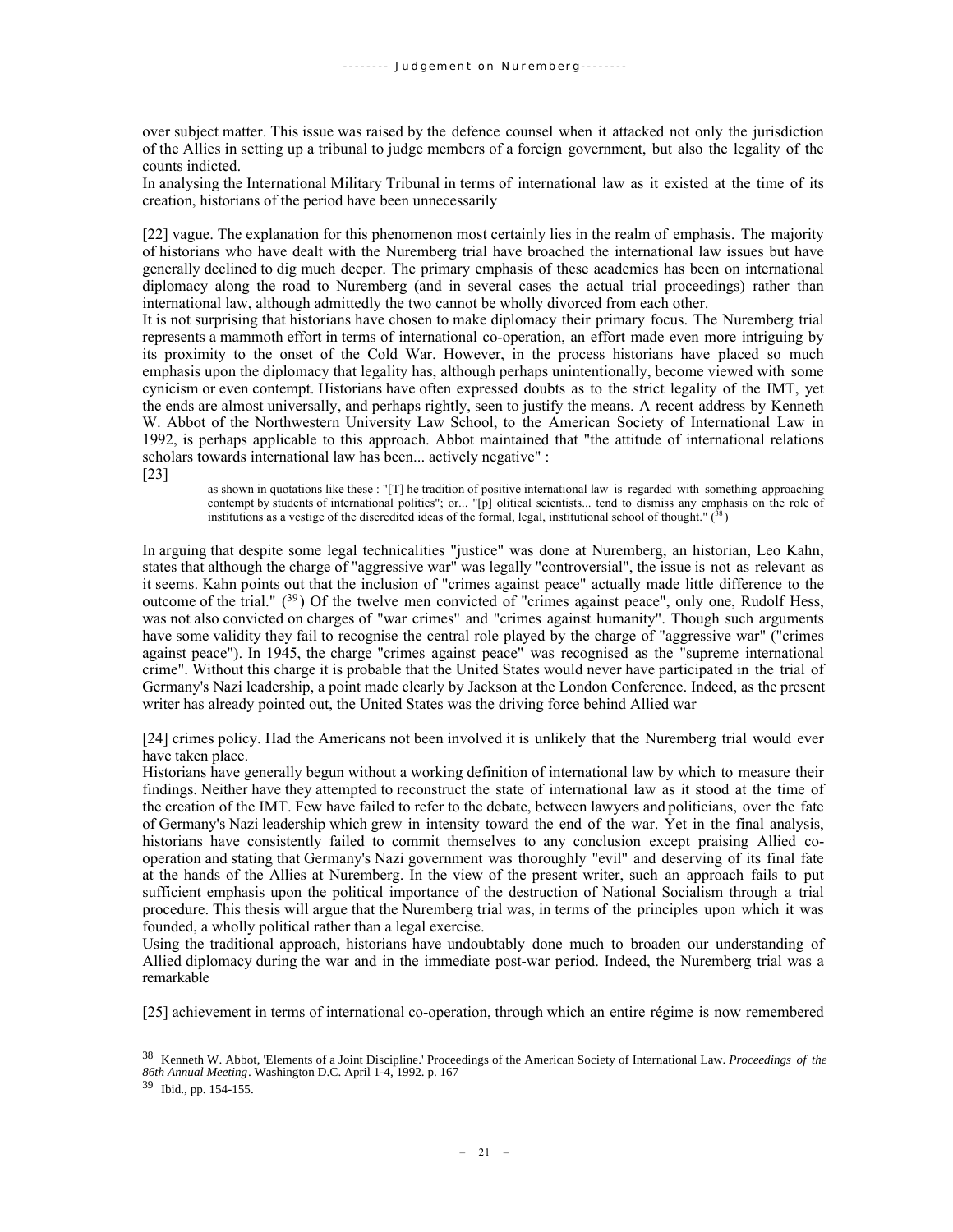as not only evil, but, as Shawcross rightly predicted, criminal. However, this approach has done little but set in concrete the popular conception of history as monochromatic. The Second World War, depicted thus, remains a conflict between the powers of good and evil comparable with the didactic folklore of primitive societies, rather than an accurate rendering of arguably the most significant international conflict in modern history.

In order to examine the Nuremberg trial within the framework of international law as it existed in 1946, it is first of all important, by way of introduction, to gain some understanding of the system known as international law. M.N. Shaw, Professor of Law at the University of Leicester, defines law as :

that element which binds the members of the community together in their adherence to recognised values and standards.... Law consists of a series of rules regulating behaviour, and reflecting, to some extent, the ideas and preoccupations of the society within which it functions.  $(40)$ 

This definition may be carried over to international law, with the critical distinction that the principal subjects

[26] of international law are nation-states rather than individual citizens.  $(41)$  Individuals, for the most part, come under the jurisdiction of municipal law (national law) except for explicit provision in certain specific cases. Thus, an international lawyer, Hans Kelsen, wrote in 1947 that :

> The establishment of collective responsibility by international law, however, only establishes a rule with important exceptions. There are norms of general international law by which the person against whom a sanction is to be directed is individually determined as the person who, by his own conduct, has violated international law. These norms establish individual responsibility.  $(^{42})$

The punishment of individuals, by an international court, for "crimes against peace", "war crimes" and "crimes against humanity" demands not only that these actually be crimes under international law and within the jurisdiction of an international tribunal, but that any provisions in international law for such offences must provide for individual responsibility and thus individual punishment. In this respect the rules of international law must be distinguished from international morality. The two may meet at certain points, yet the former discipline is legal in form and content whereas the latter is a branch of

#### [27] ethics.  $(^{43})$

The key to understanding the nature of international law lies within the unique characteristics of the international system. In 1945, as now, this system relied primarily on the sovereign equality of all states :

While the legal structure within all but the most primitive societies is hierarchical and authority is vertical, rather like a pyramid with the sovereign person or unit in a position of supremacy on top, the international system is horizontal consisting of 160 or so independent states, all equal in legal theory (in that they possess the characteristics of sovereignty) and recognising no one in authority over them.  $(44)$ 

Thus, in domestic systems the law is above the individual, whereas in the international system, where there exists no higher authority than the nation itself, law exists only as between states, which themselves create that law.

The primary or binding material sources of international law are international treaties and international custom.  $(^{45})$  The distinguished author and practitioner in the field of international law, J.G. Strake, writes :

<sup>40</sup> M.N. Shaw, *International Law*. (Cambridge: Grotius Publications Ltd., 1991) p. 1. This work is a popular textbook and is recommended by *The British Year Book of International Law*. as a university manual.

 $41$  Ibid.

 $42$  Hans Kelsen, 'Collective and Individual Responsibility in International Law with Particular Regard to the Punishment of War Criminals.' *International Law Quarterly*. 1947 1[2]: 534. Kelsen was a distinguished international lawyer and Lecturer in Political Science at the University of California at the time of writing; drafted Austrian Republican Constitution, 1920-30; Member and Permanent Reporter, Austrian Court of Constitution, 1920-30; Professor of Law at the Universities of Vienna, Cologne, Prague, and the Graduate Institute of International studies in Geneva; Oliver Wendell Holmes Lecturer 1940-41 at the Harvard Law School.

<sup>43</sup> op. cit., *International Law*. p. 2.

<sup>44</sup> Ibid., p. 6.

<sup>45</sup> These customary rules crystallise by a process of generalisation and unification of the various usages of various international organs and independent states (from their state laws, practices and diplomatic relations etc.), see J.G. Strake, *Introduction to International Law*. (9th Ed. London: Butterworths, 1984) p. 34. Strake was at the time of writing the professor of Humanitarian Law at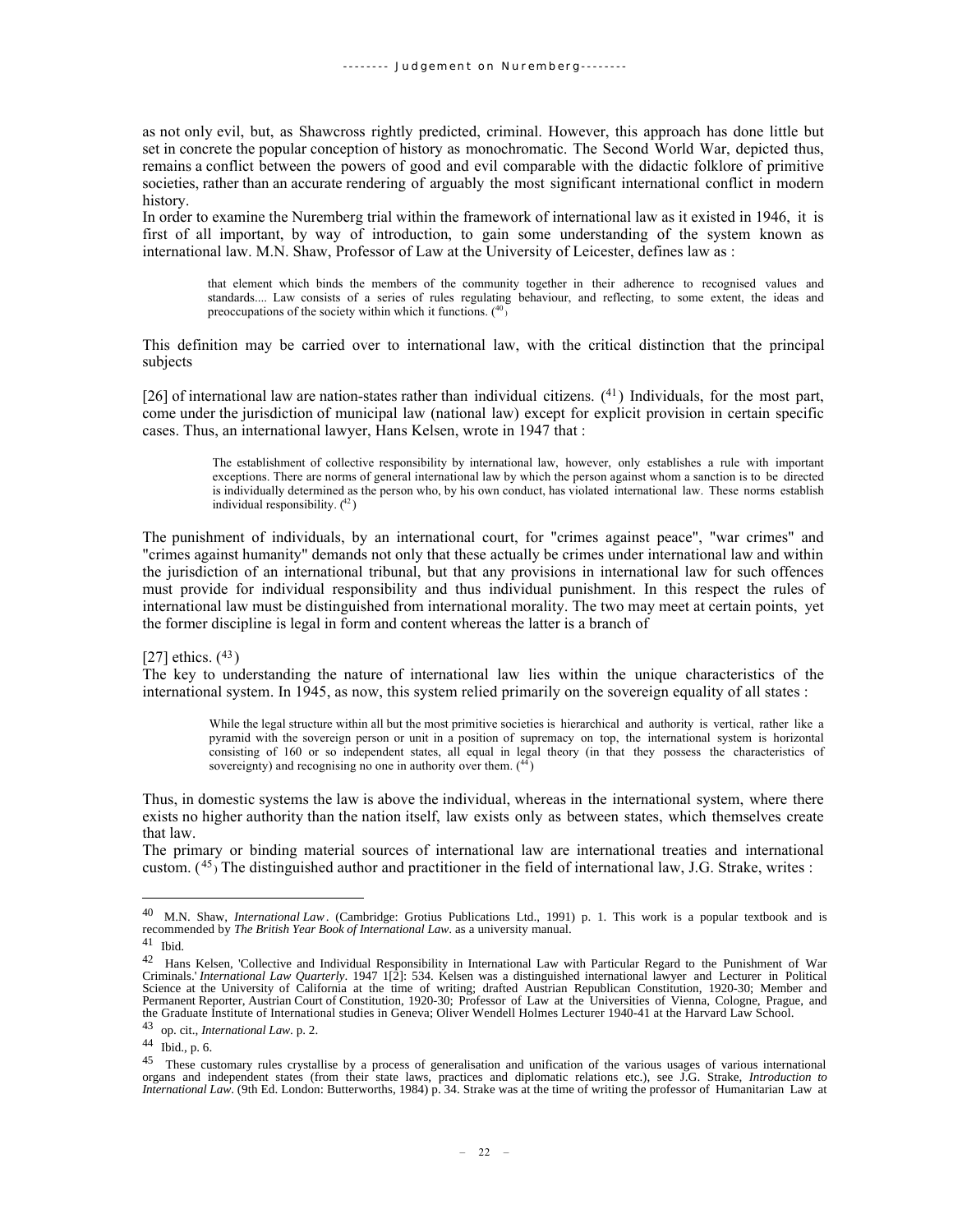[28]

Until recent times international law consisted for the most part of customary rules. These rules had generally evolved after a long historical process culminating in their recognition by the international community. The preponderance of customary rules was diminished as a result of the large number of 'law making' treaties concluded since the middle of last century, and must progressively decline to negligible proportions.... (46)

This, of course, raises the important issue of consent. Nations in general tend to obey international law despite the temptation to pick and choose between which laws to obey and which to violate. Indeed, certain rewards may accrue from the observance of international law, not least the tendency, noted by Shaw, that :

It may encourage friendly or neutral states to side with one country involved in a conflict rather than its opponent, and even take a more active role than might otherwise have been the case. In many ways, it is an appeal to public opinion for support and all states employ this tactic.  $(47)$ 

Law and diplomacy (or politics) are, therefore, closely related. Yet states "do observe international law and will

[29] usually only violate it on an issue regarded as vital to their interests,"  $(^{48})$  in the case of war this is called "military necessity". A question arises as to the basis of this obligation. The issue is not as straightforward as it may seem. The nineteenth century stressed the importance of the contract ; a state could only be bound by its own consent. It is clear that this concept was still very much alive during the first half of this century. Thus, Viscount Maugham (formerly Lord Chancellor) noted in 1948, with full agreement from J.H. Morgan, that :

The question which arises in a court where a rule of International Law is in question is not which of two opposing opinions of jurists and others is to be preferred, but whether one of these opinions has been accepted and applied between civilised states. *The basis of international law is the consent of states, which no doubt can be established in a number of ways ; but the consent must be established*. The fact that some or even many jurists, including judges and Ministers of State, think that states should follow a particular rule is interesting, and may help the development of international law ; but jurists cannot impose a law on states. *I am disposed to think some of the counsel who made eloquent speeches at Nuremberg were inclined to forget this fact*. (<sup>49</sup> )

[30]

However, there are many states which have come into existence since the end of the Second World war, and by no amount of inventiveness can it be said that these states have consented to all the rules of international law formed prior to their establishment. A current approach to this problem is to refer to the doctrine of consensus which reflects the influence of the majority in creating new norms of international law.  $(50)$ As already noted, historians have often made reference to the war-time and post-war dispute between lawyers and politicians over what was to be done with the major Nazi war criminals. This dispute carried over into the courtroom in the form of the motion put forward by the combined defence counsels. It would doubtless be naive to simply claim that the Allies' only motivation for the Nuremberg trial was a desire for justice. As we have seen, international law and international politics are too closely linked, but it is possible to separate the two in as far as the methods of achieving moral and political goals are concerned. There are thus two possible ways of viewing this dispute. The dispute may be seen either as a case of law versus politics (which was essentially the case put forward by the defendants and their counsel) or it may be seen as entirely legal (the standpoint maintained by the prosecution and many of those involved in the formulation of Allied war crimes policy which culminated in the London Agreement and Charter).

[31]

Indeed, in almost every international dispute both sides proclaim their adherence to the principles of

<sup>46</sup> Ibid.

the International Institute of Humanitarian Law in San Remo; member of the Panel of International Arbitrators of the International Court of Justice at the Hague; General Editor of the *Australian Law Journal*.

<sup>47</sup> op. cit., *International Law*. p. 8.

<sup>48</sup> Ibid., p. 9.

<sup>49</sup> op. cit., *The Great Assize*. Preface by Maugham, p. vii. Italics mine. See also C.A.H. Bartlett, 'Liability for Official War Crimes.' *Law Quarterly Review*. 1919 35 [April]: 179.

<sup>50</sup> op. cit., *International Law*. p. 10-11.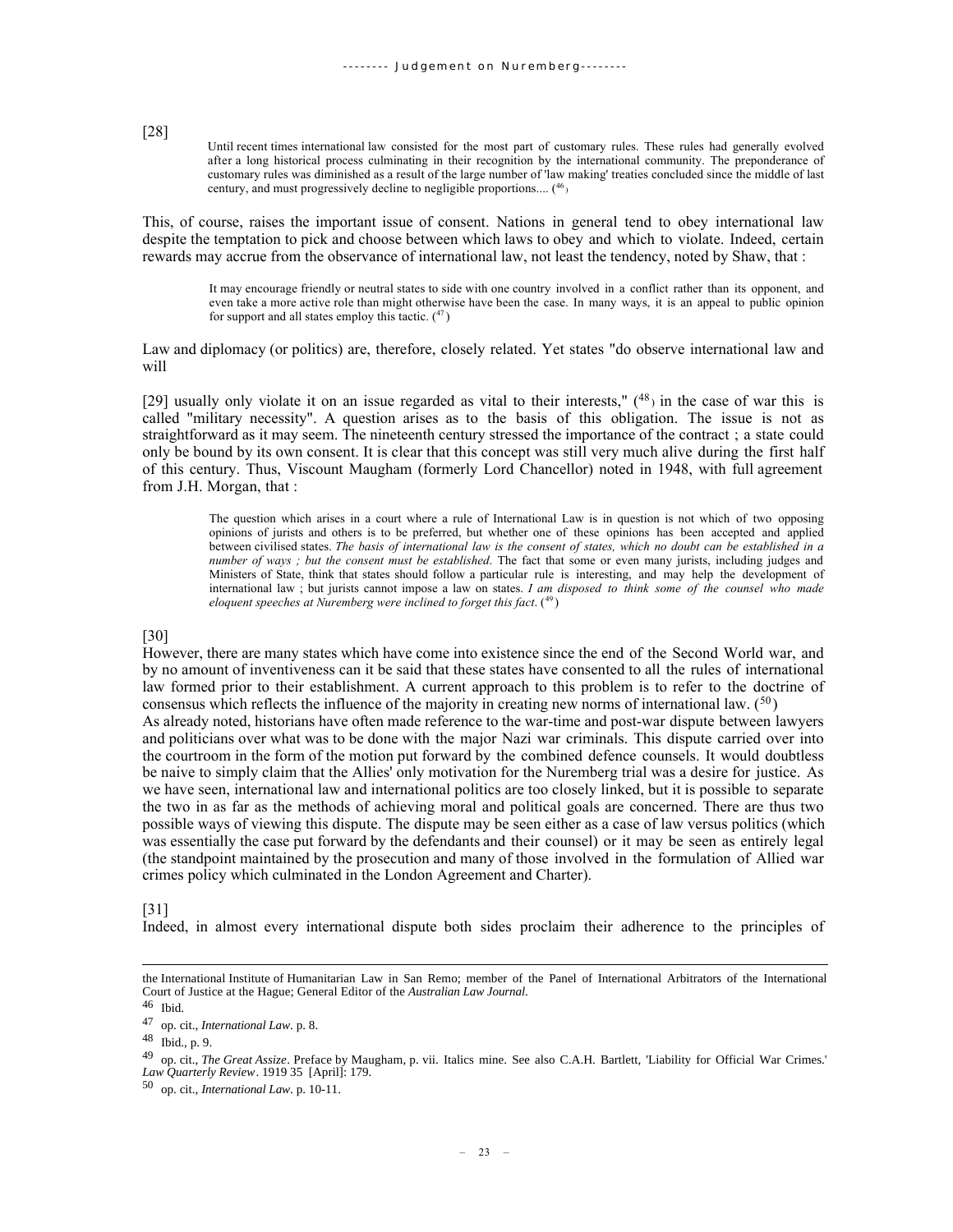international law and proclaim that they are acting in accordance with its provisions.  $(51)$  Writing about international disputes, Hans Kelsen noted in 1943 the view that all conflicts between states are either economic or political in character, "but that does not exclude the possibility of treating the dispute as a legal dispute. A conflict is economic or political with respect to the interests which are involved ; it is legal (or non-legal) with respect to the normative order controlling these interests". He continued :

Legal disputes are disputes in which both parties base their respective claims... on positive international law ; whereas [in] political disputes... at least one party bases its claim on other principles or on no principles at all... a positive legal order can always be applied to any conflict whatever. Only two cases are possible ; either the legal order contains a rule obliging one party to behave as another demands ; or the legal order contains no such rule. In the first case the application of the legal order admits the claim; in the second it rejects it.  $(52)$ 

Kelsen clarified his argument thus :

[32]

If a person - a private individual or a State - is legally not obliged to behave in a certain way toward another person, the former is legally free to to behave in this respect as it pleases to behave. What is legally not forbidden is legally permitted. If international law, customary or conventional, does not oblige State A to permit immigration to citizens of State B, State A is legally free to permit or not to permit immigration to citizens of State B, and it does not violate the right of State B by not permitting immigration to the latter's citizens.  $(^{53})$ 

Approaching the subject of the London Agreement and Charter from this perspective will enable the historian to evaluate whether the Nuremberg trial was a legal or political exercise. However, the situation is more complex, as another writer, Joseph L. Kunz, stated in 1939 :

This difference is not between "legal" and "political," or between "justicable" and "non-justicable" conflicts ; for every international conflict can be decided judicially. The real difference is between static and dynamic conflicts, between conflicts as to the law actually in force, and as to the change in positive law.  $(^{54})$ 

#### [33]

In espousing the same general thesis, a 1946 article in the *Cornell Law Quarterly* noted that international law was required to fulfil three functions : assisting or carrying out accepted rules (executive), changing or creating new interrelations (legislative), adjudging or interpreting existing ones (judicial).  $(55)$ 

It is important to understand that international law is basically static at least in terms of "positive" or statutory law, and static conflicts are essentially judicial. This was to a large extent the basis of the argument put forward by the IMT as support for its authority. Yet international law, if it is to be relevant to contemporary situations, must be organic, able to adapt to meet new threats to society by changing and creating new interrelations (the legislative function). As will be seen in later chapters, this argument was used strongly in defence of the IMT by men such as Justice Robert H. Jackson who was both instrumental in framing the Charter and Chief prosecutor for the United States. Thus, Jackson and the IMT issued conflicting justifications of the Nuremberg trial, although the tribunal did claim that its charter was a contribution to international law. One cannot argue that the law exists and needs to be, or is legally being created at the same time. In this thesis, the present writer will assert that neither of these standpoints provide an adequate justification of the London Charter and Agreement for the formation of the IMT.

#### [34]

In essence dynamic conflicts, the conflicts of revision, the conflicts of not what the law is but what it should be, are not judicial, they create an international legislative problem.  $(56)$ 

Where the pretensions of states are based in positive law, no problem of revision arises.... A problem of revision arises only if all the parties recognise that a treaty or situation is perfectly valid in positive law, but where at least one party not only desires a "change", but a change of the law in force.... As the problem of revision is so essentially political and

<sup>51</sup> Ibid., p. 2.

<sup>52</sup> Hans Kelsen, 'Compulsory Jurisdiction in International Disputes.'*American Journal of International Law*. 1943 37: 401, 403, 404.

<sup>53</sup> Ibid., p. 402.

<sup>54</sup> op. cit., American Journal of International Law. 1939 33[1]: 44.

<sup>55</sup> Harrop A. Freeman, 'The United Nations Organisation and International Law.' *Cornell Law Quarterly*. 1946 31 [3]: 253.

<sup>56</sup> op. cit., *American Journal of International Law*. 1939 33 [1]: 44.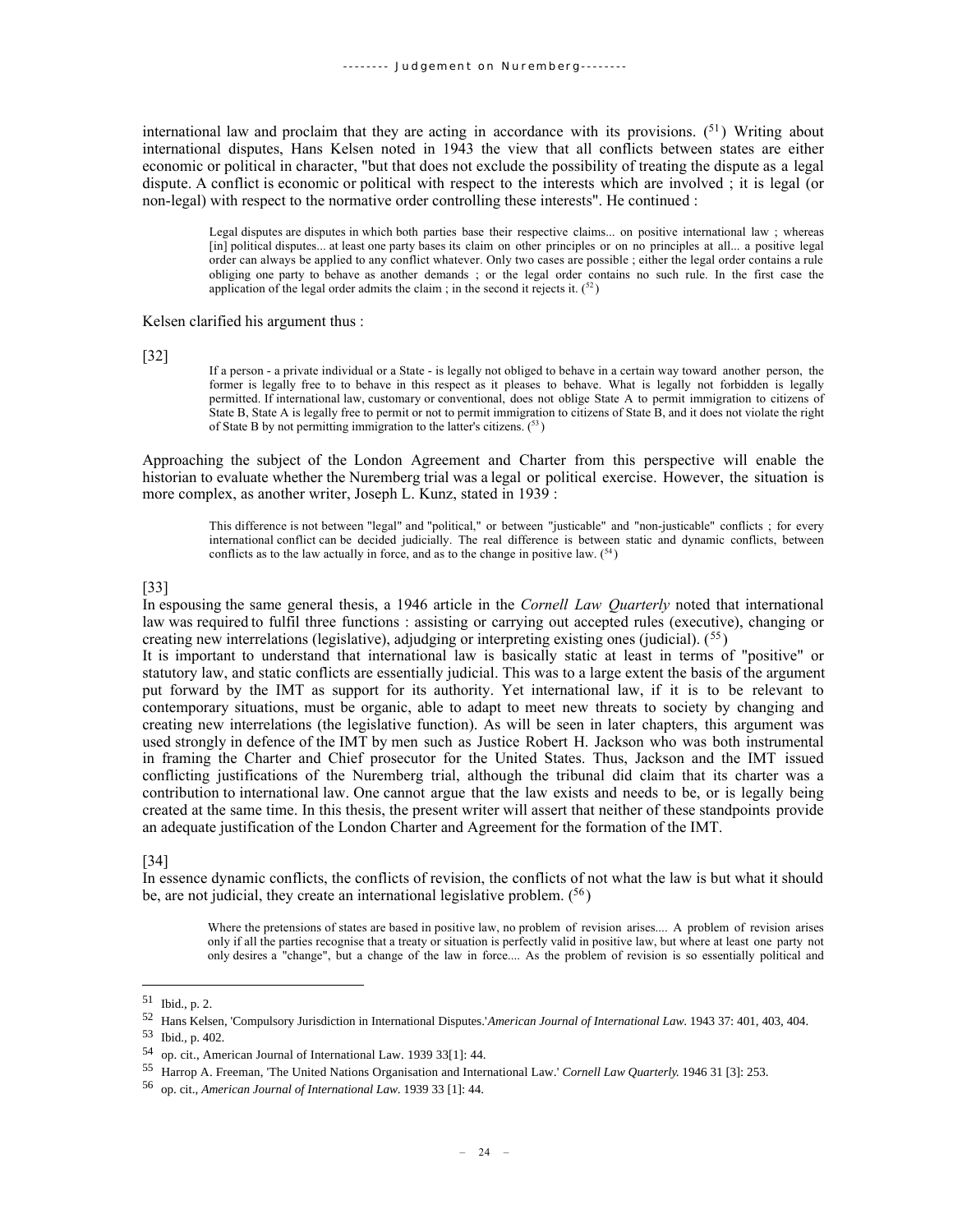legislative in character, the attempt of some writers to render it a completely juridical problem must be completely doomed to failure.  $(^{57})$ 

Though the international system allows for revision through legislation, it will be argued in this thesis that the Allies made no attempt to work within the system of international law. Nuremberg relied solely on the force of the majority. Due to the nature of the international system, it is granted that power is necessary to create new positive law. Indeed, although "law can never be identical with force, force is needed not only to apply the law, but also to create it as positive law."  $(58)$ A recent and well-respected work on the Nuremberg

[35] trial, by Ann and John Tusa (1984), stated in its concluding chapter that :

What the historian finds is that those who framed the Charter and wrote the final judgement at Nuremberg believed that the law was as they recorded and applied it. They did not consciously invent it. Though they may have found it illdefined or previously unapplied, they were convinced it was there.  $(59)$ 

This argument is representative of the "judicial" function of international law (see page 33). However, as will be shown in this thesis, not only was the law not there but the Allies were well aware of the enormous difficulties in the criminal prosecution of Germany's Nazi leaders. Few doubted their moral rightness, or that the law needed a major overhaul, yet the method by which the Allies agreed on the trial shows scant regard for the system known as international law.

The Nuremberg trial was little more than an arbitrary exercise of power, although, as already noted, the means were (and still are) widely regarded as justified by the end result. Change is often identified with progress and stability seen as the antithesis of justice. Thus, it has often been argued that, whether the Nuremberg trial was in accord with international law or not, it meted out

[36] "justice" and the "legal" principles upon which it was based represented progress in international law towards the abolition of force as a means of arbitration between nations. However, Sir Thomas More's explanation to William Roper, in Robert Bolt's play "A Man for All Seasons", is perhaps applicable :

I'd trust you with my life. But not your principles. You see, we speak of being anchored to our principles. But if the weather turns nasty you up with an anchor and let it down where there's less wind, and the fishing's better. And 'look' we say 'I'm anchored !' 'To my principles !' (60)

It is clear that progress is only a subjective valuation, and whereas few doubt that those in the dock received justice, practical politics has always claimed to have justice on its side. As Kunz wrote, perhaps prophetically, in 1939 : "men - individuals as well as nations - have a wonderful capacity always to identify justice with their own interests."  $(61)$ 

With the gradual unveiling of incomprehensible barbarities committed against millions of innocent civilians, the immediate post-war years were perhaps not the context in which to raise legal arguments. Nevertheless, in considering the difficult questions of

[37] morality, justice and legality involved in the formulation of the Nuremberg principles it is helpful to reflect on another passage from Bolt's play :

**Roper** : So you'd give the Devil the benefit of law ?

**More** : Yes ! What would you do ? Cut a great road through the law to get after the Devil ? **Roper** : I'd cut down every law in England to do that !

**More** : And when the last law was down, and the Devil turned round on you - where would you hide, Roper, the laws all being flat ? This country's planted thick with laws from coast to coast -Man's laws, not God's - and if you cut them down - and you're just the man to do it - d'you really think you could stand upright in the winds that would blow then ? Yes, I'd give the Devil the

<sup>57</sup> Ibid.

<sup>58</sup> Ibid., p. 46.

<sup>59</sup> Ann and John Tusa, *The Nuremberg Trial*. (New York: Atheneum, 1984) ò\_òó\_óp. 488.

<sup>60</sup> op. cit., *New English Dramatists* 6. p. 62.

<sup>61</sup> op. cit., *American Journal of International Law*. 1939 33 [1]: 45.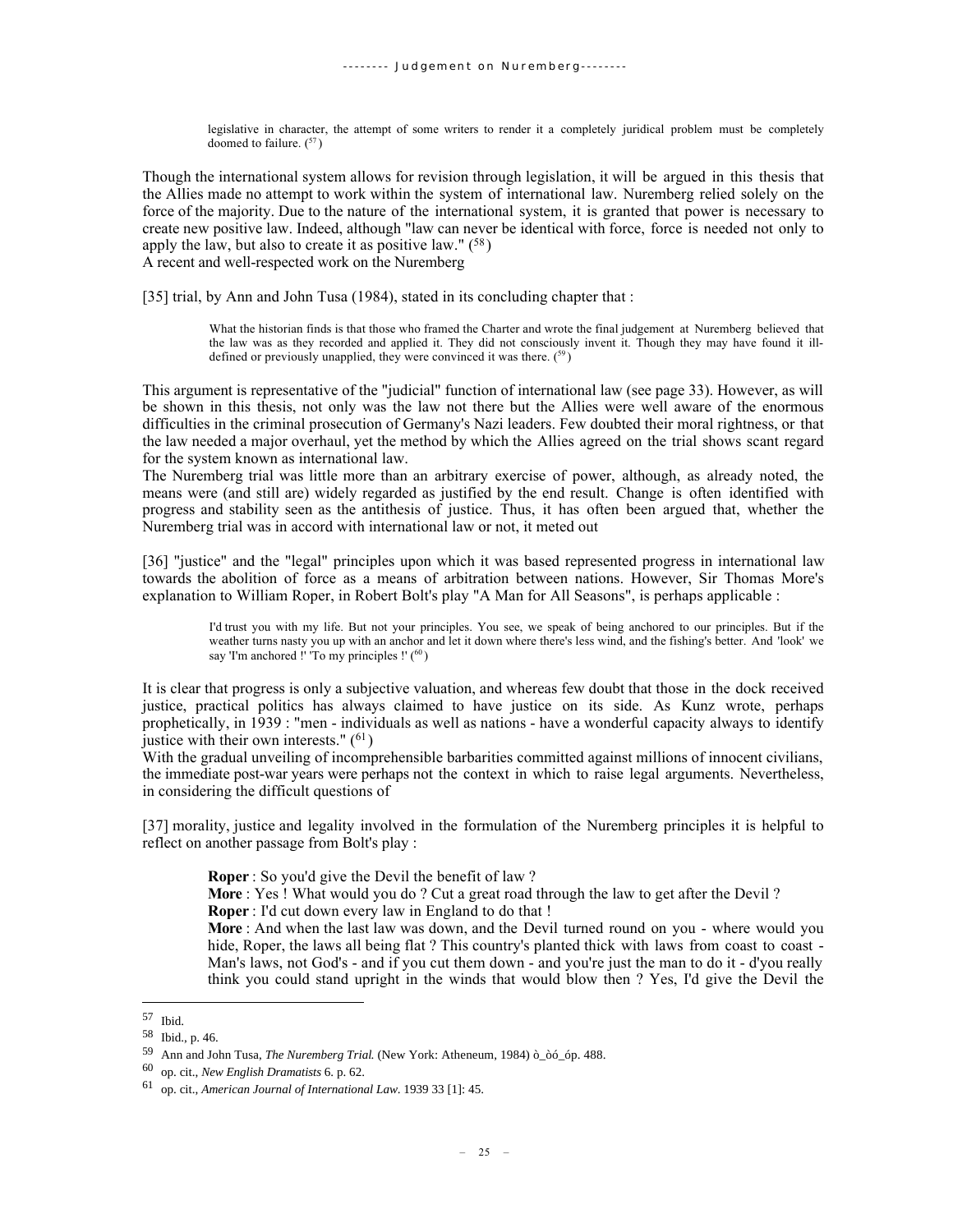benefit of the law, for my own safety's sake.  $(62)$ 

Although Bolt's play was first performed almost thirteen years after the IMT's final judgement, Winston Churchill would most certainly have had a greater appreciation of More's note of caution than Roper did. On hearing the judgement of the IMT in 1946, which included twelve death

[38] sentences, Churchill said to General Lord Ismay that we "must take care not to lose the next war." (63)

<sup>62</sup> op. cit., *New English Dramatists* 6. p. 60.

<sup>63</sup> See end of chapter one.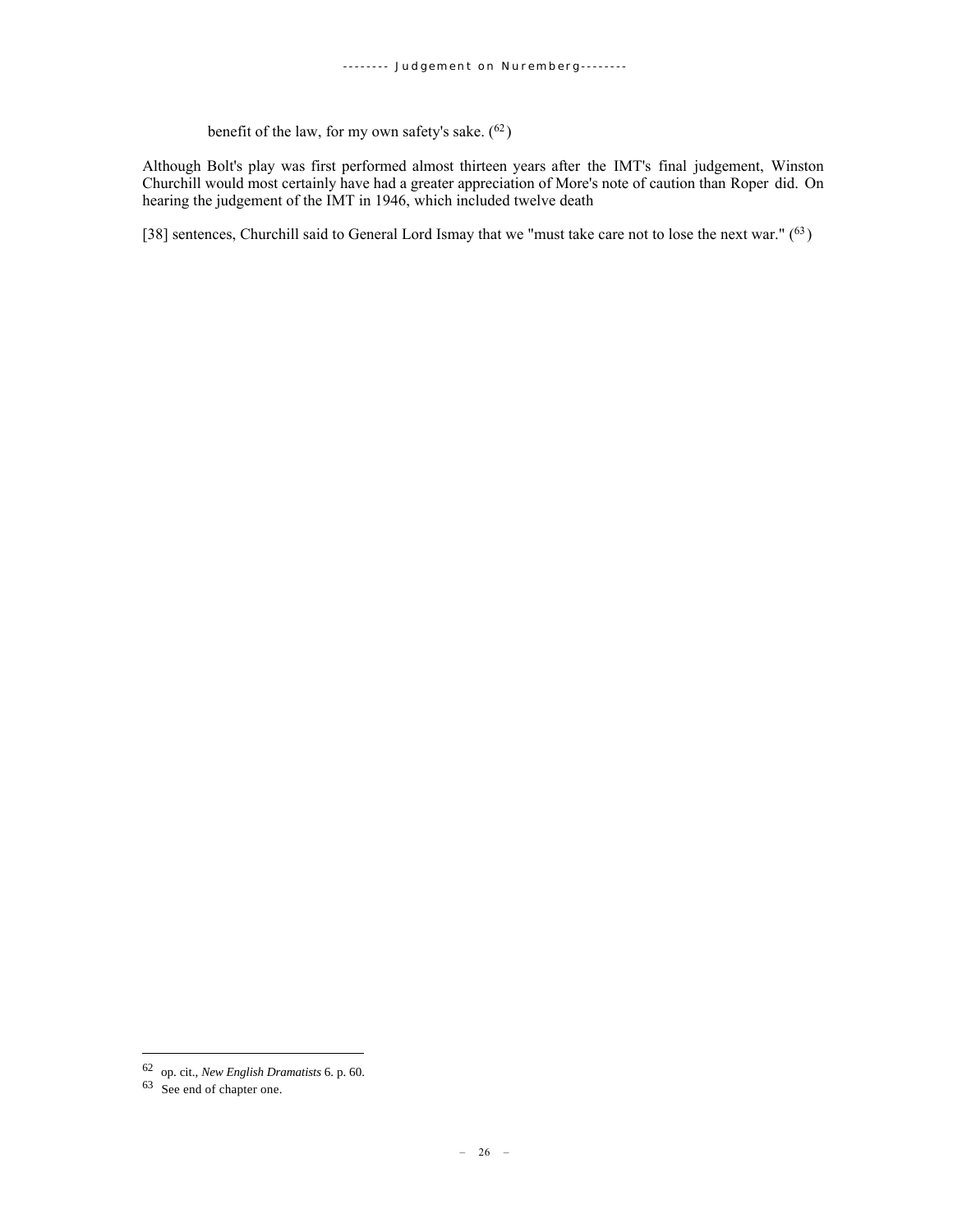# CHAPTER ONE

# **PLEDGES OF PUNISHMENT**

------------------------------- It shows that if you get into a war, it is supremely important to win it. You and I would be in a pretty pickle if we had lost.  $(^{64})$ 

**Winston Churchill to General Lord Ismay, 1946.**

Official Allied policy during the Second World War made a clear distinction between minor and major German war criminals. Minor criminals were individual soldiers and administrators in the occupied territories who had carried out, or been directly responsible for, violations of the laws and customs of war. Major criminals were those whose transgressions had no particular geographic locality. Major war criminals were, therefore, to a large extent policy-makers. The former were regarded as punishable by law according to the universally recognised laws and customs of warfare, the latter by combined Allied policy which remained undefined until after the war had been won.

-------------------------------

A fundamental post-war change in direction came about with the London Agreement and Charter of August 8, 1945, exactly three months after V-E Day. Accordingly, until the fate of Europe had been decided, the American, British, French and Russian governments made no united declaration of the culpability of Germany's policy-makers under

[40] international law. In fact the British and American governments, whose people had not experienced a German army of occupation, made no declaration at all. The main purpose of this chapter is to provide a brief analysis of the development of Allied war crimes policy and to place the London Agreement and Charter within the context of contemporary events. The London Conference, at which the agreement and charter were signed, will be dealt with later in chapter three.

#### **Warnings of Retribution**

Throughout the course of the Second World War the individual leaders of the United States, Britain and the Soviet Union made a variety of statements condemning the German perpetrators of war crimes. The first

<sup>64</sup> *The Memoirs of General the Lord Ismay.* (London 1960) p. 157 quoted in M. Gilbert, *Never Despair: Winston Churchill 1945-1965*. (Toronto: Stoddart Publishing Co., 1988) p. 285.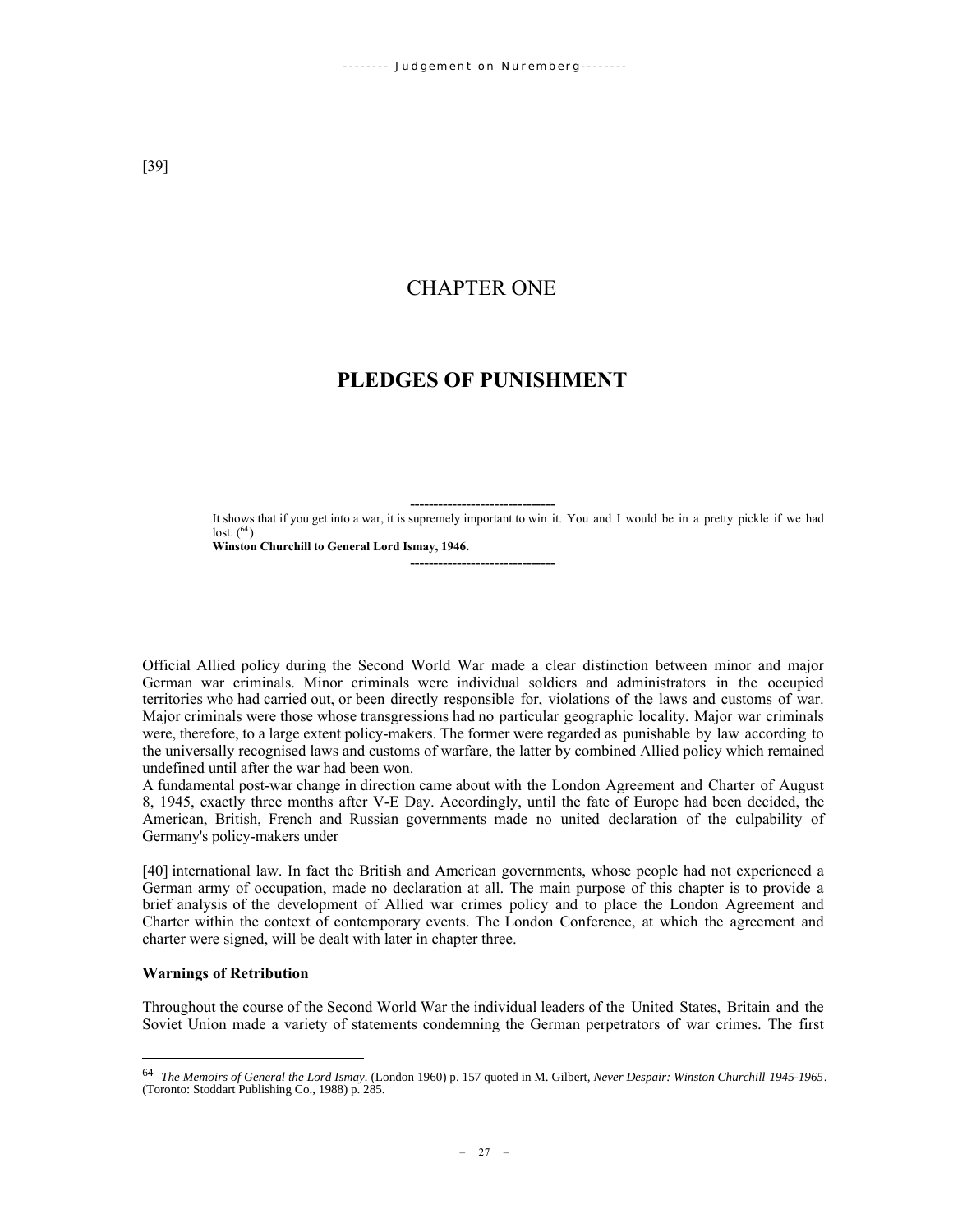British and American declarations made no mention of law or trials. They simply spoke of retribution. Indicative of the kind of statements made is the well-worn announcement of October 25, 1941. Franklin D. Roosevelt, President of the United States, declared that "frightfulness can never bring peace to Europe. It only sows seeds of hatred which will one day bring fearful retribution." Simultaneously, Winston Churchill, Prime Minister of Great Britain, stated that "[r] etribution for these crimes must henceforward take its place among the major purposes of the war."  $(65)$  Following the launch of Operation Barbarossa in June 1941, the Soviets also became vocal in the denouncement of German atrocities. On November 27, 1941 and January 6, 1942, the

[41] Soviet Government circulated notes concerning German atrocities committed against Soviet war prisoners and announced that they were keeping detailed records. (<sup>66</sup> )

The first Soviet denunciations of Nazi atrocities dealt only with actions in violation of universally recognised laws of war such as the use and treatment of war prisoners. Rather more unorthodox though was Moscow's routine of underlining the systematic and orchestrated nature of German barbarities. This naturally led to Soviet insistence that the German government should bear the primary responsibility for the perpetration of wartime atrocities. On November 25, 1941, in accordance with this stance, V.M. Molotov, the People's Commissar for Foreign Affairs, sent his first note on the appalling "atrocities committed by the German authorities against Soviet prisoners of war" to all the governments with which the Soviet Union had diplomatic relations. Molotov's note stated :

The Soviet Government... places the full responsibility for these inhuman acts of the German military and civil authorities on the criminal Hitlerite Government of Germany.  $(67)$ 

However, although the Soviet Union repeatedly demanded the punishment of the German Government, there was no indication of how this punishment was to be dealt out.

[42] This came later, on October 14, 1942, as a Soviet response to the formation in London on October 3 of the 17-member United Nations War Crimes Commission. The Soviet note listed Hitler, Göring, Hess, Goebbels, Himmler, Ribbentrop and Rosenberg amongst those most guilty. It also stated that the Soviet Government considered "it essential to hand over without delay for trial before a special international tribunal, and to punish according to all the severity of criminal law," any of the leaders of Fascist Germany who in the course of the war had fallen into the hands of States fighting against Hitlerite Germany." (<sup>68</sup>) The Soviet authors of the note probably had Rudolf Hess, then a prisoner of the British and the only German leader in Allied hands, foremost in their minds. (<sup>69</sup>) Needless to say, Britain won the war. He then joined twenty other Germans in the dock at Nuremberg.

Later, on May 11, 1943, the Soviets released a further communication. This circular placed the finishing touches to the overall picture of what they regarded as appropriate retribution for the Nazi's systematic policy of violence. It specified, for the first time, that private persons and German industrialists who had exploited or maltreated Soviet citizens and participated in the economic plundering of the Soviet Union were to be treated as criminals.  $(70)$  Accordingly, the cast of potential defendants was growing. However, there was no specification of how the Soviet

[43] authorities might deal with this additional group of offenders. It should be noted though that the circular referred only to abuses committed on Soviet soil or against Soviet citizens and that such crimes could safely be entrusted to national tribunals under the aforementioned principle of territorial jurisdiction discussed in the introduction to this study.  $(71)$ 

<sup>65</sup> M. Lachs, *War Crimes: An Attempt to Define the Issues*. (London: Stevens and Sons, 1945) p. 94.

<sup>66</sup> Ibid.

<sup>67</sup> Published in *Soviet War News*, November 27, 1941. No. 120.

<sup>68</sup> See the Declaration of the Soviet Government issued on October 14, 1942, published in *Soviet War News*, October 16, 1942. No. 338. Italics mine.

<sup>69</sup> Note Stalin's enquiry about Hess at the Yalta Conference discussed below.

<sup>70</sup> Note sent by Molotov, to all the Governments with which the U.S.S.R. had diplomatic relations, on "The forcible mass deportation into German-Fascist slavery of Soviet civilians, and on the responsibility for these crimes of the German authorities and private individuals who exploited the forced labour of Soviet citizens in Germany." Published in *Soviet War News*, May 13, 1943.

<sup>71</sup> G. Ginsburgs and V.N. Kudnavtsev (Ed), *The Nuremberg Trial and International Law*. (Dordorecht: Boston: M. Nijhoff, 1990) p. 17.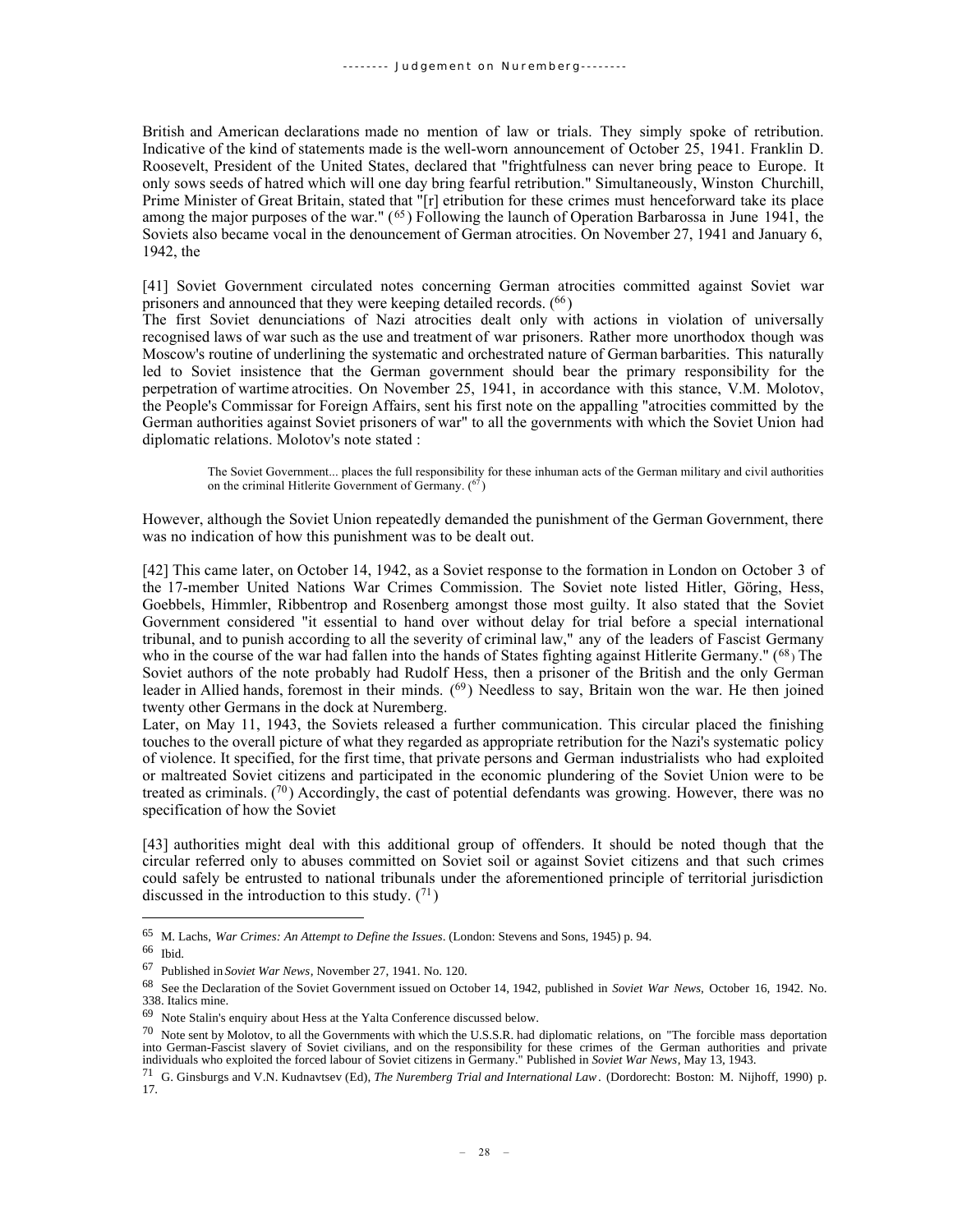#### **The St. James' Declaration, 1942.**

As we have seen, the Soviet Union was, in terms of early war crimes policy, leading the Allied pack. This was perhaps to be expected because she was the only one of the Big Three to have experienced the ravages of a German army of occupation. Those other nations who lived under the heel of German occupation forces and the accompanying Nazi barbarism had already made their position clear on January 13, 1942. Representatives of Belgium, Czechoslovakia, Free France, Greece, Yugoslavia, Luxembourg, The Netherlands, Norway and Poland met in exile at St. James' Palace in London. They declared that "through the channel of organised justice" those guilty of war crimes "whether they have ordered them, perpetrated them or in any way participated in them," should be handed over to "justice" and be "judged" and the "sentences" carried out.  $(72)$ 

The wording of the St. James' Declaration certainly referred to judicial proceedings. It also could be taken to include government officials as well as military men,

[44] although the reference was not explicit. As a whole the declaration was rather vague. However, section (1) of the declaration makes a clear distinction between violations of the laws of war and "political offences" and when speaking of international law the preamble mentions only the Hague convention of 1907 concerning the laws and customs of warfare. These two points would tend to suggest that the declaration was primarily concerned with what the Moscow Declaration (page 47) later, in 1943, dealt with as minor war criminals whose crimes were committed in a specific geographic location. As we have seen in the introduction to this study, the prosecution and punishment of such minor criminals was certainly provided for in existing international law (see also the Kharkov trial below, page 49). Whatever interpretation of the St. James Palace declaration one chooses to take, conspicuously absent from the list of signatories were the United States, Great Britain and the Soviet Union. The Big Three had participated as observers only.

On August 6, 1942, the government of the United Kingdom issued an aide-mémoire in response to the St. James' Declaration which stated that :

in dealing with war criminals, whatever the Court, it should apply the laws already applicable and no special *ad hoc* law should be enacted.  $(^{73})$ 

#### [45]

Hence, the British were also apparently looking towards judicial means of punishing the perpetrators of German atrocities. Nevertheless, when such a statement is read in the wider context of the British war crimes stance in general and a later British aide-mémoire presented to Judge Samuel Rosenman by Sir Alexander Cadogan on April 23, 1945 (pages 112-114) regarding major war criminals, it becomes clear that here the British are referring only to minor war criminals engaged in conventional crimes already established as such in the internationally accepted laws and customs of warfare.

On August 21, 1942, as a response to the the St. James' Declaration, President Roosevelt also made a public statement in which he addressed the issue of war crimes. After specifically mentioning German crimes against civilian populations in occupied territories, committed by German occupation authorities, he stated that it seemed "only fair that they will have to stand in courts of law in the very countries which they are oppressing and answer for their acts."  $(74)$  As with the above-mentioned British statement the link with the later Moscow Declaration is obvious and it is clear that Roosevelt is here referring only to minor war criminals engaged in conventional crimes. Such crimes were legally punishable under the principle of territorial jurisdiction. The present writer's examination of the 1943 Kharkov trial amply illustrates the contemporary legal practice for such trials (page 48).

#### [46]

Such fine distinctions in the wording of public declarations by Allied leaders have often led to confusion amongst historians. A good example, in regard to the above statement by Roosevelt, is found in William J.

<sup>72</sup> Text published in op. cit., *War Crimes: An Attempt to Define the Issues*. p. 95.

<sup>73</sup> Ibid.

<sup>74</sup> Ibid., p. 96. May also be found in F.D. Roosevelt, *The Public Papers and Addresses of Franklin D. Roosevelt*. (Ed. Samuel I. Rosenmann, New York: Harper, 1950, 13 Vols) Vol. 10, p. 330.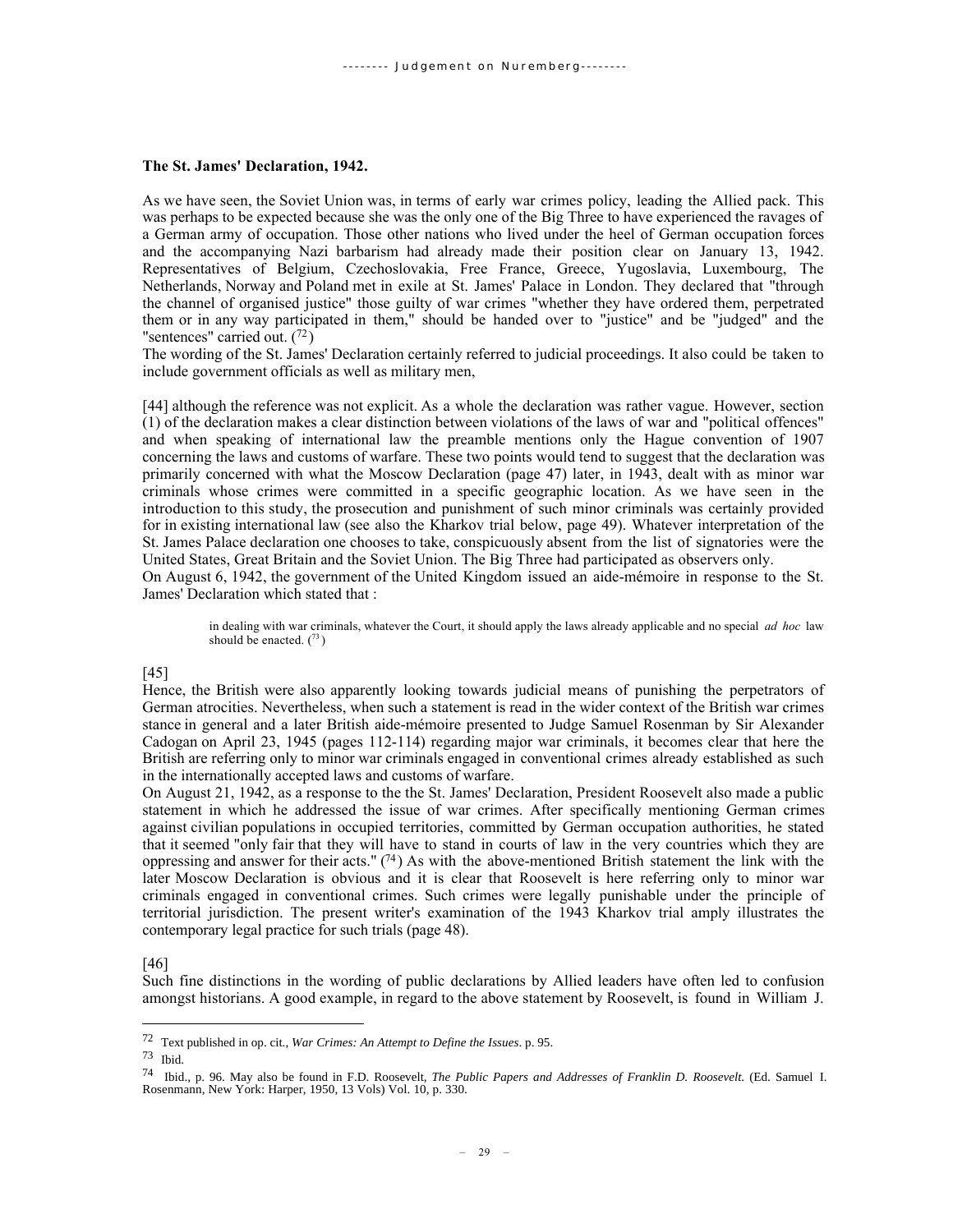Bosch's *Judgement on Nuremberg* (1970) which is otherwise a very fine and important study. Bosch confuses this early declaration by Roosevelt with decisions on "Axis leaders" and "international" trials.  $(75)$ In conjunction with another statement made a few weeks later, which mentions "punishment" for "ringleaders", Bosch saw that as early as August 1942 Roosevelt was making statements to the effect that the major criminals would be placed on trial. But, as we have already seen, Roosevelt's August 21 statement was referring to minor criminals and the statement made a few weeks later, though speaking in terms of punishment, made no mention of trials or international law only "atrocities which have violated every tenet of the Christian faith." (<sup>76</sup> )

#### **The Moscow Declaration, 1943**

Finally, between October 19 and 30, 1943 the Foreign Secretaries of the United States, the United Kingdom and the Soviet Union met in Moscow in response to pressure from their smaller allies, to decide some tangible policy on war crimes. The time was ripe because the tide of war had clearly turned and the leading policy-makers of the Big Three could be far more confident of victory and the chance to implement their resolutions. The result was "The Moscow

[47] Declaration on War Crimes", the first piece of concrete Allied policy representing a united front dealing with German barbarities. President Roosevelt, Prime Minister Churchill and Marshal Stalin, "speaking in the interests of the 32 United Nations", had at last reached agreement on the punishment of German war criminals. On the signing of an armistice, the minor Nazi criminals would be "sent back to the countries in which their abominable deeds were done, so that they may be judged and punished according to the laws of those liberated countries".  $(77)$  Regarding the major war criminals the declaration stated :

The above declaration is without prejudice to the case of the German criminals whose offenses have no particular geographical location, and who will be punished by joint decision of the Governments of the Allies.  $(^{78})$ 

The declaration made a clear disdistinction between two classes of criminal, the former punishable by law in accordance with the principle of territorial jurisdiction and the latter by policy decision. The fact that the Allies felt the need to make this clear distinction, between punishment by legal process and punishment by political process, would seem to suggest that the latter class of criminals had performed acts which were somehow not subject to law. However, the wording was sufficiently vague not to commit the Allies to any specific plan of

[48] action. Indeed, as we shall see, those who became advocates of an international court were able to argue that their position was not contrary to the Moscow Declaration.

#### **The Kharkov Trial, 1943**

Six weeks later the Russians took the lead and on December 15, in accordance with the Moscow Declaration, the first trial of minor Nazi war criminals opened in the Ukrainian city of Kharkov. The trial was held before the Military Tribunal of the 4th Ukrainian Front. Those indicted, for crimes (with a specific geographic location) committed in and around Kharkov, were "Senior Corporal of Auxiliary Police Reinhard Retzlaff, Official of the 560th Group of the German Secret Field Police ; Wilhelm Langheld, an officer of the German Military Intelligence Service ; Untersturmführer SS Hans Ritz, Deputy Commander of the SS Company of "Sonderkommando SD," and their accomplice, the traitor to his country Bulanov, who served as motor driver in the Kharkov "Sonderkommando SD." (<sup>79</sup> )

Their acts, as dictated by the Moscow Declaration which relied on the principle of territorial jurisdiction,

<sup>75</sup> William J. Bosch, *Judgement on Nuremberg: American Attitudes Toward the Major German War-Crime Trial*s. (Chapel Hill: University of North Carolina Press, 1970) p. 21.

<sup>76</sup> Ibid., p. 22.

<sup>77</sup> **Appendix 4.** The Moscow Declaration on War Crimes, November 1, 1943.

<sup>78</sup> Ibid.

<sup>79</sup> *The Trial in the Case of the Atrocities Committed by the German Fascist Invaders in the City of Kharkov and the Kharkov Region, December 15-18, 1943.* (Moscow: Foreign Languages Publishing House, 1944) p. 3. Hereafter Kharkov Trial. (The book is basically an edited transcript of the trial, one of two very similar extant texts, the other being I.F. Kladov, *The Peoples Verdict: A full report of the Proceedings at the Krasnodar and Kharkov German Atrocity Trials*. New York: Hutchinson and Co., 1944)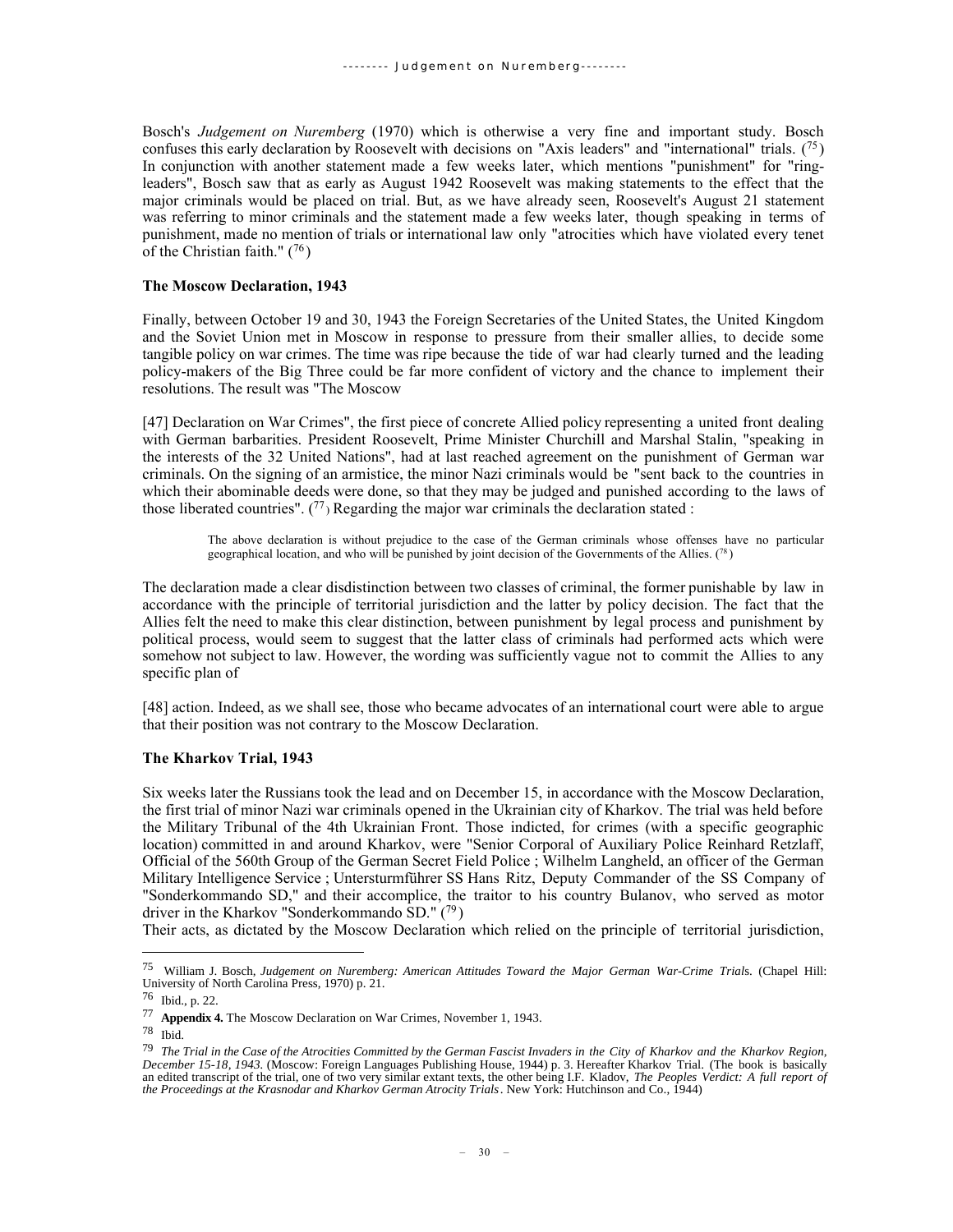were prosecuted in accordance with Soviet law. As the transcript of the trial points out : "By virtue of Art. 296 of the Criminal Code of the Ukrainian Soviet Socialist and the Ukase of the Presidium of the Supreme Soviet Socialist Republics of April 19, 1943".  $(^{80}$ ) The verdict also expressly mentioned the violation of "international conventions and

[49] rules governing the conduct of war signed and ratified by Germany."  $(81)$  In this manner, international law - as embodied in the IV Hague Convention (1907) and the two Geneva Conventions (1929) concerning sick, wounded and captured soldiers - was recognised as the secondary basis for the trial. In his analysis of the trial, the Czechoslovak member of the United Nations Commission for the Investigation of War Crimes, Dr. Bohuslav Etcher, noted in 1944 that :

According to Soviet penal law, the murder of civilians or war prisoners is a crime. Such murder is also forbidden by international law, although without any personal penalties. International law thus supports and strengthens the operation of the national criminal law.  $(^{82})$ 

This statement is illuminated by the words of the Soviet jurist, A. N. Trainin, who wrote a few months after the trial that :

It was precisely in this sense that Article 29 of the Geneva Convention of 1929 laid it down : "The Governments of the high contracting parties will likewise adopt, or propose to their legislative institutions for adoption, in the event of their criminal laws being inadequate, the necessary measures to prosecute in war time

[50]

any action contravening the decisions of the present convention."

In full accord with this decision of Article 29 of the Geneva Convention, an Edict of the Presidium of the Supreme Soviet of the U.S.S.R. on April 19, 1943, endowed the Soviet courts with the appropriate weapon for immediate combat against war crimes.  $(^{83})$ 

As was evident from the trial proceedings and verdict, the primary purpose of the Kharkov trial was the indictment of the National Socialist government of Germany. The State Prosecutor opened the morning session on the final day of the trial (December 18) with a passionate speech in which he made it clear that :

Hitler, Göring, Goebbels, Himmler and their ilk - these are the principal inspirers and organizers of the wholesale murder and atrocities committed on Soviet soil, in Kharkov, in Krasnodar and in other cities. (84)

Thus, an article in the American *Foreign Policy Bulletin* stated that no one, "least of all the Russians, would claim that the three Germans executed at Kharkov were the original instigators of the crimes of which they were accused. On the contrary, one of the main purposes of the Kharkov Trial was to obtain from the accused an indictment

[51] of their superiors - Himmler, Rosenberg and Hitler were mentioned - who had planned the brutalities they had perpetrated. Against these and other Nazi leaders the Russians, along with the Governments of all occupied countries, have long been preparing elaborate lists of accusations". (85) However, the article added that international law made no accomodation for a trial of members of the German government by the courts of foreign governments. It concluded that punishment would have to based not on law but on policy.  $(^{86})$ This conclusion was obviously very much in accord with the aforementioned Moscow Declaration. So too was the conclusion of A. N. Trainin in his book *Hitlerite Responsibility Under Criminal Law* (1944) which devotes several pages to the Kharkov trial. Though optimistic that Germany's Nazi leadership would

<sup>80</sup> Ibid., p. 84.

<sup>81</sup> Ibid., p. 82, also pp. 14, 73. Note all mentions of international law lay great emphasis on Germany's voluntary participation in the various specified international conventions.

<sup>82</sup> B. Etcher, *The Lessons of the Kharkov Trial*. (London: Russia Today Society, 1944) p. 9.

<sup>83</sup> A. N. Trainin, *Hitlerite Responsibility Under Criminal Law.* (First published as *Ugolovnaya Otvetstvennost Gilterovtzev*. in 1944 in Moscow for the Institute of Law, Academy of Sciences of the USSR, edition cited London: Hutchinson and Co., 1945) p. 88.

<sup>84</sup> Kharkov Trial, p. 72. The Krasnodar trial in July 1943 is sometimes seen as the first trial of Nazi war criminals, i.e., *The Encyclopoedia of the Holocaust*. (New York: Macmillan, 1990) p. 1489. However, a reading of the transcript of the trial will realise that all 13 defendants were Soviet citizens. A transcript may be found in op. cit., *The Peoples Verdict*. pp. 7-44.

<sup>85</sup> V.M. Dean, 'Russians Take the Lead in Trying War Criminals.' *Foreign Policy Bulletin*. 1943 23 [10]: 1.

<sup>86</sup> bid., p. 2.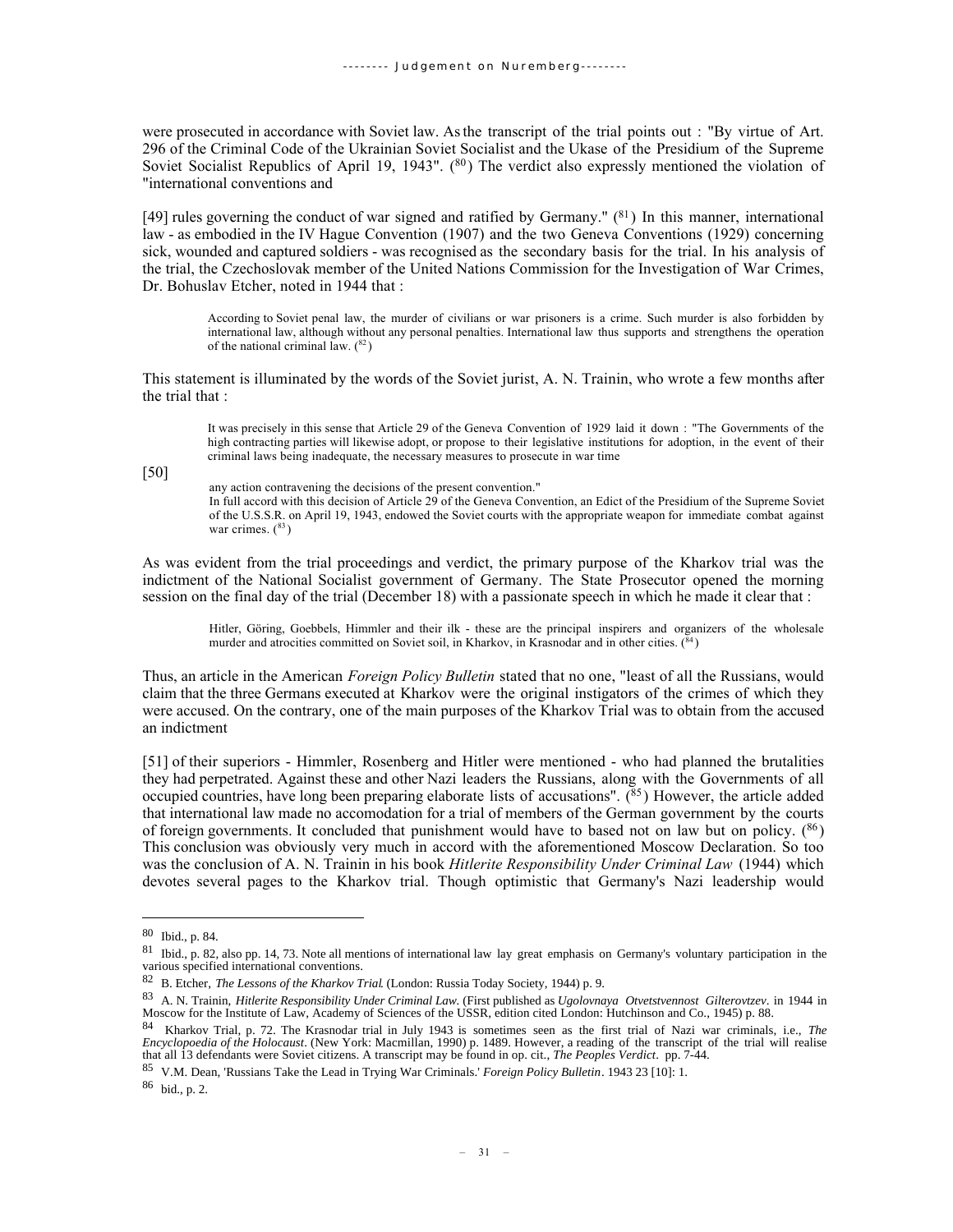eventually be punished, he wrote that a trial was not necessary. In his words "the fate of Hitler and his clique can be settled by the political verdict of the victorious democratic states."  $(^{87})$ 

Although Trainin did not specifically state that a trial would be difficult in terms of international law, his entire 108-page work on Nazi criminal responsibility was rather progressive in that it was primarily devoted to suggesting what the law should be rather than what it actually was. Trainin frequently refered to Germany's "criminal" actions yet it becomes clear to the reader that his use of the word criminal contained rather more of the

[52] moral than legal sense. His work also contained, in early form, reference to concepts such as "crimes against peace", conspiracy, criminal organisations and criminal propaganda which later turned up in the London Agreement and Charter and later at Nuremberg. (88)

Nevertheless, in all his hopefulness, Trainin did acknowledge that in terms of existing law "it is essential to emphasise that not a single human law can punish Hitler and his clique in the full measure of their misdeeds." (<sup>89</sup>) It must be conceded, however, that what Trainin actually meant by this statement is somewhat unclear. He was perhaps simply stating that no punishment could be great enough to compensate for the wrongs perpetrated during the Nazi régime. Whatever Trainin meant by the above statement, it is clear from the records of the 1945 London Conference that the delegates there saw the whole of Trainin's book as an "attempt to construct the idea of an international crime" while recognising significant shortfalls in existing law (page 116).

#### **The Yalta (Crimea) Conference, 1945**

Following the Moscow meeting Stalin, Churchill and Roosevelt met for the last time during the war, at Yalta in the Crimea between February 4 and 11, 1945. The Tusas book *The Nuremberg Trial* (1983) states correctly that the question of war criminals was discussed only briefly at Yalta. However, the Tusas make the mistake of attributing

[53] to Yalta, a war-time conference, the adjustment of the Moscow declaration regarding the major war criminals into a "specific commitment to a trial."  $(90)$ 

A book by Elliot Roosevelt (the President's son), although necessarily approached with caution, provides a primary source for parts of the conference. Apparently at one point Stalin, raising his glass in a toast, had said : "I propose a salute to the swiftest possible justice for all Germany's war criminals - justice before a firing squad. I drink to our unity in dispatching them as fast as we capture them, all of them, and there must be at least fifty thousand of them."  $(91)$  Churchill, enraged at such an off-hand remark, replied : "Any such attitude is wholly contrary to our British sense of justice ! The British people will never stand for such mass murder. I take this opportunity to say that I feel most strongly that no one, Nazi or no, shall be summarily dealt with, before a firing squad, without proper legal trial, no matter what the known facts and proven evidence against him."  $(92)$  At this point President Roosevelt interjected in an attempt to ease the tension and jokingly stated that perhaps Stalin's number was too high, he would be satisfied with 49,500.

In reading this account the historian would be wise to bear in mind four notes of caution. Firstly, the number of toasts and the alcoholic tolerance of the conferees. Secondly, Elliot Roosevelt's confession that later, in

[54] private, his father had said that it was all in jest and Churchill was wrong to take it seriously. Thirdly, although Stalin has been noted for quick decisions involving the lives of thousands of people, no plans,

<sup>87</sup> op. cit., *Hitlerite Responsibility Under Criminal Law*. p. 95.

<sup>&</sup>lt;sup>88</sup> Bradley F. Smith, *The Road to Nuremberg*. (London: André Deutsch, 1981) pp. 122, 131, notes that men such as McCloy, the Assistant Secretary of War (United States) and Davies, who along with Judge Rosenmann was in ch war crimes, both made use of Trainin in their various proposals for trying the major Nazi war criminals. It was primarily the tireless efforts of such Americans which resulted in the Allied decision to hold trials. The concept of criminal propaganda though not evident in the London Charter was realised at Nuremberg in the conviction and execution of the Streicher whose only crimes were written and oral propaganda.

<sup>89</sup> op. cit., Hitlerite Responsibility Under Criminal Law. p. 95.

<sup>90</sup> Ann Tusa and John Tusa, *The Nuremberg Trial.* (New York: Atheneum, 1984) p. 63.

<sup>91</sup> Elliot Roosevelt, *As He Saw It*. (New York: Sloan and Pearce, 1946) p. 188, in op. cit., *Judgement on Nuremberg.* p. 23.

<sup>92</sup> Ibid.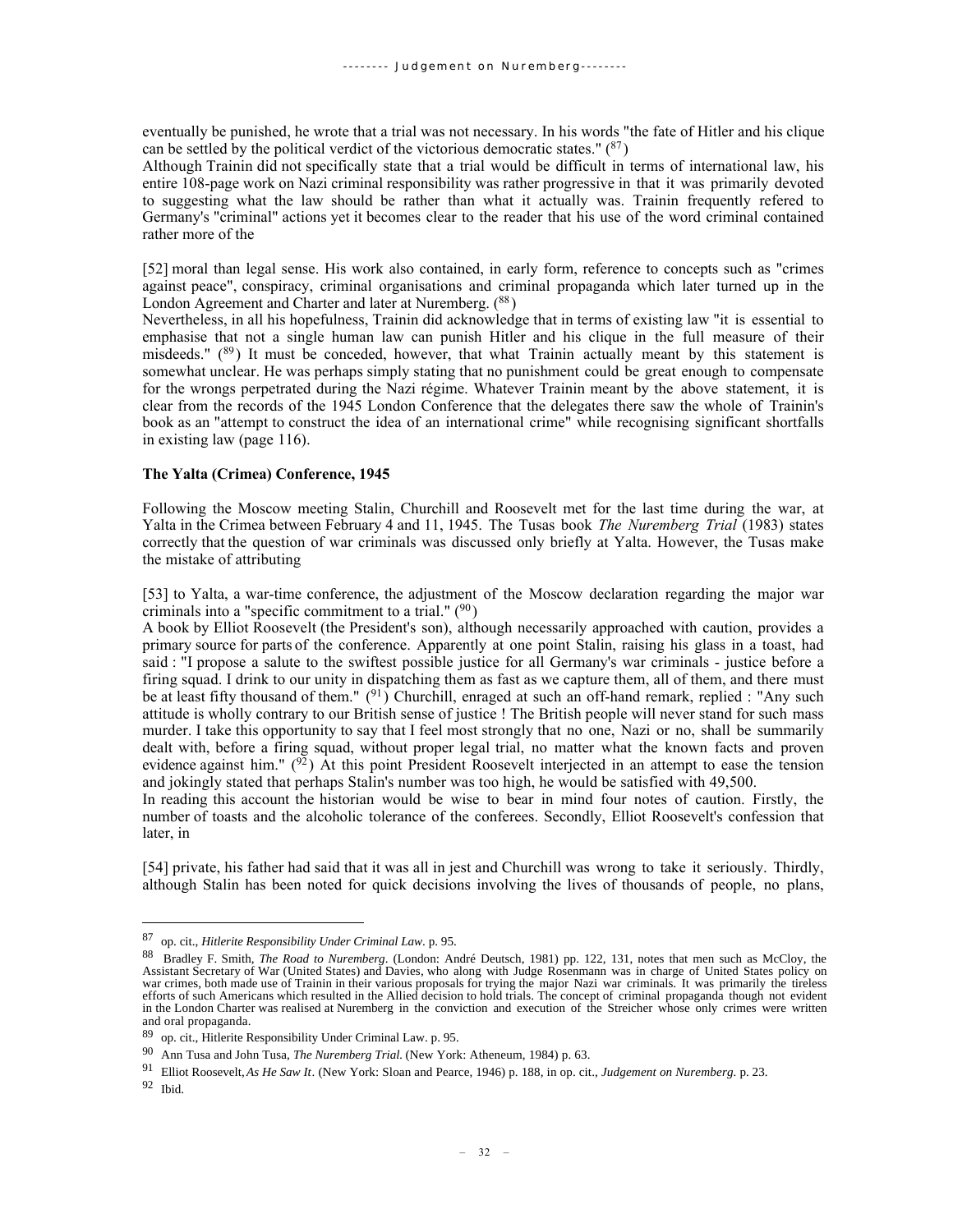written or otherwise, exist to back up such policies. Fourthly, the conversation was quite vague as to exactly which criminals were being referred to, a fact which without exception has been overlooked by historians who have quoted from the account. Churchill's outrage, in combination with the high number of criminals referred to and the general British favouring of a political solution to the problem posed by the major criminals right up until the London Conference in late 1945, would tend to suggest that he at least was referring to minor war criminals. Whatever the case, the whole episode serves, at best, to illustrate a lack of agreement on the matter.

What actually went on at Yalta was somewhat of a mystery to contemporaries. As late as the third week of May 1945 many of those Americans most involved with war crimes policy had never seen the provisions of the Yalta transcript that covered war crimes. (93) After the conference, the British maintained that the task of developing policy on the topic had been handed to the foreign ministers of the three nations at Yalta, a view corroborated by Telford Taylor in his most recent work on Nuremberg.  $(94)$  The Americans immediately unearthed the State Department Records of the session in question (sixth

[55] plenary session, February 9). In his celebrated work on Nuremberg, Bradley F. Smith concludes that the records made no reference to that decision or any other regarding war criminals.  $(^{95})$ 

An account of the sixth plenary session can be found in *Foreign Relations of the United States, Diplomatic Papers. The Conferences of Malta and Yalta 1945*, which tends to corroborate this conclusion. (<sup>96</sup> ) Page 841 marks the first reference to the major criminals. The reference is made by Churchill. However, the conversation appears very disjointed and is marked by an evasive attitude or perhaps lack of interest by the other conferees. Churchill in one breath says that he thinks they should be "shot once their identity is established" and in the next that they should be given a "judicial trial". The inconsistency may be explained by the fact that between the two statements there is a brief interjection by Stalin who asks about Hess. It seems probable that in speaking of trials Churchill is referring to men who, like Hess, were already in custody. In May 1941 Hess had flown to England and was interred there for the duration of the war. Such a trial could be conducted under the laws of Britain on whose territory Hess was captured, although for what crimes one cannot be sure. The second mention of major war criminals comes on page 854. The matter is once again raised by Churchill who is promptly cut off by Roosevelt who indicates that they are not yet ready to discuss the matter.

#### [56]

It can safely be concluded that nothing of any real significance came out of Yalta regarding war crimes policy. Indeed, the published report of the conference only makes brief and very general mention of war criminals. It simply states that they should be brought to "just and swift punishment".  $(97)$  There is no mention of trials. It would be safe to assume, therefore, that in February 1945 the provisions of the Moscow Declaration still stood as the primary expression of Allied policy.

#### **The Potsdam Conference, 1945**

Five months later, in July 1945, the heads of the same powers met again in Potsdam. The war in Europe was now over and Roosevelt had died and been replaced by Truman. Once again war crimes entered the agenda. At this meeting the three governments stated their intention to bring war criminals to "trial" at the "earliest possible date."  $(98)$  The protocol of the conference dedicated a total of seven words to war crimes and there is nothing to suggest that the use of the term trial in this context meant anything other than that

<sup>&</sup>lt;sup>93</sup> Morgenthau Diary, vol. II, pp. 1487-1489, in op. cit., *The Road to Nuremberg*. p. 157, including the Attorney General, Justice<br>Jackson, later the American representative at the London Conference and Chief Prosecutor

<sup>94</sup> Telford Taylor, *The Anatomy of the Nuremberg Trial*. (New York: Knopf, 1992) p. 32, Taylor was on the American prosecution<br>team during the I.M.T. trial in 1946 and subsequently headed up the Nuremburg Military Tribunal

<sup>95</sup> op. cit., *The Road to Nuremberg* pp. 158-159, and neither did the British records. Bradley F. Smith is here corroberated by the Report of the Crimea Conference 11 February, 1945. Miscellaneous No. 5[1945]. A Report of the British Secretary of State for<br>Foreign Affairs to Parliament (London: HMSO, 1945). This report contained no reference to war cri

<sup>96</sup> *Foreign Relations of the United States, Diplomatic Papers. The Conferences of Malta and Yalta 1945.* Department of State Publication 6199 (Washington: G.P.O., 1955). pp. 841-862.

<sup>97</sup> Report of the Crimea Conference (Yalta Conference), February 11, 1945. Section II, The Occupation and Control of Germany, text in J.A.S. Grenville, *The Major International Treaties 1914-1945: A history and guide with texts*. (New York: Methuen, 1987) p. 227.

<sup>98</sup> Potsdam Conference Protocol, August 2, 1945. Section VI, in op. cit., *The Major International Treaties 1914-1945*. p. 234.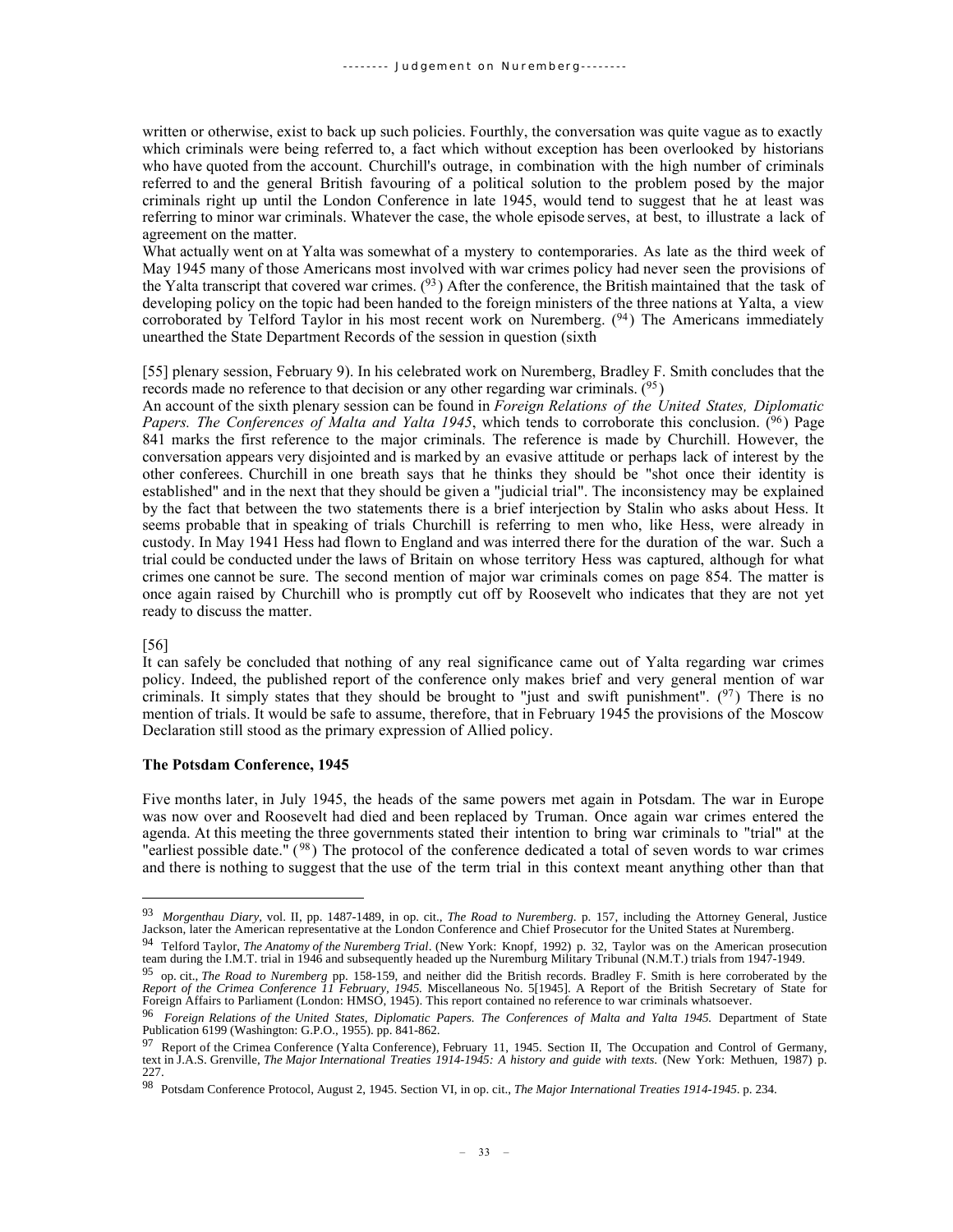specified in the Moscow Declaration concerning minor war criminals. In addition, those present at the London Conference a month later clearly saw the Potsdam Conference as concluding in favour of, in the words of Justice Jackson, "a political decision as to what they will do with these prisoners".  $(99)$ 

[57]

#### **Changing Policies**

It follows, then, that as late as July 1945 the Allied Powers had not changed their stance on the major war criminals from that upheld during the war. This war-time and now post-war stance clearly implied that they were not subject to international law but Allied policy which relied on victory for implementation. It was not until after this victory that Allied government officials changed their minds and began to insist that it was not force majure but international law that entitled them to punish their German counterparts. The obvious benefits of such claims have already been discussed in the introduction to this study.

Indeed, sometime after September 1944, American policy-makers had begun to veer more towards favouring a trial procedure of some kind. However, the judicial method did not receive presidential approval until April 1945.  $(100)$  Even then, this non-specific approval was seemingly not due to a desire to act in accord with international law. Rather, it appeared as an attempt not to be seen as shooting the top Nazis out of hand. This is evident from the fact that at the time the British put foreward an "arraignment proposal"  $(101)$ similar to that contained in Article 227 of the Treaty of Versailles in 1919 outlined in chapter two of this study. In a memorandum dated April 9, Britain's Lord Chancellor, Lord Simon, declared that he had presented the proposal to the Americans because he was convinced "that Agreement could not be obtained between the

[58] Big Three to shoot them [the top Nazis] out of hand." (<sup>102</sup>) The American Justice Department referred to the British plan as a mere "investigation leading to political action" ( <sup>103</sup>) which, described thus, was certainly in line with the policy outlined in the Moscow Declaration. Nevertheless, President Truman, in agreeing that some kind of trial procedure was necessary, indicated to Judge Rosenmann, whom he placed in charge of United States war crimes policy, that a compromise with the British was necessary and that the plan put foreward by Lord Simon was not out of the question.  $(104)$ 

The desire for at least a judicial veneer was, as we have seen, inherent also in the Soviet suggestion of an "international tribunal" as early as October 1942. The contemporary writings of the Soviet legal authority, A.N. Trainin, certainly confirm this. However, such legal writings also reveal that although the Soviets had not spelled out their wishes in detail, they seemed to be looking towards some form of liberal, progressive and very rigorous criminal prosecution uninhibited by the formalities of western legal practice.

By May 8, 1945, Germany had surrendered unconditionally. It was not until three months after V-E Day, at the London Conference, that the Allies decided to try the leaders of the defeated nation by international tribunal and labelled their war as criminally aggressive

[59] ("crimes against peace") in violation of international law. Germany's planning and waging of a war of aggression was seen as the primary crime which comprehended all the others. This assertion was based primarily on the "renunciation of war as an instrument of national policy" contained in the Pact of Paris (the Kellogg-Briand Pact concluded on August 27, 1928) of which Germany was a signatory. However, the Pact of Paris made no mention of criminality, penalties or individual responsibility except the statement in its preamble that "any signatory Power which shall hereafter seek to promote its national interests by resort to

<sup>99</sup> R.H. Jackson, *Report of Robert H. Jackson, United States Representative to the International Conference on Military Trials, London, 1945: a documentary record of negotiations of the representatives of the United States of America, the Provisional Government of the French Republic, the United Kingdom of Great Britain and Northern Ireland, and the Union of Soviet Socialist* Republics, culminating in the agreement and charter of the International Military Tribunal. Department of State Publication No. 3080<br>(Washington DC: GPO, 1949). Hereafter International Conference. Document LI. Minutes of C 385.

<sup>100</sup> op. cit., *The Road to Nuremberg.* p. 195.

<sup>101</sup> Ibid., p. 179.

<sup>102</sup> Ibid., p. 186.

<sup>103</sup> Ibid., p. 182.

<sup>104</sup> Ibid., p. 193.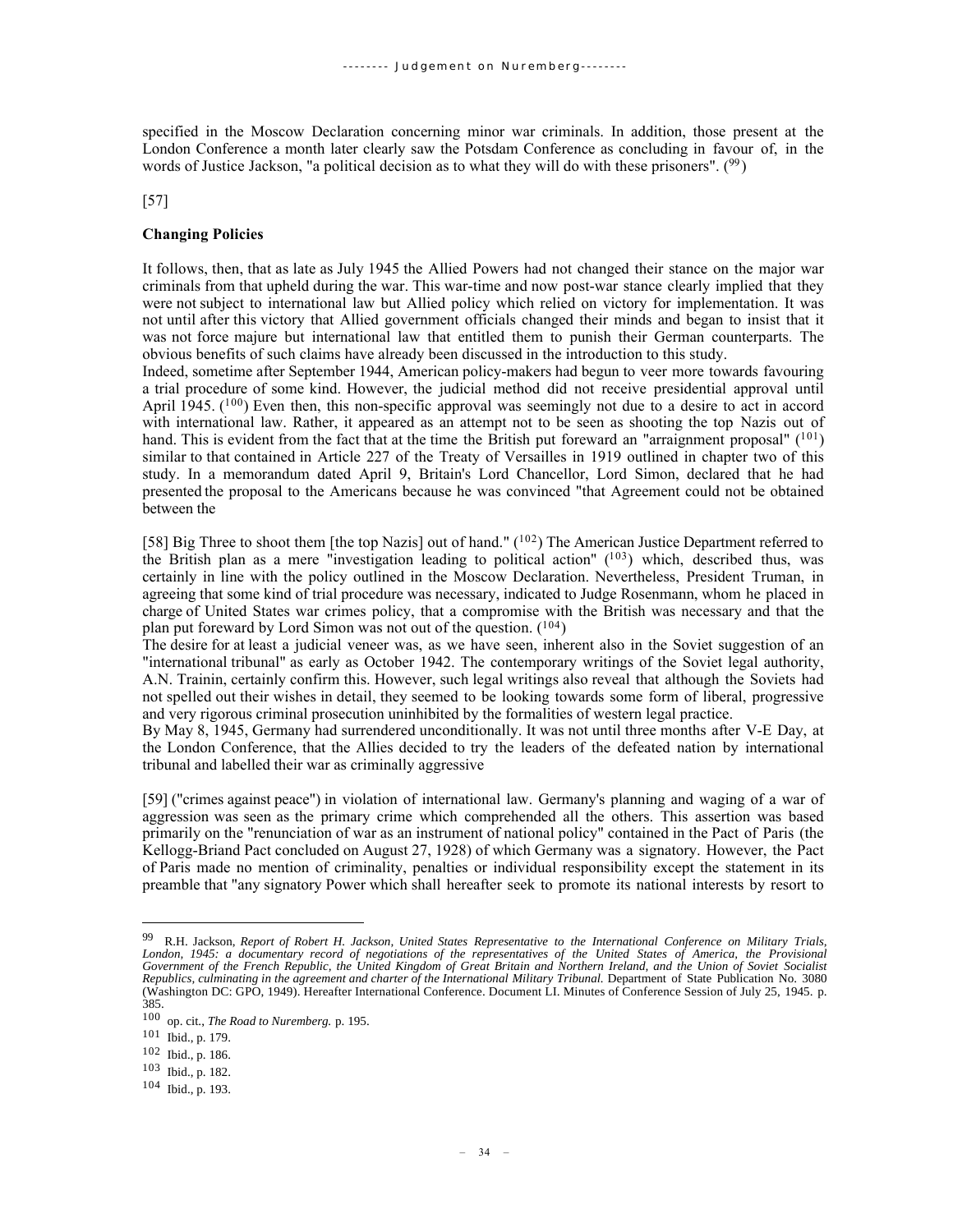war should be denied the benefits furnished by this treaty."  $(105)$  The Pact of Paris was simply a "renunciation of war as an instrument of national policy",  $(^{106})$  there was no mention of types of war, aggressive, defensive or otherwise. American Secretary of State Kellogg, in his negotiations with France preceding the signing of the Pact, had specifically declined the French proposal to limit the pact to wars of aggression.  $(107)$ 

Thus, by the standards of the pact, all wars, aggressive or defensive, were denounced. Added to this there is to be found no mention of Germany's criminal liability, or the Pact of Paris, in any document or speech issued by any of the three great Powers at the outbreak of war in 1939. Indeed, the United States' repeated proclamations of neutrality beginning on September 5, 1939,

[60] would suggest anything but that Germany was a criminal nation. The proclamation stated that "the United States is on terms of *friendship and amity* [italics mine] with the contending Powers" including Germany. (<sup>108</sup>) America thus denied aid to either side. To claim retroactively that German pre-war aggression was an international crime involving personal responsibility would be inconsistent with the official attitude of the Government of the United States at the time the acts were committed. America had continued to recognise the German government, receiving its representatives in Washington. The Germans also continued to receive American representation Berlin. To assert that German aggression was criminal is to assert that America had compounded international crime. It would also be to assert that America had initially denied aid to the victims of criminal aggression.

#### **American Neutrality**

The laws of neutrality developed in a world environment where states were sovereign and to a large extent relied for their existence on their own forces and the balance of power. Wars were regarded as a necessary evil inherent in international life. Belligerents fought for their own rights and interests of state as they interpreted them. Non-participants regarded their behaviour as neutral and in their own best interests, their policy guided by a desire to conserve their own resources. This concept of war and neutrality first became discernable

[61] during the fifteenth century and by the late eighteenth and nineteenth centuries was practically ubiquitous.  $(109)$  However, during this century advances in communication and transportation have increased the interdependence of states and the principle of neutrality has been challenged by the idea of the conventional outlawry of law as seen in documents such as the League of Nations Covenant and the Pact of Paris.

Strictly speaking, neutrality denotes non-participation in war. In the present instance, however, we are faced with an important question : what is the legal status of "aggressive" war ? There are, for the present purpose, two broad categories. War may be either regarded as a duel : a legal, though perhaps distasteful, instrument of national policy, or, it may be regarded as an illegal and thus criminal. Those involved in the formulation of the London Agreement and Charter of August 1946 opted for the latter. However, opting for the latter causes complications for the neutral state.

The regarding of war as a legal instrument of national policy most adequately embodies the concept of war and neutrality.  $(110)$  In such a case war implies a legal condition allowing two or more belligerents to engage in a conflict by armed force. Non-participants who consider themselves neutral are, at least in action, impartial and indifferent to the results, abstaining from assisting or hampering

[62] either side while at the same time conserving their own vital interests.  $(^{111})$  The war is not illegal and they have no obligation to intervene. Such was the United States' declaration of neutrality in 1939. Yet, the Allied post-war policy, embodied in the Nuremberg principles, of discriminating between the criminal and the victim is inconsistent with the concept of neutrality as implemented by the United States until her entry

<sup>105</sup> **Appendix 3**. Pact of Paris (Kellog-Briand), August 27, 1928.

<sup>106</sup> Ibid.

<sup>107</sup> Ibid., p. 88.

<sup>108</sup> Text found in *American Journal of International Law*. 1940 34 [Supplement, Official Documents]: 21-27.

<sup>109</sup> Quincy Wright, 'The Present Status of Neutrality.' *American Journal of International Law*. 1940 34: 394.

<sup>110</sup> Ibid., p. 392.

<sup>111</sup> Ibid., pp. 392-393.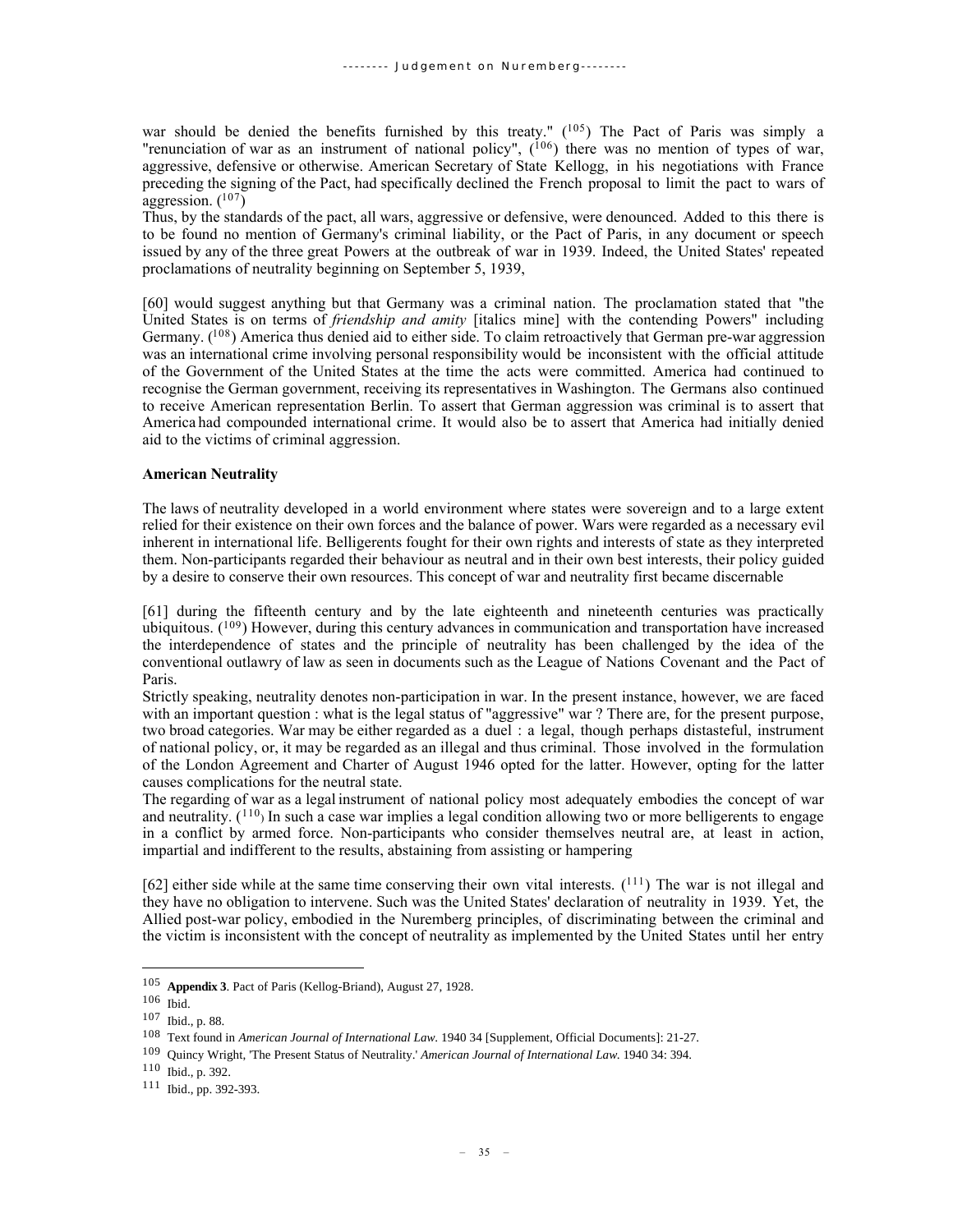into the war. Accordingly, as will be seen from the proceedings of the London Conference in 1945, the American delegation to the conference (after the war was over) saw the concept of a criminally aggressive war as essential to their abandonment of neutrality.

The American declarations of neutrality in regard to Germany's attacks on Poland, France, Great Britain (and most of the Dominions), Norway, The Netherlands, Belgium and Luxembourg would, in the light of the Nuremberg principles, suggest that in weighing up the situation in terms of her legal obligations (especially the Pact of Paris) and political interests, the United States chose to accept the situation and allow it to continue. It is significant that the United States (along with the other Allied Powers) only felt obligated to uphold the Pact of Paris several months after the war in Europe was over and well after her abandonment of neutrality.

Even later, when America began to deviate from the

[63] path of strict neutrality and passed the Lend-Lease Act on March 11, 1941, the decision was not based on the Pact of Paris but the supreme right of self-defence. America's whole prewar and war-time stance seems out of keeping with the post-war American position summed up by Robert H. Jackson, the United States representative to the London Conference, on July 2, 1945 :

there is involved in this [proposal to try the 'major' war criminals] the basis in which the United States engaged in its lendlease operation, the belief that this war was illegal from its inception.  $(^{112})$ 

As we have seen, a careful study of the Allies' war-time warnings regarding war crimes reveals the very opposite to the assertion made in the above statement of Justice Jackson. Never once before or during the war did an Allied leader publicly raise the specific charge of aggression (or for that matter "crimes against humanity") as a *legal* offence. In fact, the United States did not completly reverse its neutral stance until eight months after the act which IMT claimed to be the ultimate international crime - aggressive war. Allied threats were limited to the punishment of violations which came under the universally accepted laws and customs of warfare ("war crimes") and even then only the Soviets ever hinted that anyone other than the *minor* war criminals would come before

[64] courts. Far from condemning as criminal German aggression which led to the outbreak of war, it appears that the Allies had repeatedly and openly condoned these actions. The actions of the Allies certainly did not imply any notion of the criminality of aggression.

The Nuremberg judgement contained an historical narrative of the events upon which it found Germany guilty of the "supreme international crime", that of planning and waging aggressive war. The narrative however failed to register the attitudes of the prosecuting governments toward the events at the time they took place. The examples of Czechoslovakia and Poland involving Britain, France and the Soviet Union will, at present, suffice to illustrate this point. We have already seen the American proclamation of "friendship and amity" with Germany given four days after the latter's aggressive invasion of Poland on September 1, 1939. German covert aggression toward Czechoslovakia in September 1938 was celebrated by the Munich Agreement between the aggressors and two of the powers which were later to prosecute at Nuremberg, Britain and France. Regarding Germany's overt aggression toward Poland the Tribunal failed to mention the vital role of the Soviet Union.

#### **Britain, France, Germany and Czechoslovakia**

In September 1938, in an effort to keep the peace, Britain and France compelled Czechoslovakia to consent to

[65] Germany's initial aggression. Germany's aggression was never once labelled as criminal. Indeed, if it had then Britain and France would have been taking part in a criminal act. On September 29 Chamberlain, Daladier, Hitler and Mussolini, without any kind of diplomatic consultation with the Czechs, agreed to transfer the Sudetenland to Germany.  $(113)$  On his return to London Chamberlain was jubilant over the

<sup>112</sup> Justice Robert H. Jackson in op. cit., International Conference, Document XVII. Minutes of Conference Session of June 29, 1945. p. 113.

<sup>113</sup> A text of the Munich Agreement may be found in op. cit., *The Major International Treaties 1914-1945*. pp. 187-188.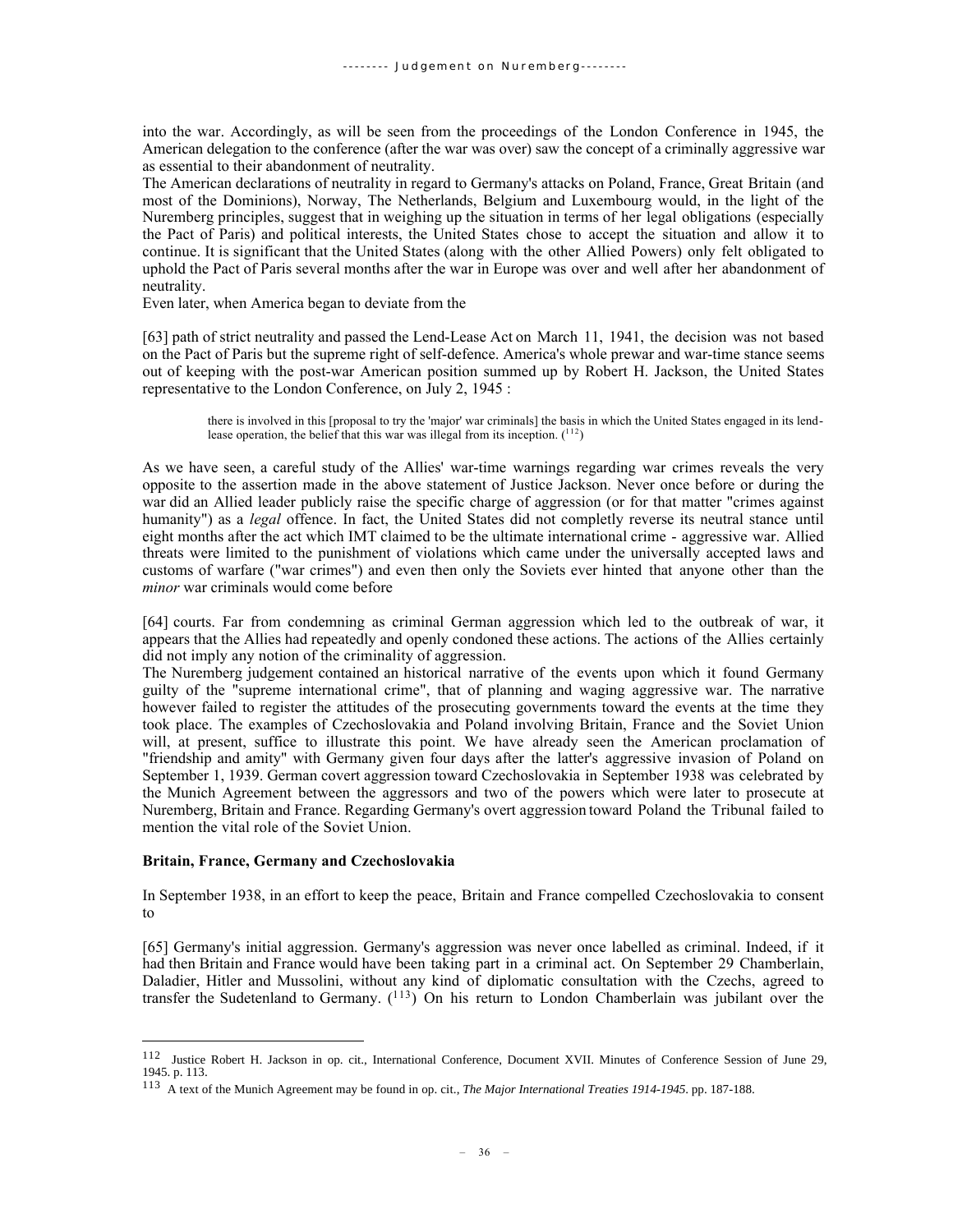appeasement of Germany and the "the Miracle of Munich" was the phrase of the hour,  $(114)$  hardly a fit title for what in 1946 became a contributon to the supreme crime. Yet Chamberlain was optimistic that one day the Czechs would see that "what we did was to save them for a happier future."  $(^{115})$  However, one wonders if Britain and France's active role in the dealings over the Sudetenland and concerted pressure on Czechoslovakia to capitulate was, if judged by the Nuremberg principles, any more justifiable than Germany's pressure on the Czechs to consent to complete liquidation six months later.

In regard to the Czech crisis we are left with two choices : either in 1938 Britain and France did not regard Germany's aggression as criminal or they did regard it as criminal but chose to acquiesce. Whatever the case, criminality was never mentioned. George A. Finch, a respected international lawyer, wrote a year after the trials concluded : "If aggression against Czechoslovakia was an international criminal act, then all the participants

[66] in the Munich Agreement were equally guilty."  $(116)$ 

#### **The Soviet Union, Germany and Poland**

In the matter of aggression toward Poland the IMT stated that it was :

fully satisfied by the evidence that the war initiated by Germany against Poland on the 1st September, 1939 was most plainly an aggressive war, which was to develop in due course into a war which embraced almost the whole world, and resulted in the commission of countless crimes, both against the laws and customs of war, and against humanity.  $(117)$ 

No mention was made of the role of the Soviet Union before, during and after the event. Mention is made of the secret treaty of non-aggression between Germany and the Soviet Union on August 23, 1939, but only in so far as Germany violated it in June of 1941 when she invaded. No mention is made of Article 2 of the Secret Additional Protocol of the pact which when combined with the actions of both signatory nations, almost before the ink was dry, gives a convincing picture of a joint plan to attack Poland :

Article 2. In the event of a territorial and political rearrangement of the areas belonging to the Polish State the Spheres of influence of

[67]

Germany and the U.S.S.R. shall be bounded approximately by the line of the Rivers Narew, Vistula, and San. The question of whether the interests of both parties make desirable the maintenance of an independent Polish State and how that State should be bounded can only be definitely determined in the course of further political developments. (<sup>118</sup>)

The pact, not surprisingly, also provided that the Soviet Union would under no circumstances attack Germany. With Poland being right on the Soviet border, any German attack on Poland would undoubtably have led to Soviet action. British and French promises to aid Poland in the event of German aggression lead one to the natural assumption that without a prior arrangement with the Soviets (the August 23, 1939 pact) Germany would not have invaded Poland. If Germany had failed to consult the Soviets, there would have begun a massive war on all fronts. Whatever the case, on September 1 Germany invaded Poland. Sixteen days later, on September 17, the Soviets also invaded Poland in violation of the pact of non-aggression between the two nations signed on July 25, 1932.  $(119)$  On the day of the invasion the Soviet Government informed the Polish Ambassador that Poland no longer existed and at a meeting in Moscow on September 27, in perfect accord with the Soviet-German pact signed a month

[68] earlier, the Soviet Union and Germany partitioned Poland in the Frontiers and Friendship Treaty signed

<sup>114</sup> K. Robbins, *Munich 1938*. (London: Cassell, 1968) p. 328.

<sup>115</sup> *The Times*, August 1, 1938. Quoted in above *Munich 1938*. p. 320.

<sup>&</sup>lt;sup>116</sup> G.A. Finch, 'The Nuremberg Trial in International Law.' *American Journal of International Law*. 1947 41[1]: 26. See also<br>Professor Quincy Wright who referred to the Munich Agreement as the "Dictate of Munich" and a Britain and France, in 'The Munich Settlement in International Law.' *American Journal of International Law*. 1939 33: 28-29.

<sup>117</sup> *Judgement of the International Military Tribunal for the Trial of German Major War Criminals (With the Dissenting Opinion of the Soviet Member) Nuremberg 30 September and 1st October, 1946.* (London: HMSO, 1946) p. 27.

<sup>118</sup> Text from op. cit., *The Major International Treaties 1914-1945*. pp. 195-196. The rivers Narew, Vistula and San roughly divide Poland in half.

<sup>119</sup> Ibid., pp. 145-147.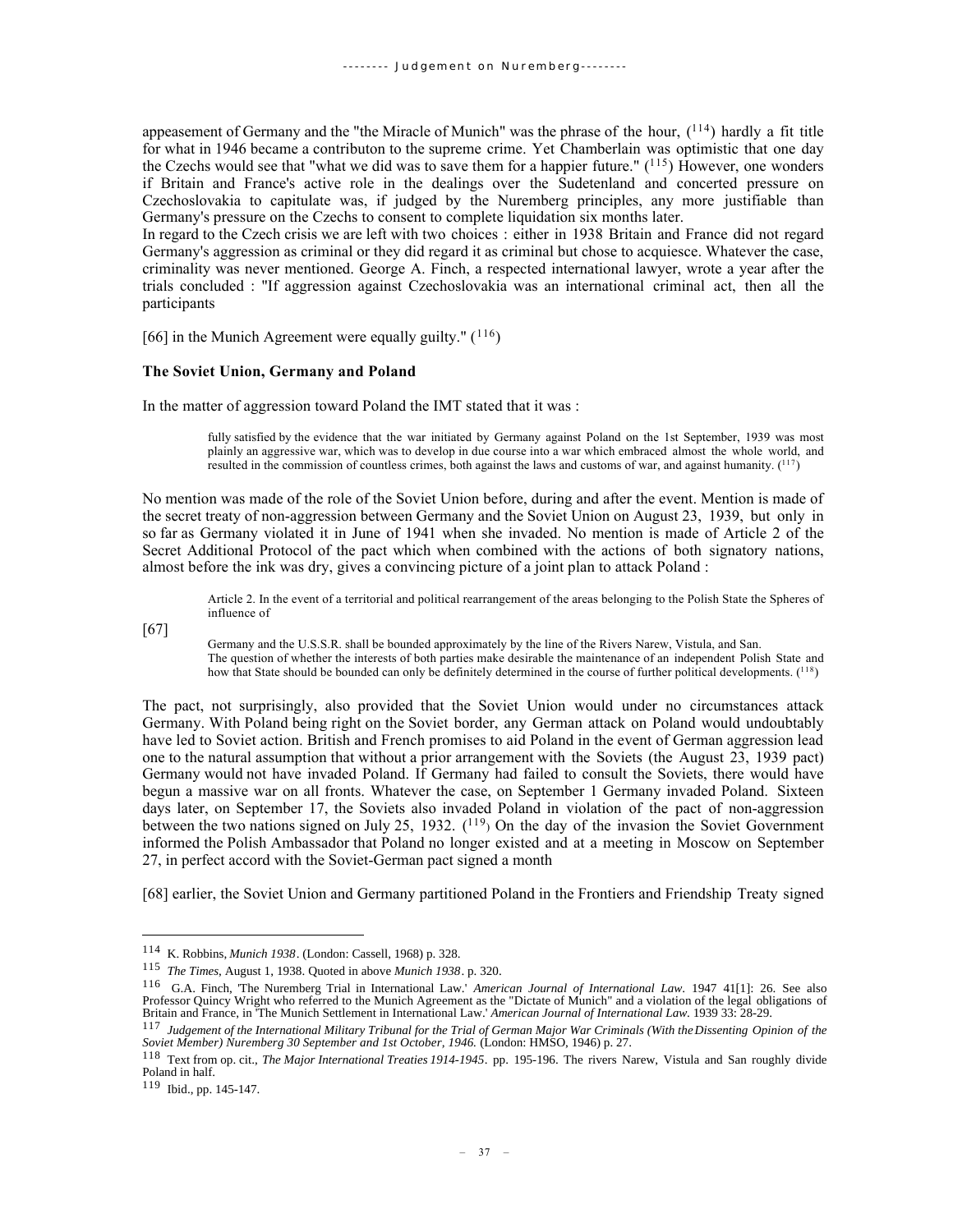by their respective foreign ministers.  $(120)$ 

Soviet relations with Germany appear to give no evidence to the effect that the Soviets felt they were dealing with an international criminal. Quite the opposite : the Soviet Union participated in the liquidation of Poland. In 1947, Finch wrote that if "the *dictum* of the Nuremberg Tribunal that the Aggression against Poland constituted an international criminal act for which the perpetrators were individually liable is good law, then there follows an irrefutable implication that Soviet Russia and its officials were *participes criminis*." (<sup>121</sup>)

#### **Conclusion**

At this point it might well be asked where the origins of the decision to formulate a charge of criminal aggression lie. It certainly formed no part of the original terms of reference of the United Nations War Crimes Commission established during the war and it is well to remember that the Soviets played no part in the Commission. The idea for such a charge can be traced back to the aforementioned Soviet Jurist A.N. Trainin and his work *Hitlerite Responsibility Under Criminal Law*, first published in 1944. This is not surprising as we have already seen how the Soviets were the early leaders in the area of war crimes policy. Trainin's work devotes a whole

[69] chapter (chapter 5) to what its author regarded as the primary crime, crimes against peace. As has already been noted, Trainin's work advocated that the punishment of Germany's major criminals should not be limited by traditional legalisms. He claimed that :

The extremely poor development of the problems of international criminal law is, of course, far from accidental. Its origins lie in the general character of international judicial relations during the epoch of imperialism. (<sup>122</sup>)

This justification for a modification in the law followed by the criminal prosecution of Germany's leaders bears remarkable similarity to that of Robert H. Jackson, Chief Counsel to the United States, who prior to the London Charter and Agreement wrote a report to the President which stated that :

The legal position which the United States will maintain, being thus based on a common sense of justice, is relatively simple and non-technical. We must not permit it to be complicated by sterile legalisms developed in the age of imperialism to make war respectable.  $(^{123})$ 

Later both Jackson and Trainin were involved in the Allied conference in London, which resulted in the founding of the

[70] International Military Tribunal. Both also signed the London Charter and Agreement, as representatives of their respective nations. During the conference Trainin's book was referred to on several occasions, and at the conference session on August 2, it was specifically decided to change the previously-used term "the crime of war" to "crime against peace" in accordance with Trainin's book.  $(124)$ 

As we have seen, in terms of the "supreme offense" which comprehended all the others, there is no evidence to the effect that any of the four prosecuting powers at Nuremberg saw the actions of Germany's leaders as criminal at the time of their perpetration. To the contrary, there is some evidence to suggest that the prosecuting powers, especially the Soviet Union, were partners in crime. Such assertions certainly reinforce any argument on the retroactive effect of the legal principles enacted at Nuremberg. A British historian, Martin Gilbert, records that Lord Ismay, a British General, was with Churchill at Chartwell when the verdicts of the Nuremberg trial were announced. Ismay later recalled Churchill's reaction : "if you get into a war, it is supremely important to win it. You and I would be in a pretty pickle if we had lost." (<sup>125</sup>) Another

<sup>120</sup> For an account of Soviet-German dealings over Poland see William Carr, *Poland to Pearl Harbour: The Making of the Second World War*. (London: Edward Arnold, 1985) pp. 67-88.

<sup>121</sup> op. cit., *American Journal of International Law*. 1947 41[1]: 27-28.

<sup>122</sup> op. cit., *Hitlerite Responsibility Under Criminal Law*. p. 11.

<sup>123</sup> R.H. Jackson, 'Atrocities and War Crimes: Report From Robert H. Jackson to the President.' *Department of State Bulletin*. 1945 12 [June 10]: 1076.

<sup>124</sup> op. cit., International Conference, Document XVII. Minutes of Conference Session of June 29, 1945. pp. 416-417. For other references to Trainin's book see, for example, pp. 295, 379.

<sup>125</sup> *The Memoirs of General the Lord Ismay.* (London 1960) p. 157 quoted in M. Gilbert, *Never Despair: Winston Churchill 1945-*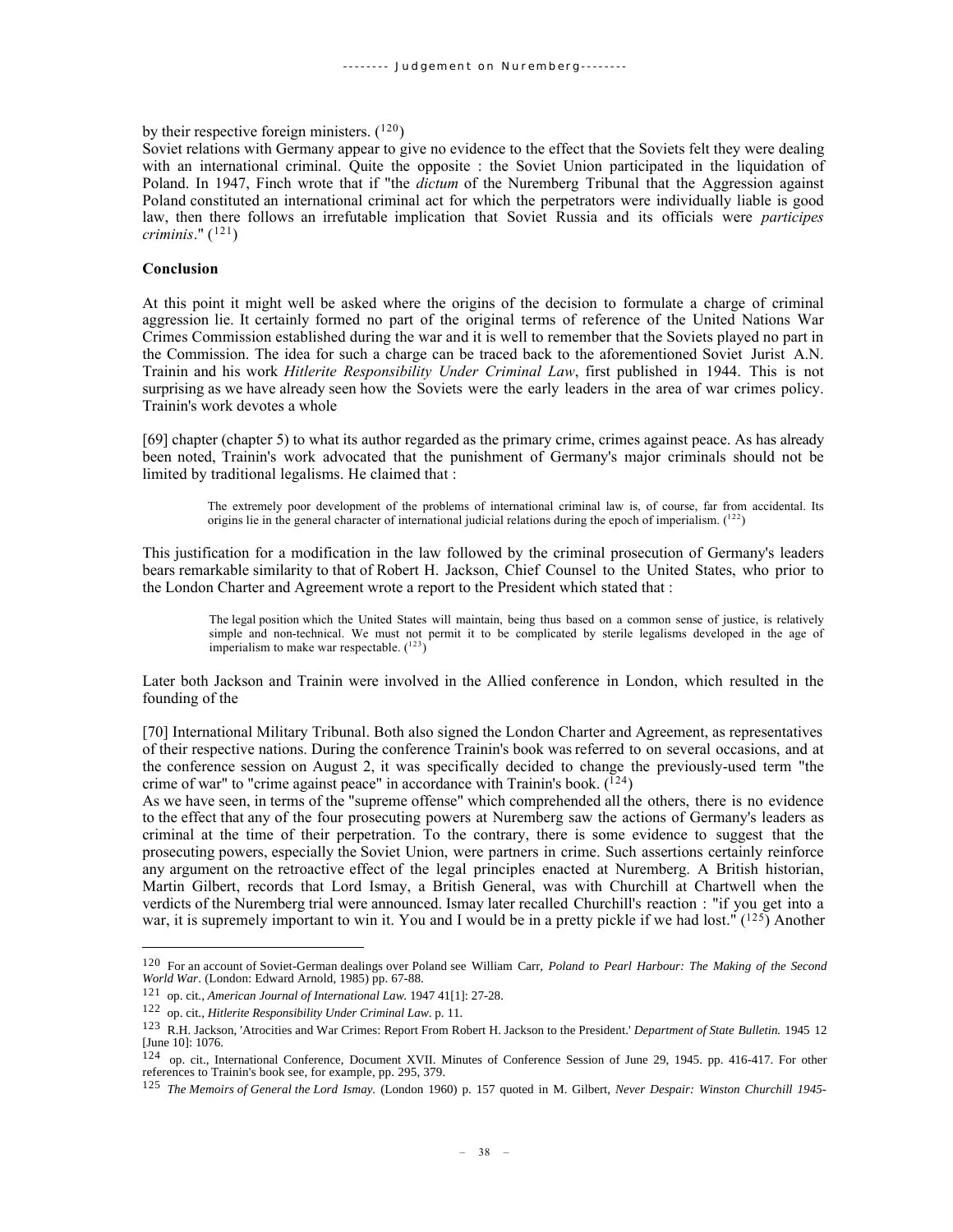historian of the period, A.J.P. Taylor, also records from the same conversation Churchill's perhaps wise verdict that we "must take care not to lose the next war."  $(126)$ 

*<sup>1965</sup>*. (Toronto: Stoddart Publishing Co., 1988.) p. 285.

<sup>126</sup> A.J.P. Taylor, *The Second World War: An illustrated history.* (London: Hamish Hamilton, 1975) p. 233.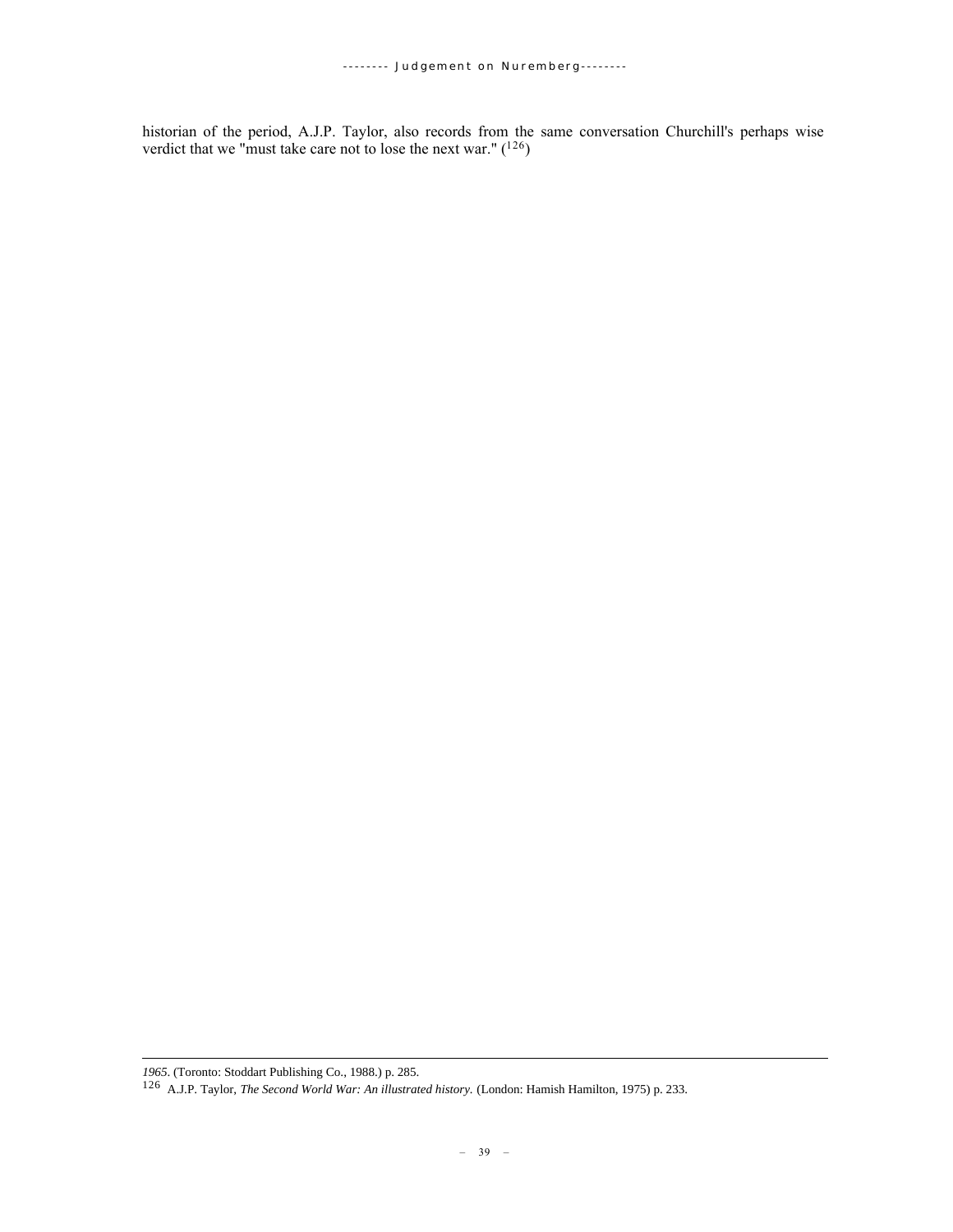## CHAPTER TWO

## **LESSONS FROM THE PAST**

---------------------- The crimes with which Nazis are charged at Nürnberg, while worse in degree and broader in scope resemble in nature those most historians attribute to Napoleon and the Kaiser - crimes against peace, humanity and the laws of war.  $(^{127})$ 

*Fortune***, December 31, 1945.**

In any systematic study of the Allied disposal of Germany's Nazi leadership and the place of that disposal within contemporary international law, it is necessary to begin with some consideration of historical precedent. The primary subject of this chapter is the punishment of war crimes following the Great War and its lessons for the punishment of German offenders after the cessation of hostilities in May 1945.

-----------------------

As this chapter will show, Allied efforts to punish German war criminals after the Second World War produced remarkably few concepts which had not already been debated during 1919. After the Second World War many of these concepts were not only revived but brought to fruition. However, whereas in 1919 the United States formed the main opposition to many of these concepts against the demands of France and Great Britain, by 1945 the situation had

[72] reversed and the Americans were the advocates of a progressive trial plan which was, at first, condemned by her European partners. As Justice Jackson stated at the London Conference on July 19, 1945 :

I must say that sentiment in the United States and the better world opinion have greatly changed since Mr. James Brown Scott and Secretary Lansing announced their views as to criminal responsibility for the First World War.... But I don't think we can take the 1918 view on matters of war and peace. At least in the United States we have moved far from it with such measures as lend-lease and neutrality.  $(^{128})$ 

<sup>127</sup> 'The Nürnberg Novelty.' *Fortune* 1945 31 [December]: 140-141.

<sup>&</sup>lt;sup>128</sup> Justice Robert H. Jackson in *Report of Robert H. Jackson, United States Representative to the International Conference on Military Trials, London, 1945: a documentary record of negotiations of the representatives of the United States of America, the Provisional Government of the French Republic, the United Kingdom of Great Britain and Northern Ireland, and the Union of Soviet*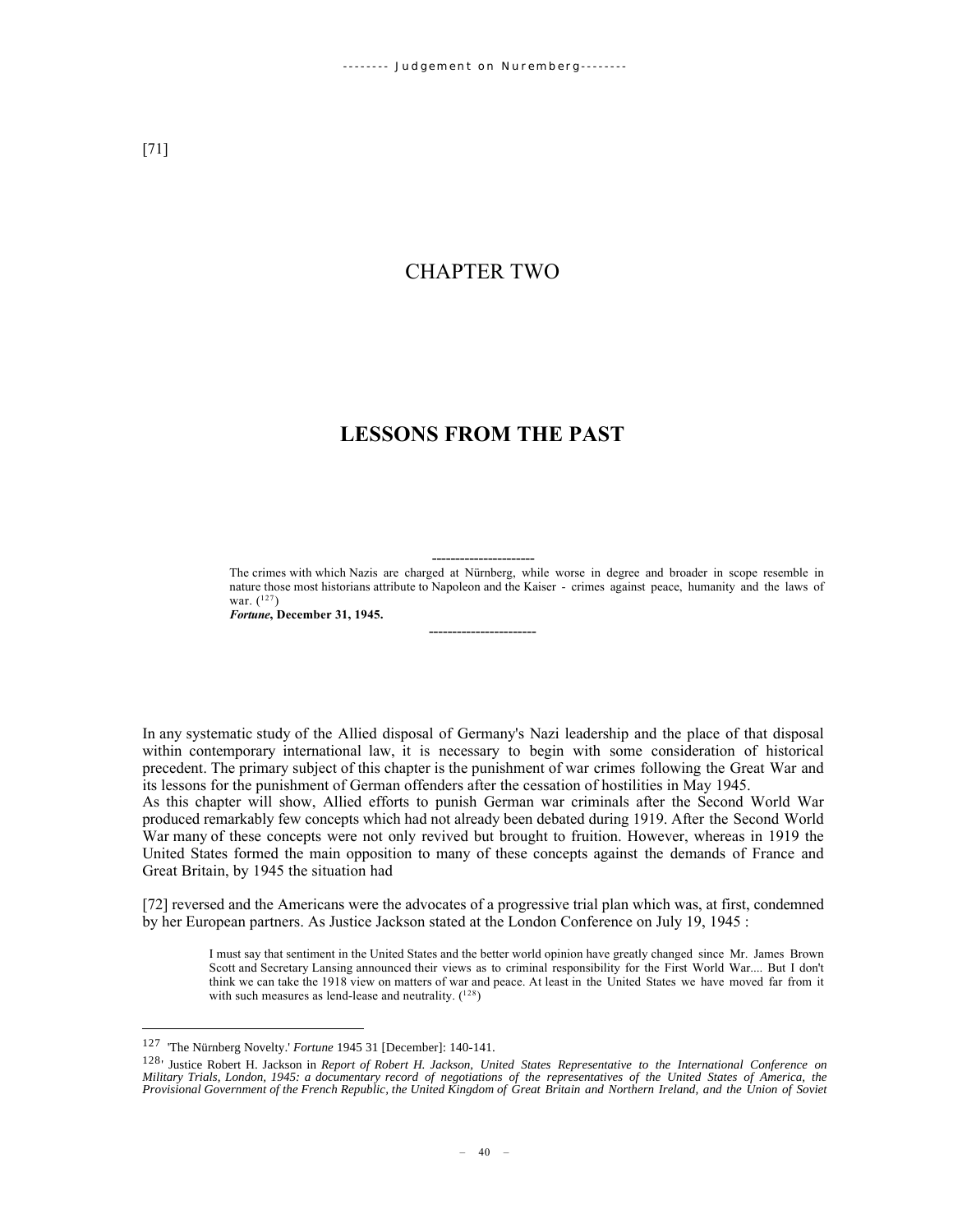In the preface to the published records of the London Conference, Jackson made it clear that, in 1945, in regard to major war criminals, "no treaty, precedent, or custom determined by what method justice should be done."  $(129)$  In essence this statement was a confession that there had been no law on the matter. International law is made up of treaties, precedents and customs which dictate what should be done in the administration of justice in specific instances. Given this predicament, the Allies had a choice : they could either retroactively create the legislation necessary or decide in favour of executive action. As we have seen in the introduction to this study the London Agreement and Charter of August 8, 1945, then

[73] proclaimed as the sole source of authority and guidance for the Nuremberg Trial, was an executive agreement and thus insufficient for the creation of international law.

At the time of Jackson's statement there were two schools of thought on the matter of punishing major Nazi war criminals. One advocated prompt executive action, the other some form of judicial proceeding. Both claimed that their advocated course of action was in line with the Moscow Declaration. The conflict between the two camps of late-war and post-war opinion is well documented in Bradley Smith's book *The Road to Nuremberg* and Ann and John Tusa's *The Nuremberg Trial*. Yet on the subject of major criminals, the Moscow Declaration had refrained from speaking in terms of courts and trials. Instead it had spoken of government decisions. Such government decisions, of course, had precedents. These precedents went right back to classical times with the execution of enemy leaders by the victor.  $(^{130})$ 

However, more recent examples prove far more useful in making comparisons with the situation following the Second World War.

#### **Napoleon's Imprisonment after Waterloo, 1815**

Amongst the most notable instances occurring last century was the imprisonment of Napoleon after Waterloo. At Waterloo the Allies defeated the man whose policies and actions had for years kept Europe in turmoil, but once defeated and captured he was never tried. Instead,

[74] on March 13, 1815, Napoleon was proclaimed to be "an Enemy and Disturber of the tranquillity of the World" by agreement of the Allies at Vienna and made subject to "public vengeance".  $(^{131})$  He was then incarcerated on St. Helena in October of the same year. The act of agreement was purely political although, just as with the major criminals after World War Two, it seems to have been thought by some that Napoleon might be liable to the jurisdiction of British courts after his abdication, as he would no longer be a sovereign. Admiral Keith, who had custody of Napoleon, "was chased around his own fleet through an entire day by a lawyer with a writ on account of Napoleon." (132) weight of authority regarded the jurisdiction of courts of foreign states as incompetent.

A document brought to light in 1951 further illuminates the legal aspects of the Napoleon case. (<sup>133</sup>) The document is dated "Encombe, Wednesday morning, 1815" and constitutes a lengthy, confidential letter from Britain's Lord Chancellor Eldon to the Earl of Liverpool, Prime Minister of Great Britain. (<sup>134</sup>) In this letter the Lord Chancellor outlines the legal status of the imprisonment of Napoleon for the private information of the Prime Minister. He frankly admits that the imprisonment of Napoleon is not a legal matter. To the contrary, he saw it as an act which in terms of the "Law of Nations" would be "excessively difficult to justify",  $(^{135})$  primarily a

Socialist Republics, culminating in the agreement and charter of the International Military Tribunal. Department of State Publication<br>No. 3080 (Washington DC: GPO, 1949). Document XXXVII. Minutes of Conference Session of J International Conference.

<sup>129</sup> op. cit., International Conference, Preface, p. v.

<sup>130</sup> R.A.B. Mynors (Ed.), *XII Panegyrici Latini.* (Great Britain: Oxford University Press, 1964) VII. 10. 5.

<sup>131</sup> 'The Imprisonment of Napoleon: A Legal Opinion by Lord Eldon.' *The American Journal of International Law* 1951 45 [July]: 573 n. 8.

<sup>132</sup> A.P.P. Rosebery, *Napoleon, the Last Phase*. (London: A.L. Humphreys, 1906) p. 59.

<sup>133</sup> John Hall Stewart, 'The Norton Napoleon Collection.' *The Journal of Modern History* 1951 23 [2]: 158-162.

<sup>134</sup> op. cit., *The American Journal of International Law* 1951 45 [July]: 572.

<sup>135</sup> Ibid., p. 575.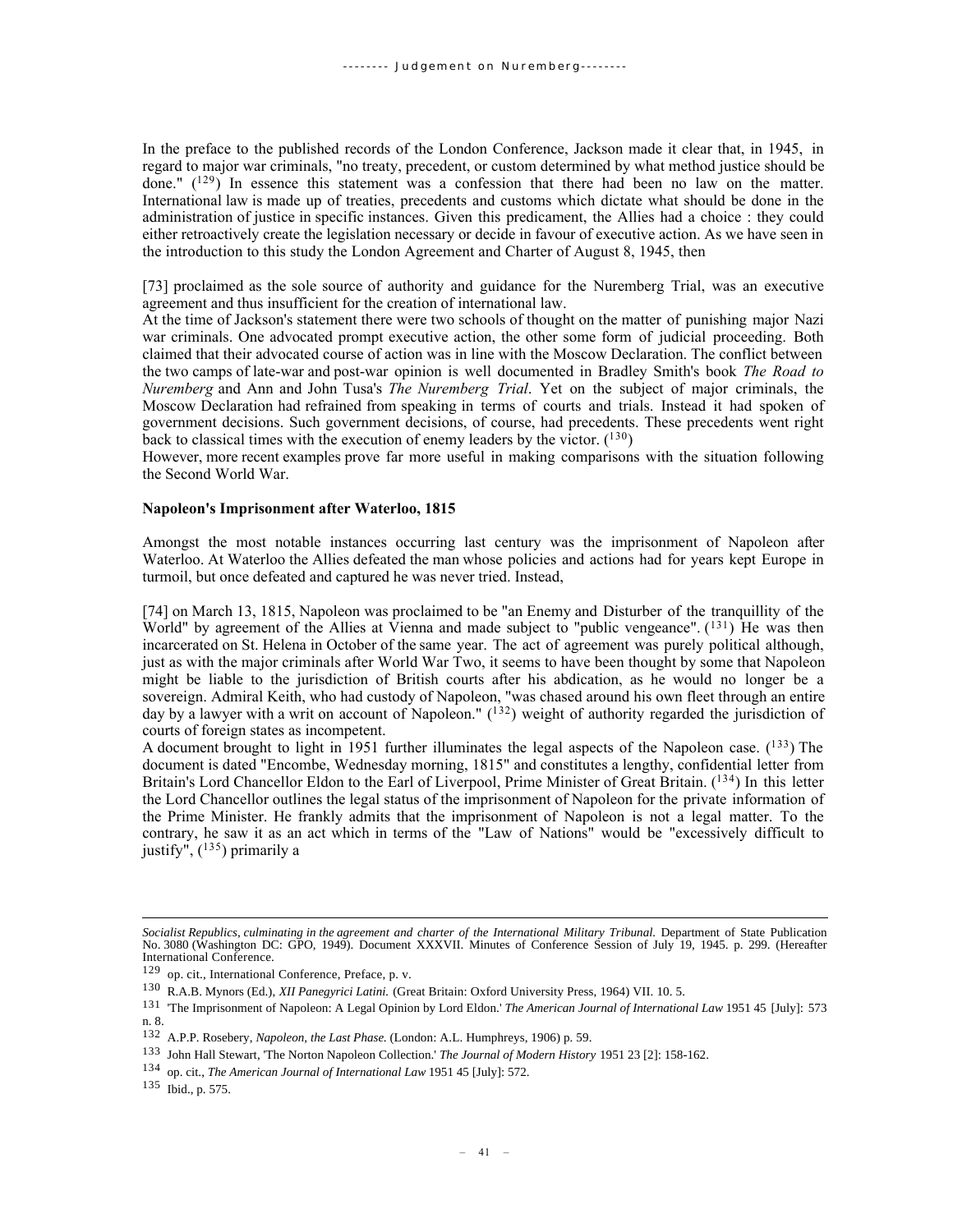[75] violation of French sovereignty, made necessary in order to secure the safety of the world.  $(^{136})$  A description of the document, in the catalogue of the collection to which it belongs, reads : "Eldon is obliged to advise that any law of Nations to the contrary must be abrogated and that Napoleon must be perpetually imprisoned for the safety and general peace of the world at large."  $(137)$ 

### **Punishing War Criminals after the Great War, 1919**

An even more recent example is that of the Kaiser following the Great War. On the eve of the Armistice he and several of his top ranking officers  $(138)$  fled to the Netherlands where they arrived on November 10, 1918. (<sup>139</sup>) Despite their obvious power to do so the Allies did not force his extradition. Protected by Holland, the Kaiser and his associates not only went untried but unpunished. An article published in the popular American magazine *Fortune*, in response to the London Charter of August 8, 1945 noted that :

The crimes with which the Nazis are charged at Nürnberg, while worse in degree and broader in scope, resemble in nature those most historians attribute to Napoleon and the Kaiser - crimes against peace, humanity and the laws of war.  $(^{140})$ 

was there no Nuremberg-style proceeding after Waterloo, or, for that matter, after the Great War?

[76] In the case of Napoleon we have seen that there was no trial because there was no law on which to base such a trial. The primary issues were sovereignty and jurisdiction, the same issues encountered after the Great War.

During both world wars, the Allied and Associated Powers had frequently proclaimed their determination to bring to justice those Germans responsible for war crimes. However, in May 1945, unlike November 1918, Germany had surrendered unconditionally. On June 5, 1945, with the signing of the Declaration of Berlin and the abolition of the Dönitz government contained therein, Germany ceased to exist as a sovereign state

recognised in international law.  $(141)$  In 1918, the Allies did not take over the government of Germany and thus any dealings on war crimes had to be in strict accord with the area of law that existed between nations international law. As the present writer will argue, international law did not provide for the trial of Germany's leader for actions performed in his sovereign capacity. The only crimes provided for were those traditionally known as violations of the laws and customs of war.

After the Armistice in November 1918, the Allies, especially Great Britain and France, declared that the culprits from Kaiser to private must be tried before courts appointed by the Allied Governments.  $(142)$ Nevertheless, due

[77] in part to the demand's weak foundation in international law, the majority of these trials never took place.

#### **A) The Commission on Responsibility, 1919**

On January 25, 1919, the Preliminary Peace Conference, which included three out of the four nations who later prosecuted at Nuremberg (Russia was not represented), created a committee of 15 members. This Committee was to enquire into responsibility for the war, breaches of the laws of war by Germany and her

<sup>136</sup> Ibid., pp. 173-175, contains a copy of the letter.

<sup>137</sup> Ibid., p. 572.

<sup>&</sup>lt;sup>138</sup> Fourteen officers accompanied the Kaiser to Holland. Amongst them were General von Plessen, General von Gontard, Lord Chamberlain von Platen, Major-Generals von Frankenberg, von Litorff, von Grimmen, Colonel Count Moltke and Major von Hirschfeld. Joachim von Kürenberg, *The Kaiser: A Life of Wilhelm II, Last Emperor of Germany*. (London: Cassell and Co., 1954). pp. 308, 310.

<sup>139</sup> *Daily Express*, November 12, 1918, p. 1.

<sup>140</sup> op. cit., *Fortune* 1945 31[December]: 140-141.

<sup>141</sup> Hans Kelsen, 'The Legal Status of Germany According to the Declaration of Berlin.' *American Journal of International Law*. 1945 39 [3]: 519.

<sup>142</sup> G.G. Battle, 'The Trials Before The Leipsic Supreme Court of Germans Accused of War Crimes.' *Virginia Law Review*. 1921 8  $[1]: 2.$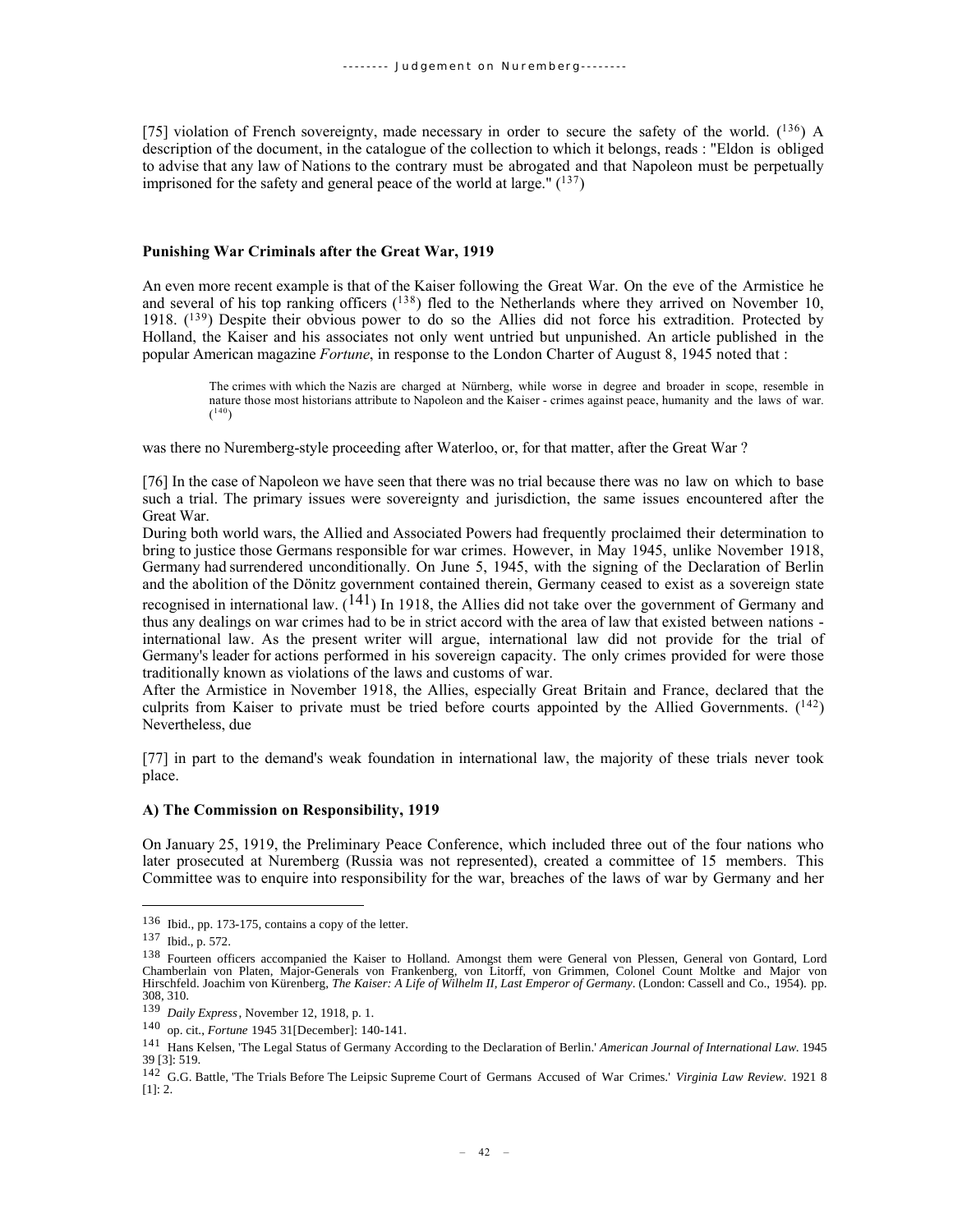allies, the degree of responsibility borne by members of the armed forces and possible creation of a tribunal to try the offenders.

The Allied commission on the "Responsibility of the Authors of the War and on Enforcement of Penalties" met for their first session on February 3, 1919. Their conferences resembled in many ways the London Conference of the four major powers in August 1945, and indeed made some similar recommendations. However, a close scrutiny of these recommendations reveals some very important differences.

The commission was comprised of a group of distinguished international lawyers, two from each of the five major Allied powers (the United States, Britain, France, Italy and Japan) and one each from five lesser powers (Belgium, Greece, Poland, Rumania, and Serbia). Both Edouard Rolin-Jaequemyns, the Belgian member, and Mineitero Adatci, one of the Japanese members, went on to

[78] be judges at the Permanent Court of International Justice. The American James Brown Scott and Rolin-Jaequemyns were members of the esteemed Institut de droit international and editors of the *American Journal of International Law* and the *Revue de Droit International et de Législation Comparée* respectively. Of all the delegations at the meetings of the commission the Americans were generally the most dominant and indeed they stood out amongst their major Allied counterparts in terms of reputation in the field of international law. Robert Lansing was Chairman of the Commission, owner of one of the largest international law firms in the United States and had taken part in more international arbitrations than any other American. Scott, in addition to his above-mentioned achievements, was the author of several books on international law and recognised as a leading scholar in the field. He had also been a delegate to the Second Hague Peace Conference in 1907.

The Commission's report recommended the setting up of an international "High Tribunal" constituted primarily of members appointed by the five major Allied powers.  $(143)$  These five powers included the United States, Great Britain and France - three of the four prosecuting powers at Nuremberg in 1946. The law to be applied to the Tribunal would be "the principles of the law of nations as they result from the usages established among civilised peoples, from the laws of humanity and from the dictates of public conscience." (<sup>144</sup>) The Commission stated that this Tribunal

[79] should be set up to try criminals whose crimes had more than one geographic location and were "violations of the customs of war and humanity", i.e. :

a) "persons belonging to enemy countries who have committed outrages against a number of civilians and soldiers of several Allied nations".  $(^{145})$  The example given of such an outrage was the misuse of prisoners of war and civilians in forced labour.

b) Persons whose orders were executed in more than one geographical location ("battle front") which "affected the conduct of operations against several of the Allied armies."  $(146)$ 

c) All enemy authorities, "civil or military... including the heads of states", who ordered violations of the "laws or customs of war."  $(1<sup>47</sup>)$  This included any individuals who had knowlege of such orders, and having the power to intervene, allowed the offences to occur.

Thus, the international High Tribunal would, in effect, be a mixed military commission (see discussion of military commissions page 204 ff) set up to try violations of the already recognised laws and customs of war committed against more than one of the Allied Powers. However, the commission also stated that acts such as starting the war and violations of treaties were "not strictly war crimes". (<sup>148</sup>) The commission saw a war of aggression as morally reprehensible "but by reason of the purely optional

<sup>143</sup> *Violations of the Laws and Customs of War. Reports of Majority and Dissenting Reports of American and Japanese Members of the Commission of Responsibilities. Conference of Paris 1919.* Carnegie Endowment for International Peace, Division of International law, Pamphlet No. 32. (Oxford: Clarendon Press, 1919) p. 24. Hereafter Commission Report. Also published as 'Report of the Commission on the Responsibility of the Authors of the War and Enforcement of Penalties.' *American Journal of International Law*. 1920 14 [1]: 95-154. p. 122. Hereafter AJIL.

<sup>144</sup> Commission Report, p. 24; AJIL, p. 122.

<sup>145</sup> Commission Report, p. 23; AJIL, p. 121..

<sup>146</sup> Idem.

<sup>147</sup> Idem.

<sup>148</sup> Commission Report, p. 21; AJIL, p. 118.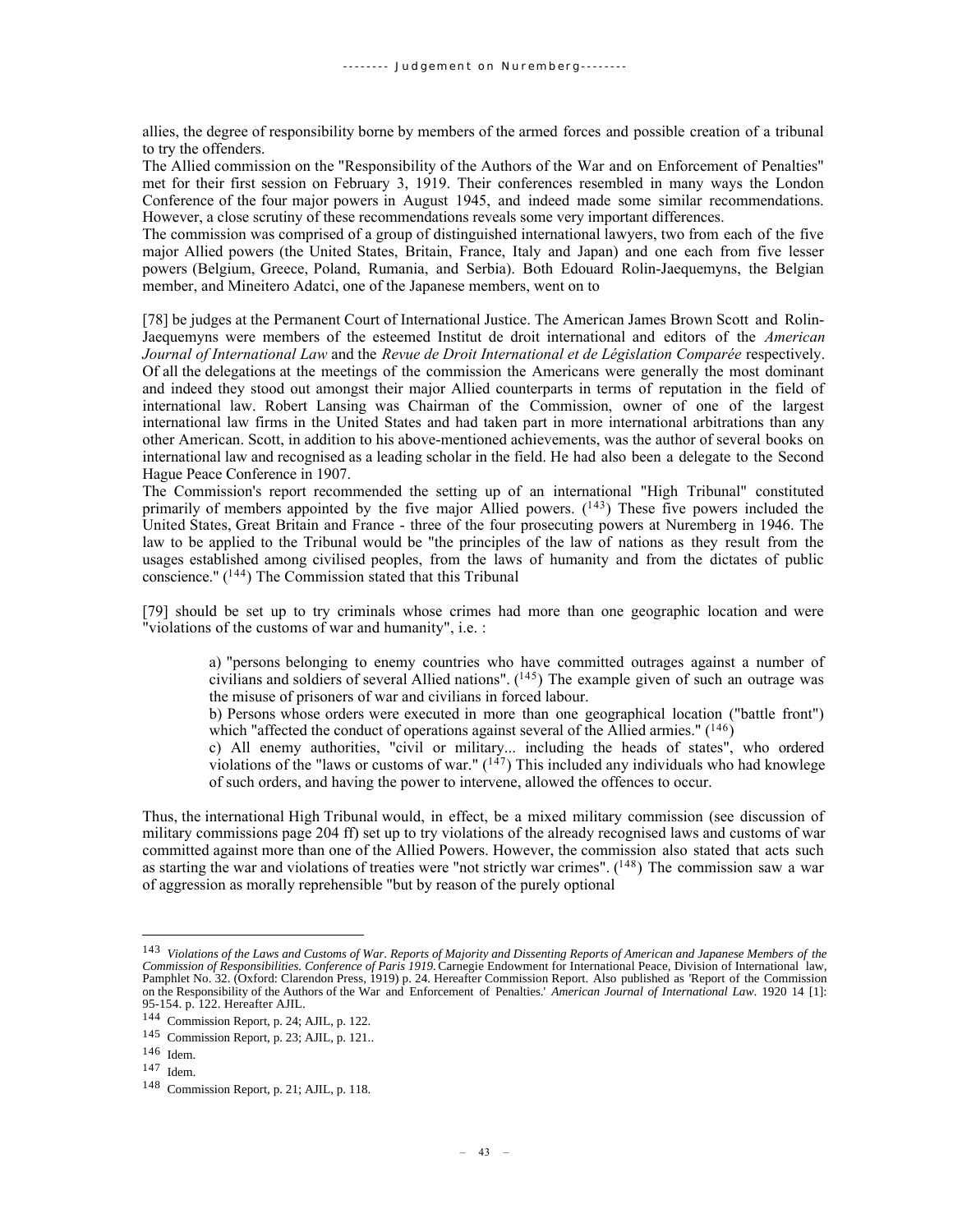[80] nature of the institutions at the Hague... a war of aggression may not be considered as an act directly contrary to positive law, or one which can be successfully brought before a tribunal such as the Commission is authorized to consider under its terms of reference."  $(149)$ 

The opinion of the commission on aggression and the violation of treaties would appear to be corroborated by the Draft Convention on Rights and Duties of Neutral States in Naval and Aerial War prior to the Second World War in 1939.  $(150)$  The advisory committee, which was made up of American university law school professors  $(151)$  and representatives from the Department of State, based its draft on the assumption that all wars, regardless of their origin produce the same legal consequences for their participants. This view was again validated by a group of international lawyers who met later in 1939 in an effort to draft a convention on "The Rights and Duties of States in Case of Aggression". The report of the conference stated that owing to "fundamental differences of opinion" the conferees were unable to reach a consensus of opinion amongst themselves.  $(^{152})$  Likewise, with the violation of treaties the 1919 commission was "of the opinion that no criminal charge can be made against the responsible authorities or individuals (and notably the ex-Kaiser)". Instead there should simply be a formal condemnation. (<sup>153</sup>) A work by Robert K. Woetzel entitled *The Nuremberg Trials in International Law* (1960) claimed that the commission

[81] recommended that persons who committed "[a] cts which provoked the world war and accompanied its inception" be tried.  $(^{154})$  It appears that Woetzel was quoting from page 21 of the commission's report (AJIL, p. 118) which lists topics the under investigation by the Commission. However, as has been shown above, it would be wrong to read them as its recomendations.

The report of the commission, when speaking of the "High Tribunal", outlined offences which, at first glance, appear to be in a similar category to those described later in the 1943 Moscow Declaration as having "no particular geographical location" with the important difference being that the Moscow Declaration talked not of trials but of government decisions. (<sup>155</sup>) There were, however, some important dissenters in the ranks of the Commission. Amongst them were the American members James Brown Scott and Robert Lansing. (<sup>156</sup>) The opinion of the American delegation is recorded in the report of the Commission.

Scott and Lansing saw no precedent in international law for the formation of the "High Tribunal".  $(^{157})$ However, they conceded that although unusual, such a tribunal could be set up along the lines of a mixed tribunal of combined national military commissions.  $(158)$  Such a tribunal would be entitled to try crimes listed in sections (a) and (b) of the Commissions recommendation (see above), but not charge (c).  $(1\bar{5}9)$  Such a charge included reference to all authorities

[82] "civil or military... including heads of states" and contained elements similar to the conspiracy charge indicted in 1945. The American delegation believed that it was one thing to punish a person who committed, or, possessing the authority, ordered others to commit an act constituting a crime, but was "quite another thing to punish a person who failed to prevent, to put an end to, or to repress violations of the laws or customs of war."  $(160)$  In the former case the "individual acts or orders others to act, and in so doing commits a positive offence."  $(^{161})$  In the latter case he is "punished for the acts of others without proof being given that he knew of the commission of the acts in question or that, knowing them, he could have

<sup>149</sup> Ibid.

<sup>150</sup> The Text may be found published as 'The Draft Convention on Rights and Duties of Neutral States in Naval and Aerial War.' *American Journal of International Law*. 1939 33: 169ff.

<sup>151</sup> Including Yale, Cornell, Columbia, New York and Harvard. The conferees were distinguished international lawyers and included names such as G.A. Finch whose work is cited in this thesis.

<sup>152</sup> 'Rights and Duties of States in Case of Aggression.' *American Journal of International Law*. 1939 33 [Supplement, Official Documents]: 827. No list of participants is given.

<sup>153</sup> Commission Report, p. 22-23; AJIL, p. 120.

<sup>154</sup> Robert K. Woetzel, *The Nuremberg Trials in International Law*. (London: Stevens and Sons Ltd., 1960) p. 28.

<sup>155</sup> Commission Report, p. 23-24; AJIL, pp. 121-122.

<sup>156</sup> James Brown Scott was legal adviser to President Wilson and the Commission and Robert Lansing was Chairman of the Commission and U.S. Secretary of State.

<sup>157</sup> Commission Report, p. 74; AJIL, p. 145.

<sup>158</sup> Commission Report, pp.71, 76; AJIL, pp. 142, 147.

<sup>159</sup> Commission Report, pp. 71-72; AJIL, pp. 142-143.

<sup>160</sup> Commission Report, p. 72; AJIL, p. 143.

<sup>161</sup> Ibid.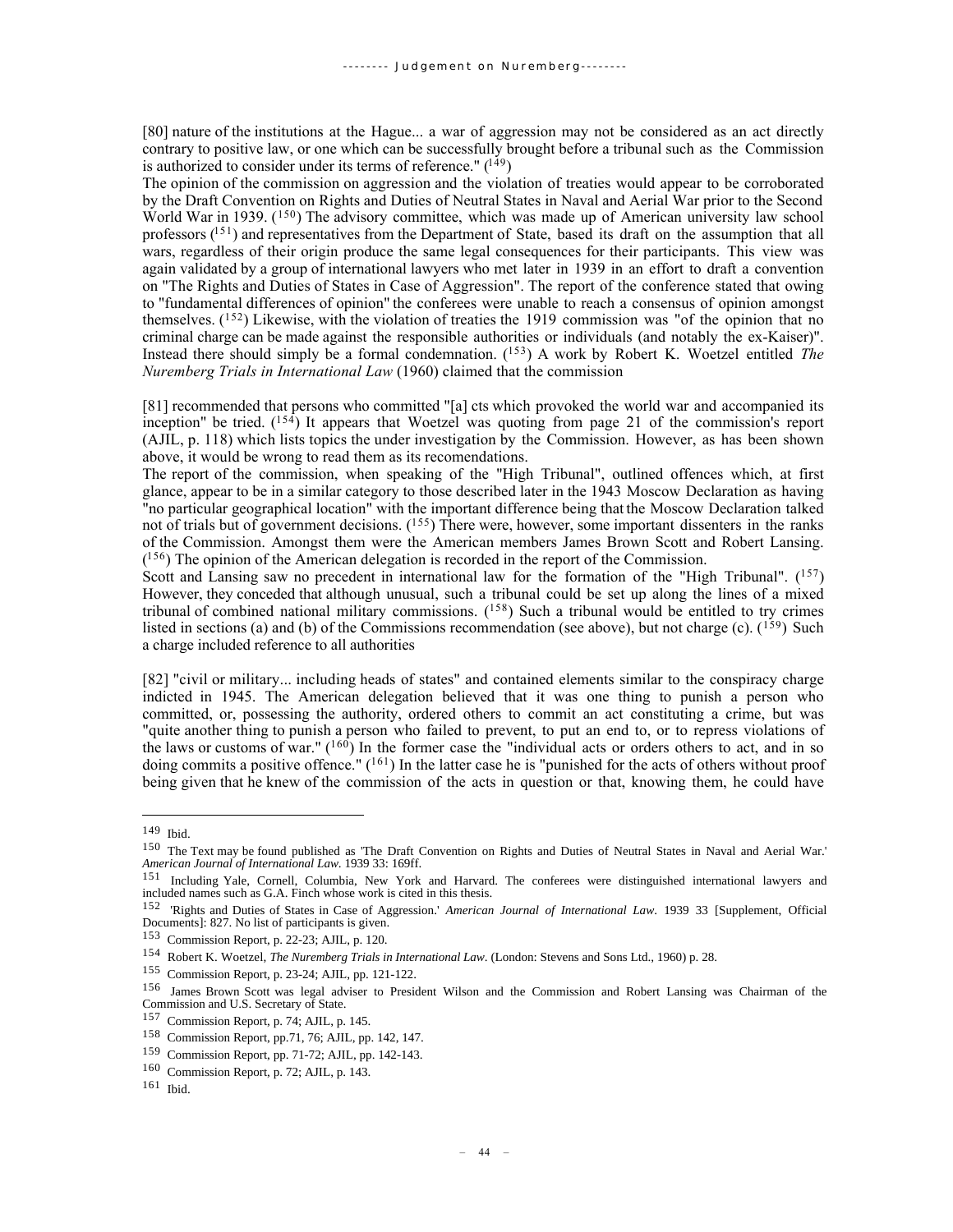prevented their commission."  $(162)$  Scott and Lansing held that :

to establish responsibility in such cases it is elementary that the individual sought to be punished should have knowlege of the commission of the acts of a criminal nature and that he should have possessed the power as well as the authority to prevent, to put an end to, or repress them. Neither knowlege of commission or ability to prevent is sufficient. The duty or obligation to act is essential.  $(163)$ 

gNeither did the american delegates agree that a head of state could come within the legal jurisdiction of

[83] a foreign state. (<sup>164</sup>) In a book published in 1921 by members of the American Peace Commission, Scott gave an address which stated that the President was opposed to any proceeding against the Kaiser and gave his opinion that a sovereign or chief executive of a state was immune from suit in any court "national or international".  $(^{165})$  Scott also reiterated the Commission's stance on what at Nuremberg became known as "crimes against peace". Germany's aggressive war was not a crime "in point of law, although in the forum of morals it assuredly was." (<sup>166</sup>)

The Americans were also opposed to any prosecution of violations of the "laws of humanity". Mr Lansing, specifically mentioned offences against the laws of humanity in a speech to the American Bar Association in Boston during September 1918. He stated that :

The American representatives are unable to agree with this conclusion, in so far as it subjects to criminal, and therefore, to legal prosecution, persons accused of offenses against 'the laws of humanity,' and in so far as it subjects the chiefs of states to a degree of responsibility hitherto unknown in municipal or international law, for which no precedents are to be found in the modern practice of nations.  $(167)$ 

The Americans, in their dissenting opinion in the

[84] Commission Report, clarified this position. They regarded the laws and customs of war as "a standard certain, to be found in books of authority and in the practice of nations." However, they saw that the laws and principles of humanity varied "with the individual, which, if for no other reason, should exclude them from consideration in a court of justice, especially one charged with the administration of criminal law."  $(^{168})$ 

### **B) Deliberations of the Council of Four, 1919**

So much then for the legal experts representing their respective nations on the Commission on Responsibilities, yet their opinions only held weight in as much as they were accepted by the politicaldiplomatic body known as the Council of Four. The Peace Conference was presided over by the Supreme Council which consisted of the heads of the five principal Allied and Associated Powers together with their Ministers of Foreign Affairs, known as the Council of Ten. However, on March 24, 1919, President Wilson of the United states invited his partners, the Prime Ministers of France, Britain and Italy (Clemenceau, Lloyd George and Orlando respectively, Japan was included only on matters of concern to her) to join him in forming an inner council known as the Council of Four which met at his Paris residence. Between March 24 and the signing of the Versailles Treaty that council wielded supreme authority at the Paris Peace Conference.

[85]

The proceedings of their meetings were secret, a fact which enabled the use of "straight language with small

<sup>162</sup> Ibid.

<sup>163</sup> Ibid.

<sup>164</sup> Commission Report, p. 73; AJIL, p. 135. The Japanese delegation agreed, see Commission Report, p. 79-80; AJIL, p. 152.

<sup>165</sup> *What Really Happened at Paris: The Story of the Peace Conference, 1918-1919*. (United States: Greenwood Press, 1976. Reprint from the edition published by Scribner, New York, 1921) p. 238.

<sup>166</sup> Ibid., p. 237.

<sup>167</sup> S.S. Gregory, 'Criminal Responsibility of Sovereigns for Wilful Violations of the Laws of War.' *Virginia Law Review*. 1920 6[5]:

<sup>414.</sup> See also op. cit., Commission Report, p. 135.

<sup>168</sup> Ibid., pp. 134, 144.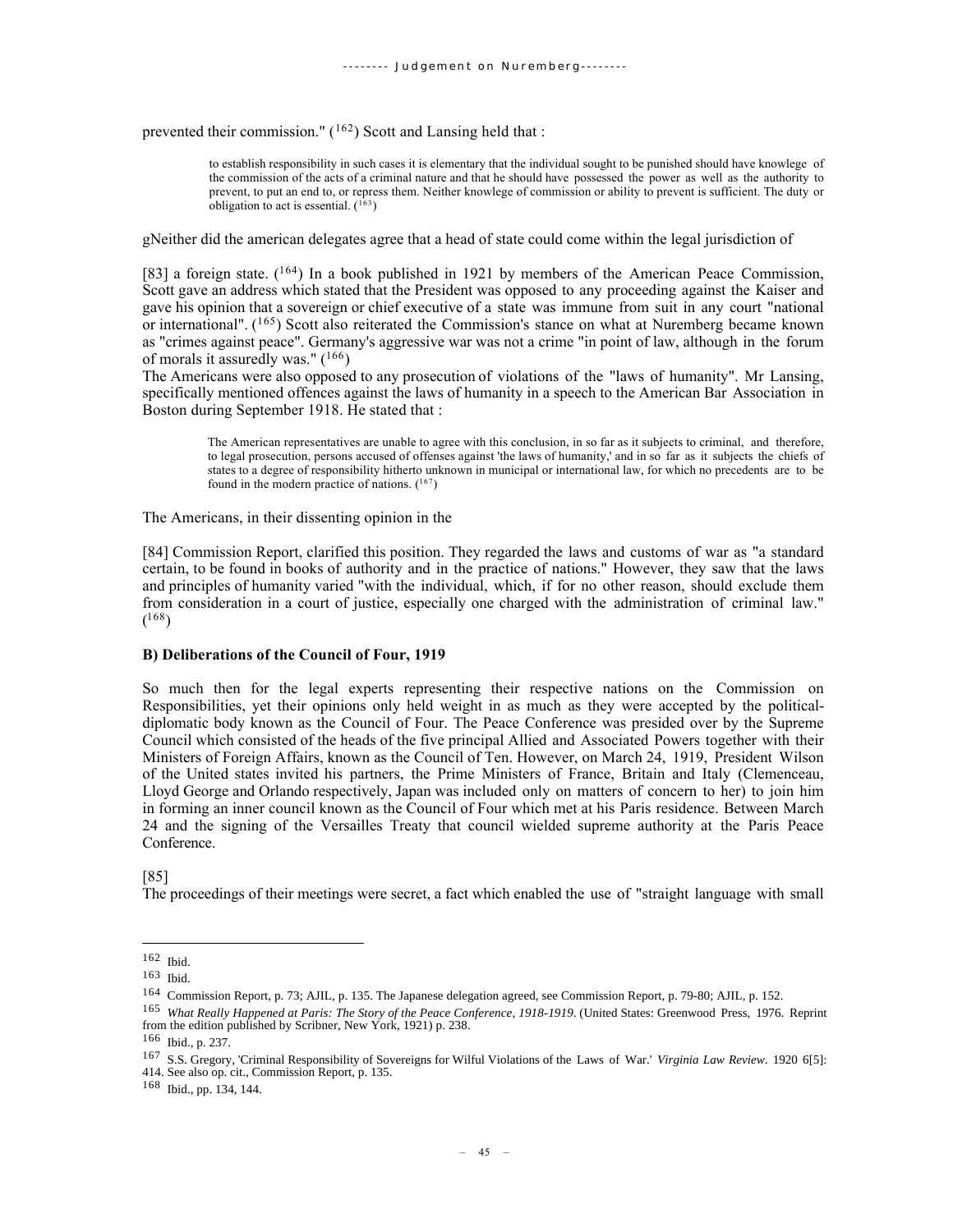regard for diplomatic niceties." (<sup>169</sup>) At the end of the Peace Conference the members of the Council agreed not to publish the transcripts of their conversations. No time limit was stated. However, between 1944 and 1946, the American Department of State published the transcripts of the conference made by Lord Hankey in a series known as *Papers Relating to the Foreign Relations of the United States*. However, Hankey had only been present at the Council's meetings from April 19 onwards. War crimes ("the question of responsibilities") were discussed in sessions between April 1 and 8 and therefore missing from the abovementioned publication. Transcripts of these sessions were not published until 1955, approximately thirty-six years after the Paris Peace Conference, and then only in French. The first English edition, known as the *Proceedings of the Council of Four (March24-April 18)*, which the present writer will refer to, was published nine years later in 1964. The transcripts themselves were not official but were made by Paul Mantoux, the official interpreter at the meetings.  $(170)$ 

The stance on war crimes taken by the various members of the Council of Four, although by no means as leaglly complex, mirrored those of their legal advisors on the Commission on Responsibilities which had already delivered up its report. However, as the various national leaders

[86] had no fear of their words being repeated they were frank indeed. A reading of the transcripts reveals a passionate debate in which Lloyd George and Clemenceau, in terms of reason and legality, steadily lost ground to an adamant President Wilson.

Wilson had a conciliatory attitude towards Germany. Besides his legal objections, he feared driving Germany toward Bolshevism and a resurgence of militarism. However, he still felt morally obliged to punish Germany and his arguments contained great legal weight and lucidity. Lloyd George, on the other hand, was an avid supporter of some kind of trial, a point which he had made part of his election campaign back in England. Clemenceau was also an avid supporter of a trial and Orlando, though opposed in legal terms to a trial felt compelled to go along with any majority decision.

The members of the Council of Four unanimously agreed that crimes against the laws of war were individually punishable, although there was some doubt as to whether they were still punishable on the cessation of hostilities, after a treaty of peace. They also understood that they had two options concerning the Kaiser. As Lloyd George frankly admitted :

We can deal with him in two ways : either decree his internment as a political measure, as the Allies did in 1815 with regard to Napoleon, or have him judged.  $(^{171})$ 

#### [87]

which the topic of war crimes was discussed at some length will do much to enlighten the reader as to the understanding and motivation of the council members. It also sheds light on the various legal aspects of the war crimes issue and gives meaning to the final draft of Articles 227-230 of the Treaty of Versailles. Through a reading of these minutes, it also becomes clear that had they been published earlier, prior to the Nuremberg trial, they would have made the Allied declaration of legality a little less plausible. The following analysis will limit itself to the contentious issue of trying the Kaiser and the violation of treaties. In the afternoon session on April 1, 1919, Lloyd George, as in all the discussions concerning the punishment of war crimes, was the first to raise the "question of responsibilities."  $(172)$  However, Wilson immediatly took control of the conversation, stating his belief that making a martyr out of the Kaiser would be counterproductive. In contrast to Lloyd George's demand for the punishment of the "man responsible for the greatest crime in history", Wilson felt that the "contempt of the whole world" was enough.  $(173)$  Thus, early in the Council's discussions on war crimes, the situation had clearly polarised into two opposing camps. These camps were maintained throughout all intercourse on

[88] the issue, Clemenceau backing up his British counterpart and Orlando remaining, in effect, neutral.

<sup>169</sup> Paul Mantroux, *Paris Peace Conference 1919: Proceedings of the Council of Four (March 24 - April 18)*. (Geneva: Libraire Droz, 1964), introduction by Paul Mantroux who was interpreter at the meetings, p. xiv. Hereafter *Proceedings of the Council of Four*. <sup>170</sup> Ibid.

<sup>171</sup> op. cit., *Proceedings of the Council of Four.*, XXV, April 8, 1919, 3 p.m., Conversation Between Wilson, Clemenceau, Lloyd George and Orlando, p. 145.

<sup>172</sup> op. cit., *Proceedings of the Council of Four*. XIV, April 1, 1919, 4 p.m., Conversation Between Wilson, Clemenceau, Lloyd George and Orlando, p. 83.

<sup>173</sup> Ibid.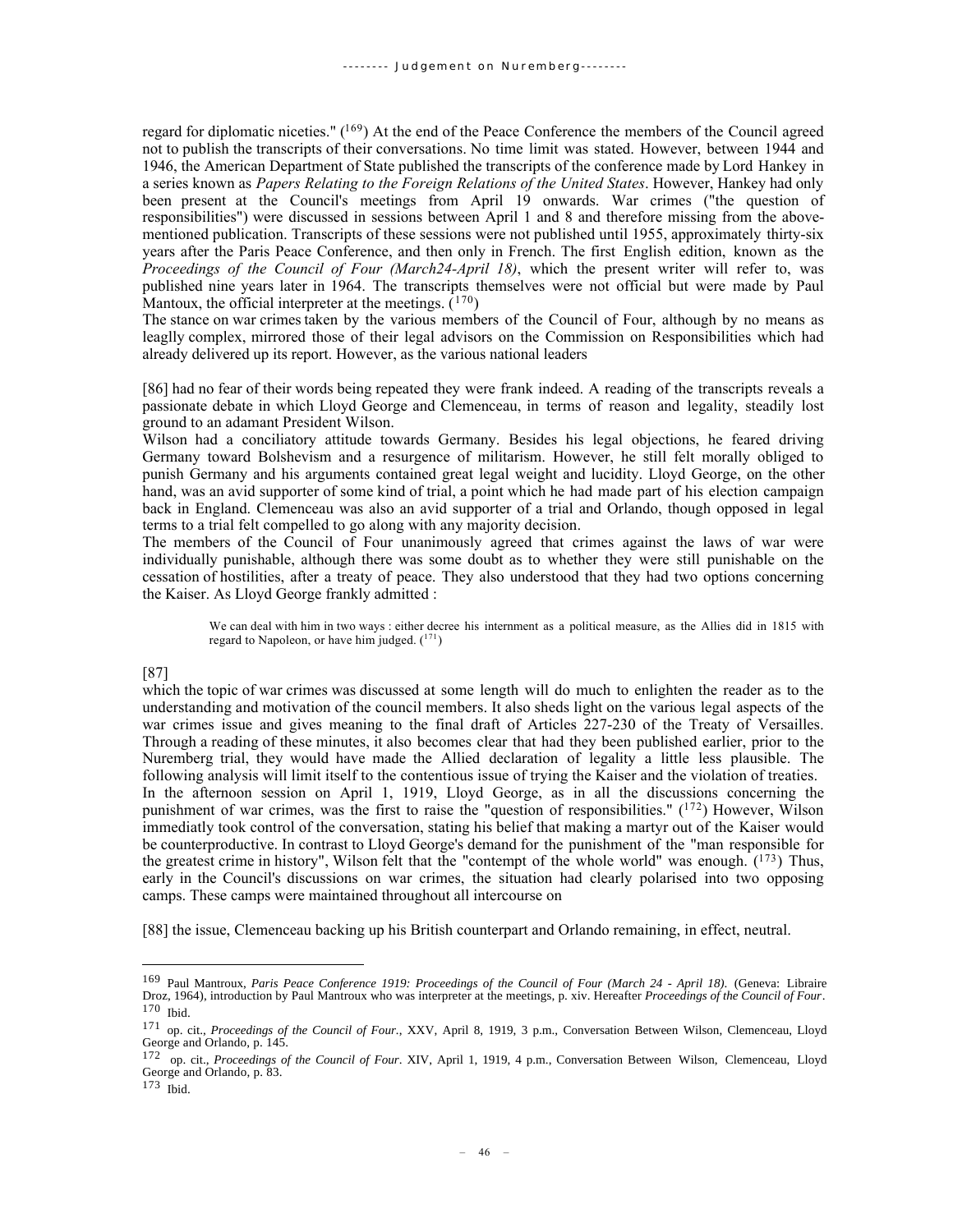Lloyd George raised the issue again in the afternoon session the next day. Wilson expressed his doubts about the wisdom of the victors judging the vanquished. He did not doubt the Allies' ability to be impartial but saw it as setting up a "dangerous precedent" because not all future victors might be as just.  $(174)$  The same objection was later raised at the London Conference after the Second World War and was in part responsible for Justice Jackson's desire to avoid the London Charter having any "precedent-creating effect" (page). However, as we have seen in the introduction to this study, after the Second World War such objections were brushed aside with the assertion that :

It is accepted law everywhere that the victorious powers may set up tribunals, with defined law, jurisdiction and, procedure, in the territories they have conquered and occupied.  $(^{175})$ 

During the Council of Four meetings in 1919, Lloyd George made an almost identical assertion stating that the case was "analogous to that of prisoners who, in conformity with the law of war, may be judged by military tribunal if, after their capture, crimes committed by them are discovered." (176) However, as the present writer argues in chapter three concerning the situation after the Second

[89] World War, so it was also in 1919 : morally the the trial of the enemy leaders was perhaps defensible, but in terms of law there was no provision for it, a fact which, as we shall see, Lloyd George was later to concede.

In response to Lloyd George's assertion that the Kaiser's breach of treaties was punishable in the same manner as breaches of the laws of war, Wilson reminded Lloyd George that up until the present day "responsibility for international crimes" had been "solely a collective responsibility."  $(177)$ 

To assert otherwise, "after the fact", stated Wilson, was "retroactive" and "contrary to all judicial tradition."  $(178)$  Wilson believed that Germany alone had the right to judge her ruler and that the Allies must be careful not to allow history to reproach them for "having judged before establishing the juridical basis for the sentence."  $(179)$  Lloyd George, declining to to meet the argument on a judicial level, continued to argue ardently that history was more likely to condemn them for not taking a tough enough stance.

The transcript of the conversation, although reading like a play, does not contain instructions concerning mood and temper. However, judging by the flow of the argument and the wording, it appears that things were becoming unduly passionate and Wilson, seeming to sense that he was getting nowhere, changed tack. He appealed to the reason of his partners, condemning the punishment of crimes in the

[90] heat of passion. At this point Clemenceau interjected, seemingly indignant, stating that nothing is ever accomplished without emotion :

Was Jesus Christ not carried away by passion the day he chased the money changers from the Temple ? (<sup>180</sup>)

It was clear that Wilson was not going to get any further on this new approach. However, Lloyd George, perhaps sensing the futility of the argument and Wilson's growing impatience, saved the day and brought the discussion back onto the legal plane.

Exploring a new level of frankness, Lloyd George practically conceded that the law to punish the Kaiser did not exist. He thus began to argue that it was time to formulate the law to deal with such grave outrages and that it was not just enough to lay down the law for "next time". The new law must be applied in the present situation or else the Allies would risk not being taken seriously.  $(^{181})$  Clemenceau agreed whole-heartedly

<sup>174</sup> op. cit., *Proceedings of the Council of Four*. XVI, April 2, 1919, 4 p.m., Conversation Between Wilson, Clemenceau, Lloyd George and Orlando, p. 91.

<sup>175</sup> Francis Biddle, 'The Nuremberg Trial.' *Proceedings of the American Philosophical Society*. 1947 91[3]: 294. See also IMT, Vol 1, p. 218.

<sup>176</sup> op. cit., *Proceedings of the Council of Four*. XVI, April 2, 1919, 4 p.m., Conversation Between Wilson, Clemenceau, Lloyd George and Orlando, p. 91.

<sup>177</sup> Ibid., p. 92. <sup>178</sup> Ibid.

<sup>179</sup> Ibid.

<sup>180</sup> Ibid. p. 93.

<sup>181</sup> Ibid.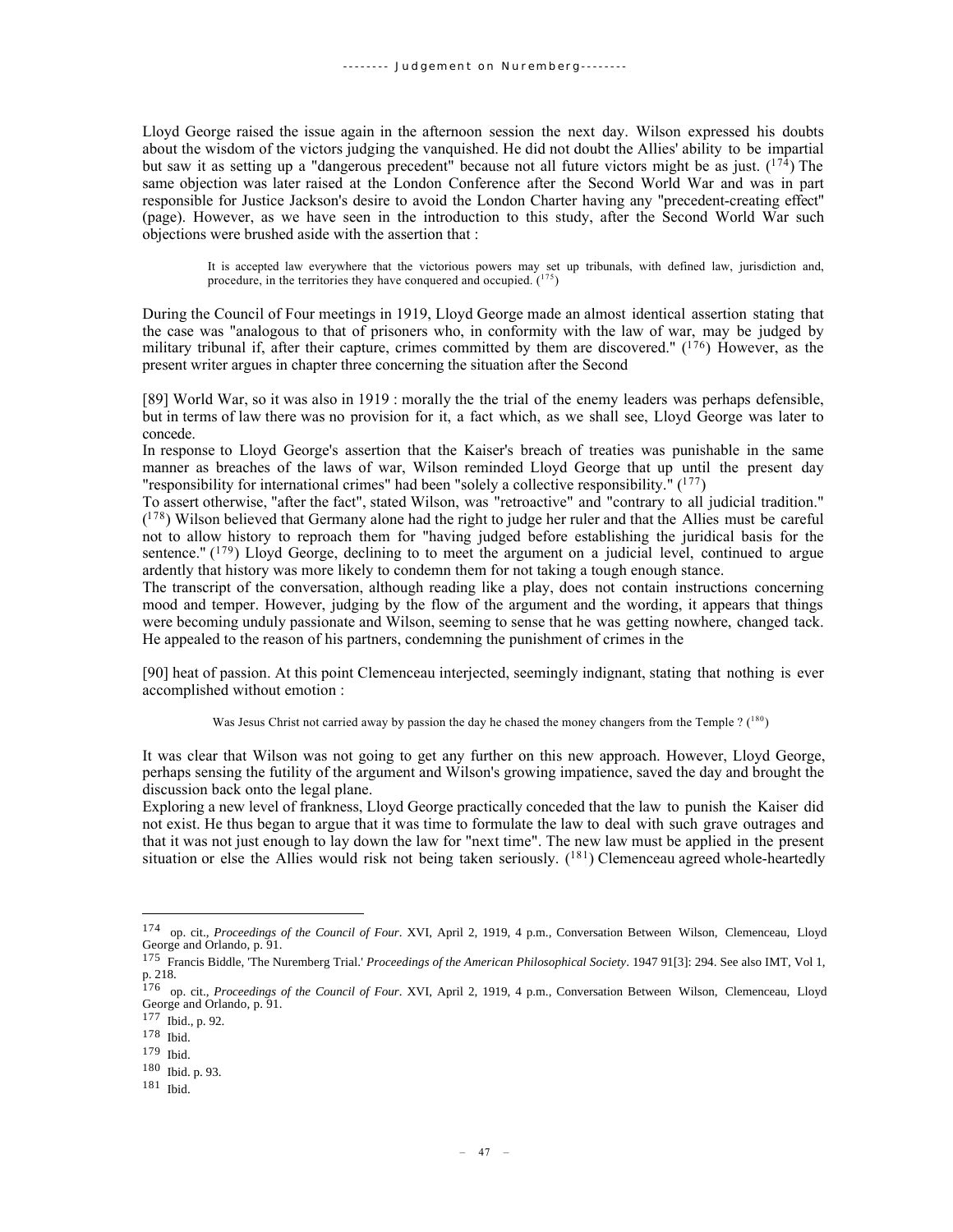stating that the "first tribunal must have been summary and brutal, it was nevertheless the beginning."  $(182)$ The Prime Ministers of France and Great Britain, having lost the argument on whether the law to punish the Kaiser existed, were now plainly advocating the formulation of retroactive law. The last word in the afternoon session on April 2 went to

[91] President Wilson, who, seemingly shocked, stated that he agreed that terrible offences had been committed but felt that they should act in a manner that would satisfy their conciences.  $(^{183})$ 

The subject of war crimes did not make another appearance until the afternoon session on April 8. The subject was once again raised by the British Prime Minister. Initially the Council discussed submarine warfare but the conversation soon swung to the "violation of treaties." (<sup>184</sup>) The argument had swung full circle and Lloyd George was once again advocating that such acts were violations of international law for which there must be punishment of individuals, namely the Kaiser. Clemenceau was also advocating a trial, as it would make the "greatest impression." (<sup>185</sup>) Wilson must have been disheartened because they were once again covering old ground. It was no wonder that the same day rumours began to circulate that the President had summoned his ship, the George Washington, to Brest, a move that was taken as a "hint" at the Paris Peace Conference.  $(^{186})$ 

Clemenceau and Lloyd George were advocating that the Kaiser be tried for the violation of Belgian neutrality. However, neither referred to any law on the matter. Clemenceau believed that the "consciences of the peoples would not be satisfied if this act were treated otherwise than a crime at common law."  $(187)$ Wilson, of course, saw the

[92] invasion of Belgium as a "crime", but felt compelled to remind his companions that the law provided no sanction and that there was "no legal precedent" for the trial of an individual for such a crime.  $(188)$ Clemenceau simply replied that precedent was not important, there should be a sanction and an individual should be punished.  $(189)$  Lloyd George was quick to agree and proceeded to back up Clemenceau's argument with with an obviously desperate and equally spurious anecdote. The British Prime Minister asked the President to imagine a turn of events in which the Kaiser alone, in time of peace, gun in hand, crossed into Belgium and shot someone. In such a case, said Lloyd George, "the first Belgian gendarme on the spot had the right to stop and arrest him and have him hanged". Why then because he sent a million men into Belgium should he not be punished  $? (^{190})$ 

Needless to say, Lloyd George's attempts to blur the destinctions between the acts of individuals and those of states, though logically and morally sound, failed to convince Wilson, who, once again, brought the conversation back onto the legal plane. He castigated any attempts to "stoop to the level of the criminal by flouting the principles of law".  $(191)$  States, he claimed, might have the right to take "political precautions" against a political danger" but it would be wrong to claim legal garb for a political action.  $(192)$  Lloyd George and Clemenceau responded by reverting to their old argument that precedent should

[93] be created. There should, they advocated, be a trial with Belgium acting as prosecutor, a suggestion which was flatly rejected by Belgium herself who could not countenance putting a sovereign on trial.  $(193)$ 

<sup>189</sup> Ibid.

<sup>182</sup> Ibid.

<sup>183</sup> Ibid.

<sup>184</sup> op. cit., *Proceedings of the Council of Four*. XXV, April 8, 1919, 3 p.m., Conversation Between Wilson, Clemenceau, Lloyd George and Orlando, p. 144.

<sup>185</sup> Ibid., p. 146.

<sup>186</sup> H.W.V. Temperley (Ed.), *A History of the Peace Conference of Paris*. Vol. III, Chronology, Notes and Documents (London: Oxford University Press, 1969, reprinted from 1920 edition) p. 14. Wilson was at the time deadlocked with Lloyd George and Clemenceau on several crucial issues.

<sup>187</sup> op. cit., *Proceedings of the Council of Four.* XXV, April 8, 1919, 3 p.m., Conversation Between Wilson, Clemenceau, Lloyd George and Orlando, p. 146.

<sup>188</sup> Ibid.

<sup>190</sup> Ibid.

<sup>191</sup> Ibid., p. 147.

<sup>192</sup> Ibid.

<sup>193</sup> op. cit., *Proceedings of the Council of Four*. XXXVI, April 16, 1919, 4 p.m., Conversation Between wilson, Clemenceau, Viscount Chinda, Baron Sonnino, Messrs. Balfour and Lansing, p. 214.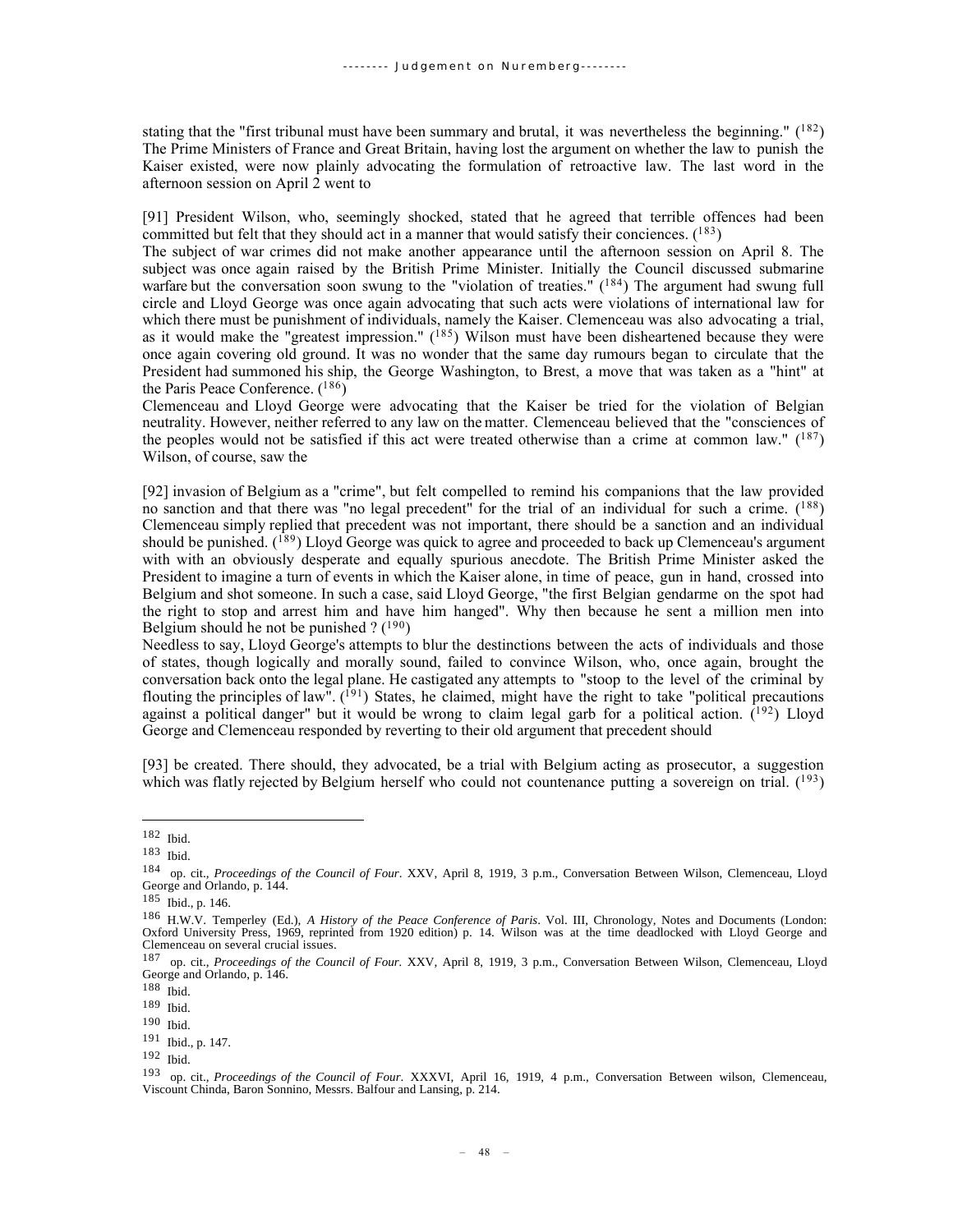They then proceeded to describe a lynch court designed in such a way as to ensure a conviction.  $(194)$  At this point Wilson interjected and asked for the opinion of Orlando. Orlando, as already mentioned, held a relatively neutral stance. In his personal opinion, the Allies had no legal right to inflict punishment, though he felt bound to concede that practical necessity dictated that they should "create the law". (195) However, he qualified his statement with a warning of "the concequences of a violation of established principles."  $(196)$ 

Wilson followed Orlando with a succinct clarification of the basic points of argument. He stated that there are two distinct catagories of crimes being dealt with, the first being violations of the "recognised laws of war" which provide sanctions and the second being the punishment of a head of state, an "unexplored domain."  $(197)$  Clemenceau, seizing on the latter catagory, reiterated his belief that precedent was unnecessary, stating quite openly that law did not exist on the matter. Clemenceau believed that as Germany's crimes were unprecedented it was excusable if the punishment was also unprecedented. (<sup>198</sup>) Further, he stated :

We have today a glorious opportunity to bring about the transfer to international law of the principle of responsibility which is the basis of national law.  $(^{199})$ 

#### [94]

The last word in the discussion went to Orlando. It was an apt and succinct summation of the Council of Four's findings on the matter of punishing the Kaiser and is worthy of quotation in full :

If we consult codes, it will be extremely difficult to find what we are seeking. If we talk in terms of international morality, that is quite a different thing.  $(^{200})$ 

Lloyd George and Clemenceau were intent upon punishing the Kaiser whatever the means. Lloyd George regarded the means as of "small importance" though Clemenceau felt a trial would "make the greatest impression."  $(^{201})$  A close scrutiny of that in order to conduct a trial they would need to formulate retroactive law. They felt compelled, however, to do so due to overwhelming public opinion in their respective nations. Clemenceau's final and most frank statements (quoted above) on the matter bears remarkable similarity to those of Justice Jackson and others concerning Nuremberg.

On the evening of April 8, after the meetings of the day were over, President Wilson, realising that agreement

[95] between the members of the Council was seemingly impossible, drafted two clauses on war crimes trials which were eventually to be incorparated into the Treaty of Versailles almost unchanged. In formulating a draft proposal, it is obvious that Wilson had been impressed with Orlando's abovementioned summation. In a similar manner to the compromise suggested by Maxwell Fyfe in 1945 (page 125) Wilson's draft undermined the proposed legal prosecution of the Kaiser while satisfying the demand for punishment. Undoubtably he also had in mind the fact that Holland was unlikely to oblige in surrendering the Kaiser.  $(202)$  Wilson presented his draft proposal at the morning session the following day. In regard to the Kaiser it stated :

The crime for which it is proposed to bring the Ex-Kaiser to judgement will not be defined as an offence against criminal law, but as a supreme offence against international morality and the sanctity of treaties.

The punishment to be pronounced will be left to the discretion of the tribunal, which will be guided by the highest motives of international policy, with a view to vindicating the solemn obligations of international undertakings and the validity of

<sup>194</sup> op. cit., *Proceedings of the Council of Four*. XXV, April 8, 1919, 3 p.m., Conversation Between Wilson, Clemenceau, Lloyd George and Orlando, p. 147.

<sup>195</sup> Ibid., p. 148.

<sup>196</sup> Ibid.

<sup>197</sup> Ibid.

<sup>198</sup> Ibid., p. 149.

<sup>199</sup> Ibid.

<sup>200</sup> Ibid., p. 151.

<sup>201</sup> Ibid., p. 145-146.

<sup>&</sup>lt;sup>202</sup> Ibid., p. 150. During the session on April 8 Wilson had stated that there were no legal means of getting Holland to hand over the Kaiser. Lloyd George had replied by saying that they would have to force Holland's hand by refusing her entry into the Legue of Nations.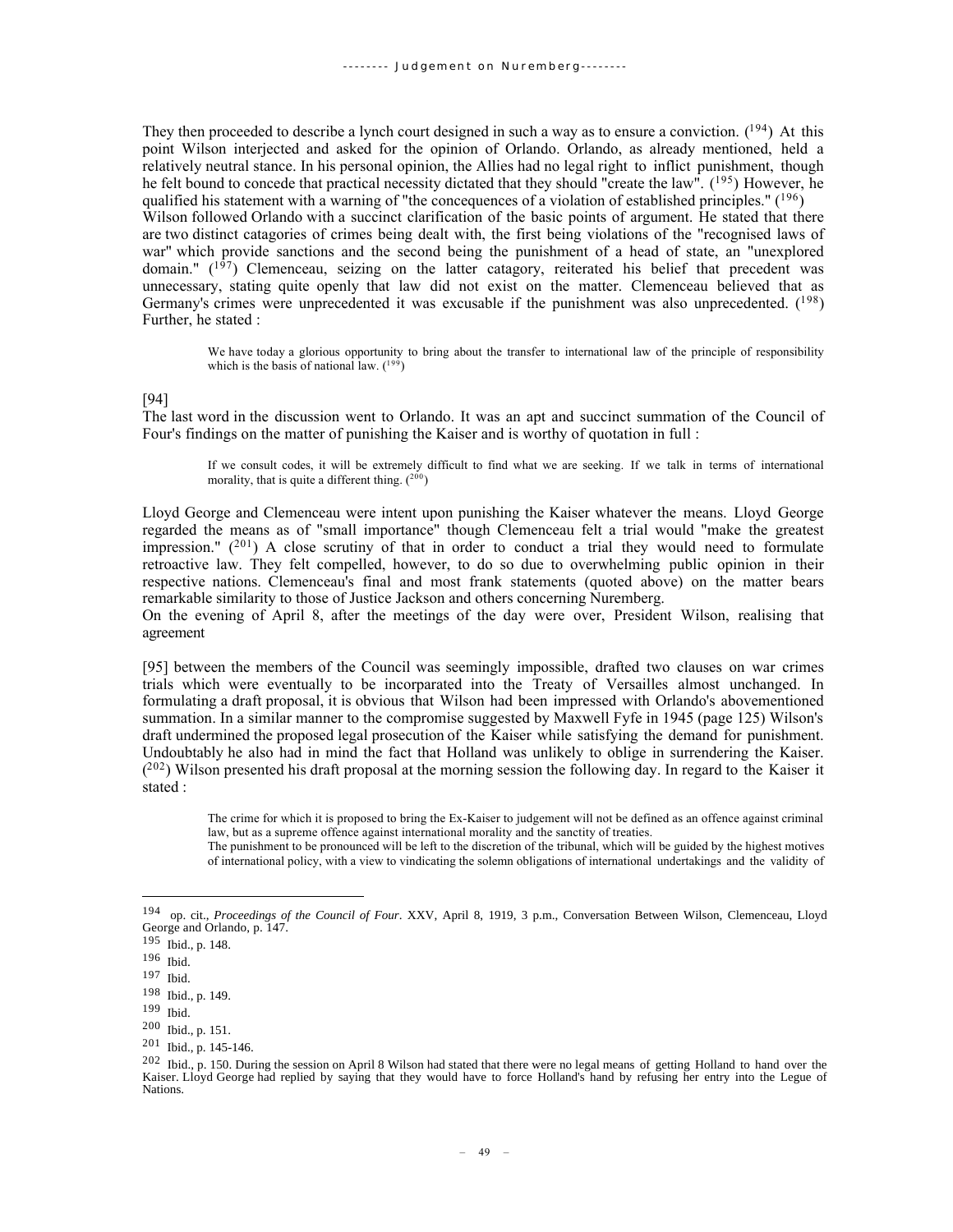international morality.  $(^{203})$ 

## [96]

#### **C) The treaty of Versailles, 1919**

A first glance at the Treaty of Versailles might persuade the reader that the American views expressed in the Commission Report and the deliberations of the Council of Four did not win the day at the Paris Peace Conference. Yet a close scrutiny of the wording of the Treaty shows otherwise. Articles 227-230 of the treaty laid down provision for the trial of war criminals from the Kaiser down to private soldiers.  $(2^{04})$ 

A critical reading of Article 227, in the light of the Commission's report, reveals that the Kaiser was indicted on moral rather than legal grounds. Arraigning the Kaiser for an offence against "international morality and the sanctity of treaties" and declaring that the international tribunal would be guided by "the highest motives of international policy" was, in effect, as Scott noted, an admission that law did not exist for either offence :

If we wished to be critical it would not be difficult. Terms are used in Article 227 without attempting to define them. What is morality ? What is international morality ? What is an offense against international morality ? And what is a supreme offense against this thing, whatever it may be ? It is safe to assume that opinions will differ as to the meaning and application of these terms.  $(^{205})$ 

## [97]

Thus, the authors of the article did not phrase it in the usual manner required of legal documents. Indeed, in a report attached to the ultimatum of June 16, 1919, the Allied Powers stated that the trial of the Kaiser was an act of high policy and its judicial character was merely a matter of form.  $(206)$  This Allied stance is corroborated by the wording of the letter requesting Holland for extradition of the the Kaiser.  $(2^{07})$  The letter spoke in terms of the "moral" responsibility of the Kaiser for the violation of the "most sacred regulations of human conscience."  $(^{208})$  The Allies stated that they were determined not to be prevented by any (presumably legal) "arguments" and drew attention to the "special character" of their demand for the extradition and trial of the Kaiser. The letter made it clear that it was "not a question of a public accusation with judicial character as regards its basis, but an act of high international policy imposed by the universal conscience" in which legal forms had "been provided solely to assure to the accused such guarantees as wrere never before recognised in public law."  $(^{209})$ 

The Allied decision to use a trial procedure in the arraignment of the Kaiser was merely a matter of form and the end result was therefore similar to the Declaration of the Congress of Vienna regarding Napoleon. It also corroborates the principle outlined later in the 1943 Moscow Declaration regarding *major* war criminals. As we have already seen the heads of the Allied powers in Moscow

[98] stated that the major criminals would "be punished by joint decision of the Governments of the Allies." The Germans reacted bitterly to the "Versailles Dictat". Violent agitation arose throughout the country resulting in the Allied decision to allow the establishment of a German State Tribunal to investigate and determine the general subject of war guilt.  $(^{210})$  Hearings took place during 1919, and Bethman Hollweg,

<sup>203</sup> op. cit., *Proceedings of the Council of Four*. XXVI, April 9, 1919, 11 a.m., Conversation Between Wilson, Clemenceau, Lloyd George and Orlando, p. 153.

<sup>204</sup> Treaty of Versailles. Part VII, Penalties, Articles 227-230. As found in *The Times* [London] June 28, 1919, Supplement p. iv. published the same day as the signing of the treaty (see **Appendix 2**). In Article 229 of the Treaty the op. cit., *Virginia Law Review*<br>1921 8[1]: 3, incorrectly replaces "nationals" with "national laws", an error which r in the *London Times* is identical to that of an official text published soon after by His Majesty's Stationary Office as *The treaty of Peace Between the Allied and Associated Powers and Germany, the Protocol annexed thereto, the Agreement respecting the military occupation of the territories of the Rhine, and the Treaty Between France and Great Britain Respecting Alliance to France in the event of unprovoked aggression by Germany. Signed at Versailles, June 28th, 1919*. (London: HMSO, 1919).

<sup>205</sup> op. cit., *What Really Happened at Paris*. p. 239.

<sup>206</sup> op. cit., *The Nuremberg Trials in International Law*. p. 30 note 29.

<sup>207</sup> The full text of the letter may be found in 'Punishing War Criminals.' *Current History Magazine of the New York Times*. 1920 11[2]: 376-377.

<sup>208</sup> Ibid., p. 376.

<sup>209</sup> Ibid., p. 377.

<sup>210</sup> op. cit., *Virginia Law Review*. 1921 8[1]: 3. For general background information and contemporary opinion see 'Trial of German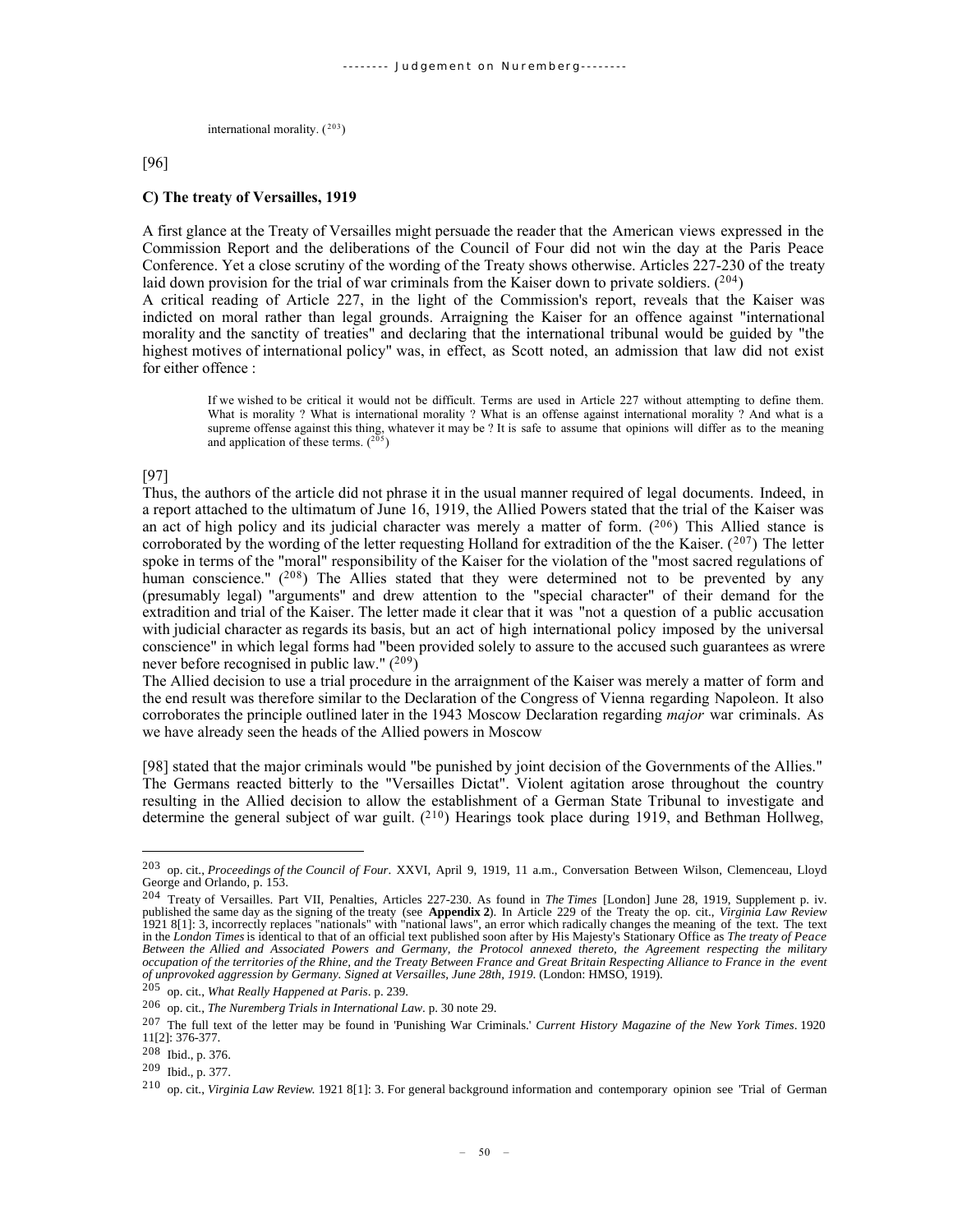Vansdorff and other German notables testified. Hindenberg and Ludendorff reluctantly submitted to a very limited examination. Then, in January 1920 the Supreme Council of the Peace Conference made an official demand on Holland to surrender the Kaiser.

The Dutch reply came four days later on January 24 in a letter from M. Loudon, Minister of the Dutch Government, to the French Prime Minister and Minister of Foreign Affairs. Holland refused to comply. The letter stated that a supreme offence against international morality and the sanctity of treaties was not provided for in the laws of Holland.  $(2^{11})$  She also stated that as the offences of which the Kaiser was accused were political, rather than criminal, Holland was obliged by its neutral status to give protection to him. The Allies reluctantly accepted the Dutch reply and the subject was eventually dropped. However, the Dutch letter stated that should the League of Nations set up an international body competent to decree in a case of war, on facts qualified as crimes, providing

[99] sanctions beforehand, Holland would comply.  $(212)$  This was in line with the recommendation of the Commission on Responsibility in its report and very similar to the position held by Scott, of the American delegation, who stated that in future the sovereign or chief executive might, by agreement between nations, be triable for a crime or offence by an international tribunal. However, he maintained, "It cannot be done now."  $(213)$ 

Despite the total lack of success in bringing the Kaiser to trial, preparations continued for the trial of minor German war criminals, for infractions of the traditionally recognised laws and customs of warfare. Due to the above-mentioned unrest in Germany the Allies had agreed to allow these to be tried before a German court and on May 23, 1921, the first case was brought to trial before the Imperial Court in the German city of Leipzig. Of the 901 persons charged, only 45 ultimately appeared in court and of those only nine were convicted. The sentences ranged from a few months to four years in prison.

Naturally, many within Allied circles were outraged. An article published in the 1921 Virginia Law Review noted that it "tended to convince the world that this German court was not administering full and exact justice."  $(2^{14})$  Thus, it was only natural that later, in 1945, after another bitter conflict in which it appeared that German belligerence was once again the cause, we find that the

[100] failure of these early war crimes trials is seen as justification for stronger measures. A 1945 article in the London *Law Journal* is typical of the post-war attitude when it noted that :

The experiment of letting the national tribunals of the defeated enemy try their subjects for their war offences proved utterly unsatisfactory. This time the United Nations have been more determined. The courts of the victors are trying those charged with acts which horrified humanity.  $(^{215})$ 

Accordingly, Justice Jackson in his opening speech before the International Military Tribunal in Nuremberg stated on November 20, 1945, that either "the victors must judge the vanquished or we must leave the defeated to judge themselves. After the First World War we learned the futility of the latter course."  $(2^{16})$ The trial of German offenders provided for in the Treaty of Versailles, after the close of hostilities in 1918, was the subject of intense legal debate before, during and after the trials held in Leipzig. This debate was reflected in contemporary literature, primarily legal journals. From this body of literature it appears there was general agreement that the primary obstacle to the trial of the Kaiser was that international law provided

Officers.' *The Independent*. 1920 101[February 14]: 252-253; Hermann Wendel, 'National Martyrs and Matters of Opinion.' from Die Glocke. (July 11) republished in *Living Age*. 1921 31[4030]: 35-37.

<sup>211</sup> M. Lachs, *War Crimes: An Attempt to Define the Issues*. (Lomdon: Stevens and Sons, 1945) p. 58, quotes from the Dutch letter: "L'offense supreme contre la morale internationale et l'autorité des traités ... ne figure pas dans les nomenclatures des infractions pénales inséreés dans les lois des Hollandais ou les traités par elle conclus."

 $212$  Ibid., p. 57.

<sup>213</sup> op. cit., *What Really Happened at Paris*. p. 238.

<sup>214</sup> op. cit., *Virginia Law Review* 1921 8 [1]: 16; 'Trial of Sovereigns for State and War Offences.' *Juridical Review* 1931 43 [2]: 176; *The Times* described the trials as a "travesty of justice," and the *Evening Standard* stated "Leipzig, from the Allies' point of view has been a farce." see the *Fortnightly Review*. 1921 116 [September]: 420. For a selection of quotes from the world press on the Leipzig trials see 'Acquittals That Convict Germany.' *Literary Digest*.

<sup>215</sup> Norman Bentwich, 'The Belsen Trial.' *Law Journal*. (London) 1945 95[4167]: 394. See also Benjamin B. Ferencz, 'Nürnberg Trial Procedure and the Rights of the Accused.' J*ournal of Criminal Law and Criminology.* 1948 39 [2]: 145.

<sup>216</sup> *The Trial of German Major War Criminals by the International Military Tribunal Sitting at Nuremberg Germany (Commencing 20th November, 1945). Opening Speeches of the Chief Prosecutors.* (London: HMSO, 1946) p. 5.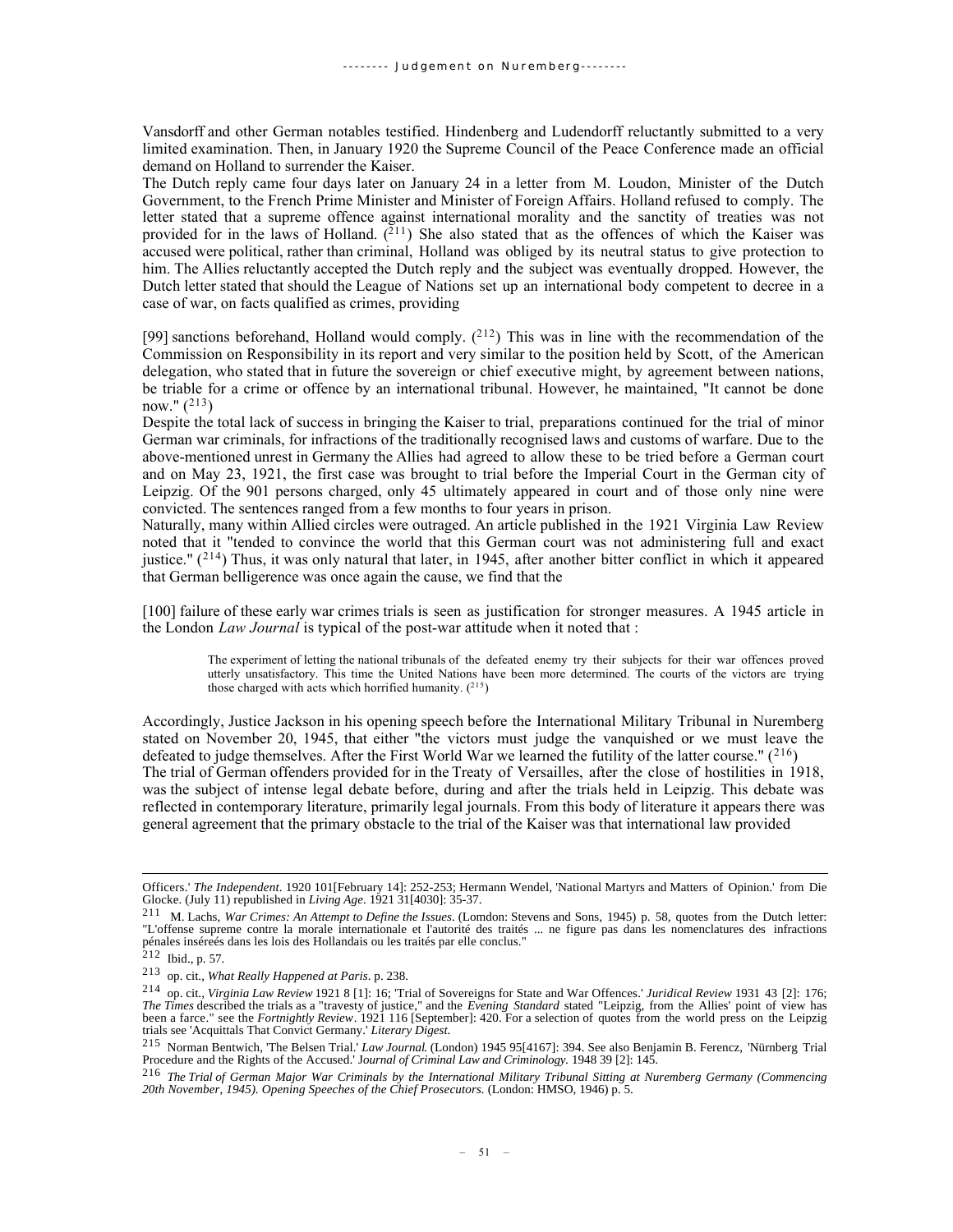[101] sovereigns with immunity from the jurisdiction of foreign courts. An article in the *American Political Science Review* in 1919 was typical of the general understanding of the state of international law when it pointed out that :

An obstacle to the assumption of jurisdiction would result from the immunities which international law accords to sovereigns. Not only are reigning sovereigns exempt from suit but persons subsequently amenable to suit are exempt from prosecution for acts done in their former sovereign capacity.  $(217)$ 

The author gives as examples suits brought by foreigners against the Queen of Portugal in 1851 and the Sultan of Johore in 1894. He also quotes from a suit brought by the duke of Brunswick against the king of Hannover, who was at the time a British subject (no date given). In that case the Lord Chancellor refused jurisdiction saying, "the courts of this country cannot sit in judgement upon an act of a sovereign effected by virtue of his sovereign authority abroad".  $(218)$  Another example is given in which the United States in 1895 dismissed suits brought against the ex-president of the Dominican Republic and the ex-military governor of Bolivar, Venezuela, for acts done in their official capacities. The article continued stating that in the few cases in which a sovereign had been made a defendant the jurisdiction had

[102] been created by "extraordinary legislation" and that the results had "not been generally commended by historians."  $(219)$ 

Fourteen years later, in 1933, once much of the emotion surrounding the post-war debate had died down, the *Tulane Law Review* carried an article which condemned the Allied effort to hold the Kaiser responsible for bringing on the World War, with charges of "a supreme offense against international morality and the sanctity of treaties," as "[d] oomed to failure from the outset" as it involved principles "hardly discussed since the time of Napoleon and certainly not a generally accepted part of international law."  $(^{220})$ 

An article in the *Virginia Law Review* in 1920, stated that "it would be folly" to believe that one could prosecute and try the German Emperor for declaring defensive war and for violation of treaties ; to do so was within his rights as sovereign. The article is worth quoting as it bears direct relevance to issues involved in the Nuremberg principles :

As to prosecuting a sovereign for waging unjust war, M. Vattel, the John Marshall of writers upon international law, clearly states the objection to any such effort thus : "The first rule of the law (i.e., the voluntary law of nations), respecting the subjects under

[103]

consideration, is that *regular war, as to its effects, is to be accounted just on both sides*. It is even impossible to point out any other rule of conduct between nations, since they acknowledge no superior judge."  $(2^{21})$ 

However, the article went further claiming that although a sovereign might have the right to declare war, if necessary even violating treaties, he does not possess the right to "commit murder in violation of the rules and customs of war" and for this he must be tried as head of the armed forces.  $(^{222})$  The author of the article admits that "[p] recedents in this field are rare" and indeed he points out none.  $(2^{23})$  His argument is that sovereigns must not be held as sacred and above responsibility, which is at least morally defensible, but in terms of international law as it stood at the close of the war, it appears that he was standing on thin ice when asking for the setting up of a precedent in the Kaiser.

It is interesting to note though that the above article makes an important distinction between the Kaiser and German soldiers in general, a distinction upheld by the Moscow Declaration in 1943. The author concludes, without any hesitation, that the latter may be tried for offences in "violation of the laws and customs of war"

<sup>217</sup> Quincy Wright, 'The legal liability of the Kaiser.' *American Political Science Review*. 1919 13[1]: 121; see also 'Trial of Sovereigns for State and War Offences.', *Juridical Review*. 1931 43[2]: 175-178; Gordon Ireland, 'The Trial of Ex-Rulers.' *Tulane Law Review.* 1933 7[2]: 279.

<sup>218</sup> op. cit., *American Political Science Review.* 1919 13[1]: 121.

<sup>219</sup> Ibid.

<sup>220</sup> op. cit., *Tulane Law Review.* 1933 7 [2]: 281.

<sup>221</sup> op. cit., *Virginia Law Review*. 1920 6 [5]: 402.

 $222$  Ibid.

<sup>223</sup> Ibid., p. 412.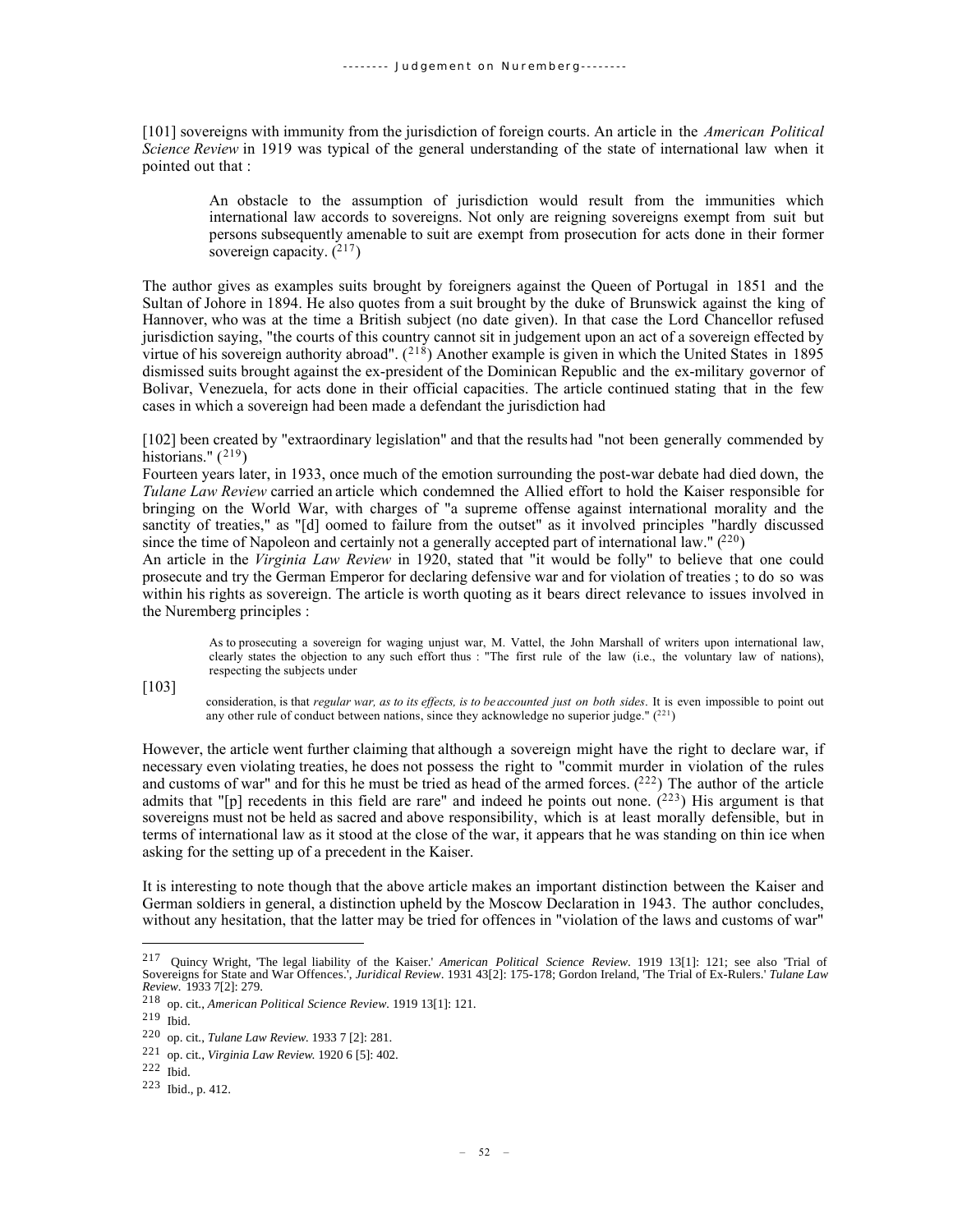by military commission of the Allies or by the civil courts of the territory where the crimes were committed. It should be

[104] noted that the author of the article was not alone in these conclusions. An article published in the *Law Quarterly Review* in 1923 stated that :

we find that men who are concerned with offences of the kind render themselves liable to punishment according to the laws of the country in which they are committed, but cannot as a rule be tried in England (see *Macleod v. Attorney-General [1891] A. C. 455*) or America (see *United States v. Davis, Scott's cases, 294*) except for offences committed in those countries respectively, and the same law appears to apply to France (see Frantz Despagnet's *Cours de Droit International Public* (4th ed. by Ch. de Boeck, p. 384), where we are told that the same rule applies to Belgium and Holland and some other countries.  $(^{224})$ 

Such a statement bears obvious similarities to the rule laid down later in the Moscow Declaration, as does the statement on tryable offences in the article in the *Virginia Law Review*. This article outlined "offenses in violation of the customs and rules of war committed within hostile lines and on the territory in control of the enemy" for which the culprit "may be sentenced and executed."  $(^{225})$  Regarding the legality of the trial and execution of enemy soldiers, a very good summary is provided in an article by

[105] Eldbridge Colby entitled "War Crimes" published in the *Michigan Law Review* in 1925, (<sup>226</sup>) which, although seeing many shortcomings in the law, supports the general view that captured enemy soldiers may be tried for war offences by their captors. The article discusses precedents which date back to 1847, the Hague conventions of 1899 and 1907 and goes through various national manuals on military law.

## **Conclusion**

In summing up the Legal controversy over the trial of war criminals after the First World War it is important to recognise the primary issues in what was a very complex deliberation.

At the close of the war the German Kaiser was "arraigned" for "a supreme offense against international morality and the sanctity of treaties". He was to be tried in a quasi-legal proceeding before an international tribunal (Treaty of Versailles, Article 227). Certain German individuals were also to be charged with the "violation of the laws and customs of war". These were to be tried before military tribunals (Article 228). Others accused of criminal acts against nationals of the various "Allied and Associated Powers" were to be tried by military tribunals of those powers concerned (Article 229).

As we have seen, the main legal difficulty was the trial of individuals for acts committed in a sovereign

[106] capacity and seems that there were at least some grounds for legitimate legal objection. Such a trial was objected to on legal grounds by the United States delegation to the Paris Peace Conference. Although the Allied powers finally agreed to a trial of sorts for the Kaiser it never eventuated. The overriding opinion in 1919 regarding aggressive war and the violation of treaties was that such acts were well within the legal rights of sovereign nations.

The planned trial of the Kaiser by "High Tribunal", although in some ways resembling the International Military Tribunal, was essentially different. The difference was that the Kaiser was to be charged on moral and political grounds in a quasi legal proceeding, whereas at Nuremberg it was claimed that the defendants were indicted with crimes against international law and the laws and customs of warfare. However, if one takes into account that the London Charter which established the I.M.T. made no mention of international law and that all other statements concerning international law found in the Tribunal's Judgewment were extra judicial, then the differences between the planned trial of the Kaiser and the Nuremberg Trial are considerably lessened.

It should also be stressed that in 1919 the charges of agressive war and violation of treaties were considered moral rather than legal offenses and that there was no

<sup>224</sup> W.M. Adams, 'The American Peace Commission and The Punishment of Crimes Committed During the War.' *Law Quarterly Review*. 1923 39[154]: 248.

<sup>225</sup> op. cit., *Virginia Law Review.* 1920 6 [5]: 405.

<sup>226</sup> Eldbridge Colby, 'War Crimes.' *Michigan Law Review*. 1925 23[5]: 482-511.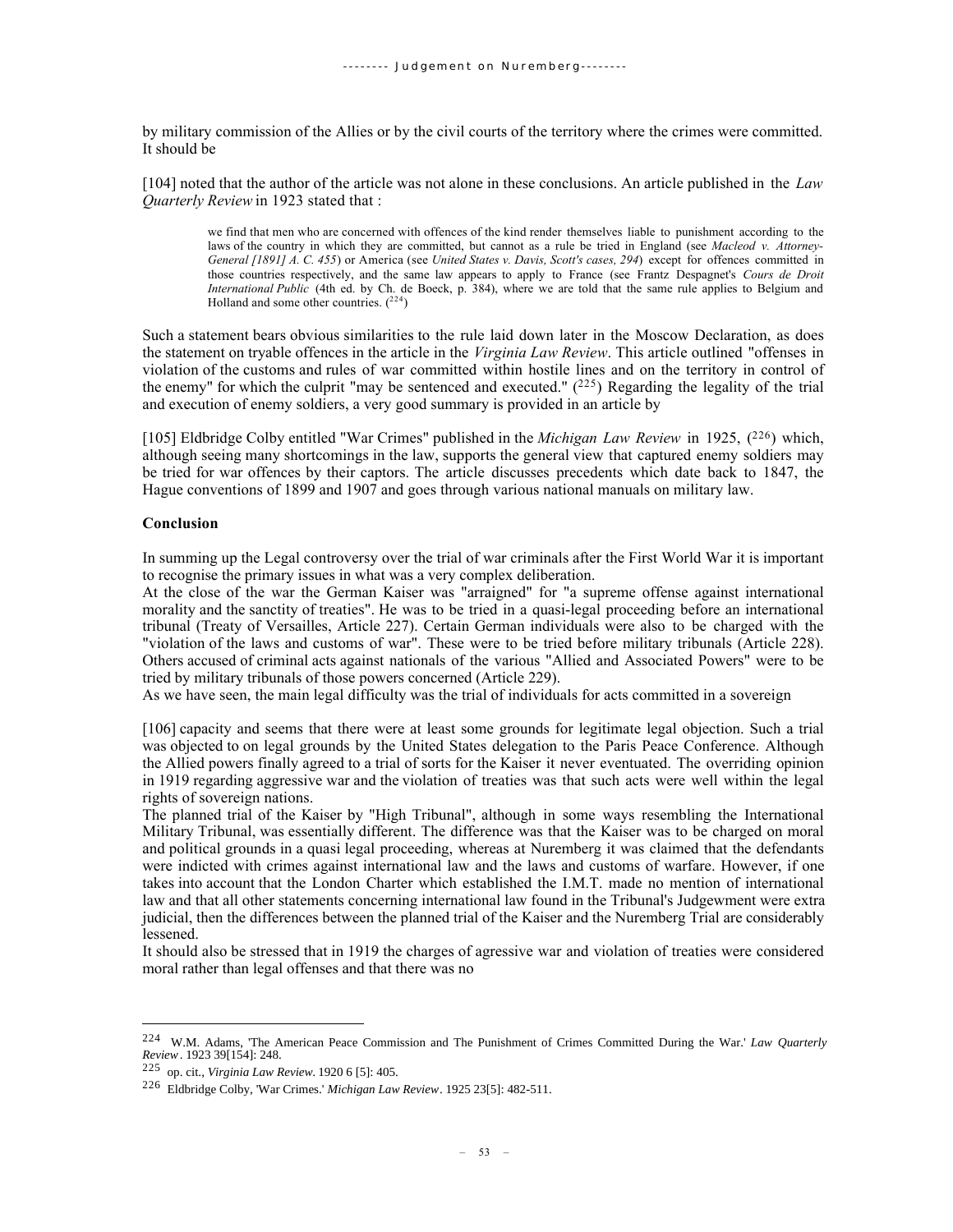[107] charge of conspiracy or of crimes against humanity of the kind indicted after the Second World War.  $(227)$  The violations of the laws of humanity mentioned in Article 227 of the Treaty of Versailles were to be punished on a political rather than legal level. Any charges of offences against civilian nationals of the Allied nations were covered under Article 229 of the Treaty of Versailles. There was no effort to prosecute crimes committed by Germans against German nationals, which formed the main body of crimes against humanity at Nuremberg.

On the other hand, the trial of individual soldiers for the more traditional offence of crimes against the laws and customs of warfare, committed against the Allied armies or nationals of the Allied nations met no real legal objection. (<sup>228</sup>) Such national trials were similar to the Kharkov trial discussed in chapter one of this study. In 1919 the Allies agreed that these could legally be tried before individual military tribunals in acordance with territorial jurisdiction or, in cases where their crimes had no single geographical location, by combined military tribunals composed of members of individual national military tribunals. Thus, the Treaty of Versailles became the first international treaty of peace in which an attempt was made by the victorious belligerent to enforce against the defeated adversary, after the cessation of hostilities, the application of the principle of individual responsibility for the commission of criminal acts in

[108] violation of the laws and customs of war.  $(^{229})$ 

<sup>227</sup> although many atrocities against civilian populations did occur op. cit., *American Journal of International Law*. 1920 14[1]: 95- 154; op. cit., *Law Quarterly Review*. 1923 39 [154]: 248-250.

<sup>228</sup> Note the attitude of the Americans in the op. cit., *Commission Report*, p. 140.

<sup>229</sup> J.W. Garner, 'Punishment of Offenders Against the Laws and Customs of War.' *American Journal of International Law*. 1920 14: 71. See also Garner's *International Law and the World Wa*r. (London: Longmans, Green and Co., 1920) p. 471.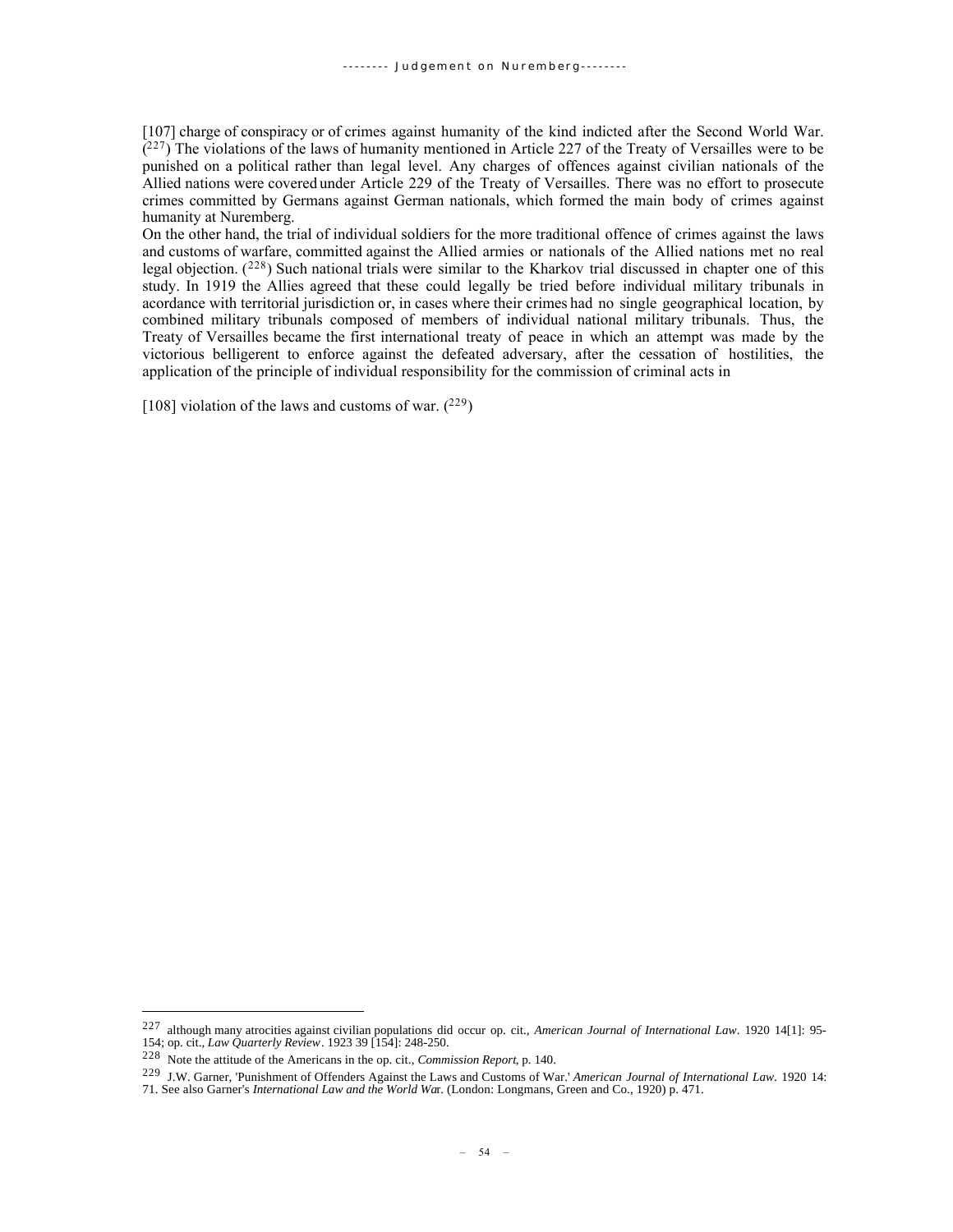## CHAPTER THREE

## **THE LONDON CONFERENCE**

---------------------------------- If we start discussing on that again, I am afraid the war criminals would die of old age.  $(^{230})$ **General Nikitchenko to the other delegates at the London Conference, 1945.** --------------------------------

Representatives from France, the United Kingdom, the Soviet Union and the United States met between June 26 and August 8, 1945. The conference, held at Church House in London, resulted in an agreement and charter for the prosecution of the "Major War Criminals of the European Axis", signed on August 8. However, the conference itself was no mere pre-signing formality. The minutes of the fourteen private conference sessions reveal an often laborious, sometimes heated, several times almost abandoned, sentence by sentence construction of a mutually agreeable method by which to bring "justice" to Germany's major war criminals. The proceedings of the conference were secret and were not published until 1949, approximately four years after the signing of the agreement and charter and more than two years after the final judgement of the International Military Tribunal at Nuremberg. Formulating a definition of war crimes, Article 6 of

[110] the charter, proved to be the primary stumbling block to consensus. It should be remembered, though, that even in the early stages of drafting, the charter had some 26 articles. Discussion of these articles took up much of the time at the London Conference. The conferees dealt with these articles systematically, and, article by article, reached agreement. As modifications were agreed upon, new drafts would be submitted.

Thus, a new draft did not necessarily signify agreement on all the articles contained therein.

Representatives from the four principal Allied nations had, two months earlier, at a conference in San

<sup>230</sup> R.H. Jackson, *Report of Robert H. Jackson, United States Representative to the International Conference on Military Trials, London, 1945: a documentary record of negotiations of the representatives of the United States of America, the Provisional Government of the French Republic, the United Kingdom of Great Britain and Northern Ireland, and the Union of Soviet Socialist* Republics, culminating in the agreement and charter of the International Military Tribunal. Department of State Publication No. 3080<br>(Washington DC: GPO, 1949). Hereafter International Conference. Document LI. Minutes of C 389.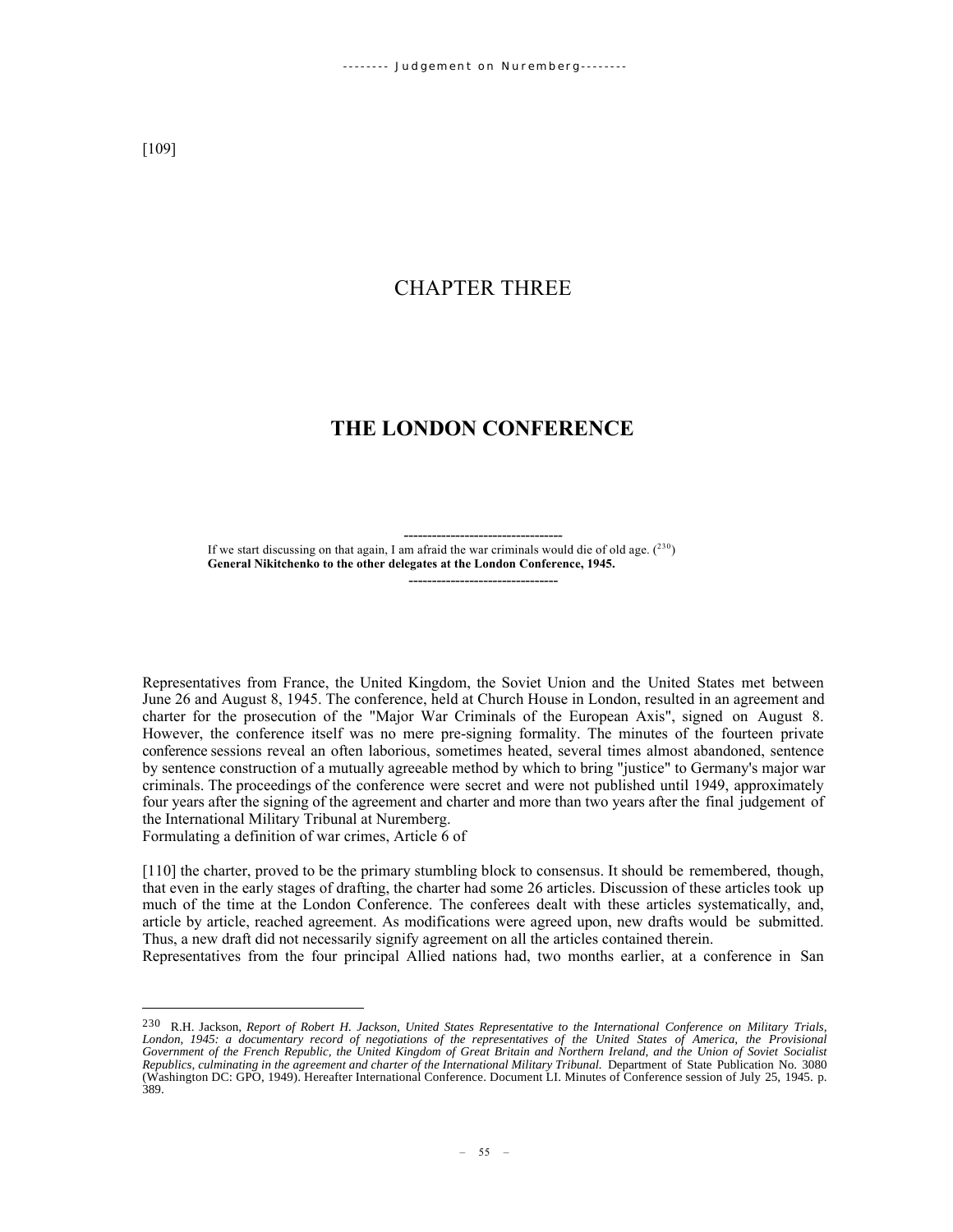Francisco, agreed on an American draft proposal as a basis for initial discussion.  $(^{231})$  This draft proposal was modified several times during the London Conference. As Article 6 of the charter is of primary interest to this thesis and for the purpose of simplifying (though at the risk of oversimplifying) what was a very long and laborious series of discussions, this chapter will begin with the conference session on July 18. At this point in the conference the basis for discussion was a draft prepared by the drafting subcommittee on July 11, 1945.

Article six of this draft began : "The following acts shall be considered criminal violations of International Law and shall come within the jurisdiction of the Tribunal".  $(^{232})$  The article continued by listing a series of

[111] offences including, in infant form, all those found in the final charter and agreement discussed in the introduction to this thesis, namely "war crimes", "crimes against peace" and "crimes against humanity". Final agreement on Article 6 was not reached until the last fifteen minutes of the final conference session on August 2. On December 27, 1947, nearly two and a half years later, and one year after the end of the trial at Nuremberg, Justice Jackson wrote that the London Agreement and Charter had carried "the conception of crime against the society of nations far beyond its former state". (233) Two years later, in 1949, Jackson was even more explicit in an article entitled "Nürnberg in Retrospect" published in *The Canadian Bar Review*. After a chronological review of the Nazis' aggressive war, he stated :

If no moral principle is entitled to application as law until it is first embodied in a text... then it must be admitted that the world was without such text at the time the acts I have recited took place.  $(2^{34})$ 

He went on to clarify his point stating that no "legislative act to which the Germans must bow had defined international crimes, fixed penalties and set up courts to adjudge them."  $(^{235})$  In other words he was admitting that the Nuremberg principles were based not on international law

[112] but upon an Allied understanding of morality. Further, the assertion that there was no legislation to which the Germans were obliged to bow, was a confession that the Nuremberg trial was an "arbitrary exercise of power" : the Nazis certainly did not go to the dock of their own volition. These statements by Jackson provide a basis for understanding the proceedings of the London Conference which were published, for the first time, in the same year.

As has been demonstrated in chapter one of this study, the desire for at least a *judicial veneer* was inherent in the Soviet proposal for an "international tribunal" as early as October 1942 (page 42). The book *Hitlerite Responsibility under Criminal Law* (1944) by the Soviet jurist and representative at the London Conference, A.N. Trainin, makes it quite apparent that the Soviets in their desire for a trial did not envisage staying within the confines of existing international law. As for the United States, the *judicial method* had received Presidential approval in April 1945, though primarily for reasons of political expediency (page 58). A reading of the minutes of the London Conference makes it clear that the French went into the conference supportive of a trial of some kind but did not see a war of aggression as illegal or individually punishable. They also reveal that the French had doubts about the legal validity of the plan to prosecute on the charge "crimes against humanity". Britain's pre-conference position was clearly spelled out

[113] in an aide mémoire handed, on April 23, 1945, to Judge Samuel Rosenman, in charge of American war crimes policy prior to the appointment of Justice Jackson. The message clearly stated the British view that it was "beyond question" that Hitler and his "arch-criminals" must "suffer the penalty of death for their conduct leading up to the war" and for their methods of waging war.  $(2^{36})$  The note also stated that :

It being conceded that these leaders must suffer death, the question arises whether they should be tried by some form of tribunal *claiming* to exercise judicial functions, or whether the decision taken by the Allies should be reached and

<sup>231</sup> op. cit., International Conference, Document IV. American Draft of Definitive Proposal, Presented to Foreign Ministers at San Francisco, April 1945. p. 22 ff.

<sup>&</sup>lt;sup>232</sup> op.cit., International Conference, Document XXV. Draft Agreement and Charter, Reported by Drafting Subcommittee, July 11, 1945. p. 197.

<sup>233</sup> op. cit., International Conference, Preface, p. viii.

<sup>234</sup> R.H. Jackson, 'Nürnberg in Retrospect.' *The Canadian Bar Review*. 1949 27[7]: 777.

<sup>235</sup> Ibid.

<sup>236</sup> op. cit., International Conference, Document II. Aide Mémoire from the United Kingdom April 23, 1945. p. 18.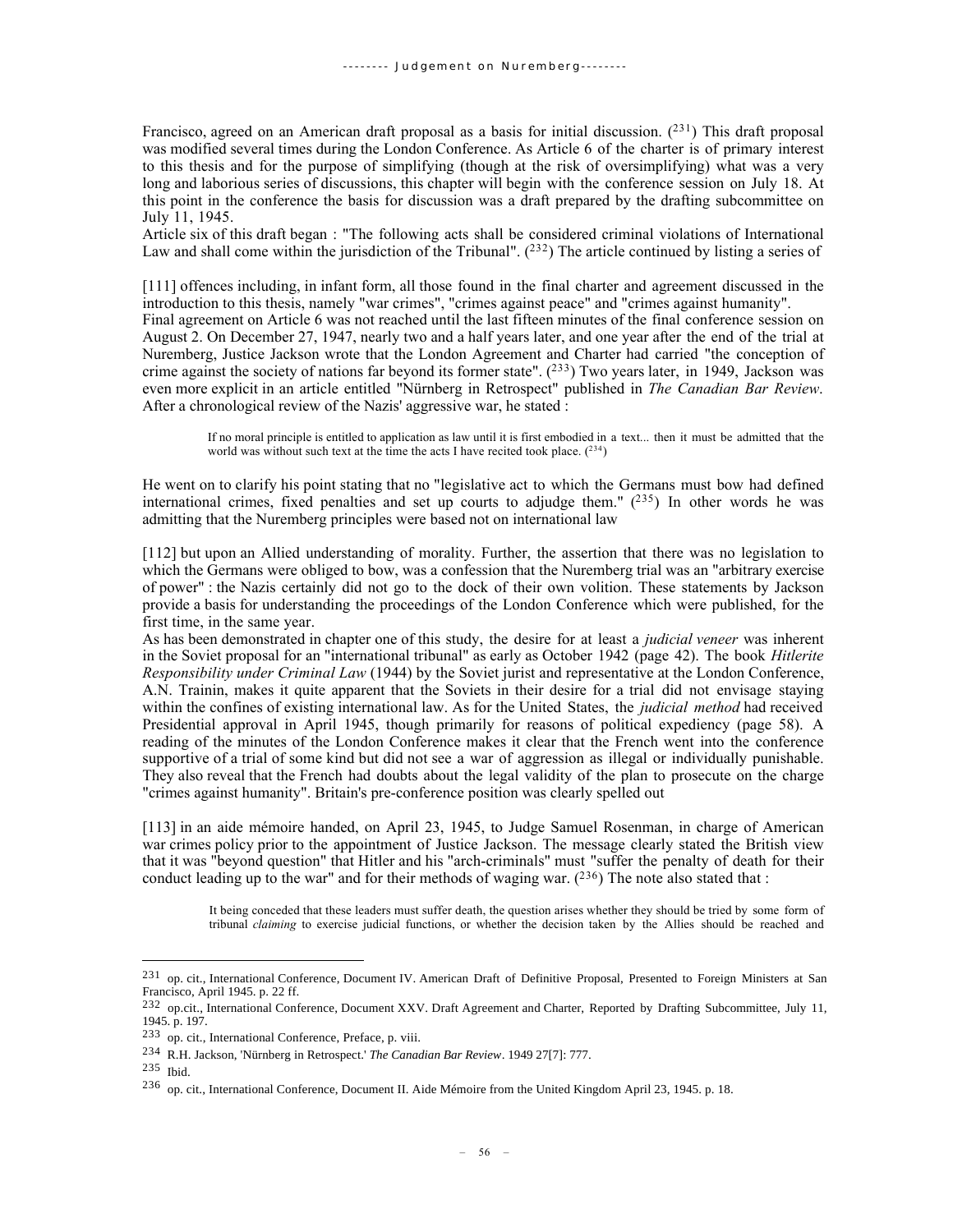enforced without the machinery of a trial.  $(^{237})$ 

The wording of the note clearly reveals the British view that whatever option was chosen it would simply be a formality, an investigation leading to a predetermined political action (page 57). Thus, the note stated that the British government favoured "execution without trial" as the "preferable course", and that "unprovoked attacks" on various countries :

are not war crimes in the ordinary sense, nor is it at all clear that they can properly be described as crimes under international law. These would, however, necessarily have to be

[114]

part of the charge and if the tribunal had - as presumably they would have - to proceed according to international law, an argument, which might be a formidable argument, would be open to the accused that this part of the indictment should be struck out.  $(238)$ 

The British government accordingly held that a war of aggression was not an international criminal offence. They also realised that setting up an Allied tribunal would require them to at least seem to act within the confines of international law. According to the British government, a trial based on principles of international law would invite the accused to point out "what has happened in the past and what has been done by various countries in declaring war which resulted in acquiring new territories, which certainly were not regarded at the time as crimes against international law."  $(^{239})$ 

## **Conference Session, July 18, 1945**

During the London Conference, the first hint of dispute over the current state of international law and the drafting of Article 6 came during the session on July 18. Professor André Gros, assistant to the French representative Judge Robert Falco, expressed the concern of the French delegation that the draft of Article 6 worked out thus far was open to criticism by "international lawyers in the next months and years to come."  $(240)$  However,

[115] due to its complex nature, the matter was passed over and subsequently placed at the top of the agenda for the session the next day.

## **Conference Session, July 19, 1945**

Sir David Maxwell Fyfe, the chairman and British representative, opened the session on the 19th by inviting the French to explain their objections. Gros began by explaining that the French intention in formulating a definition of punishable crimes was no different to that of the other Allies, but that his delegation objected to the definition of crimes proposed thus far. In the eyes of the French government the "launching of a war of aggression" was not a "criminal violation" and that to "declare war a criminal act of individuals" was to go "further than the actual law."  $(241)$  In this way the French were objecting to the draft agreement and charter submitted by the drafting subcommittee on July 11. In the July 11 draft, Article 6 began : "The following shall be considered criminal violations of International Law and shall come within the jurisdiction of the Tribunal".  $(242)$  In order to avoid legal criticism in later years for judicially punishing "something that was not actually criminal",  $(243)$  the French preferred to rephrase the introductory paragraph leaving out the words "criminal violations" and "International Law". (<sup>244</sup>) They felt that by doing so the Allies could avoid legal objections but "get the same results."  $(^{245})$  In backing up his claim, that it would be

<sup>237</sup> Ibid. Italics mine.

<sup>238</sup> Ibid., p. 18-19.

<sup>239</sup> Ibid.

<sup>240</sup> op. cit., International Conference, Document XXXIII. Minutes of Conference Session of July 18, 1945, p. 286.

<sup>241</sup> op. cit., International Conference, Document XXXVII. Minutes of Conference Session of July 19, 1945, p. 295.

<sup>242</sup> op. cit., International Conference, Document XXV. Draft Agreement and Charter, Reported by Drafting Subcommittee, July 11, 1945. p. 197.

<sup>243</sup> op. cit., International Conference, Document XXXVII. Minutes of Conference Session of July 19, 1945. p. 295.

<sup>244</sup> op. cit., International Conference, Document XXXV. Draft Article of Definition of "Crimes", Submitted by French Delegation, July 19, 1945. p. 293.

<sup>245</sup> op. cit., International Conference, Document XXXVII. Minutes of Conference Session of July 19, 1945. p. 296.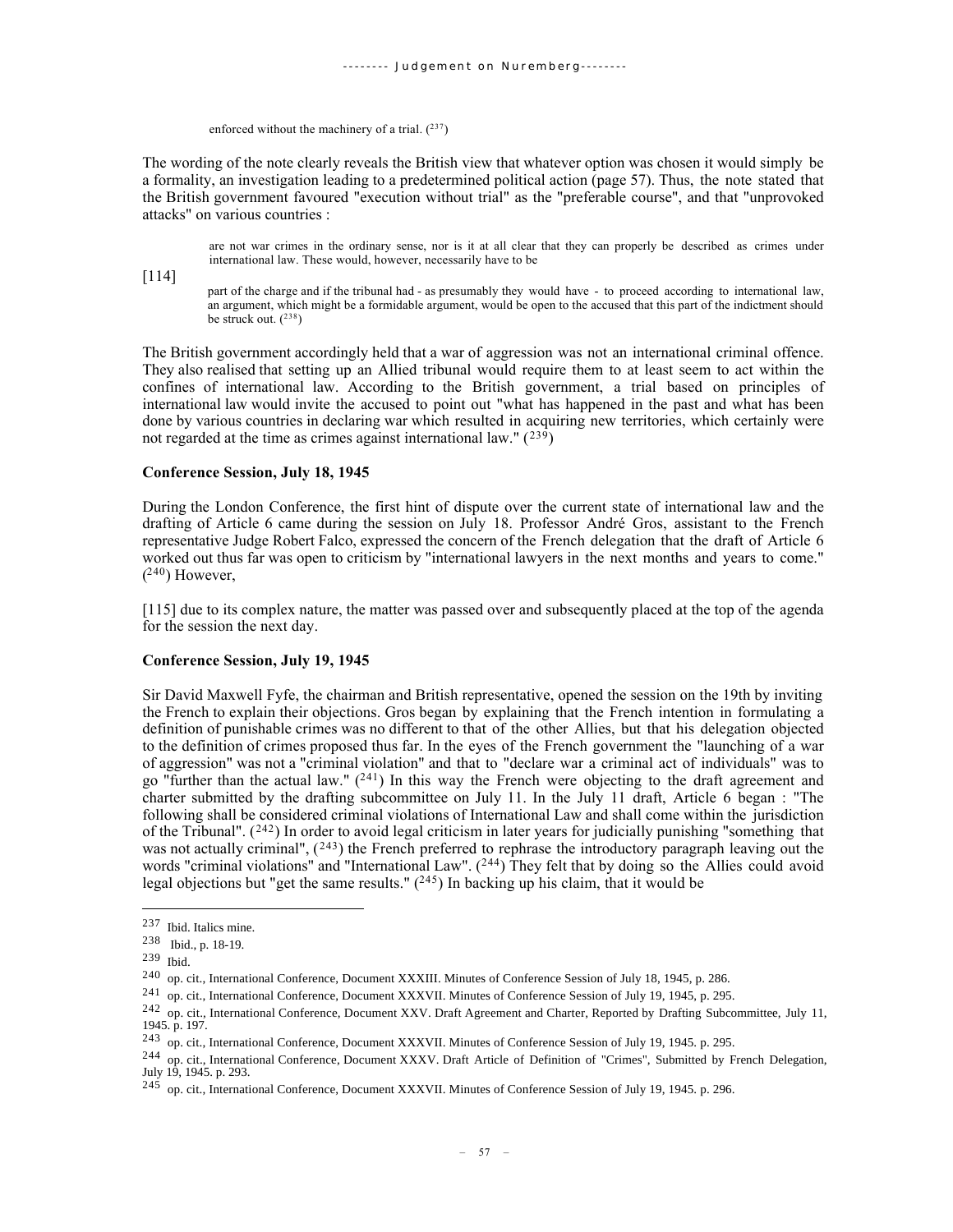[116] unwise to "go beyond what is traditional with most lawyers",  $(246)$  Gros drew attention to the abovementioned book by Professor Trainin (pages 51-52), who, of course, was present at the meeting as a representative of the Soviet Union. He therefore cornered at least the Soviet delegation by correctly pointing out that Trainin had tried to "construct the idea of an international crime" while recognising that international law did not "make it punishable."  $(247)$ 

Gros then conceded that it may be possible to assert that the launching of a war of aggression was a crime on the part of a state, in so far as a state might violate a specific treaty, but he was firm in his belief that there was certainly no provision in international law for individual responsibility.

In order to win over the French delegation, Maxwell Fyfe began to argue from a moral rather than legal standpoint. He asserted that it would not be just to blame a whole nation for the actions of "15 or 20 people". (<sup>248</sup>) Gross's answer was categorical : "We think that would be morally and politically desirable but it is not international law."  $(249)$  In the same manner that he had referred to the previous work of Trainin, Gros, in order to back up his argument, turned to the report of the American delegates (see chapter two of this thesis, page 81 ff), Scott and Lansing, on the Commission on Responsibilities in 1919 :

[117]

 It certainly was the state of the law in 1919 that the acts which brought about the war would not be charged against officers or made the subject of procedure before a tribunal. And the Germans will take for precedent what is still worse for our object - the report of James Brown Scott and Robert Lansing to show that we have no legal basis to say that the launching of a war of aggression shows criminal responsibility of the people who launched the war.  $(250)$ 

Gros, whether he intended it or not, had made a direct attack upon the American delegation headed by Justice Robert Jackson. Jackson was the foremost proponent of the illegality of, and responsibility of individuals for, the waging of aggressive war. His position was a direct reversal of that of the American delegation in 1919.

"My difficulty", declared Gros, "is that this charter is not made to declare new international law". (251) The Soviets, having been reminded of Trainin's book, agreed. The second of the Soviet representatives, General Nikitchenko, voiced what was to become a recurring Soviet concern at the conference, that of creating precedent for the future. He espoused that they must be careful to "confine this definition to a legal formula which would form the basis of a trial of these war criminals", rather than "try to draw up this definition for the future."  $(^{252})$  He

[118] thus expressed his concern that the Allies might in future be hampered by their own construction of law. He continued by warning his Allied colleagues that whatever "formula" the conference concluded on they must not go into too much detail in defining the Nazi's crimes as this might give them "the possibility of considering themselves political criminals."  $(253)$  Nikitchenko concluded by affirming that the Soviet delegation was "ready to support the formula submitted by the French Delegation."  $(254)$ 

In his reply to the French and Soviet opinions, Justice Jackson stated that in general he agreed with much of what they were saying but that he was anxious to give "some real moral meaning to the principles that underlie any prosecution." $(^{255})$  Then, as one would expect, he moved straight on to address the issue of the very different American stance after the Great War. However, instead of turning to international law for justification Jackson digressed into what amounted to a blatant attempt to formulate law which would justify American war-time policy :

I must say that sentiment in the United States and the better world opinion have greatly changed since Mr. James Brown

<sup>253</sup> Ibid.

<sup>246</sup> Ibid.

<sup>247</sup> Ibid., pp. 295-296.

<sup>248</sup> Ibid., p. 297.

<sup>249</sup> Ibid.

<sup>250</sup> Ibid., p. 297.

<sup>251</sup> Ibid.

<sup>252</sup> Ibid., p. 298.

<sup>254</sup> Ibid.

<sup>255</sup> Ibid.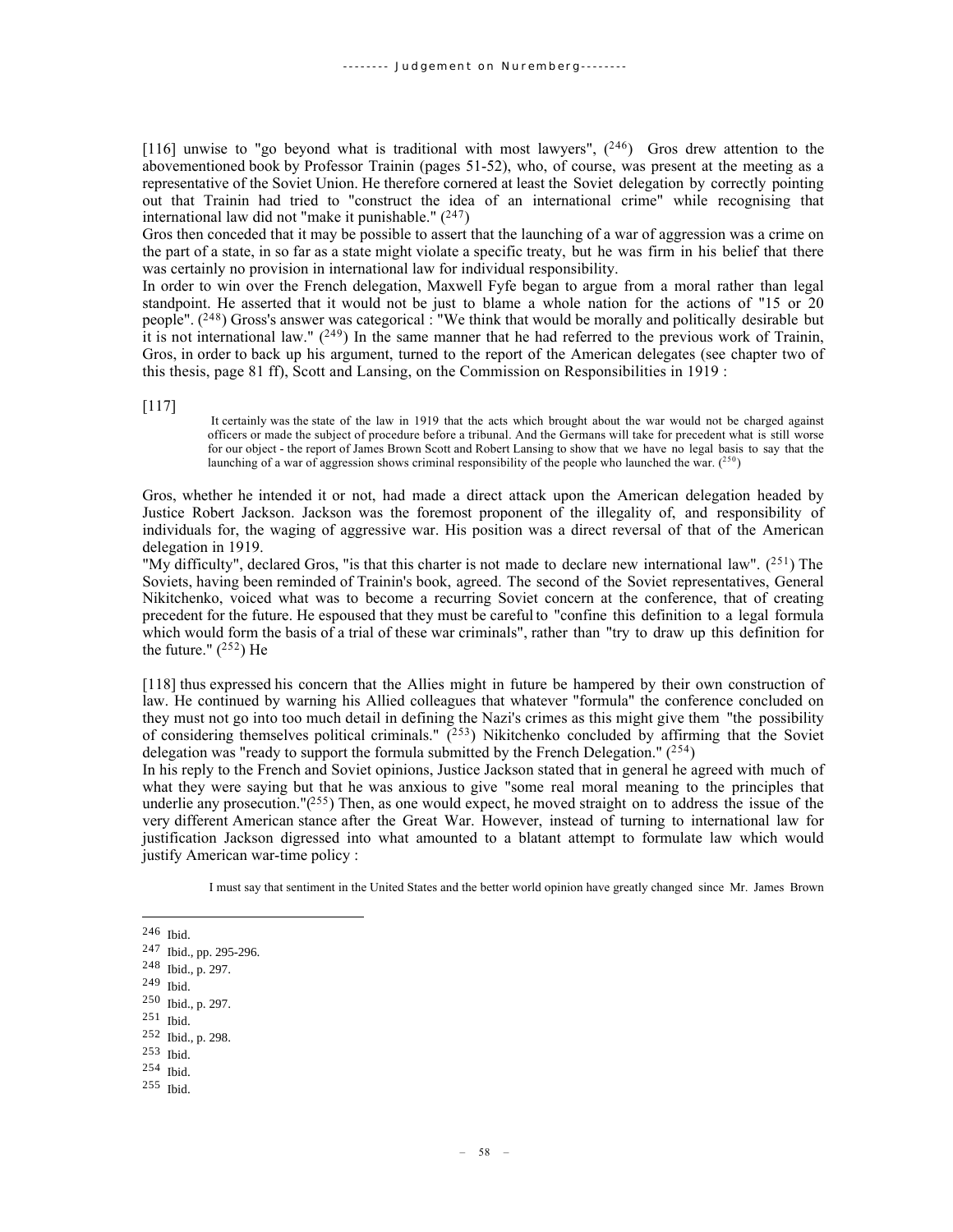Scott and Secretary Lansing announced their views as to criminal responsibility for the First World war. I have no expectation that any rule we could formulate would avoid the criticism of some

[119]

scholars of international law, for a good many of them since 1918 - in language that was used about others - have learned nothing and have forgotten nothing. But I don't think we can take the 1918 view on matters of war and peace. At least in the United States we have moved far from it with such measures as lend-lease and neutrality. (256)

Then, moving on to Trainin's book, Jackson stated that the Soviet view was "very close to the view which we entertain in the United States."  $(^{257})$  In his book, Trainin had, as we have seen, advanced a definition of what the law should be rather than what it actually was. However, Jackson was even more explicit as to the contemporary state of international law. As he saw it, there was no prescribed "criminal penalty" for the punishment of individuals in international law. He pointed out that : "In other words, we have no statute which states any penalties or individual responsibilities for any offenses under whatever formula we attempt to arraign them."  $(258)$ 

Differences of opinion over the legal status of aggression in international law remained unresolved during the conference session on July 19. A large part of the second half of the session was devoted to formulating a definition of the term aggression which, as chapter four of this study points out, had previously eluded legal

[119] definition. The London Conference was to prove no different. An analysis of the second half of the July 19 conference session does much to illustrate the reasons why.

The American delegation proposed that a simple definition of aggression be incorporated into the charter. According to the Americans the aggressor should be defined as the state which was the first to blockade, declare war on, or invade another state regardless of any political, military or economic considerations.  $(2^{59})$ Not surprisingly the primary opponent to any such definition of aggression being included in the charter was the Soviet Union. By the American definition (and almost any other) the Soviet invasions of Poland in September 1939 (page 66) and Finland in November of the same year (page 156) were plainly aggressive. Further, in 1933 the Soviets had signed the Convention for the Definition of Aggression which had rested on the very same definition (page 145). The Soviets had later violated the convention by invading the territory of all the signatory states. Nikitchenko advocated that the tribunal would "not be competent to judge what kind of war was launched by the defendants".  $(260)$  Instead he asserted that it was enough that the policy of the Axis powers had already been defined by the Allies as aggressive and :

The fact that the Nazi leaders are criminals has already been established. The task of the Tribunal is only to determine the measure of guilt of each particular person and mete out the necessary punishment - the sentences.  $(261)$ 

[121] The reaction of the British delegation to the proposed definition of aggression was categorical. Maxwell Fyfe was supportive of the American proposal. The illustration given by the British delegate as a reason for the support of such a black and white definition of aggression is telling indeed :

To take an actual case, one that involves my country... Norway for example... we have information that they [the Germans] are going to say that it was done in anticipation of measures which they claim we were about to take to prevent the Norwegians from assisting the Germans by the supply of iron.... If we are going to introduce Norway - we might want to for the atrocities in Norway - I think we are rather opening the door for trouble if there is no definition.  $(262)$ 

In 1940 Norway had been seen by both sides as strategically vital. Its coast had potential to provide valuable bases for either a British blockade of Germany or a German offensive against shipping in the Atlantic. Thought to be even more important at the time was the fact that the Norwegian port of Narvik was the only passable

<sup>256</sup> Ibid. p. 299.

<sup>257</sup> Ibid.

<sup>258</sup> Ibid., p. 300.

<sup>259</sup> op. cit., International Conference, Document XXXVI. Definition of "Aggression," Suggested by American Delegation as Basis of Discussion, July 19, 1945. p. 294.

<sup>260</sup> op. cit., International Conference, Document XXXVII. Minutes of Conference Session of July 19, 1945. p. 303.

 $261$  Ibid.

<sup>262</sup> Ibid., Brackets mine.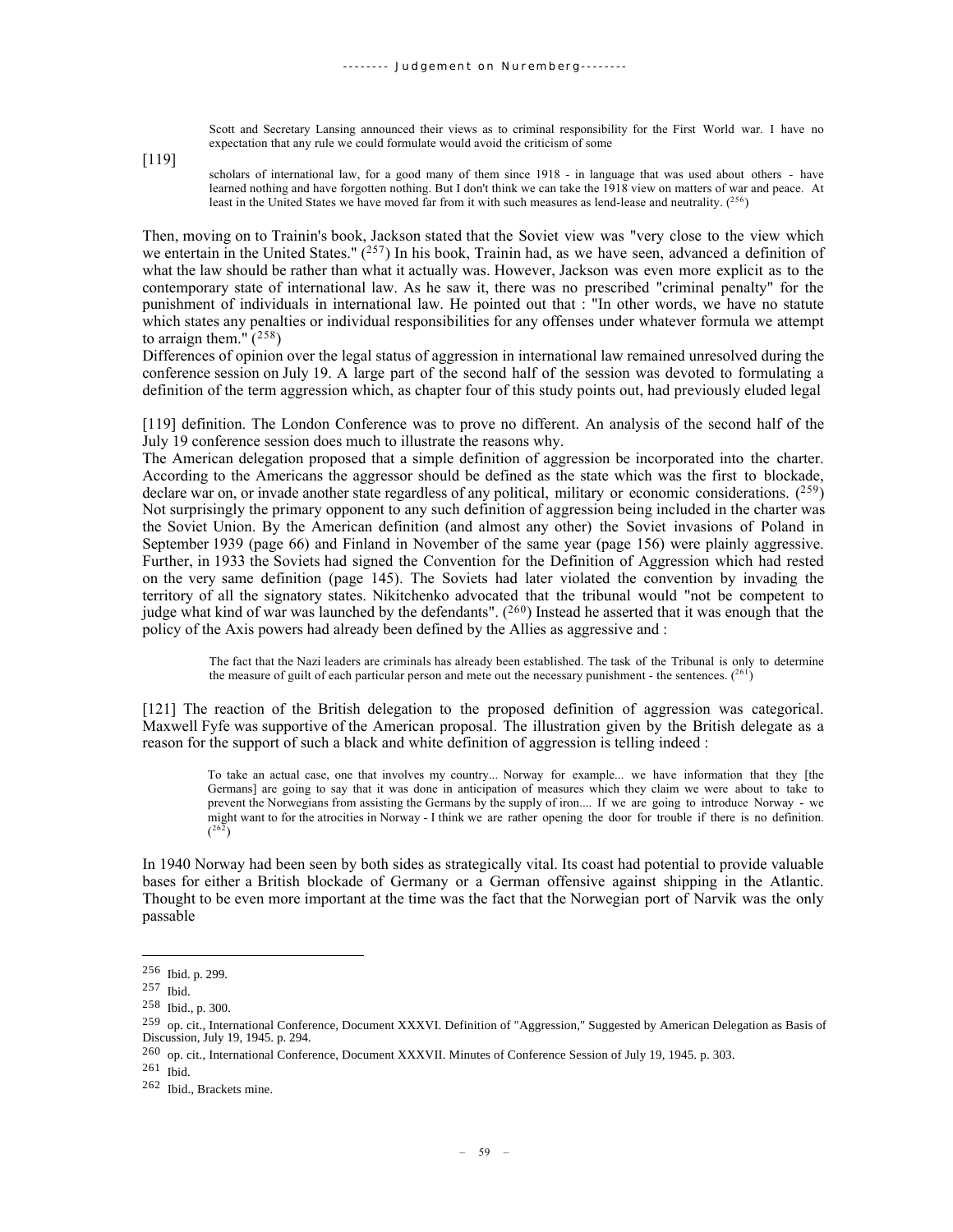[122] winter port in the area through which the Germans could transport, from Sweden, supplies of iron ore crucial to their war machine. Thus, from the beginning of 1940 Britain, France and Germany had begun to formulate plans to invade Norway. Unfortunately for the Allies, Germany, in the words of Justice Jackson at the London Conference, was "a few jumps ahead of a British invasion". (<sup>263</sup>) As Maxwell Fyfe hinted, an important consideration in the German timing of their invasion on April 9, 1940, was the fear of being preempted by Britain.  $(264)$ 

Although the British plans to invade Norway were never implemented, other examples provide adequate proof of Britain's willingness to use aggression as an instrument of national policy. The British-Soviet invasion of Iran in 1941 is a case in point. Notwithstanding the Shah's strivings to pursue neutrality, by 1941 it had become clear to the Allies that Axis influence within Iran was growing steadily. Iran was vital to Allied oil supplies and since Germany's initial success in Operation Barbarossa (in June 1941) there had been a growing fear of a German strike southwards. Britain and the Soviet Union, in accordance with a 1907 Entente dividing Iran into spheres of influence, demanded that the Shah expel all German nationals from the country. He refused to comply and on August 25 an Allied invasion began which in three days had defeated all resistance. "In addition to safeguarding the Allies' oil supplies, the occupation of Iran provided an

[123] additional benefit for the Allies in that over five million tons of war supplies were shipped to the Soviet Union through the Persian Gulf." (265)

The cases of Norway and Iran show not only that, during the war, the British were as willing to plan and execute aggression (as defined by Jackson, page) as Germany was, but also that by 1945 the British were intent upon shutting off any avenue Germany might have of pointing this out. Further, in regard to the case of Norway brought up by Maxwell Fyfe, in backing the American definition of aggression, the British delegate was understandably determined to make sure that the actual act of war, rather than the planning, was considered criminal. Naturally, however, the final draft of the agreement and charter contained no such definition of aggression as the delegates at the London Conference were also interested in indicting those Germans involved in the "planning" and "preparation" as well as the "initiation" of aggressive war.

## **Conference Session, July 23, 1945**

With the opening of the conference session on July 23 the debate over the inclusion of the words "international law", in Article 6, once again became the focus of controversy. Britain, France and the Soviet Union all preferred to leave it out. They felt the inclusion of the term might prompt debate as to the actual state of international law. The American delegation wanted to leave

[124] the words in for the reason that leaving them out might lead to the same dilemma. The minutes of the conference session reveal a fundamental difference of opinion between the delegates over their function at the conference.

Jackson did not argue that the principles upon which the Allies wished to arraign the major Nazis were part of existing international law. In fact he argued passionately that there was no basis in international law for the Allies dealing with German atrocities committed on German soil against German nationals ("crimes against humanity"), except by virtue of their being part of the preparation for the waging of aggressive war.  $(2^{66})$  He also conceded that the principle of individual responsibility had a very "weak" base in international law.  $(2^{67})$  However, unlike the other delegates, he felt that the four powers present should have the right "in view of the disputed state of the law of nations" to "settle by agreement what the law is".  $(^{268})$  As usual, Jackson's most outspoken opponent was Gros of the French delegation. Gros correctly stated that to declare their definitions of law for this trial as international law would be to act in the manner of a "codification commission". (<sup>269</sup>) Gros stated that the delegates at the conference did not have the authority to codify new

<sup>263</sup> op. cit., International Conference, Document XXXVII. Minutes of conference session of July 19, 1945. p. 306. See also P. Calvocoressi and G. Wint, *Total War: Causes and Courses of the Second World War*. (London: The Penguin Press, 1972) pp. 106-109.

<sup>264</sup> Ibid., p. 107. Also Winston Churchill, *The Second World War.* (London: Cassell and Co., 1948) Vol. I, pp. 424-425.

<sup>265</sup> B. Perrett and I. Hogg, *Encyclopoedia of the Second World War.* (London: Longman, 1989) p. 210.

<sup>266</sup> op. cit., International Conference, Document XLIV. Minutes of Conference Session of July 23, 1945. p. 331.

<sup>267</sup> Ibid., pp. 331, 333.

<sup>268</sup> Ibid. p. 329.

<sup>269</sup> Ibid. p. 335.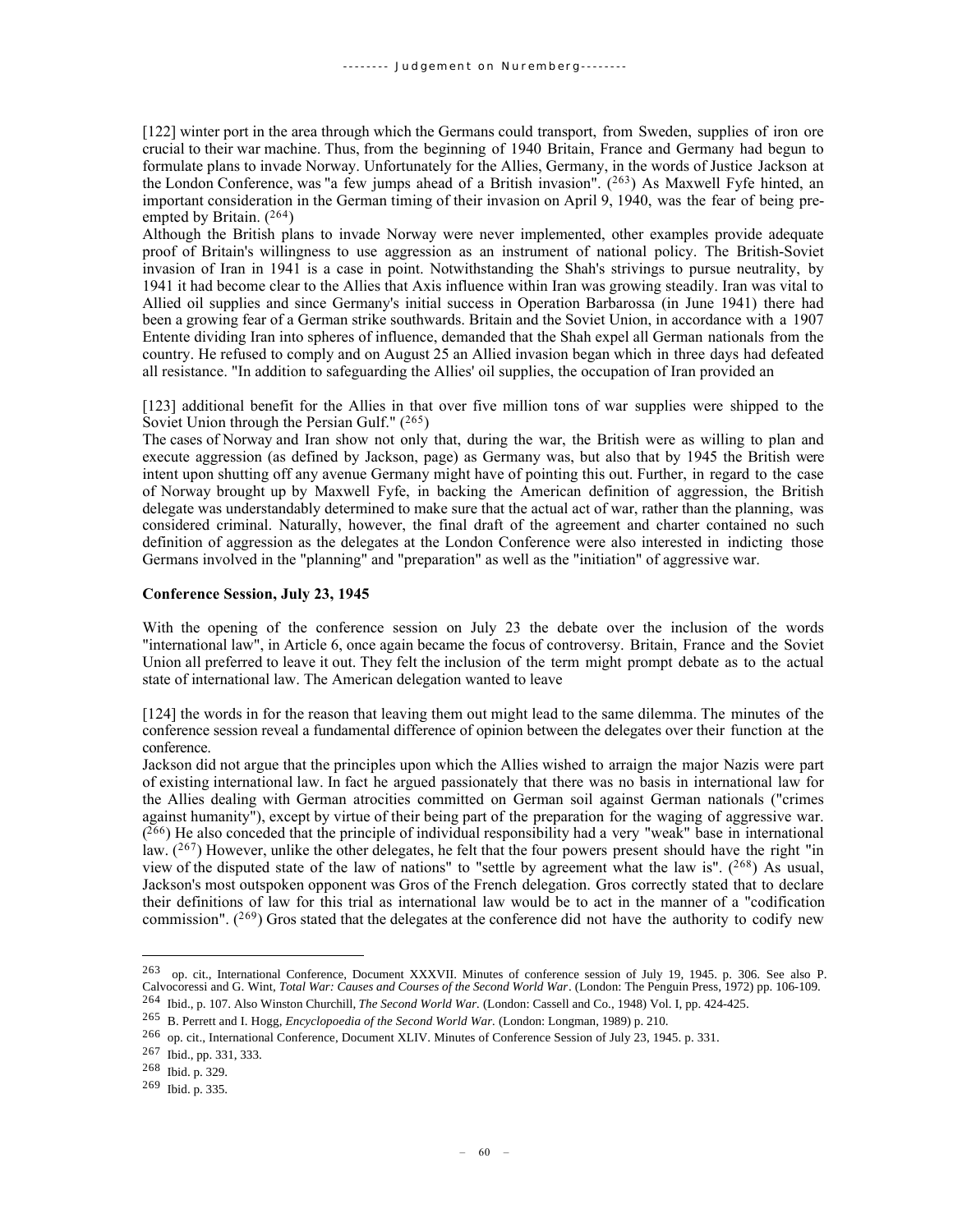international law and that any agreement would simply be :

a creation by four people who are just four individuals -- defined by those four people as

[125]

criminal violations of international law. Those acts have been known for years before and have not been declared criminal violations of international law. It is *ex post facto* legislation.  $(^{270})$ 

Jackson, in his reply, seemed somewhat surprised : "But we are a codification commission for the purposes of this trial as I see it. That was my commission as I understand it."  $(271)$  In an effort to mediate between the American and the Frenchman, in what appears to have become a heated debate tinged with frustration, Maxwell Fyfe came up with what proved to be the key, a solution which was adopted, though not word for word, in the final draft. The British delegate proposed that in order to avoid the criticism of international lawyers while remaining firm on what law was to be applied they drop the use of "international law" but maintain "criminal violations", while categorically stating that "this is the law which the Tribunal will apply" and for which there is "personal responsibility".  $(2^{72})$  Maxwell Fyfe was thus the first to suggest the great leap in wording from the legal to the political domain. This was, it must be remembered, in full accord with the Moscow Declaration and the British stance outlined in the aide mémoire discussed earlier in this chapter.

For the purpose of continuity, the present writer's analysis of the conference session on July 23 has focused

[126] solely on the issue of the inclusion (or otherwise) of the term "international law". However, another issue of importance to this thesis, and to which passing reference has already been made, was raised during the early stages of the session. The issue was the Allied prosecution of German atrocities visited on her own population, which, in the final draft, became known as "crimes against humanity". The issue was first raised by the British delegate, Maxwell Fyfe. Though making no mention of international law, he stressed that such a prosecution would be "politically" important to Britain as the ill treatment of the Jews had so shocked the conscience of his people. He continued : "I just wanted to make it clear that we had this in mind because I have been approached by various Jewish organizations and should like to satisfy them if possible."  $(273)$ 

Justice Jackson's reply was unequivocal :

"It has been a general principle of foreign policy of our Government from time immemorial that the internal affairs of another government are not ordinarily our business... any more than it is the affair of some other government to interpose itself in our problems."  $(^{274})$ 

He continued, however, by explaining that the only conceivable way in which the allies could justify such a prosecution was if such atrocities were seen as preparation for an aggressive war.  $(275)$ Naturally, in order to prosecute under such a connection, aggressive war must first be seen as illegal.

#### [127]

The final word on the topic went, as chairman, to Maxwell Fyfe : "Has anyone any disagreement with the view that the acts inside the Reich, in Germany, which were preparatory to the plan of aggression and domination should come into our purview ?"  $(276)$  In brackets the minutes show "[No response]", the chairman closed the lid on the topic : "Then we are agreed on that."  $(277)$ 

#### **Conference Session, July 24, 1945.**

<sup>274</sup> Ibdi. p. 331.

<sup>270</sup> Ibid.

<sup>271</sup> Ibid.

<sup>272</sup> Ibid., p. 335-336.

<sup>273</sup> Ibid., p. 329.

<sup>275</sup> Ibdi. p. 331, 333.

<sup>276</sup> Ibdi. p. 337.

<sup>277</sup> Ibdi.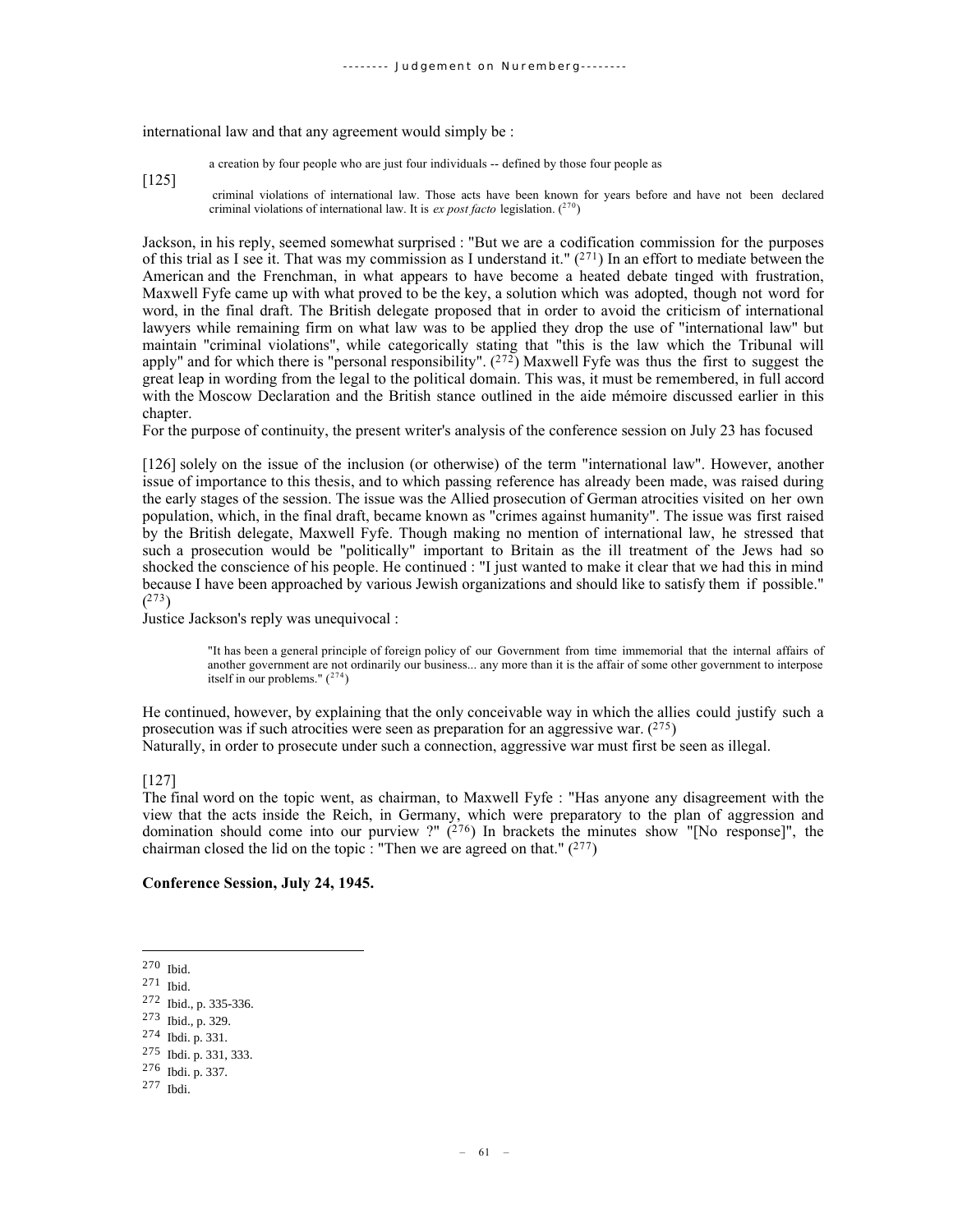To the disappointment of Maxwell Fyfe,  $(278)$  the issue of the connection between the fate of Germany's Jews and Germany's preparation for a war of aggression was once again raised at the conference session the next day. Gros was concerned that the link was far too tenuous. He felt that the incursion into German domestic affairs was far better justified by the principle of humanitarian intervention (for discussion of this concept see pages). Though making no reference to international law (which was now unnecessary anyway), Gros claimed that "for the last century there have been many interventions for humanitarian reasons", and that all countries had "interfered in affairs of other countries to defend minorities who were being persecuted."  $(279)$  The suggestion was not well received and, as we shall see, formed no part of the final draft.

Jackson was intent upon the central role of aggressive war and was, once again, primarily interested in justifying

[128] his own country's war-time policies. He stated that the issue of aggressive war was of "great interest" to the United states. The illegality of aggressive war was, for his country, an important justification for their departure from a policy of neutrality (intro, page). (<sup>280</sup>) Jackson did not, however, make any attempt to say why, if officially the United States had seen the German war as illegal from its inception, they had not joined the war earlier.

#### **Conference Session, July 25, 1945**

The controversy carried over to the session the following day. A clear rift was developing between the French and American delegations. Gross summed it up succinctly :

The Americans want to win a trial on the ground that the Nazi war was illegal, and the French people and other people of the occupied countries just want to show that the Nazis were bandits.  $(^{281})$ 

Gros pointed out that that part of the reason for this difference was that the actual experience of German occupation was foreign to the United States (note the St. James' Declaration page 43). Jackson explained the difference by stressing that Germany had not declared war on the United States in violation of any treaty between the two nations.  $(^{282})$  The general illegality of Germany's resort

[129] to war was America's only legal justification for having entered the Second World War on the side of the other Allies.  $(^{283})$  He continued with a blatant admission that he was not willing to come to any agreement on a definition of crimes which would not justify the war-time policy of the United States :

Now it may be that we are mistaken in our attitude and philosophy and that what Germany has done is legal and right, but I am not here to confess the error nor to confess that the United States was wrong in regarding this as an illegal war from the beginning.... It may become necessary to abandon the effort to try these people on that basis, but there are some things worse for me than failing to reach an agreement which would stultify the position which the United States has taken throughout.  $(284)$ 

#### **Conclusion**

The arguments over the content of Article 6 continued into the last fifteen minutes of the last conference session on August 2. The final agreement and charter, signed by the conferees on August 8, reveals the consensus reached. Leaving out all reference to international law, the Allies would prosecute individuals and organisations for "Crimes Against Peace" : the planning, preparation and waging of aggressive war ; "War Crimes" : violations of the

<sup>278</sup> op. cit., International Conference, Document XLVII. Minutes of Conference Session of July 24, 1945. p. 361.

<sup>279</sup> Ibid., p. 360.

<sup>280</sup> Ibid., p. 363.

<sup>281</sup> op. cit., International Conference, Document LI. Minutes of Conference session of July 25, 1945. pp. 381-382.

<sup>282</sup> Ibdi., p. 383.

<sup>283</sup> Ibdi., p. 383-384.

<sup>284</sup> Ibid., p. 384-385.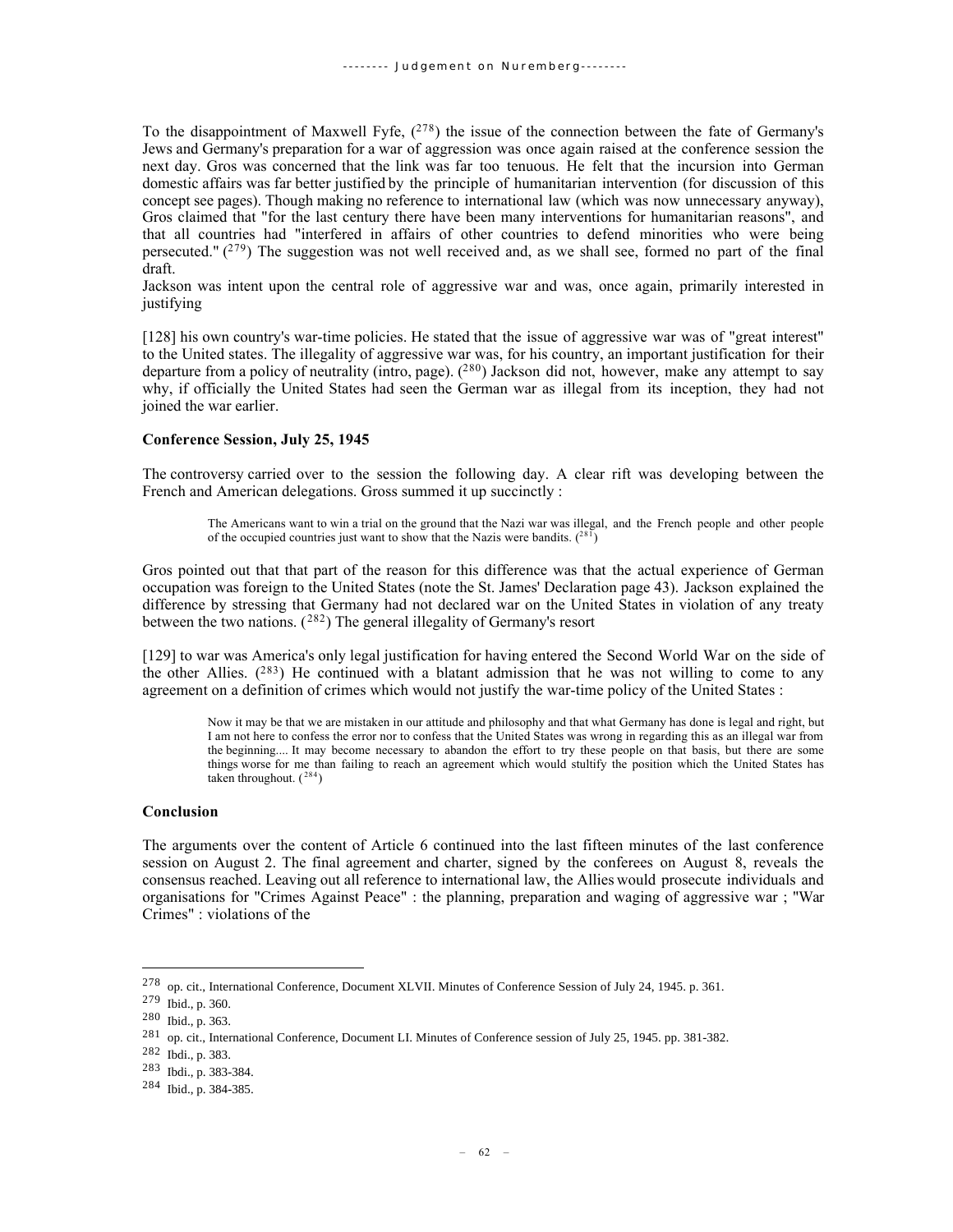[130] laws and customs of war (the only count which was unanimously agreed to be legal at the conference), and "Crimes Against Humanity", the count which enabled the prosecution of the German's domestic atrocities committed "before or during the war" and "whether or not in violation of the domestic law of the country where perpetrated." The former part of the construction, "before or during the war", received little discussion during the conference itself. However, the American attitude was spelled out clearly in a memorandum to President Roosevelt from the Secretaries of State and War and the Attorney General on January 22, 1945. The Attorney General, Francis Biddle, was later to become the American Member of the International Military Tribunal. The memorandum stated that :

These pre-war atrocities are neither "war crimes" in the technical sense, nor offenses against international law ; and the extent to which they may have been in violation of German law, as changed by the Nazis, is doubtful. (<sup>285</sup>)

The charter made no mention of international law and, as the foregoing analysis of the London Conference has shown, there was nothing in the formulation of the charter to fortify the argument that it was firmly based in existing international law. Furthermore, there is no evidence from the minutes of the conference to suggest that

[131] the delegates saw the charter as constituting a formulation of international law in itself. The records of the London Conference reveal that there was no intention that the charter for the IMT should be a "contribution to international law", as declared in the judgement of the tribunal (page 15). The minutes show that all the delegates were, at some point, willing to admit that aggressive war was not individually punishable as a crime under international law. Jackson's argument, though more often than not to the contrary, was not based on an analysis of international law but on a justification of America's war-time policy. As for the intrusion into German domestic affairs, labelled "crimes against humanity", the minutes of the conference reveal an acknowledgement that such an intrusion could only be justified by the charge of aggressive war which was, in the eyes of three of the four delegates, not an illegal thing. In addition, the manner in which the conferees agreed upon the charge shows scant regard for international law. Maxwell Fyfe, in particular, was quite open about the political importance of the count, and his argument for it centred around his desire to satisfy certain "Jewish organizations".

Above all, a reading of the minutes of the various conference sessions reveals a surprising lack of discussion on existing international law in terms of treaties, customary law and the practice of nations. Instead, those

[132] conference sessions during which Article 6 was discussed revolved around the working out of a plan, agreeable to each of the four nations present, in which any reference to international law proved dispensable.

<sup>285</sup> op. cit., International Conference, Document I. Memorandum to President Roosevelt from the Secretaries of State and War and the Attorney General, January 22, 1945. p. 5.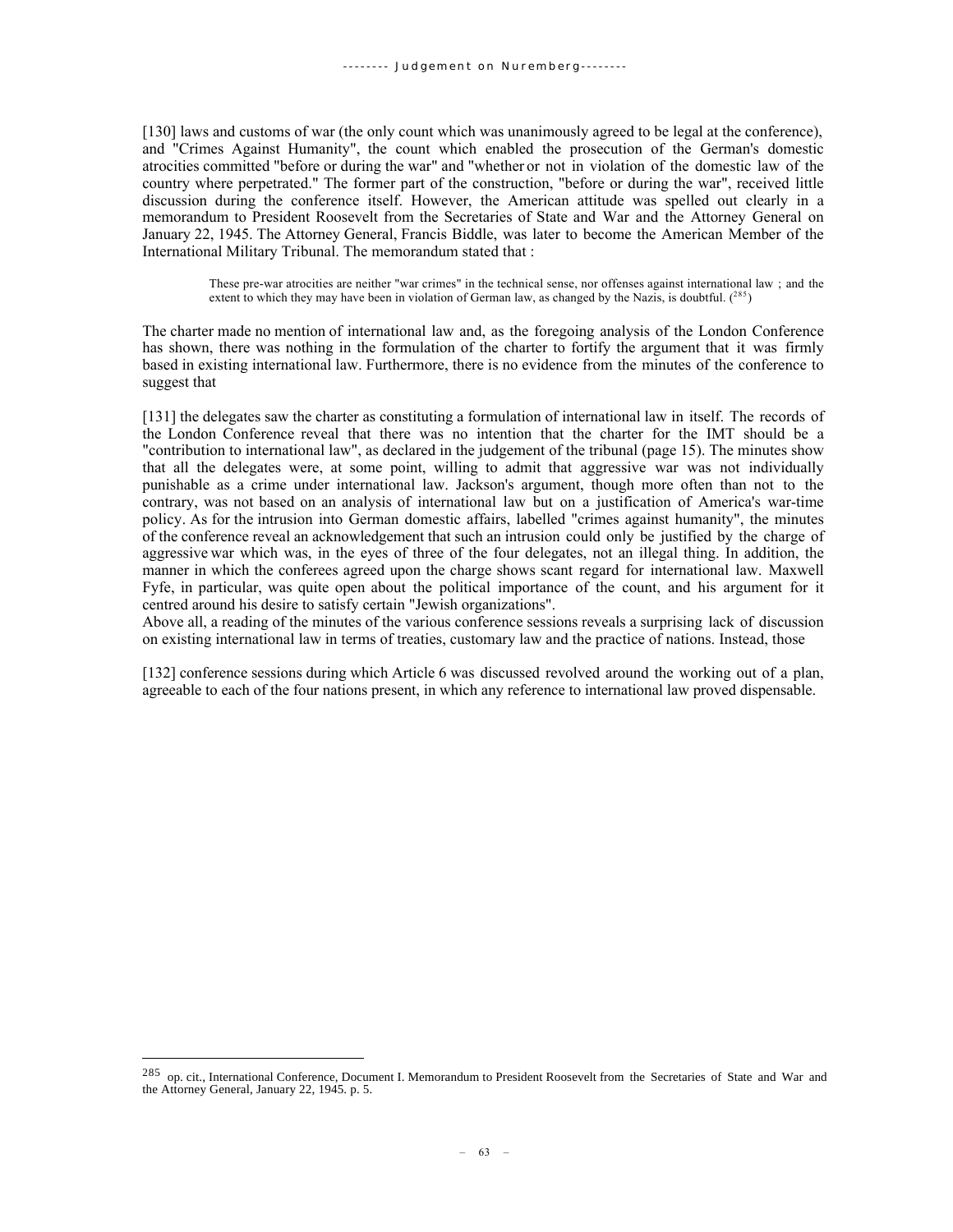## CHAPTER FOUR

# **"THE SUPREME INTERNATIONAL CRIME"**

----------------------------- ... to initiate a war of aggression... is not only an international crime ; it is the supreme international crime differing from other war crimes in that it contains within itself the accumulated evil of the whole.  $(^{286})$ **International Military Tribunal, 1946.**

In the words of Justice Jackson, the Allies' foremost concern in setting up the International Military Tribunal was the prosecution of the "Nazi master plan, not... individual barbarities and perversions". (287) Accordingly, the primary crime, the crime which comprehended all the lesser crimes indicted at Nuremberg, was the planning, initiation and waging of "unjustifiable" war. (<sup>288</sup>) The judgement of the tribunal stated that "to initiate a war of aggression... is not only an international crime ; it is the supreme international crime differing from other war crimes in that it contains within itself the accumulated evil of the whole." $(^{289})$  Finally the world had come to the realisation that "the central moral problem" was "war and not

----------------------------

<sup>286</sup> *Judgement of the International Military Tribunal For the Trial of German Major War Criminals (with the Dissenting Opinion of the Soviet Member), Nuremberg 30th September and 1st October, 1946*. (London: HMSO, 1946) p. 13. Hereafter Judgement.

<sup>287</sup> R.H. Jackson, *Report of Robert H. Jackson, United States Representative to the International Conference on Military Trials, London, 1945: a documentary record of negotiations of the representatives of the United States of America, the Provisional Government of the French Republic, the United Kingdom of Great Britain and Northern Ireland, and the Union of Soviet Socialist Republics, culminating in the agreement and charter of the International Military Tribunal.* Department of State Publication No. 3080 (Washington DC: GPO, 1949). Hereafter International Conference. Document VIII. Report to the President by Mr. Justice Jackson, June 6, 1945. p. 48. Jackson's report to the President may also be found as 'Atrocities and War Crimes: Report From Robert H. Jackson to the President.' *Department of State Bulletin*. 1945 12<sup>[June 10]: 1071-1078.</sup>

<sup>288</sup> Ibid., p. 51.

<sup>289</sup> op. cit., Judgement, p. 13.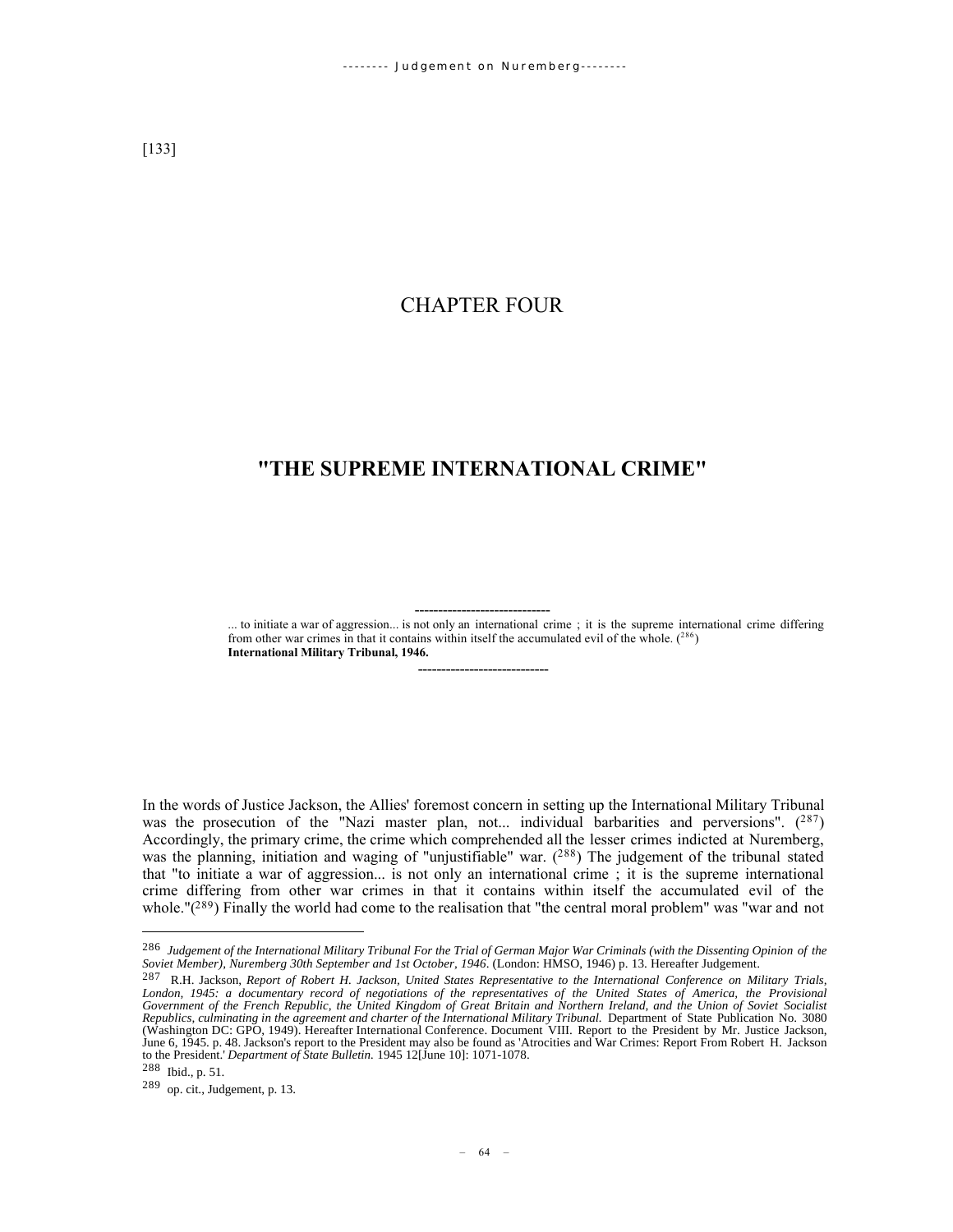its methods". (<sup>290</sup>) However, it is "crimes against peace" which has, since the term was first coined by Professor Trainin, become the the most disputed of the counts indicted at Nuremberg. Due to its central role in the

[134] prosecution of the *major* Nazi criminals it is not surprising that its illegality was the central focus of the motion put forward by the combined defence counsel on November 19, 1945 (page 14).

Thus, the primary purpose of the Nuremberg trial was the punishment of an essentially political act. As we have seen, at Nuremberg the central role of the prosecution of the Nazis' political crimes under the charge of "crimes against peace" was frankly acknowledged by the tribunal. However, the true significance of the charge is not immediately obvious from a straight reading of the charter. It is important to note the close inter-relationship between the various charges of the indictment. This inter-relationship serves to highlight the fundamental importance of the charge of "crimes against peace".

The primary objections expressed concerning the creation of the IMT were based on principles of jurisdiction. The previous chapters of this thesis, in their analysis of the jurisdictional basis of the IMT as a mechanism of international law, relied on a basically two-pronged approach. These two prongs were personal jurisdiction and subject-matter jurisdiction. The Charter of the IMT claimed jurisdiction not only over the persons of the major war criminals, but also over certain subject matters which constituted their crimes. This chapter is primarily concerned with the legal basis for the subject-

[135] matter of Article 6 (a) of the charter, "crimes against peace".

As has already been noted, there is little doubt that "war crimes", as defined in the IMT's charter, were crimes under international law. In the case of "crimes against humanity", the situation is far more complex. Chapter five of this thesis will deal this matter in more depth. However, a few points about the charge are necessarily noted at this point. Violations of the "laws of humanity" were, after the First World War, not generally regarded as crimes sufficiently defined in international law. After the Second World War the Allies once again attempted, this time successfully, to prosecute on the charge "crimes against humanity". This time, however, the charge was dependent upon the prosecution of "aggressive war", another charge which in 1919 had not been regarded as cognisable in international law. This dependency evolved from the fact that the charge as laid down in Article  $6$  (c) of the charter differed markedly from that which was finally applied by the tribunal. Article 6 (c) of the charter, after listing a series of acts similar to those listed as "war crimes", stated the jurisdictional clause :

against any civilian population, before or during the war ; or persecutions on political, racial or religious grounds in execution of or in connection with any crime within the jurisdiction of the Tribunal...  $(291)$ 

[136] It was later found, however, that the Soviet version had a comma, rather than a semi-colon, between the words "war" and "or". The tribunal regarded the Soviet version as correct and subsequently amended the other versions.  $(^{292})$  The change meant that "crimes against humanity", unlike "aggressive war" and "war crimes", did not have a life of its own but became an accompanying or accessory crime to the other two.  $(293)$  It thus, in order to be a crime, had to be committed in execution of or connection with a "war crime" or the crime of "aggressive war".

The tribunal also ruled that atrocities that had occurred before the outbreak of the war, though deplorable, were not "war crimes" and not linked to the charge of "aggressive war", despite the belief that a concrete plan for waging an aggressive war existed as early as November 1937. The first acts of aggression referred to in the indictment, though not charged, were the seizure of Austria (March 12, 1938) and Czechoslovakia (March 15, 1939). The judgement of the tribunal held that these acts "did not come suddenly out of an otherwise clear sky"  $(294)$  but that they were planned as early as November 5, 1937. Evidence of this was found in the transcript of a meeting held at the Reich Chancellery on that day, a meeting at which Hitler proposed the annexation of Austria and Czechoslovakia.  $(^{295})$  However, the first act of aggression

<sup>290</sup> Henry L. Stimson, United States Secretary of War under Franklin D. Roosevelt, in *Foreign Affairs* January 1947, quoted in Morris Amchan, 'Nuremberg Revisited.' *Federal Bar Journal*. 1971 30[3]: 244.

<sup>291</sup> **Appendix 1**. Charter of the International Military Tribunal, August 8, 1945. Article 6(c).

<sup>292</sup> The Berlin Protocol October 6, 1945. Protocol rectifying the discrepancy in text of Charter, IMT, Vol. I, p. 17.

<sup>293</sup> Jacob Robinson, 'The International Military Tribunal and the Holocaust.' *Israel Law Review*. 1972 7[1]: 5.

<sup>294</sup> op. cit., Judgement, p. 13.

 $295$  Ibid., pp. 14-17.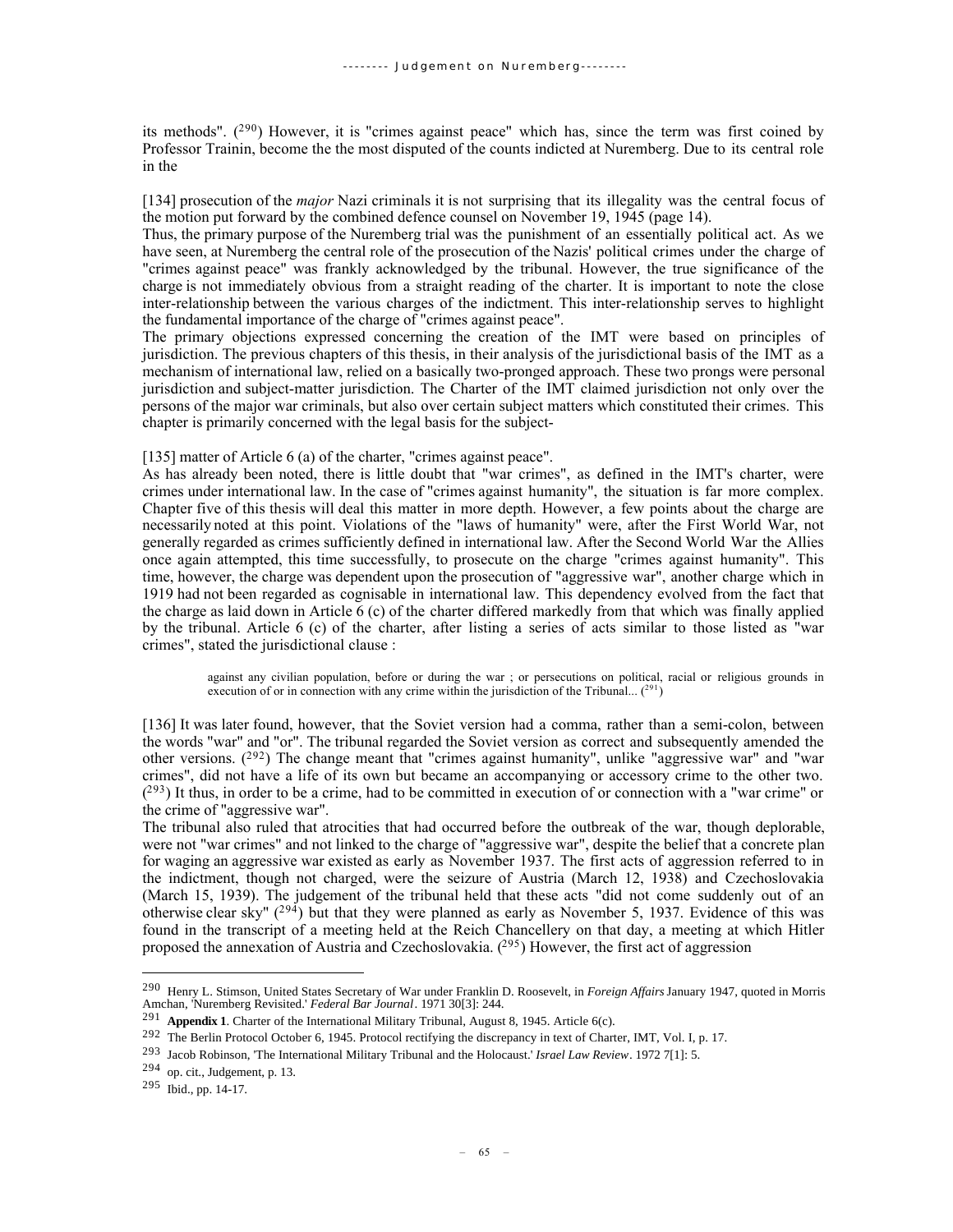[137] actually charged in the indictment was the invasion of Poland. The Tribunal thus declined to characterise acts as "crimes against humanity" if they occurred before the outbreak of the war on September 1, 1939.  $(296)$  The Tribunal made it clear that :

from the beginning of the war in 1939 War Crimes were committed on a vast scale, which were also Crimes against Humanity ; and insofar as the inhumane acts charged in the Indictment, and committed after the beginning of the war, did not constitute War Crimes, they were all committed in execution of, or in connection with, the aggressive war, and therefore constituted Crimes against Humanity.  $(^{297})$ 

The link made with "war crimes" was undoubtably intended to strengthen the argument that "crimes against humanity", though exercising jurisdiction over German crimes against German nationals, were simply a type of "war crime" (jurisdiction by "close association", page 180). A reading of both counts reveals many similarities and, thus, certainly strengthens the jurisdictional basis of "crimes against humanity" as analogous with that of "war crimes". However, as this chapter will show, it is doubtful whether in 1945 the waging of aggressive war was juridically cognisable as a crime under international law, yet it was this count which legitimated that of "crimes

[138] against humanity". Thus, a recent collaboration between American and Soviet international lawyers, entitled *The Nuremberg Trial and International Law* (1990) states :

Trying crimes against humanity through the mechanism contained in the Charter to the planning, initiation, or conduct of an aggressive war - the crimes against peace in Article 6 (a) of the Charter - only served to highlight the jurisdictional quagmire posed by automatically assuming that crimes against peace constituted crimes under international law at the time they were committed.  $(^{298})$ 

As has been outlined in the introduction to this study, the IMT ruled that the contemporary state of international law was irrelevant to its jurisdiction over persons or subject matter. The Tribunal regarded the London Agreement and Charter as the only necessary foundation for its authority. Thus, in practical terms the reliance of "crimes against humanity" on "crimes against peace", which was of doubtful validity in international law, was of no real significance. This reliance only becomes significant if one wishes, as the tribunal did, to claim the justification of international law.

The charter signed on August 8, 1945, by the prosecuting powers declared that the waging of "a war of

[139] aggression, or a war in violation of international treaties, agreements or assurances" by the "European Axis" was a crime "for which there shall be individual responsibility".  $(^{299})$  Such a mandate allowed for the prosecution and punishment of individuals amongst the enemy. However, in its Judgement the Tribunal felt compelled to justify its position in terms of international law.

The *obiter dictum* of the tribunal regarding international law rested on two premises. Firstly, that the waging of aggressive war had been outlawed by the community of nations and, secondly, that acts committed in the planning and waging of such a war were international crimes for which individuals could be punished as criminals. In this chapter the present writer will argue that the criminal law applied at Nuremberg was the Charter, which, although dating from August 8, 1945, was directed against acts which were committed long before its promulgation. The charter thus violates a principle of law long held sacred, that expressed in the latin formula : *nulla poena sine lege or nullum crimen sine lege* ; that is, that an act can only be punished by law if there existed, at the time of its commission, a penal sanction.

When this principle was raised by the counsel for the defence, the tribunal ruled that it was not applicable to international law. However, though the Tribunal did not

[140] feel itself compelled to abide by the principle, it still felt the need to justify itself in terms of law which existed prior to the outbreak of the war. The tribunal's denial of the maxim *nulla poena sine lege* was

<sup>&</sup>lt;sup>296</sup> A technicality which put acts such as the Italian invasion of Ethiopia in 1935-1936 (see this chapter) and German aggression toward Czechoslovakia (which resulted in the agreement at Munich, see chapter one) outside the scope of prosecution. However, the Soviet invasions of Eastern Poland (see chapter one) and Finland (see this chapter) still fell clearly within the time limits placed on aggressive war and "crimes against humanity".

<sup>297</sup> IMT, Vol. I, p. 254-255.

<sup>298</sup> G. Ginsburgs and V.N. Kudriavtsev (Ed.), *The Nuremberg Trial and International Law*. (The Netherlands: Martinus Nijhoff, 1990) p. 48.

<sup>299</sup> **Appendix 1**. Charter of the International Military Tribunal, August 8, 1945. Article 6(a).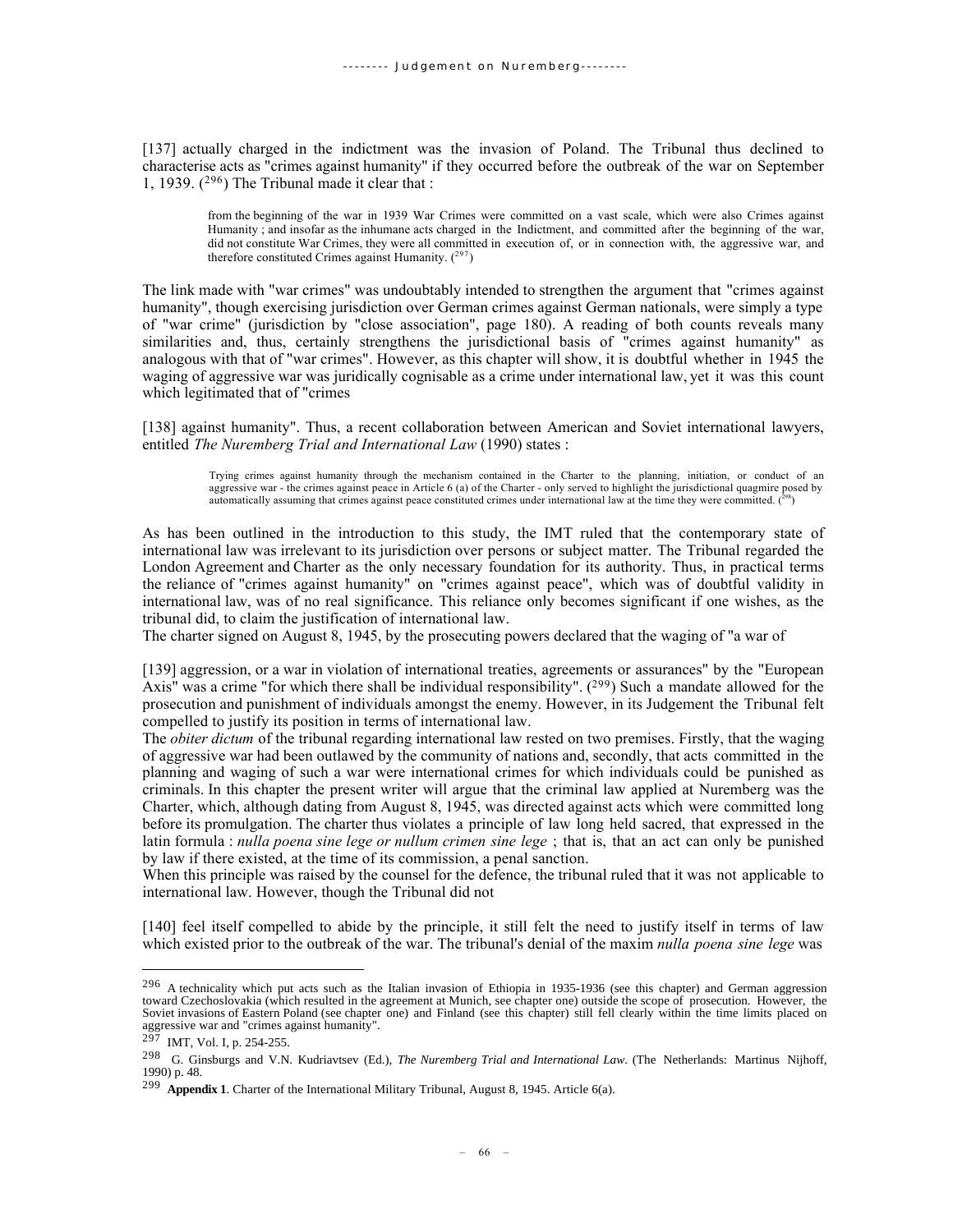incompatible with its definition of international law as originating not only from agreements between nations (enacted or positive law), but also from customary law and the gradual observance of nations.  $(300)$ In 1947, Francis Biddle, the American member of the tribunal, when called upon to defend the tribunal's stance on the maxim nulla poena sine lege outlined a remarkably positivist position on international law. He stated that "there is no international law which forces a nation to recognise the doctrine." (301) Yet a year earlier the tribunal had based much of its argument upon the belief that such positive law was unnecessary. By the standards of the tribunal, a generally recognised custom or usage was enough. Surely the application of the maxim in the municipal code of every civilised nation implies a general usage ? Indeed, it is enshrined in the United States Constitution. Section 10 of Article I declares that "no State shall pass any ex post facto law." It was for this very reason that the Americans had objected to the setting up of an international tribunal after the Great War. They were opposed to :

[141]

the creation of a new tribunal, of a new law, of a new penalty, which would be ex post facto in nature, and thus contrary to an express clause of the Constitution of the United States and in conflict with the law and practice of civilized communities. (<sup>302</sup>)

In 1919 the Americans had insisted that if there was no law making certain acts crimes "or affixing a penalty for their commission, they are moral, not legal, crimes" and therefore should not be dealt with by a judicial tribunal.  $(303)$  Thus, the 1919 Commission on Responsibility, whose membership included three out of the four Powers represented on the IMT (Britain, France and the United States), concluded that a "war of aggression" was not punishable according to law as it was not an act "contrary to positive law".  $(^{304})$  This application of the principle *nulla poena sine lege* to international law was also upheld in 1934 by the Court of International Justice at the Hague in an advisory opinion requested by the Council of the League of Nations. Against the votes of the Italian and Japanese judges the court stated that the maxim *nulla poena sine lege* praevia must also apply in international law. (<sup>305</sup>) It is little wonder then that the IMT felt the need to justify its position in terms of the maxim, even if it would not admit the maxim's applicability to the case before it.

It is interesting to note that the *ex post facto* issue

[142] still plagues the modern day prosecution of Nazi war criminals. On May 31, 1990, in response to media revelations that there were a number of Nazi war criminals resident in New Zealand, the Auckland District Law Society's Public Issues Committee issued a report entitled *Nazi War Criminals - Some Legal Issues*. The report stated that "there is absolutely no doubt that, as the law stands at present, suspected war criminals could not be tried here for crimes committed overseas."  $(306)$  The report, in considering the amendment of New Zealand's Statute Law, stated that the "principle that crimes should not be created with retroactive effect is both fundamental and of considerable antiquity."  $(307)$  It then went on to state that this was applicable to international law also. The specific legislation sited was Article 15 of the International Covenant on Civil and Political Rights (1966) which states that no one "shall be held guilty of any criminal offense on account of any act or omission which did not constitute a criminal offense, under national or international law, at the time when it was committed."  $(308)$ 

In its judgement the tribunal held that the legal principle which they were applying was not fundamentally new, but corresponded to a general trend in international relations toward the conviction that aggressive war was criminal. It held that this general trend culminated in the 1928 Pact of Paris which contained a

<sup>300</sup> IMT, Vol. II, p. 147.

<sup>301</sup> Francis B. Biddle, 'The Nürnberg Trial.' *Proceedings of the American Philosophical Society.* 1947 91[3]: 297.

<sup>302</sup> Robert Lansing, 'Report of the Commission on the Responsibility of the Authors of the War and Enforcement of Penalties.' *American Journal of International Law*. 1920 14[1]: 147.

<sup>303</sup> Ibid., p. 139.

<sup>304</sup> Ibid., p. 118.

<sup>305</sup> Hans Ehard, 'The Nuremberg Trial Against the Major War Criminals and International Law.' American Journal of International Law. 1949 43[2]: 231.

<sup>306</sup> Auckland District Law Society Public Issues Committee, *Nazi War Criminals - Some Legal Issues*. (Auckland District law Society, May 31, 1990) p. 2.

<sup>307</sup> Ibid., p. 4.

<sup>308</sup> Ibid., p. 5.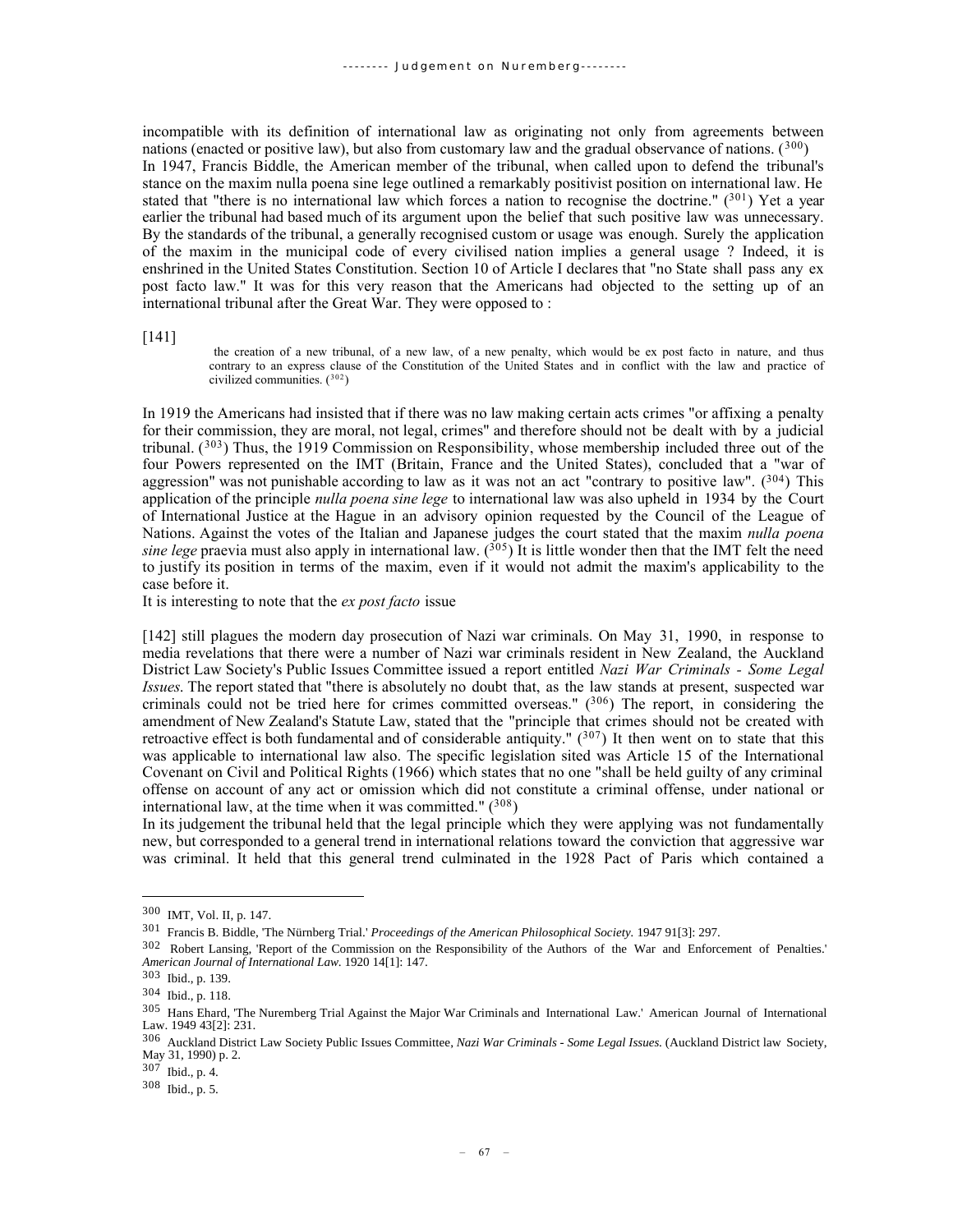"renunciation of war as an instrument of national policy" and was, by 1933,

[143] adhered to by sixty-five nations, including those represented at Nuremberg. The judgement drew attention to a series international agreements indicating general accord that "aggressive" war was, prior to the charter, considered an international crime. Those agreements cited in the Judgement were the Pact of Paris (1928) backed up by the League of Nations sponsored Draft Treaty of Mutual Assistance (1923), the unratified Geneva Protocol (1924), a League of Nations declaration on September 24, 1927, and the unanimous resolution of the Sixth Pan-American Conference (1928). (<sup>309</sup>) The tribunal also cited the case of *Ex Parte Quirin* before the Supreme court of the United States (1942) and Article 228 of the Treaty of Versailles (1919) to illustrate the principle of individual responsibility.  $(310)$ 

## **Defining Aggression**

It cannot be denied that up to the outbreak of war in 1939, the twentieth century had been marked by a growing desire amongst nations to develop means for the pacific settlement of international disputes. However, in terms of outlawing aggression, by 1939 no binding agreement had been reached even as to a definition of the term. Neither was the term defined in the London Charter of August 8, 1945. The Tribunal found it unnecessary to define the term "aggressive war" but had no hesitation in recognising it in the case. Biddle continued to argue in 1947 that a

[144] definition was unnecessary.  $(311)$  It is equally arguable that it is difficult to know whether a certain party has committed a crime if there is no specific definition of that crime. Definitions have always played a central role in the framing of law ; after all, one needs to know what the law is if one is to punish breeches of it. Indeed, as regards war, history has shown that whoever starts a conflict will always be armed with a more or less credible justification. This fact was recognised during the negotiations between the four powers at the London Conference. At the conference Justice Jackson stressed the need for a definition of aggression :

But I again repeat that in connection with this we should attempt to make some provision as to what constitutes aggression, in which I think all of the American proposals were defective. Otherwise we may get into litigation over whether what we call a policy of aggression was in fact a long-range policy of self-defense.  $(312)$ 

Over the years leading up to the Second World War many endeavours were made to reach agreement on a definition of aggression. In 1922 a committee appointed by the assembly of the League of Nations found it necessary to inform the League that no agreement could be reached as to what constitutes aggression.  $(313)$  In 1923, one of the reasons why the Draft Treaty of Mutual Assistance failed to gain

[145] approval was because of difficulties in defining aggression. In September 1924, before the assembly of the League of Nations, M. Herriot, Prime Minister of France, stated that "under the terms of the draft treaty it is not possible to determine with certainty, or even to determine at all, which state is the aggressor."  $(3^{14})$ In 1928, during an exchange over the drafting of the Pact of Paris, Mr. Kellogg, American Secretary of State, expressly turned down a proposal by the French Foreign Minister, M. Briand, to limit the pact to wars of aggression. He stated that the terms "aggression" and "aggressor" were incapable of practical definition.  $(315)$  On May 5, 1933, in discussing the project of a General Commission of the Disarmament Conference, the British delegate, Mr. Eden, affirmed that a definition of aggression was impossible and the Italian delegate, Sr. Soragna, stated that aggression was enormously difficult to define.  $(^{316})$ 

During the afternoon session on the second day of the Nuremberg trial (November 21, 1945) Justice Jackson,

<sup>309</sup> op. cit., Judgement, pp. 39-42.

<sup>310</sup> Ibid., pp. 41-42.

<sup>311</sup> op. cit., *Proceedings of the American Philosophical Society*. 1947 91[3]: 297.

<sup>312</sup> op. cit., International Conference, Document XXXVII. Minutes of Conference Session of July 19, 1945. p. 300. Doubtless the Allies would have argued that Britain and France's planned invasion of Norway (1940) and the actual Allied invasion of Iran (1941) were "long-range" policies of "self-defense".

<sup>313</sup> Antonio S. De Bustamante Y Sirvén, 'Unlawful Aggression and Defense.' *Tulane Law Review*. 1942 17[1]: 61.

<sup>314</sup> 'War and Neutrality.' *American Journal of International Law*. 1933 27[Supplement]: 727.

<sup>315</sup> C. John Colombos, 'The Pact of Paris, Otherwise Called the Kellogg Pact.' *Transactions of the Grotius Society*. 1928 14: 88.

<sup>316</sup> op. cit., *Tulane Law Review*. 1942 17[1]: 61.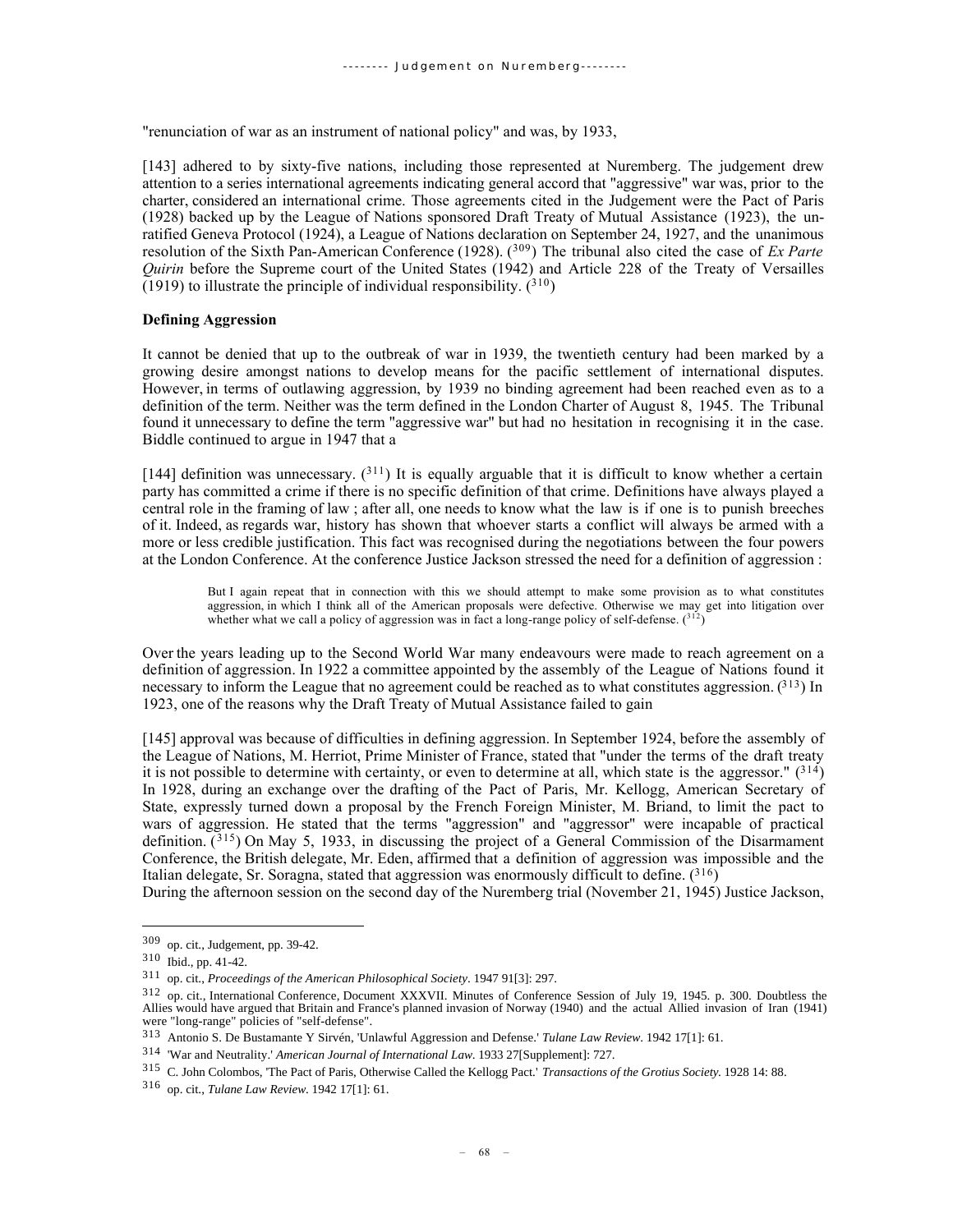after admitting that a lack of definition was "perhaps" a weakness, went on to cite one example of an agreement defining "aggression". He quoted the Convention for the Definition of Aggression, signed in London on July 3, 1933, by the Soviet Union, Rumania, Estonia, Latvia, Poland, Turkey, Persia and Afghanistan, as one of "the most authoritative sources of international law on the subject".  $(317)$  The simple definition stated that the

[146] aggressor was the first state to either declare war on another state or attack without a declaration of war. The crucial question of provocation was not to be considered.

What Jackson now saw as one of "the most authoritative sources of international law" was at the time merely a diplomatic manoeuvre on the part of the Soviet Union. The definition of aggression used in the convention was almost identical to that which the Americans had suggested (and the Soviets had rejected) at the London Conference. Jackson failed to point out that there were no penalties for the violation of the agreement and that it did not prevent the Soviet Union from later forcibly (and with impunity) occupying the territory of all the contracting parties - the Baltic States, Poland, Romanian Bessarabia and a non-contracting party, Finland (page 156 ff). However, with regard to the occupation of Finland the Soviets violated a separate nonaggression pact with that nation (page 157). Also of great importance is the fact that out of the nations represented at Nuremberg, neither the United States, Britain, France nor Germany had taken part in the agreement. The only nation present that had taken part in the agreement had also violated it and was sitting on the benches of both the judges and the prosecutors.

## **Prescribing Punishment**

Leaving aside the definition of aggression

[147] and assuming that such a definition is somehow unimportant, we must now approach the question of how such wars of aggression were, at the time of their commission, considered punishable. As with definitions, prescribing punishment is an indispensable aspect of criminal law and one would expect that a concept as important as the criminality of aggressive war would contain clear and absolute provisions. On the contrary, none of the agreements referred to in the judgement of the tribunal contained any provision for punishment whatsoever.

The tribunal, in its judgement, held that the Pact of Paris established the recourse to aggressive war as punishable. It is true that the Pact implies that any contracting party which thereafter resorts to war commits a breach of contract. There is nothing in the wording of the pact, however, to suggest that such a resort to war was criminal and the most that is said about punishment is that "any signatory power which shall hereafter seek to promote its national interests by resort to war should be denied the benefits furnished by this Treaty."  $(318)$  Such a declaration, if it means anything, certainly implies punishment of the offending state rather than any offending individuals. Thus, the treaty neither designates war as a crime nor does it qualify its renunciation with a sanction other than that of a denial of certain unstated benefits.

## [148]

Anticipating such objections, the IMT in its judgement compiled the abovementioned list of previous agreements which designate aggression as a crime. The tribunal claimed that the Pact of Paris simply capped off a long string of previous agreements and declarations which demonstrate a general legal conviction. However, the pact does not specifically outlaw aggressive war. Rather, it outlaws all war. It should also be stressed that a string of draft agreements, unratified protocols and resolutions of regional conferences concerning the criminality of aggressive war, does little to strengthen the argument that the international community regarded such wars as criminal. At best they simply serve to show a lack of agreement on the matter. None of the participating governments had gone beyond a declaratory demonstration. No government was willing to commit itself to an international law viewpoint as to the punishability of aggressive war.

## **Individual Responsibility**

In order to back up its claim that "crimes against peace" were individually punishable, the tribunal cited

<sup>317</sup> IMT, Vol. II, p. 148.

<sup>318</sup> **Appendix 3**. Pact of Paris (Kellogg-Briand), August 27, 1928, Prologue paragraph 3.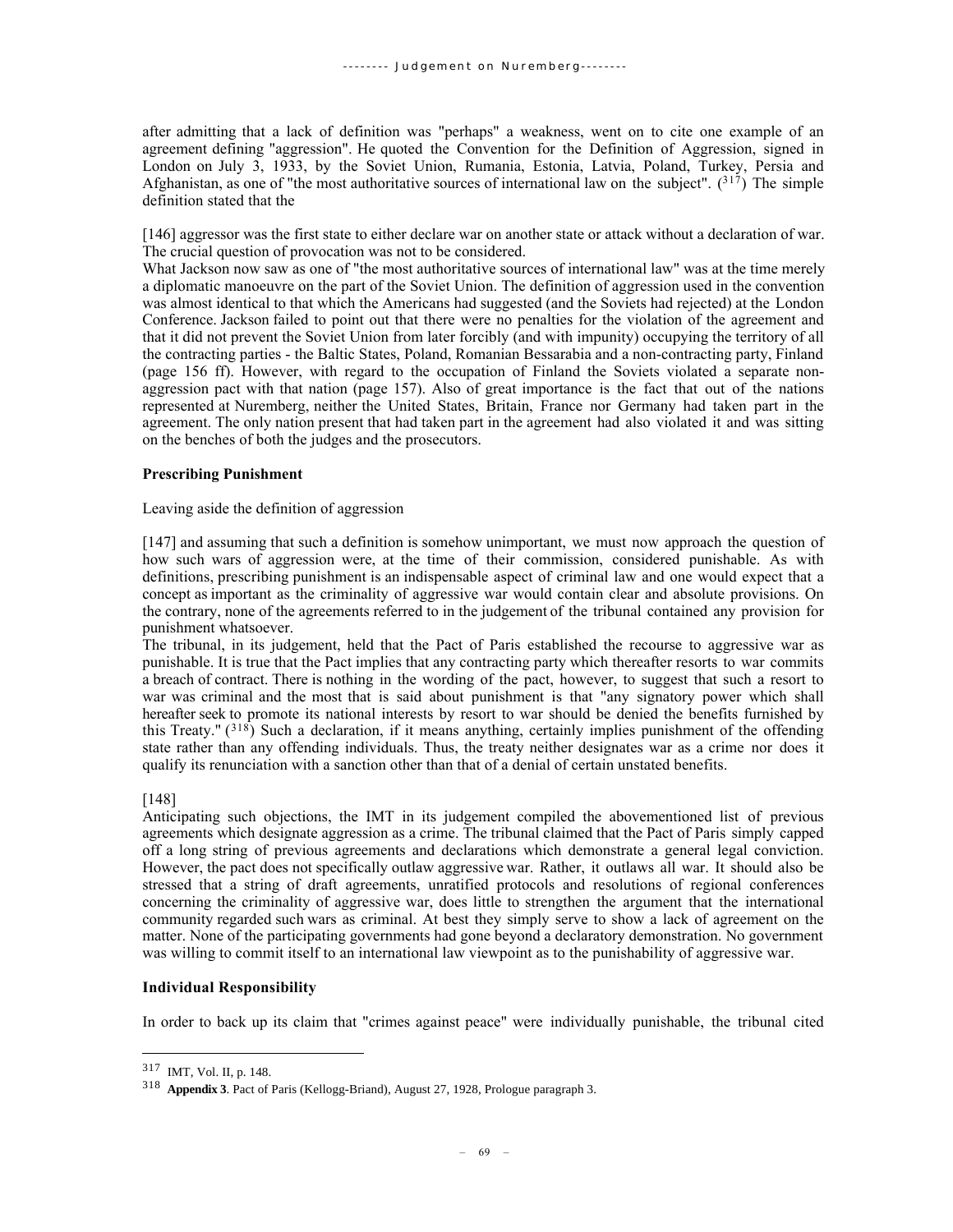Article 228 of the Treaty of Versailles and the case of Ex Parte Quirin before the Supreme Court of the United States, otherwise known as the Saboteur Trial of 1942. Nonetheless, as we have seen, the Treaty of Versailles made no mention of the criminality of aggression, "crimes against peace" or the liability of heads of states under international law and Article 228 was specifically

[149] referring to violations of the recognised laws and customs of war.

Neither does the case of *Ex Parte Quirin* provide anything in the way of reinforcement to the tribunal's argument. On July 7, 1942, the President of the United States appointed a military commission to try offences against the recognised laws and customs of war. Those indicted were believed to be German saboteurs who had landed on the coast of Long Island and Florida.  $(319)$  The IMT judgement quotes from the trial thus :

From the very beginning of its history this Court has applied the law of war as including that part of the law of nations which prescribes for the conduct of war, the status, rights and duties of enemy nations as well as enemy individuals.  $(^{320})$ 

As with all war-time statements on war crimes, there is nothing in the above declaration to suggest that it is concerned with anything other than the already recognised laws and customs of war for which individuals were certainly regarded as responsible. Even if for some reason one were able to argue successfully that the reference was in connection to "crimes against peace", it must be stressed that *Ex Parte Quirin* binds only later American adjudication. It has no power to bind either the practice

## [150] of other nations or international tribunals.

International law had generally been recognised as applying between nations (except in certain specified cases). The IMT, however, rejected the concept of state sovereignty and regarded the individual as responsible under international law. This rejection was based not on law, but the argument that the state is an abstract entity and crimes are always committed by individuals. The notion has definite merit, yet it proves nothing with regard to legal criminal responsibility in the individual case. All conventions are entered into by human beings. Indeed, the IMT was comprised of individual human beings and the charter upon which it was based was signed by individual human beings. Nevertheless, the indictment during the trial began with the words : "The United States of America, the French Republic, The United Kingdom of Great Britain and Northern Ireland, and the Union of Soviet Socialist Republics hereby indict". Neither the members of the tribunal nor those individuals representing their respective nations at the london conference were individually responsible for indicting the major Nazi war criminals.

#### **The Practice of Nations**

So far we have considered "crimes against peace" in both positive and customary international law, but the practice of nations is also an important source of

[151] international law. If since 1928 there had been a general legal conviction that aggressive war was criminal and punishable under international law, one would expect to see that general conviction reflected in the practice of nations. After all, there had been no lack of suitable occasions. As was demonstrated above, the Big Four made no reference to German pre-war aggression being criminal at the time. A brief look at other examples such as Manchuria, Ethiopia and Finland (which approximately span the decade between the Pact of Paris and the beginning of the Second World War), reinforces this stance and illustrates contemporary attitudes to international aggression.

## **A) Japanese Aggression Toward China in Manchuria, 1931-1933**

Japan was a latecomer amongst the Great Powers that had at various times seized parts of China. In the past, Britain, France, Germany and Russia had all seized Chinese territory. From the 1920s onwards the Japanese army had been pressing its government for expansion on the Asian mainland. The navy too had been pushing for expansion, but elsewhere, in the Pacific. The competition between the two was partly strategic

<sup>319</sup> F. Granville Munson, 'The Arguments in the Saboteur Trial.' *University of Pensylvania Law Review*. 1942 91[Nov]: 239.

<sup>320</sup> op. cit., Judgement, p. 41.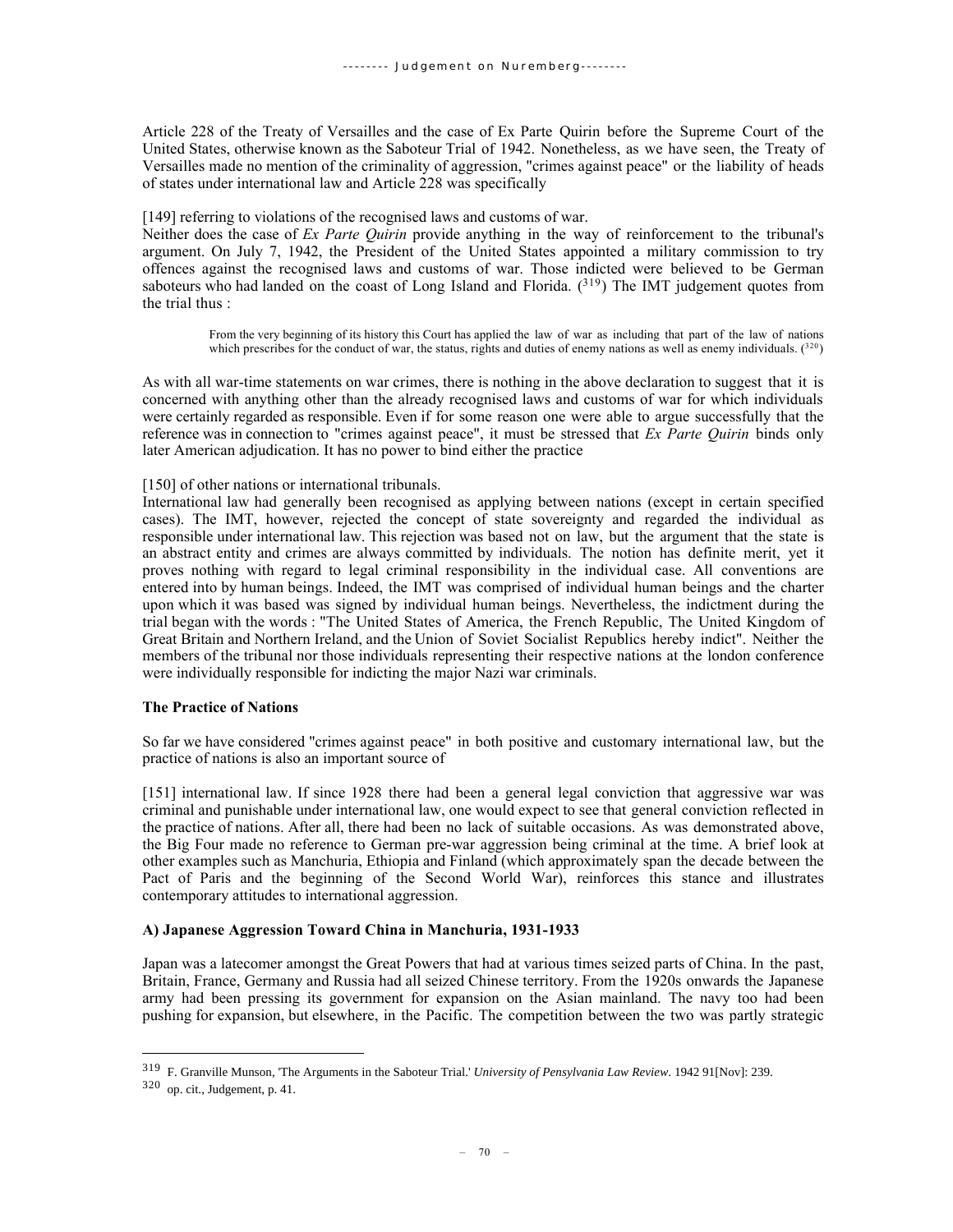and partly financial. The military budget was shrinking. Because of rapid population growth and economic problems, the need to expand was never questioned by the government. Thus, although the invasion of Manchuria was theoretically planned in secret by the army, the government in Tokyo was thoroughly informed as

### [152] the plan developed.  $(^{321})$

At ten o'clock on the night of September 18, 1931, a group of alleged Chinese bandits blew up a section of railway line at Mukden. The American Secretary of War, Henry Stimson, recalled in his book *The Far Eastern Crisis* (1936) that it soon became clear that the incident was a Japanese-engineered pretext for intervention.  $(322)$  On September 21, the Chinese appealed to the League of Nations under Article 11 of its charter. Article 11 stated that any "war or threat of war, whether immediately affecting any of the Members of the League or not, is hereby declared a matter of concern to the whole League" and that it was the "right of each member of the League to bring to the attention of the Assembly or of the Council any circumstances whatever affecting international relations which threatens to disturb international peace". The article also authorised the League to "take any action that may be deemed wise and effectual to safeguard the peace of nations."  $(323)$ 

The League decided that for effective action against Japan it needed the practical co-operation of the United States. The United States would not contemplate any such support. It would not even issue a warning, much less a condemnation of Japan. President Herbert Hoover would recall in his memoirs a speech to his Cabinet in October 1931, which stated that :

[153]

The whole transaction is immoral. The offense against the comity of nations and the affront to the United States is outrageous. But the Nine-Power Treaty and the Kellogg Pact are solely moral instruments based upon the hope that peace in the world can be held by the rectitude of nations and enforced solely by the moral reprobation of the world.  $(324)$ 

Stimson, who was responsible for United States decision-making in the case, recorded that he weighed up America's obligations in the light of the Pact of Paris and the Nine Power Treaty relating to the Far East, in conjunction with various political considerations, and decided that the incident should be left to the League of Nations.  $(325)$ 

By January 1932 the conflict in China had spread to Shanghai and the Chinese now invoked Articles 10 and 15 of the League Covenant. According to these, if a breach was proven, the sanction article (16) came into force. Article 16 obliged League members to sever all trade, financial and other intercourse with the offending nation. On November 21, 1931, the League had authorised a commission of enquiry which began work in February the following year. Meanwhile, the League refused to apply sanctions until the commission returned with a report. Instead, it simply issued a declaration of non-recognition of the Japanese puppet-state of Manchukuo. The commission's report was

[154] finally delivered in October that year. It found that Japan had no valid reason for invading Manchuria and recommended that the League make attempts at conciliation. (326) In effect the report said that Japan had achieved the right ends by the wrong means. Nevertheless, in February 1933 the League felt compelled to censure Japan for her activities in Manchuria,  $(327)$  but no sanctions were ever applied. The Chinese thereupon abandoned the League and signed a truce with Japan on May 31, 1933, which provided for a Chinese withdrawal from a demilitarised zone of 5,000 square miles on the Chinese side of the Great Wall. ( <sup>328</sup>)

<sup>321</sup> Richard Overy with Andrew Wheatcroft, *The Road to War.* (London: Macmillan, 1989) p. 236.

<sup>322</sup> Henry L. Stimson, *The Far Eastern Crisis.* (New York: Howard Ferting, 1974. Reprinted from the 1936 edition published by Harper and Row) p. 32.

<sup>323</sup> Text in op. cit., *The Major International Treaties 1914-1945*. pp. 60-61.

<sup>324</sup> Herbert Hoover, *The Memoirs of Herbert Hoover. The Cabinet and the Presidency 1920-1933*. (New York: Macmillan, 1952) p. 368.

<sup>325</sup> op. cit., *The Far Eastern Crisis*. especially pp. 34-44.

<sup>326</sup> op. cit., *The Major International Treaties 1914-1945*. p. 163.

<sup>327</sup> op. cit., *The Road to War*. p. 293.

<sup>328</sup> op. cit., *The Major International Treaties 1914-1945*. p. 163.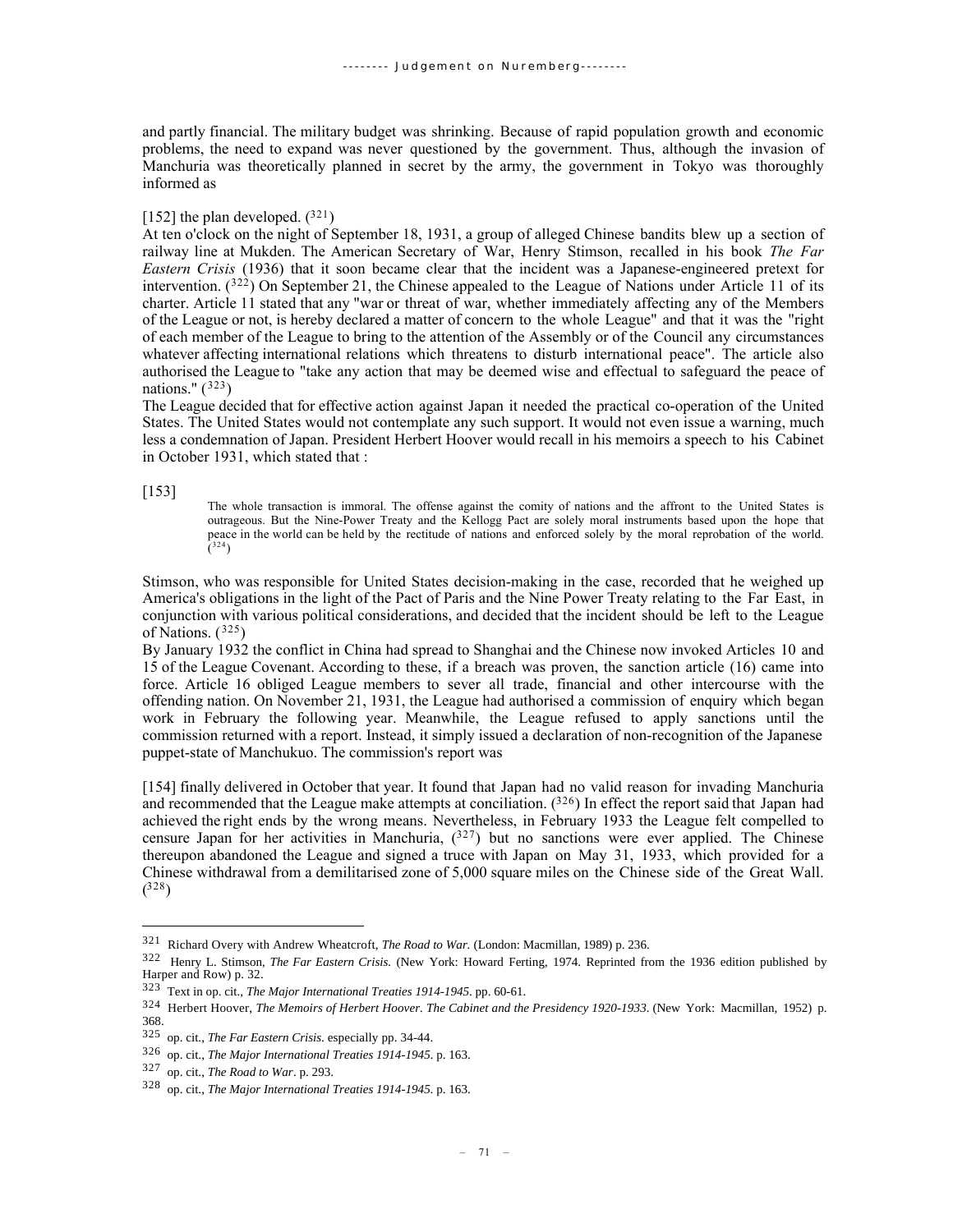The League had signally failed to protect the interests of one of its members over the aggressive actions of another. All parties involved had agreed that the incident fell within the jurisdiction of the League of Nations. No punishment had been dealt out, not even the sanctions provided for by the League's charter. There was no mention of the criminality of aggression, let alone the responsibility of individuals, and the Pact of Paris was all but ignored. In October 1932, the members of the League Council had met with Mr. Gilbert, the American Consul at Geneva, resulting in the sending of identical notes to the governments of China and Japan. The notes reminded them of their obligation under Article II of the Pact of Paris.  $(329)$ Article I and its condemnation of the "recourse to war for the solution of international

[155] controversies" was deliberately avoided. Article II simply reminded the Chinese and Japanese governments of their obligation to solve their present disagreement by "pacific means."  $(330)$ 

## **B) Italian Aggression Toward Ethiopia, 1935-1936**

The conquest of Ethiopia was the first step in Mussolini's plan to build a new Roman empire. The invasion programme had been drawn up as early as December 1932 by Emilio de Bono, Minister for the Colonies.  $(331)$  A year later, Mussolini instructed him to produce detailed operational plans for a campaign.

The Italians were not greatly concerned about secrecy, and British silence on the matter was interpreted by Mussolini as consent.  $(332)$ 

French fears of losing Italian support for their fragile position in Europe led Pierre Laval, the Foreign Minister, to forgo French economic interests in north-eastern Africa, informally pledging "désintéressement politique", a free hand for Italy.  $(333)$ 

On October 3, 1935, Italy invaded Ethiopia. Four days later, the League of Nations Council condemned Italy for aggression, obliging member states to apply sanctions according to Article 16 of the Covenant. The United States, not a member of the League, refused to apply any sanctions at all. It feared Italy might lose the war

[156] causing revolution in Italy and a thrust of communism into the heart of Europe.  $(^{334})$  In December 1935, in an attempt to end the conflict, the British Foreign Secretary, Sir Samuel Hoare, and Pierre Laval agreed on a plan (the Hoare-Laval Pact) requiring widespread concessions by the Ethiopians to Italy. The plan, however, was leaked to the press and had to be dropped due to public outcry primarily in Britain, but also in France.  $(335)$ 

Nevertheless, by May 5, 1936, Italy was victorious in her campaign, completed by bombing and gassing, and the Italian annexation of Ethiopia was announced. Collective security through the enforcement of sanctions had again failed and two years later Italy received de jure recognition of her conquest in an Anglo-Italian Agreement concluded on April 16, 1938. Once more the United States had stayed out of the conflict and there had been no invocation of the criminality of aggressive war, individual responsibility, or of the Pact of Paris. The League of Nations was regarded as having jurisdiction and the authority to apply punishment in the form of economic sanctions, if it so decided.

## **C) Russian Aggression Toward Finland, 1939-1940.**

After the Munich settlement in September 1938. Russia began to look to the strengthening of her defences. The Russians concluded that their most vulnerable city was Leningrad which could be attacked either through the narrow

[157] Gulf of Finland by a naval power commanding the Baltic, or by land through Finland itself, the border being only twenty miles from Leningrad.

<sup>329</sup> op. cit., *The Far Eastern Crisis*. pp. 65-66.

<sup>330</sup> **Appendix 3**. Pact of Paris (Kellogg-Briand), August 27, 1928, Article II.

<sup>331</sup> op. cit., *The Road to War*. p. 160.

<sup>332</sup> Ibid., p. 162.

<sup>333</sup> Ibid.

<sup>334</sup> Ibid.

<sup>335</sup> op. cit., *The Major International Treaties 1914-1945*. p. 165.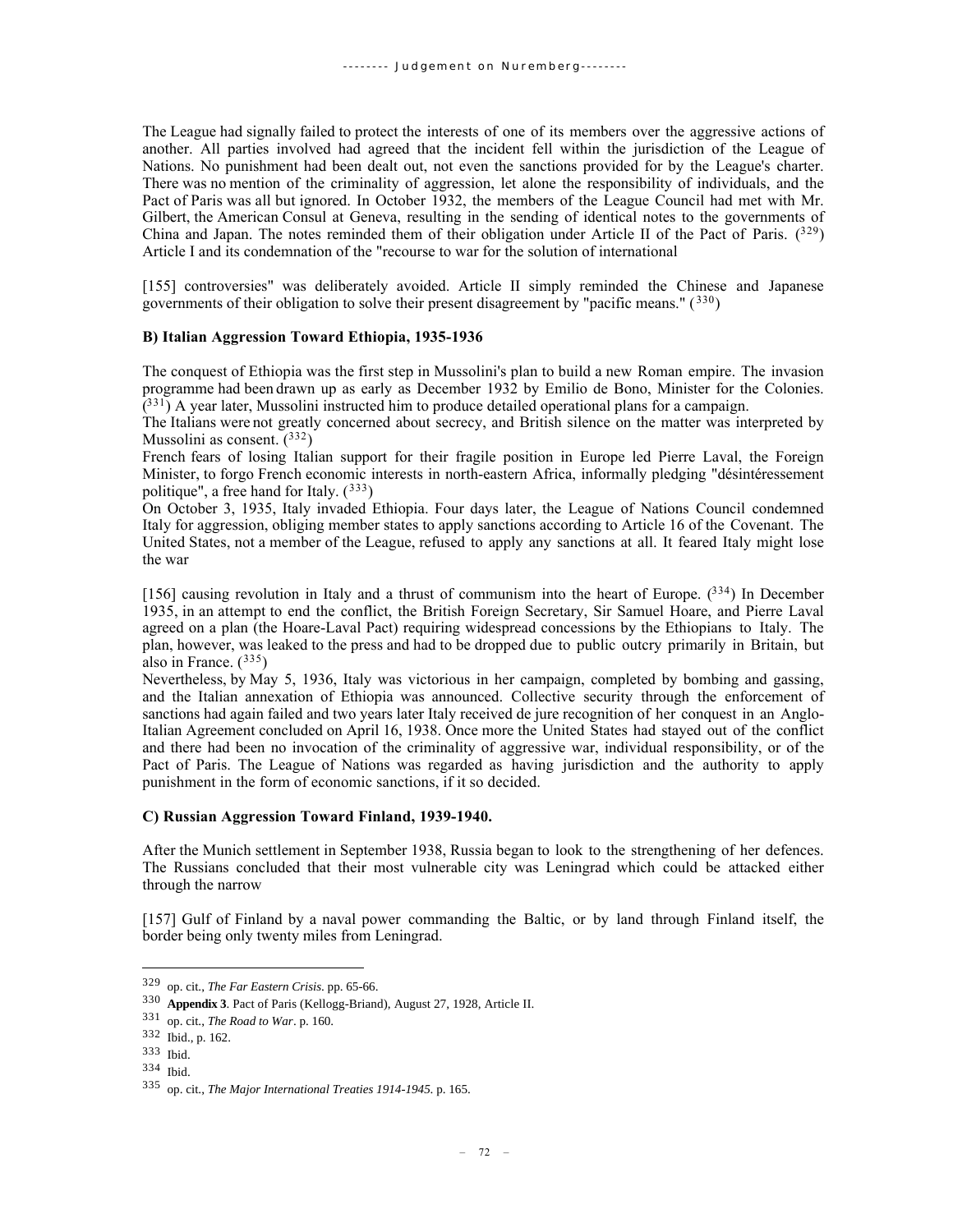In order to acquire some breathing space in which to build up strength, the Soviets concluded a pact with Nazi Germany in August 1939. A "Secret Additional Protocol" divided Eastern Europe into spheres of influence in the event of "territorial and political rearrangement". Article I gave the Soviet Union a free hand in the Baltic States (Finland, Estonia and Latvia, though not Lithuania). (<sup>336</sup>) Churchill later recalled that, once Molotov and Ribbentrop made their agreement, "Stalin had wasted no time".  $(^{337})$  The Soviet government quickly concluded agreements with Estonia, Latvia and Lithuania, thus gaining command of the southern shore of the Gulf of Finland (later, in 1940 all three of these states were consumed by the Soviet Union). Finland, however, refused to co-operate with Soviet demands and on November 28, 1939, Molotov denounced the non-aggression pact between Finland and Russia. Two days later, on November 30, confident that Germany would stay out of the conflict, Russia invaded Finland.

That the Soviets were the unprovoked aggressor was acknowledged by all but the Russians themselves. Churchill expressed a world-wide opinion when, in 1948, two years after the IMT had delivered its judgement on Nazi

[158] aggression, he described it as an "exhibition of brutal bullying and aggression." (338) On December 14 the League of Nations, in the last pathetic act of its existence, formally expelled the Soviet Union from its ranks and called upon its members to give aid to Finland. But Allied aid proved late and hesitant and on March 12, 1940, Finland was forced into a treaty with the Soviet Union which accepted Soviet demands for frontier changes and military bases.

#### **Conclusion**

In the instance of aggression against Manchuria, Ethiopia and Finland (and indeed all cases of international aggression between the 1928 Pact of Paris and the outbreak of the Second World War), all clear cases of the premeditated use of force as an instrument of national policy (as outlined in the Pact of Paris), no official statement has yet become known in which the governments of the United States, Great Britain, France or the Soviet Union publicly condemned these aggressive wars as criminal under international law. Neither can any statement be found to the effect that these governments even considered that an individual might be personally and criminally liable.

A close scrutiny of aggression prior to the outbreak of the Second World War reveals that the international community regarded the League of Nations as possessing

[159] jurisdiction over cases of international aggression. Such cases as came before the League resulted in the imposition of sanctions under Article 16 or, as in the case of the Soviet Union, outright dismissal from the League. The League neither espoused the criminality of aggression nor the authority to inflict punishment on individuals.

It also appears that the Pact of Paris was not seen as binding in any legal sense. As the IMT indirectly acknowledged and an examination of the practice of nations reveals, the Pact of Paris, standing alone, imposed only moral obligations upon its signatories. In 1933, an editorial comment in the American Journal of International Law summed up the situation. The Pact of Paris, it declared,

sets up no authority or procedure for deciding when an infraction has taken place. Moreover, if any signatory violates the moral obligations imposed by the Pact, it incurs no legal liability, but its action merely releases automatically all of the other signatories from their obligations to it under the Pact. The Covenant [of the League of Nations], on the other hand, embodies a system for the enforcement of peace by mutual agreement and coöperation among the members, and provides sanctions for the enforcement of its terms so far as League members are concerned.  $(339)$ 

## [160]

Thus, after examination of the laws, customs and practice of nations, it may be concluded that the views

<sup>336</sup> Treaty of Non-Aggression between Germany and the Soviet Union, Moscow, August 23, 1939. Text in op. cit., *The Major International Treaties 1914-1945*. pp. 195-196.

<sup>337</sup> Winston Churchill, *The Second World War*. (London: Cassell and Co., 1948) Vol. I, p.426.

<sup>338</sup> Ibid., p. 429.

<sup>339</sup> C.P. Anderson, 'Harmonizing the League Covenant with the Peace Pact.' *American Journal of International Law*. 1933 27[Supplement]: 107-108. Brackets mine.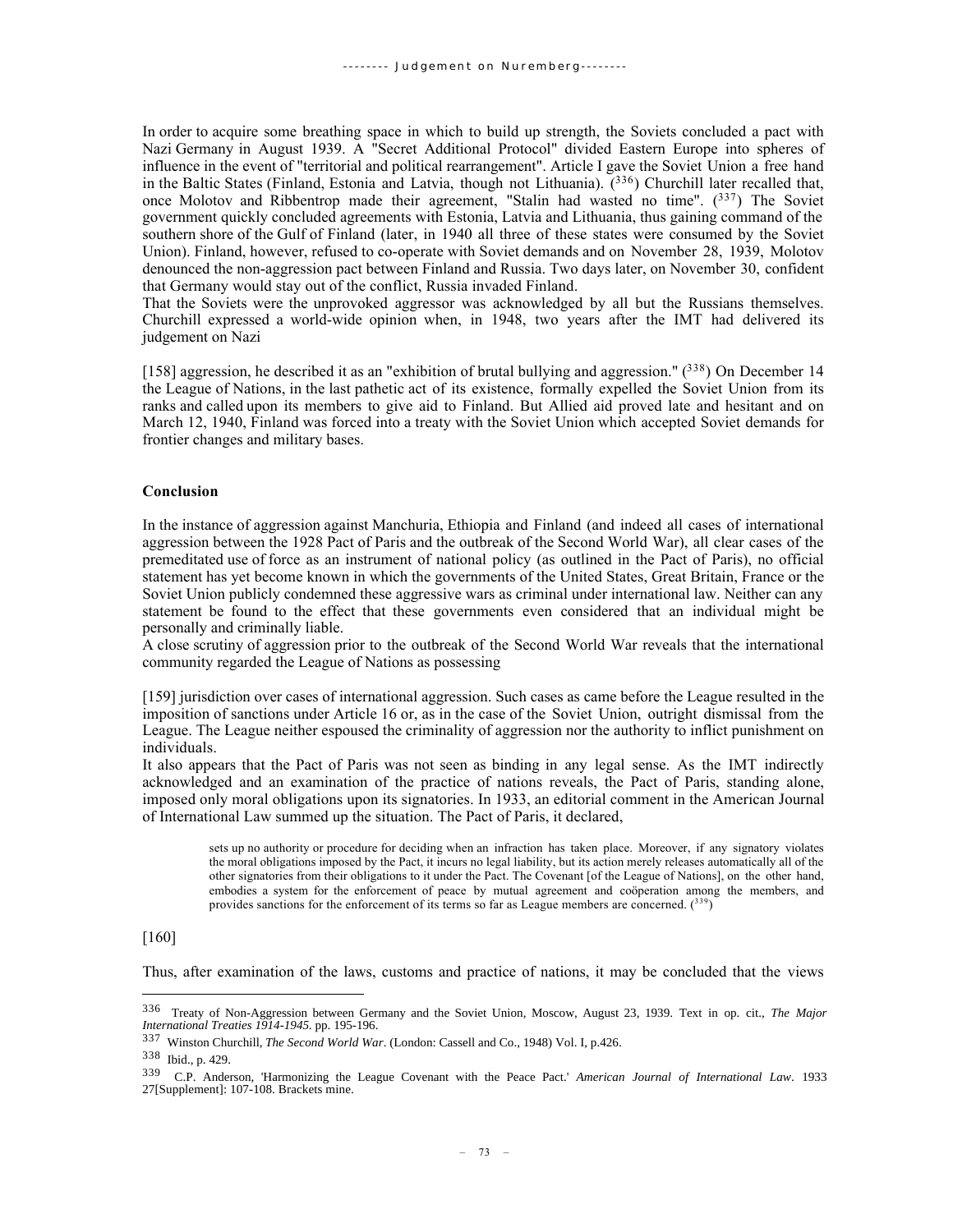expressed in the London Charter in 1945, in regard to "crimes against peace", bore no relation to prior legal conviction and were therefore *ex post facto*. Such a conclusion should come as no surprise. The novelty of the whole trial was openly admitted by those most involved in the formulation of the charter and, more specifically, the charge "crimes against peace" was condemned as retroactive by a majority of contemporary international jurists,  $(340)$  many of whom realised the danger of tampering with international law. Indeed, Justice Jackson, albeit indirectly, acknowledged this danger when during the trial he stated that :

One of the reasons this was a military tribunal, instead of an ordinary court of law, was in order to avoid precedentcreating effect of what is done here on our own law and the precedent control which would exist if this were an ordinary judicial body.  $(^{341})$ 

<sup>340</sup> For example George A. Finch, 'The Nuremberg Trial in International Law.' *American Journal of International Law.* 1947 41[1]: 25-37; Nathan April, 'An Inquiry into the Juridical Basis for the Nuremberg War Crimes Trial.' *Minnesota Law Review*. 1946 30[5]: 321-323; Hans Ehard, 'The Nuremberg Trial Against the Major War Criminals and International Law.' *American Journal of International Law*. 1949 43[2]: 239; Quincy Wright, 'The Law of the Nuremberg Trial.' *American Journal of International Law*,. 1947 41[1]: 66; Hans Kelsen, 'Will the Judgement in the Nuremberg Trial Constitute a Precedent in International Law?' *International Law Quarterly.* 1947 1[2]: 153, 161.

<sup>341</sup> IMT, Vol. III, p. 543. The view that the Charter does not create legal precedent is affirmed in op. cit., *International Law Quarterly*. 1947 1[2]: 153-171.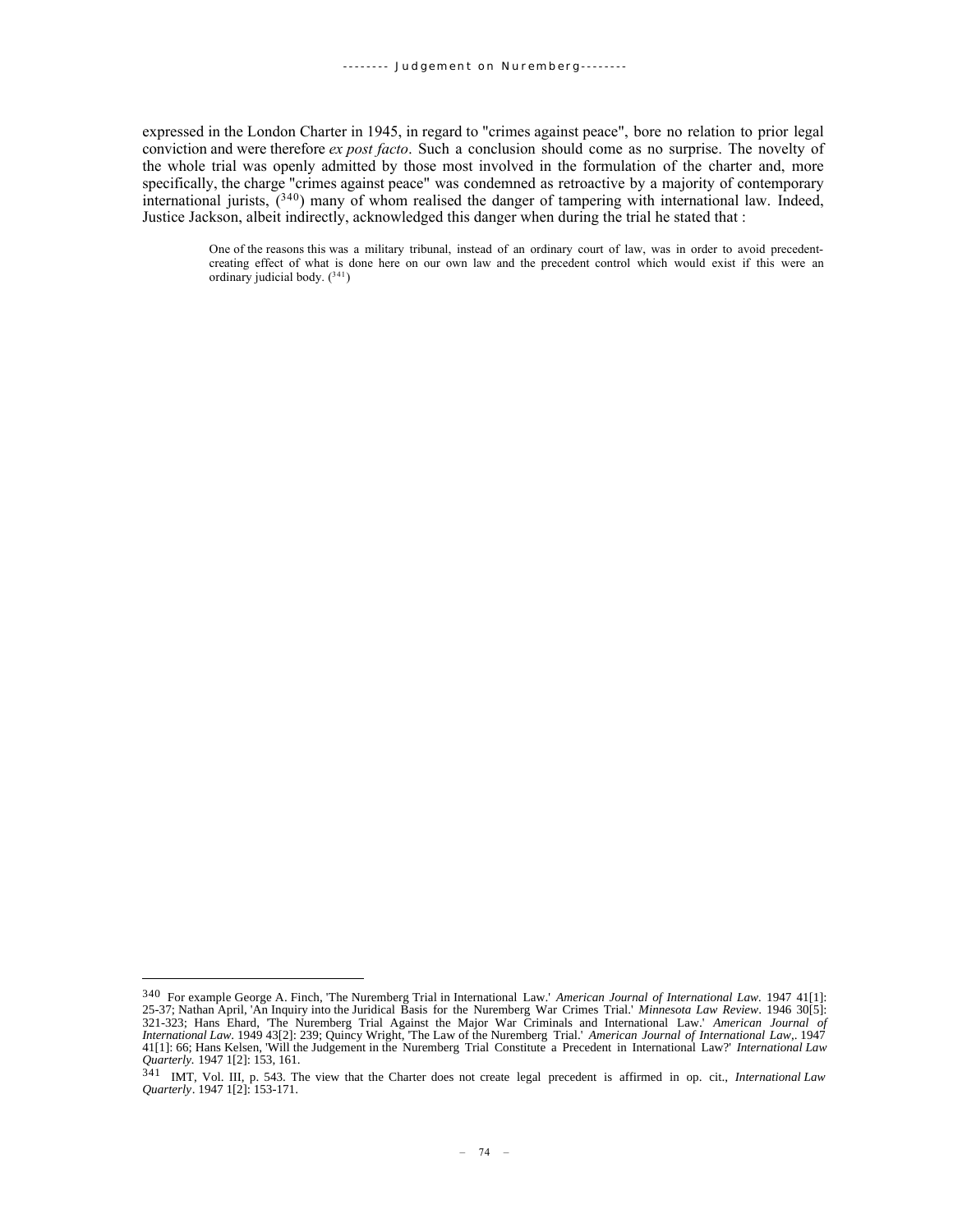# CHAPTER FIVE

# **THE ODYSSEUS PRINCIPLE**

------------------------------

-------------------------------- A judicial tribunal only deals with existing law and only administers existing law, leaving to another forum infractions of the moral law and actions contrary to the laws and principles of humanity.  $(^{342})$ **American delegation to the Commission on Responsibilities, 1919.**

On October 1, 1946, the IMT stated in its judgement upon twenty-two individuals and six organisations, that the charter on which its authority rested was not "an arbitrary exercise of power on the part of the victorious nations" but was, in the opinion of the tribunal, an expression of existing international law.  $(^{343})$ As we have seen in chapter four, the tribunal defined international law as deriving from international agreements, customary law and the practice, of nations. Thus, the tribunal held that the subject matter brought under the heading "crimes against humanity" (Article 6c of its charter), along with "crimes against peace" (Article 6a), and "war crimes" (Article 6b), was provided for in pre-existing international agreements and customary law, and that prosecution on such charges had, by the onset of the war, become part of the practice of nations. This chapter will begin with an examination of the Allies war-time pledges to punish German "crimes against humanity" and proceed to an examination of Article

[162] 6 (c) of the charter in terms of previous treaties, customs and the practice of nations.

## **Pledges of Punishment**

The single most important facet of the charge "crimes against humanity", as expressed in the charter is that it

<sup>343</sup> IMT, Vol I, p. 218.

<sup>342</sup> Robert Lansing, 'Report of the Commission on Responsibility of the Authors of the War and Enforcement of Penalties.' *American Journal of International Law*. 1920 14[1]: 144.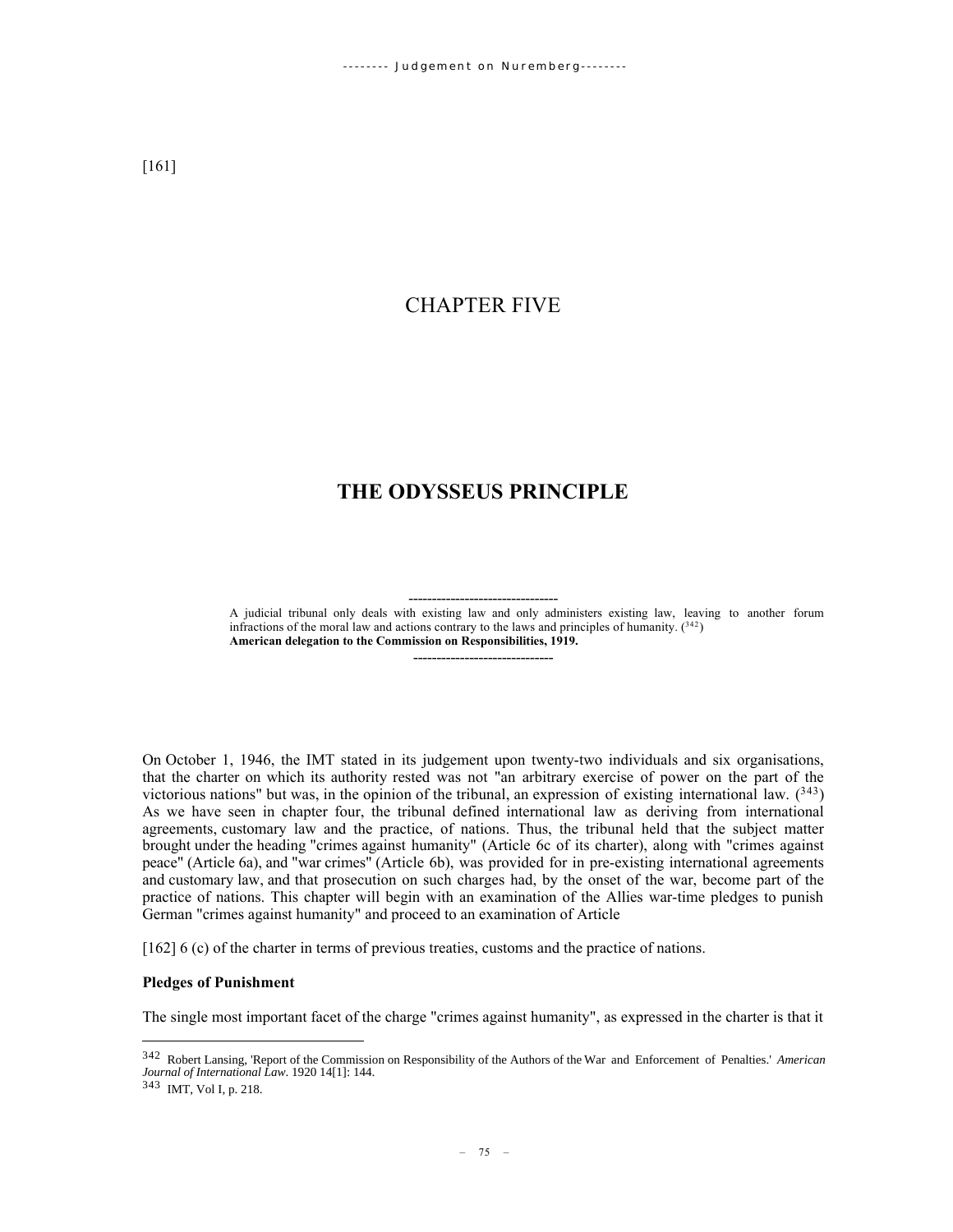provided for the punishment of certain prewar and war-time domestic policies of the German government. This point, however, will be expanded below. It is sufficient to say at this point that "crimes against humanity", as defined in the charter, could be committed against "any civilian population", thus including German, and for this reason went further than the provisions of the Fourth Hague Convention of 1907, respecting belligerent occupation of hostile states, which formed part of the traditional laws and customs of war. The charge "crimes against humanity" was therefore conceived primarily as a tool by which the Allies might punish the German government's repression of German religious, political and ethnic minorities, as well as the wholesale slaughter of such minority groups as the Jews.

The first public Allied declaration regarding the plight of the Jews is typical of all Allied war-time proclamations. Such proclamations came close to, but fell short of, a condemnation of "crimes against humanity" as they were conceived of in the IMT's charter. On December 17, 1942, the exiled governments of Belgium,

[163] Czechoslovakia, Greece, Luxembourg, the Netherlands, Norway, Yugoslavia and Poland, along with the French National Committee, all signatories of the St. James' Declaration (January 1942, see page 43) on German atrocities in the occupied territories, joined with the United Kingdom, the United States and the Soviet Union, in issuing a declaration concerning German barbarities against the Jews. The declaration stated that :

the German authorities, not content with denying to persons of Jewish race in all the territories over which their barbarous rule has been extended, the most elementary human rights, are now carrying into effect Hitler's oft repeated intention to exterminate the Jewish people in Europe.... From all the occupied countries Jews are being transported.... The abovementioned Governments and the French National Committee condemn in the strongest possible terms this bestial policy of cold-blooded extermination... those responsible for these crimes shall not escape retribution....  $(344)$ 

The Allied proclamation of December 17 certainly threatened punishment in no uncertain terms. It fell short, however, of promising legal action, and although it spoke in terms of "elementary human rights", it did not mention "crimes against humanity". Most importantly, though, there was

[164] nothing in the statement to suggest that crimes committed by the Germans against Jews of German nationality, before or during the war, were to be punished. Important also is the fact that the declaration concerned the Jews alone and was simply an attempt by the Allied governments to relieve mounting pressure from their own Jewish communities demanding action (page 126). The declaration, since it speaks only of the "occupied countries", goes no further than upholding the Fourth Hague Convention of 1907 which outlines the laws and customs of war on land and the rules of belligerent occupation, to which Germany had appended her signature.

As with the Allied declarations examined in chapter one of this study, it is easy to misread, and attribute too much to, such carefully-worded proclamations. An article entitled "The Jewish Factor in British War Crimes Policy in 1942" (1977) by an historian, John P. Fox, stated that the declaration of December 17, for the first time, committed the Americans, British and Soviets "to the post war prosecution of those responsible for the Nazi crimes against the Jews of Europe, especially those crimes committed during the course of the war".  $(345)$  Though this represents an overstatement of the case, since "prosecution" implies legal action and the Allied proclamation in no way implied that pre-war atrocities would be punished, Fox rightly states that the declaration "laid the foundation of what was to be formalized as a new

[165] crime in international law".  $(346)$ 

However, members of the Jewish community in Britain and elsewhere had been eager to hear a more inclusive statement than that of December 17. The issue had been a weighty one and was at the time handed to Roger Allen, legal adviser to the Foreign Office. His remarks are recorded in a note dated November 9, just over one month before the abovementioned declaration, and clearly reveal the British stance on the issue. In regard to the punishment of atrocities committed in Germany upon German Jews, Allen believed that they were outside the scope of any Allied commission dealing with war crimes and "might mean

<sup>344</sup> Egon Schwelb, 'Crimes Against Humanity.' *The British Yearbook of International Law*. 1946 23: 183-184.

<sup>345</sup> John P. Fox, 'The Jewish Factor in British War Crimes Policy in 1942.' *English Historical Review*. 1977 92[January]: 82. <sup>346</sup> Ibid., p. 85.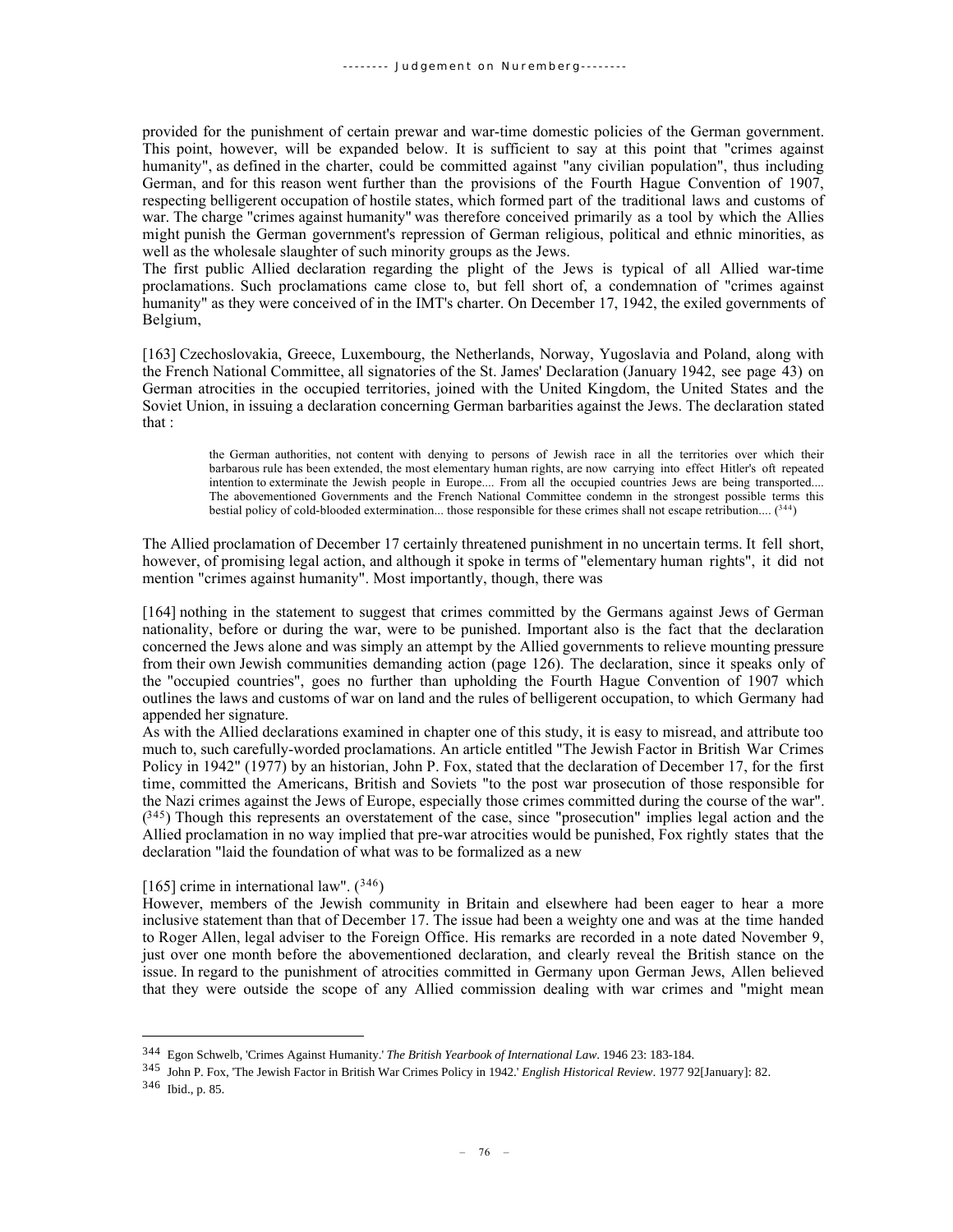creating a body of *ad hoc* law."  $(347)$  He declared that the indictment of "Nazi internal policy" was a "*political*, not a *legal*, issue, and should be dealt with as such." (<sup>348</sup>)

Allen's opinion is in line with two important announcements made simultaneously in Washington and London on October 7, 1942. President Roosevelt warned the Nazis of their accountability for atrocities committed "in the Axis-occupied countries", and Britain's Lord Chancellor, Lord Simon, in a speech in the House of Lords, proposed the setting up of an allied Commission "to investigate war crimes against nationals of the United Nations".  $(349)$  The Allies therefore envisaged punishing only German atrocities visited upon citizens of Allied countries. Even the Moscow Declaration of November 1, 1943, discussed in chapter one

[166] of this study, in which the British, Soviets, Americans and French first declared their intent to punish the *minor* Nazi criminals by legal action, went no further than mentioning crimes committed against the peaceful populations in occupied countries.

The Berlin Declaration of June 5, 1945, made by the United States, the United Kingdom, the Soviet Union and the Provisional Government of the French Republic, represents a significant step in the direction of an Allied proclamation regarding German "crimes against humanity". Coming a month after the end of the European war, it stated that the four signatory powers were now the "supreme authority" in Germany. Yet when speaking of the intent to punish "war crimes", it used the undefined phrase "war crimes or analogous offences", in Article 11 of its provisions. (<sup>350</sup>) This phrase makes a clear distinction between two types of offence. It would not be unreasonable to assume that such a statement meant that the Allies intended to punish those responsible for atrocities which fell within the scope of the traditional laws and customs of war, and also certain "analogous offences", which were similar in nature, yet not provided for in the former category. This interpretation mirrors and therefore corroborates that of the Moscow Declaration in chapter one of this study.

Thus, a month after the cessation of hostilities, the

[167] Allies, though determined not to be restricted by a narrow definition of war crimes in their punishment of responsible Germans, were still unwilling to define such an extension of jurisdiction in legal terms. This same reluctance is also evident in the post-war Potsdam Conference Protocol of August 2, 1945. In section two, dealing with the "Political Principles" to be followed in "the treatment of Germany in the initial control period", it was stated that :

War criminals and those who have participated in planning or carrying out Nazi enterprises involving or resulting in atrocities or war crimes shall be arrested and brought to judgement.  $(^{351})$ 

This statement, like that contained in the Berlin Declaration, makes a clear distinction between war criminals and those involved in "Nazi enterprises". However, it does speak in terms of "judgement" for both. It is significant though, that this proclamation comes under the heading of "Political Principles" and is therefore consistent with Roger Allen's abovementioned legal advice. It relies for its authority not on international law but on the fact that it is a declaration by the "supreme authority" (note the wording of the Berlin Declaration) in Germany : "supreme" because of victory through force of arms and Germany's unconditional surrender, rather than the international law of belligerent

[168] occupation as expressed in the Fourth Hague Convention of 1907.

#### **The Berlin Declaration and the Legal Status of Germany as of June 5, 1945**

According to the Berlin Declaration there was "no central Government or authority in Germany capable of accepting responsibility for the maintenance of order, the administration of the country and compliance with

<sup>347</sup> Full text of Roger Allen's minute dated November 9, 1942, in Ibid., p. 97.

<sup>348</sup> Ibid., italics mine.

<sup>349</sup> Anatole Goldstein, 'Crimes Against Humanity, Some Jewish Aspects.' *Jewish Year Book of International Law*. 1948: 208-209.

<sup>350</sup> Text in Beate Ruhm von Oppen (Ed.), *Documents on Germany Under Occupation 1945- 1954.* (London: Oxford University Press, 1955) pp. 29-35, on p. 34.

<sup>351</sup> Text in J.A.S. Grenville, *The Major International Treaties 1914-1945: A History and Guide With Texts.* (London: Methuen, 1987) pp. 231-236, on p. 232.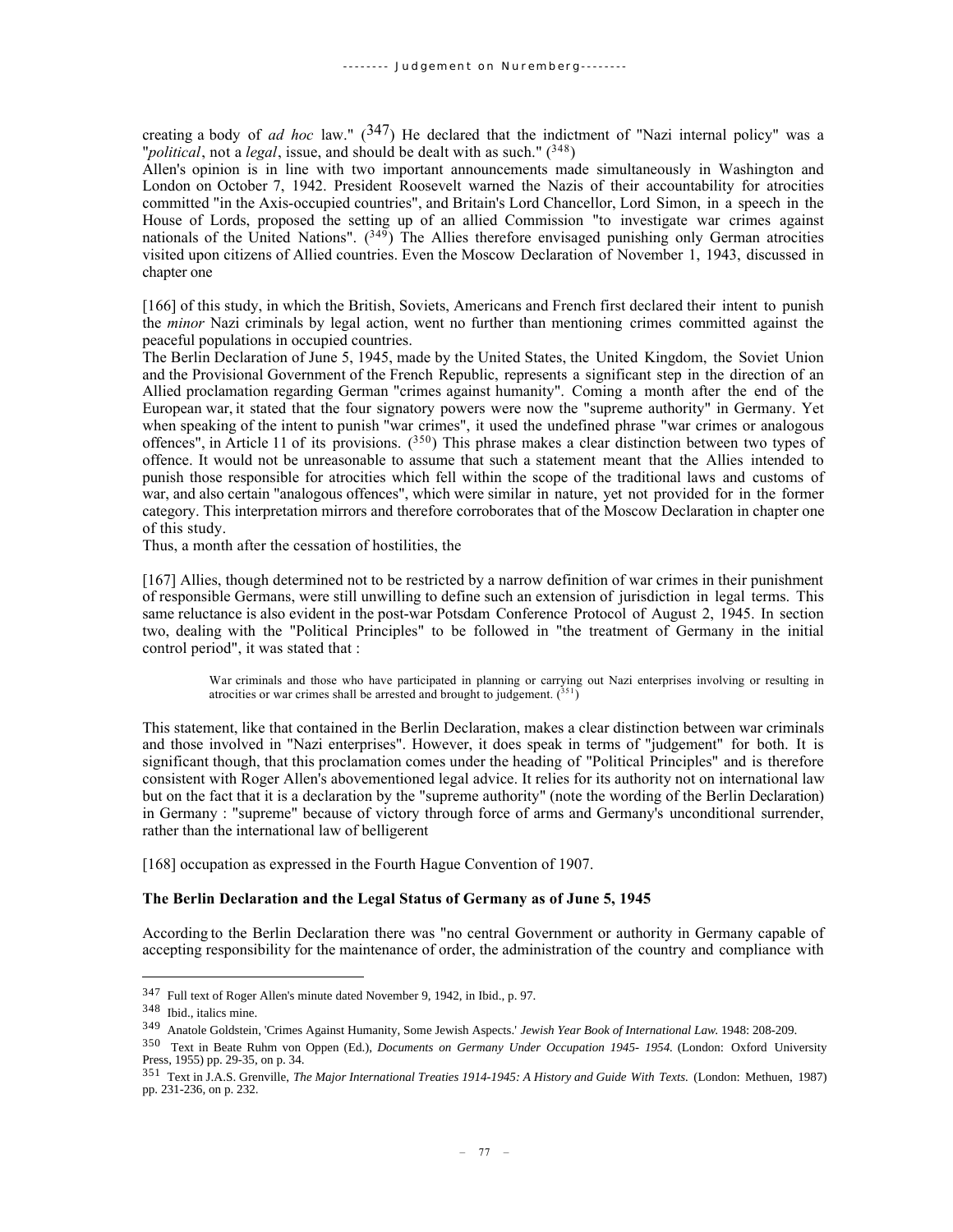the requirements of the victorious Powers."  $(352)$  The declaration accordingly proclaimed that the governments of the United States, Great Britain, the Soviet Union and the Provisional Government of France "hereby assume supreme authority with respect to Germany, including all the powers possessed by the German Government, the High Command and any state, municipal, or local government or authority." (353) As the distinguished international lawyer, Hans Kelsen, noted at the time, this meant that "German territory, together with the population residing in it," had been "placed under the sovereignty of the four powers."  $(354)$  After Germany's unconditional surrender in Rheims on May 8, 1945,  $(355)$  and the abolition of the Dönitz government, the legal status of Germany was no longer that of "belligerent occupation" in accordance with Articles 42 through to 56 of the Fourth Hague Convention of 1907. The four Allied powers were the government of Germany and thus the IMT's judgement (below) was able to speak of the Allies' "sovereign legislative power". Indeed, three years after the end of the final

[169] judgement at Nuremberg, Justice Jackson wrote that even if the charge "crimes against humanity" was not part of international law "it must not be forgotten that the Allies had succeeded to the German state's own sovereignty over these defendants by the unconditional surrender."  $(356)$ 

Although the Berlin Declaration did not use the term sovereignty, it was assumed in the IMT's judgement, and Kelsen successfully argues that :

The existence of an independent government is an essential element of a state in the eyes of international law. By abolishing the last Government of Germany the victorious powers have destroyed the existence of Germany as a sovereign state.... Germany having ceased to exist as a state, the status of war has been terminated, because such a status can exist only between belligerent states. Since Germany's surrender, at least since the abolition of the Doenitz Government, the Hague Regulations are not applicable, and the legal status of the territory occupied by the victorious powers cannot be that of belligerent occupation.  $(357)$ 

It follows from this line or argument that any dealings between the Allies and Germany were unlikely to be in accord with international law, the law that exists

[170] between sovereign nations. Once the Allies had become the sovereign government of Germany, they certainly inherited the right to try the Nazis for violations of domestic law, although this would not allow for the clause of Article 6 (c) which read "whether or not in violation of the domestic law of the country where perpetrated." However, in its judgement, the IMT claimed that the its charter was an expression of existing international law. Yet it also stated that :

The making of the Charter was the exercise of the *sovereign legislative power* by the countries to which the German Reich unconditionally surrendered ; and the undoubted right of these countries to legislate for the occupied territories has been recognized by the civilized world.  $(358)$ 

Thus the tribunal was appealing to domestic law for its jurisdiction over the major Nazi criminals. This was created by virtue of unconditional surrender, the *de facto* inheritance of German sovereignty, not international law. The only international laws to which the tribunal might appeal in order to justify Article 6 (c) of its charter, was Article 43 of the Fourth Hague Convention of 1907, concerning "Military Authority over the Territory of the Hostile State", or the dubious sanction of "humanitarian intervention by war", noted by Professor Gros at the London

[171] Conference and discussed below (in the section under that title). Article 43 of the Fourth Hague Convention stated :

<sup>352</sup> op. cit., *Documents on Germany Under Occupation 1945-1954*. p. 29.

<sup>353</sup> Ibid., p. 30.

<sup>354</sup> Hans Kelsen, 'The Legal Status of Germany According to the Declaration of Berlin.' *American Journal of International Law.* 1945 39[3]: 518.

<sup>355</sup> Text may be found in F.R. Israel (Ed.), *Major Peace Treaties of Modern History 1648- 1967*. (New York: Chelsea House Publishers, 1967) Vol. IV, pp. 2419-2420.

<sup>356</sup> R.H. Jackson, 'Nürnberg in Retrospect.' *The Canadian Bar Review*. 1949 27[7]: 777.

<sup>357</sup> op. cit., *American Journal of International Law.* 1945 39[3]: 519.

<sup>358</sup> IMT, Vol. I, p. 218. Italics mine.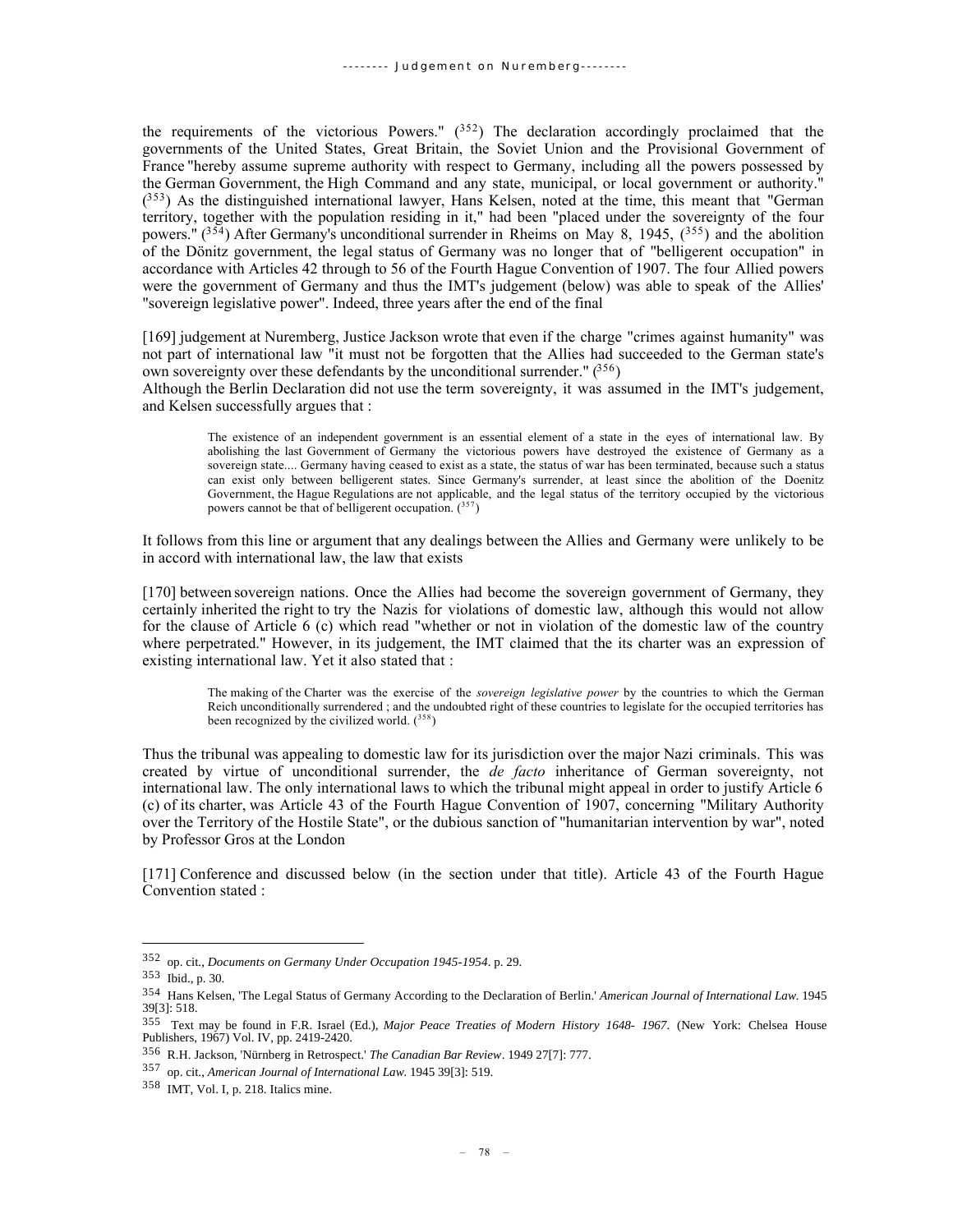The authority of the legitimate power having in fact passed into the hands of the occupant, the latter shall take all the measures in his power to restore, and ensure, as far as possible, public order and safety, while respecting, unless absolutely prevented, the laws in force in the country.  $(^{359})$ 

It is significant that the tribunal did not appeal to this law, (or that of "humanitarian intervention by war") and, as we have already seen, the Hague Regulations were of doubtful applicability anyway. Even if it had been possible for the Allies to claim the sanction of Article 43, it is not difficult to show that the status of belligerent occupation, if justifiable, would not have been desirable. The line in Article 43 of the Hague Convention which reads, "while respecting, unless absolutely prevented, the laws in force in the country", might, if applied liberally, create a justification for the part of Article 6 (c) of the charter which stated : "whether or not in violation of the domestic law of the country where perpetrated." This, however, would require a very liberal interpretation.

[172]

The above-mentioned section of Article 43 is generally seen as referring to *military* necessity (<sup>360</sup>) and Germany having already unconditionally surrendered, there was no military necessity. Neither was Article 43 a free ticket to divide up a country into administrative zones for political purposes. It did not confer the right to re-organise Germany politically and economically and reduce her territory in favour of her neighbours. No international law provided for such actions, simply because no nation in its right mind would append its signature to such a document. The Fourth Hague Convention of 1907 was designed for the protection of the invaded people, not for their complete political subjugation and reorganisation.

There was no international law by which the Allies could remove National Socialism and replace it with another form of government, no matter how evil the former system was felt to be. Yet the Allies intended to denazify Germany, a political act achieved through intervention by force of arms. The abovementioned Section II.A. of the protocol of the Potsdam Conference, entitled "Political Principles", stated the Allied aim :

To destroy the National Socialist Party and its affiliated and supervised organizations, to dissolve all Nazi institutions.... To prepare the eventual reconstruction of German political life on a democratic (361) basis and for eventual

[173]

peaceful cooperation in international life by Germany.... All Nazi laws which provided the basis of the Hitler régime or established discriminations on grounds of race, creed or political opinion shall be abolished. No such discriminations, whether legal, administrative or otherwise, shall be tolerated.  $(362)$ 

This "Political Principle" from an agreement between the four powers who were, only six days later, to sign the London Charter and Agreement for the foundation of the IMT, certainly sheds some light on how those powers viewed Article 6 (c) of the charter. That article, in a similar manner to the Potsdam protocol, spoke in terms of "persecutions on political, racial, or religious grounds... whether or not in violation of the domestic law of the country where perpetrated." This striking similarity in wording has, to the present writer's knowledge, escaped the notice of historians and lawyers alike. The timing is also interesting to note. The final draft of Article 6 of the IMT's carter was agreed upon on August 2 (page), the same day the Potsdam Protocol was signed by representatives of the same powers. It is therefore not surprising that the Allies were reluctant to declare the punishment of "crimes against humanity" in terms of right conferred by international law. It is significant that not even the London Charter and Agreement qualified itself in terms of international law. Indeed, Control Council Law No. 10,

[174] brought into being on December 20, 1945 (approximately five months after the signing of the charter and one month after the beginning of the trial), providing for the punishment of "war crimes, crimes against peace and against humanity" by military government courts was "an exercise of supreme legislative power in and for Germany" and did not "purport to establish by legislative act any new crimes of international

<sup>359</sup> James Brown Scott (Ed.), *The Hague Conventions and Declarations of 1899 and 1907.* (New York: Oxford University Press, 1918) p. 43.

<sup>360</sup> J.W. Garner, *International Law and the World War*. (London: Longmans, Green and Co., 1920) Vol. II, p. 85-87.

<sup>&</sup>lt;sup>361</sup> It must be remembered that the Soviet understanding of democracy differed greatly from that of the other Allies. The political systems that the Soviets put in place in post-war eastern Europe, including East Germany, were by western standards certainly not democratic.

<sup>362</sup> Potsdam Conference Protocol, 2 August 1945, II.A.3(iii), (iv), 4. in op. cit., *The Major International Treaties 1914-1945.* p. 232.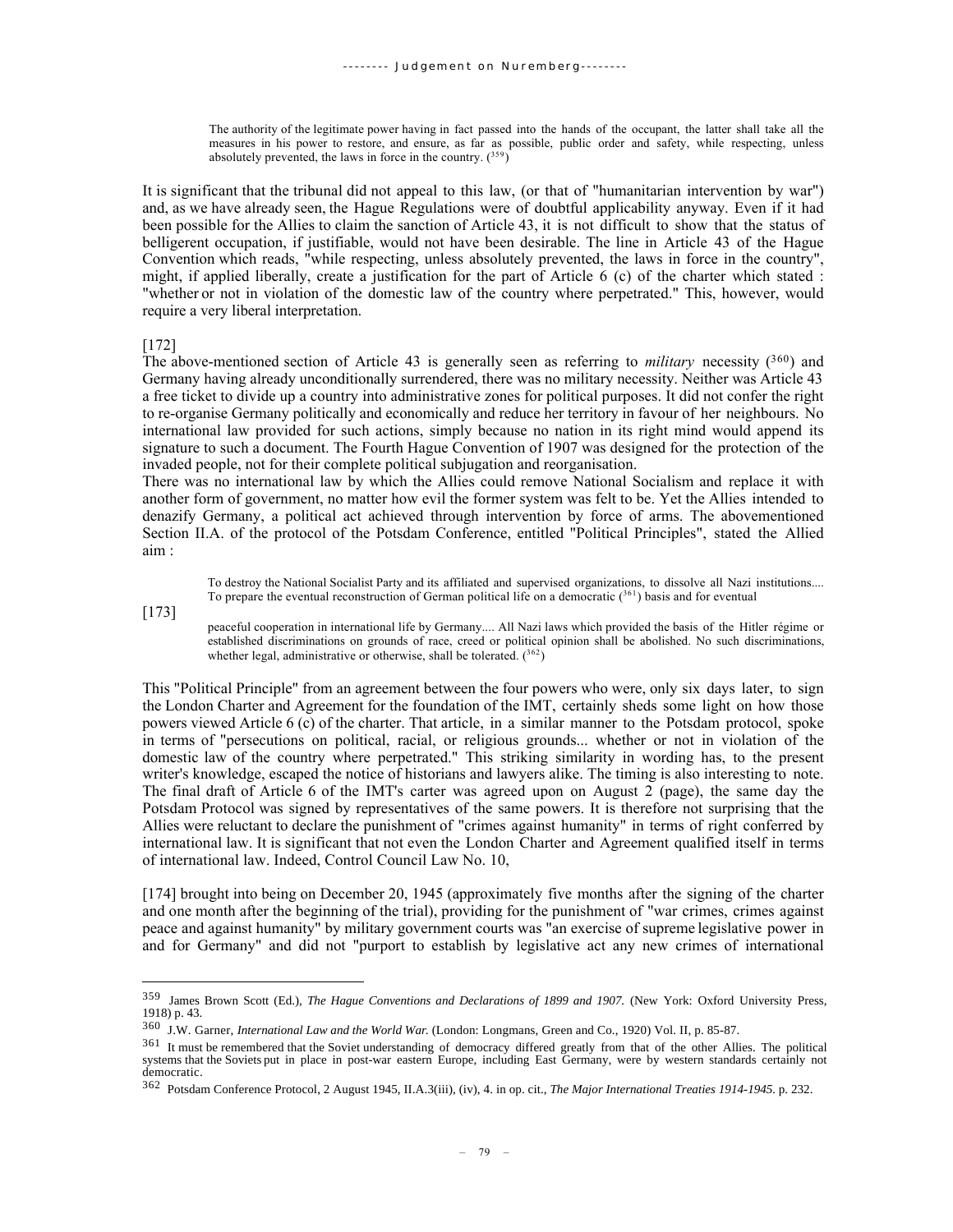### applicability."  $(363)$

From looking at "crimes against humanity", in the light of the protocol agreed on at Potsdam, it is not unreasonable to assume, *a priori*, that during the war the frequently defeated Allies were unwilling to issue any declaration that would, in the event of a German victory (or even partial victory over certain territories) recognise the right of a victorious nation to politically reorganise a vanquished nation and punish the policies of the former government whether or not in violation of the contemporary domestic law. In other words, they did not want to create any unfortunate precedent for the future.

The only international law which could sanction Allied legislation during the occupation of Germany was the Fourth Hague Convention of 1907. However, as Felice Morgenstern noted in 1951 :

belligerent occupation is a legal régime circumscribed by the limits which international

[175]

law places on the authority of the occupant. Within these limits - and these limits only - the acts of the occupant derive from international law a legal force which is binding both on inhabitants and the returning sovereign. Where the limits are exceeded the acts of the occupant are ultra vires, and are absolutely void even though the occupant may have the physical power to give them practical effect.  $(364)$ 

#### **The London Charter, August 8, 1945**

The London Charter and Agreement, signed four months to the day after the end of the war in Europe, represents the first occasion on which the Allies declared their intent to try Germany's leaders before an international tribunal for atrocities committed against, and policies detrimental to, their fellow nationals. In the charter signed in London on August 8, 1945, the phrase "crimes against humanity", contained in Article 6 (c), is used as a technical term to describe a specific type of crime. Thus, "crimes against humanity" were distinct from "crimes against peace" and "war crimes", Articles 6 (a) and (b) respectively, bringing to three the number of crimes over which the IMT, according to its charter, was to have jurisdiction. However, from a straightforward reading of the charter it appears that the definition of "war crimes" and "crimes against humanity" overlap and that most "crimes

[176] against humanity" were at the same time "war crimes". In so far as Article 6 (b) and (c) overlap there is no juristic obstacle, because offences in the latter category constitute a reiteration of violations of the laws and customs of war under a different title. Novel considerations only arise in the areas where Article 6 (c) deviates from the provisions of 6 (b).

Despite much of the content of Article 6 (c) being similar to that of 6 (b), its inclusion as a separate entity was clearly intentional. A closer reading of the text brings attention to three phrases which reveal the essential difference between Articles 6 (b) and (c) and thus the need for the separate charge known as "crimes against humanity". These three phrases are : "before and during the war", "against any civilian population" and "whether or not in violation of the domestic law of the country where perpetrated".  $(365)$  These qualifications, which do not occur in Article 6 (b), constitute the essential novelty of Article 6 (c) : an unprecedented jurisdiction violating the principle of national sovereignty. A situation in which the victor nation is given a free hand in the punishment of pre-war and war-time domestic atrocities visited by a sovereign government upon its own citizens, whether or not in violation of existing national law. Once this novelty is fully grasped, it becomes clear why the Allies felt the necessity to make "crimes against humanity" a separate count.

#### [177]

Any confusion of Articles 6 (b) and (c) might lead to dispute over the essentially undisputed legal validity of the former. Thus, though the term "crimes against humanity" may, to the uninitiated, seem to be a very vague heading, it was in reality a highly technical usage allowing the Allies to punish certain domestic acts

<sup>363</sup> *Trial of War Criminals before the Nuremberg Military Tribunals Under Control Council Law No. 10, Nuremberg, October 1946- April 1949.* (Washington: GPO, 1949-1953). American Military Court No. III, Nuremberg, Case 3, Justice Judgement of December 3, 1947, p. 10622.

<sup>364</sup> F. Morgenstern, 'Validity of the Acts of the Belligerent Occupant.' *The British Year Book of International Law*. 1951: 219-322.

<sup>365</sup> **Appendix 1.** Charter of the International Military Tribunal, August 8, 1945. Article 6(c).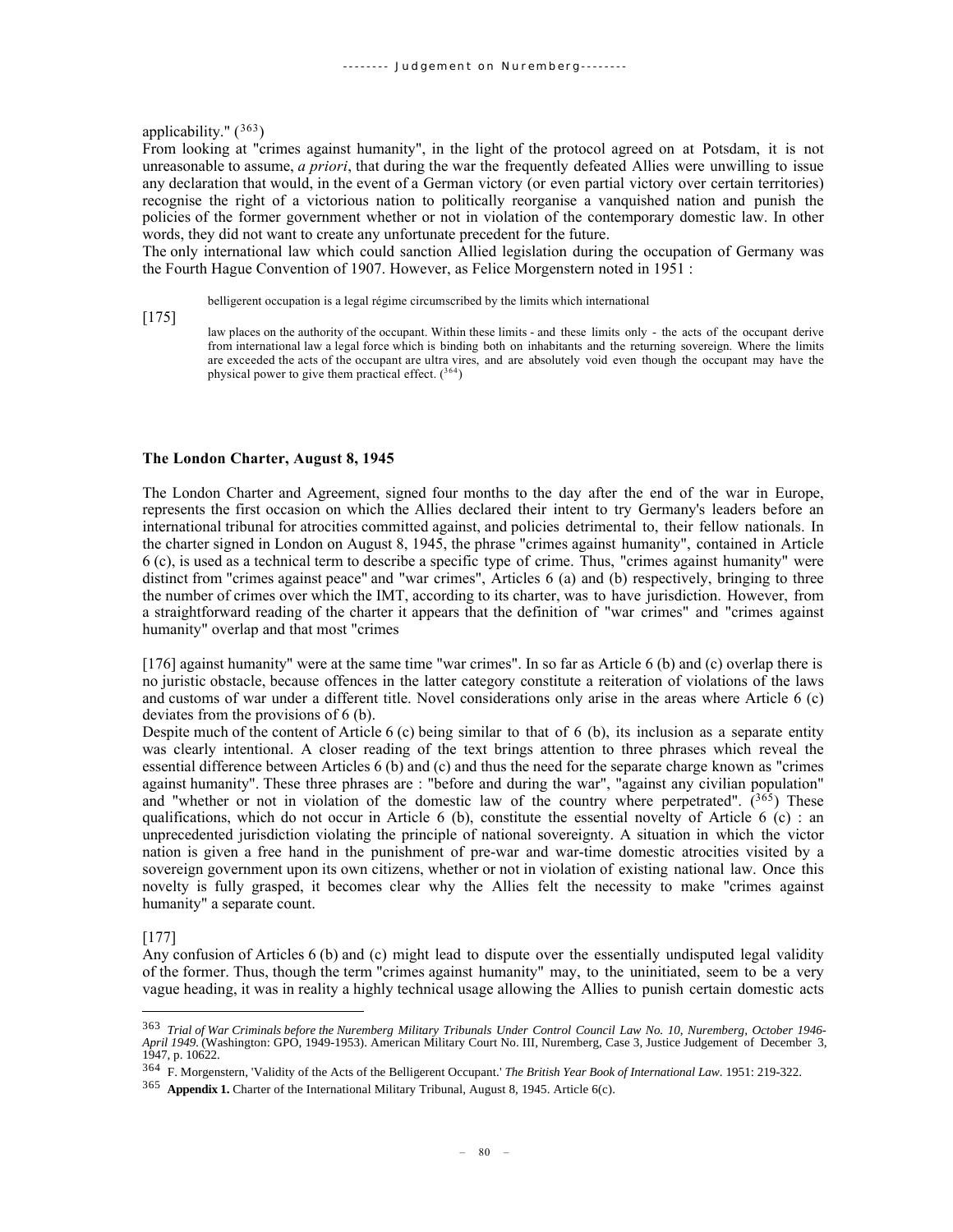of the German government ; a fact played down by the prosecuting powers at Nuremberg.

## **Jurisdiction by "Close Association", and the Doctrine of "Humanitarian Intervention"**

Though technically Article 6 (c) was completely separate from 6 (a) and (b), the tribunal, in order to back up its claim that its law on "crimes against humanity" was not ex post facto, deliberately associated "crimes against humanity" with "war crimes" and "crimes against peace" (note to chapter four), in order to lend validity to the former. In fact, in the judgement of the tribunal on October 1, 1946, the law relating to "war crimes" and "crimes against humanity" was dealt with in the same breath, wherein primary emphasis was placed on the former and the latter was largely avoided ; a formula made easy due to the actual subject-matter of the two counts being similar. (366) Such a merging of the two counts obscured the fact that jurisdiction rather than subject-matter was the real issue. The judgement made no attempt to justify the jurisdictional basis of "crimes against humanity" as a separate entity. Like Odysseus's escape from Polyphemus'

[178] cave, Article 6 (c) simply rode in under the belly of the other two counts listed in the charter for the IMT.

Occasions on which the Allies made public attempts to justify their jurisdiction over Germany's pre-war and war-time domestic affairs, other than by association with the other counts of the indictment, are few and far between. The issue was generally avoided. One example of particular authority may be found in the January 6, 1946, issue of the popular American magazine *Survey Graphic*. It is contained in an article entitled "Legal Basis for the Nuremberg Trials", by Murray C. Bernays, head of the Special Projects Branch of the United States War Department and author of the initial draft plan to try the major Nazi criminals (page 198). Bernays' brief mention of the Allied right to try domestic crimes relied solely on Germany's unconditional surrender and was thus reliant upon an arbitrary exercise of power rather than international law.

The same article also contained a typical example of an attempt to obscure the distinction between Article 6 (b) and (c). After reeling off a list of murderous deeds contained in "Counts Three and Four of the indictment" (counts three and four were "war crimes" and "crimes against humanity" respectively), Bernays stated that all the acts listed were "felonies under accepted international law. Under that law, the guilty are liable to trial and

#### [179] punishment".  $(367)$

All the acts in Bernays' list (such as murder, massacres, and so forth) were indeed felonies under the internationally recognised laws and customs of war (and domestic law). The real issue, that of who had jurisdiction to try them, was nonetheless obscured by dealing with both counts in the same breath. This camouflaging of the boundery between "war crimes" and "crimes against humanity" (and in the following case "crimes against peace" also) is evident in Justice Jackson's June 6, 1945, progress report to President Truman. The report predates the London conference and came just over a month after Jackson's appointment as the United States representative and Chief Counsel in preparing and prosecuting charges of war crimes, on May 2. It was accepted by both the President and the other Allies as the official American position on the matter. In a section referring to "crimes against humanity", the report neatly wove all the Nazis' crimes together :

Our people were outraged by the oppressions, the cruellest forms of torture, the large scale murder, and the wholesale confiscation of property which initiated the Nazi régime within Germany.... This was not the legitimate activity of a state within its own boundaries, but was preparatory to the launching of an

[180]

international course of aggression.... Our people felt that these were the deepest offenses against International Law described in the Fourth Hague Convention of 1907 as including the "laws of humanity and the dictates of public conscience."... We propose to punish acts which have been regarded as criminal since the time of Cain and have been so written in every civilized code.  $(368)$ 

<sup>366</sup> *Judgement of the International Military Tribunal For the Trial of German Major War Criminals (with the Dissenting Opinion of the Soviet Member), Nuremberg 30th September and 1st October, 1946*. (London: HMSO, 1946) pp. 64-65.

<sup>367</sup> Murray C. Bernays, 'Legal Basis for the Nuremberg Trials.' *Survey Graphic* 1946 35[January 6]: 8.

<sup>368</sup> R.H. Jackson, *Report of Robert H. Jackson, United States Representative to the International Conference on Military Trials, London, 1945: a documentary record of negotiations of the representatives of the United States of America, the Provisional Government of the French Republic, the United Kingdom of Great Britain and Northern Ireland, and the Union of Soviet Socialist* Republics, culminating in the agreement and charter of the International Military Tribunal. Department of State Publication No. 3080<br>(Washington DC: GPO, 1949). Hereafter International Conference. Document VIII. Report to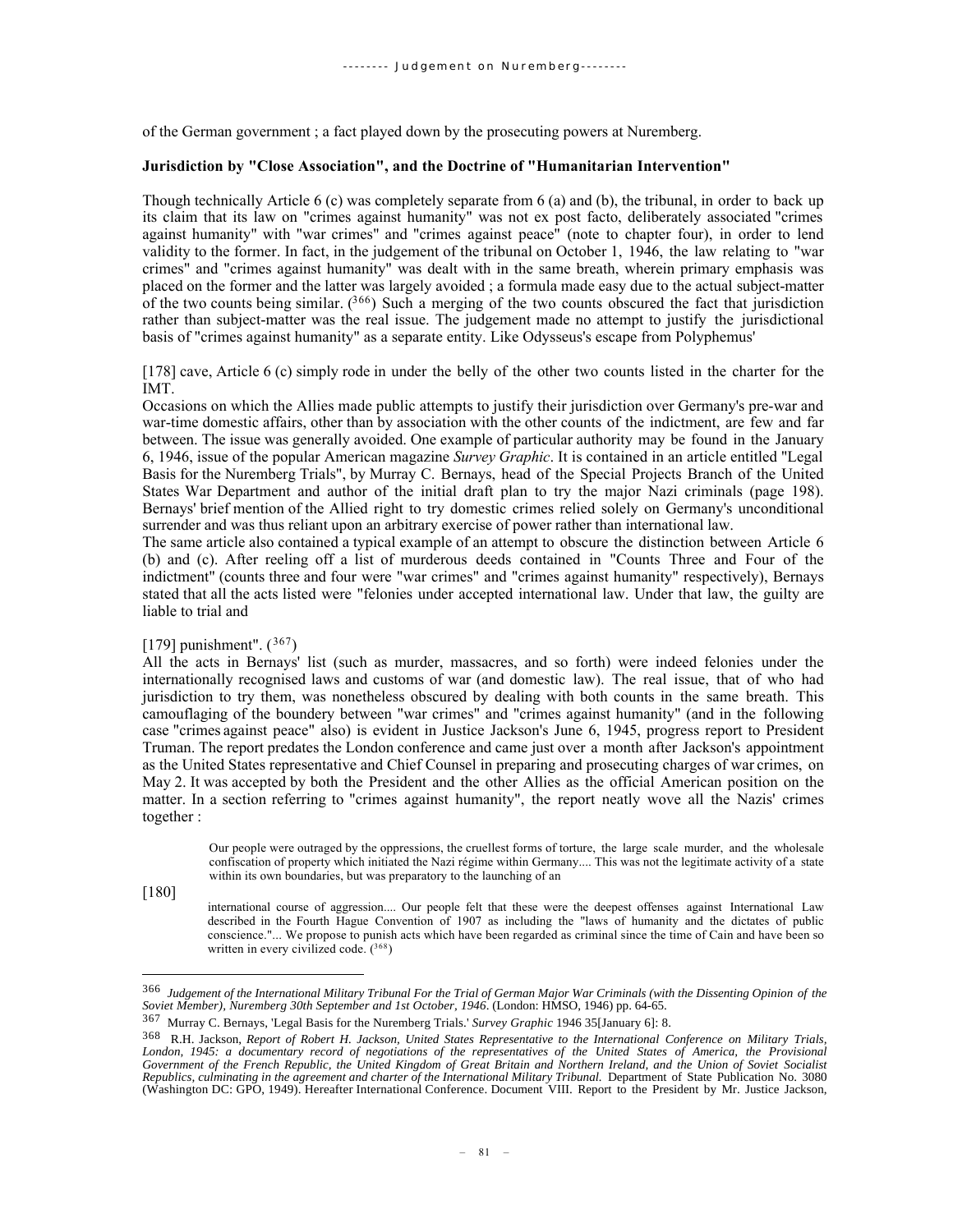In his closing speech beginning on July 26, 1946, Sir Hartley Shawcross argued in a similar fashion. He spoke of the Allied right to indict German crimes against the Jews, which although not war crimes, were punishable because of their "close association" to "crimes against peace". (369) However, unlike Jackson (although Jackson had admitted as much at the London Conference, page 126), he also added :

Normally international law concedes that it is for the state to decide how it shall treat its own nationals ; it is a matter of domestic jurisdiction. (<sup>370</sup>)

Shawcross then continued to state quite frankly that the existing covenant of the League of Nations and the charter of the United Nations Organisation were supportive of "that general position."  $(371)$  Despite this he believed that

[181] international law had "in the past made some claim that there is a limit to the omnipotence of the state" in its dealings with its own citizens.  $(372)$  In support of this claim he quoted not from international treaties but from the opinions of Grotius (1583-1645), regarded by many as the father of international law, and the British international jurist, John Westlake (1828-1913), which in general were supportive of the principle of "humanitarian intervention".  $(373)$  He then mentioned, as precedent, the "European powers which in time past intervened in order to protect the Christian subjects of Turkey" (though Shawcross does not give dates the incidents are well known and occurred between 1827 and 1878) and concluded that the right of humanitarian intervention by war was "not a novelty" in international law.  $(3^{74})$ 

Shawcross's argument deserves some attention. Though he appealed to the more common justification of "crimes against humanity" through its "close association" with "crimes against peace", he, like Gros at the London Conference (page 127), appealed to the doctrine of "humanitarian intervention by war". This appeal represents the strongest part of his argument that the Allies' violation of German sovereignty was in accord with the provisions of international law. His quoting of the opinions of Grotius and Westlake, though they were men of some importance, has little bearing on the actual state of international law. The use as precedent of European

[182] interventions in Turkish domestic affairs, on face value at least, seems more compelling. However, it must be remembered that intervention on moral grounds, and intervention by right of international law are not synonymous.

A 1973 article in the *American Journal of International Law*, on the law of humanitarian intervention, by T.M. Franck (of the Board of Editors) and N.S. Rodley, states that, prior to 1945, other than the military interventions against the Ottoman Empire on behalf of the Christian subject populations, "cases of humanitarian intervention with military force are extraordinarily rare."  $(375)$ 

Thus, the above- mentioned charter for the League of Nations and the charter for the United Nations Organisation, in combination with the fact that there was no positive international law authorising "humanitarian intervention by war", and the rarity of its actual occurrence, makes of doubtful validity the argument that "humanitarian intervention by war" had become an accepted part of even customary international law.

After a careful examination of European intervention in the Ottoman Empire, Franck and Rodley, though making no specific mention of Nuremberg, assert that as a whole the Ottoman cases "do not sustain the contention of the authorities who assert a long, credible, and creditable history of humanitarian intervention by force of arms....

[183] Thus history does not provide a weight of precedents to buttress the legality" of the concept of

June 6, 1945. pp. 49-50.

<sup>369</sup> IMT, Vol. XIX, p. 471.

<sup>370</sup> Ibid.

<sup>371</sup> Ibid.

<sup>372</sup> Ibid., p. 471-472.

<sup>373</sup> Ibid., p. 472.

<sup>374</sup> Ibid.

<sup>375</sup> T.M. Franck and N.S. Rodley, 'After Bangladesh: The Law of Humanitarian Intervention by Military Force.' *American Journal of International Law*. 1973 67: 283.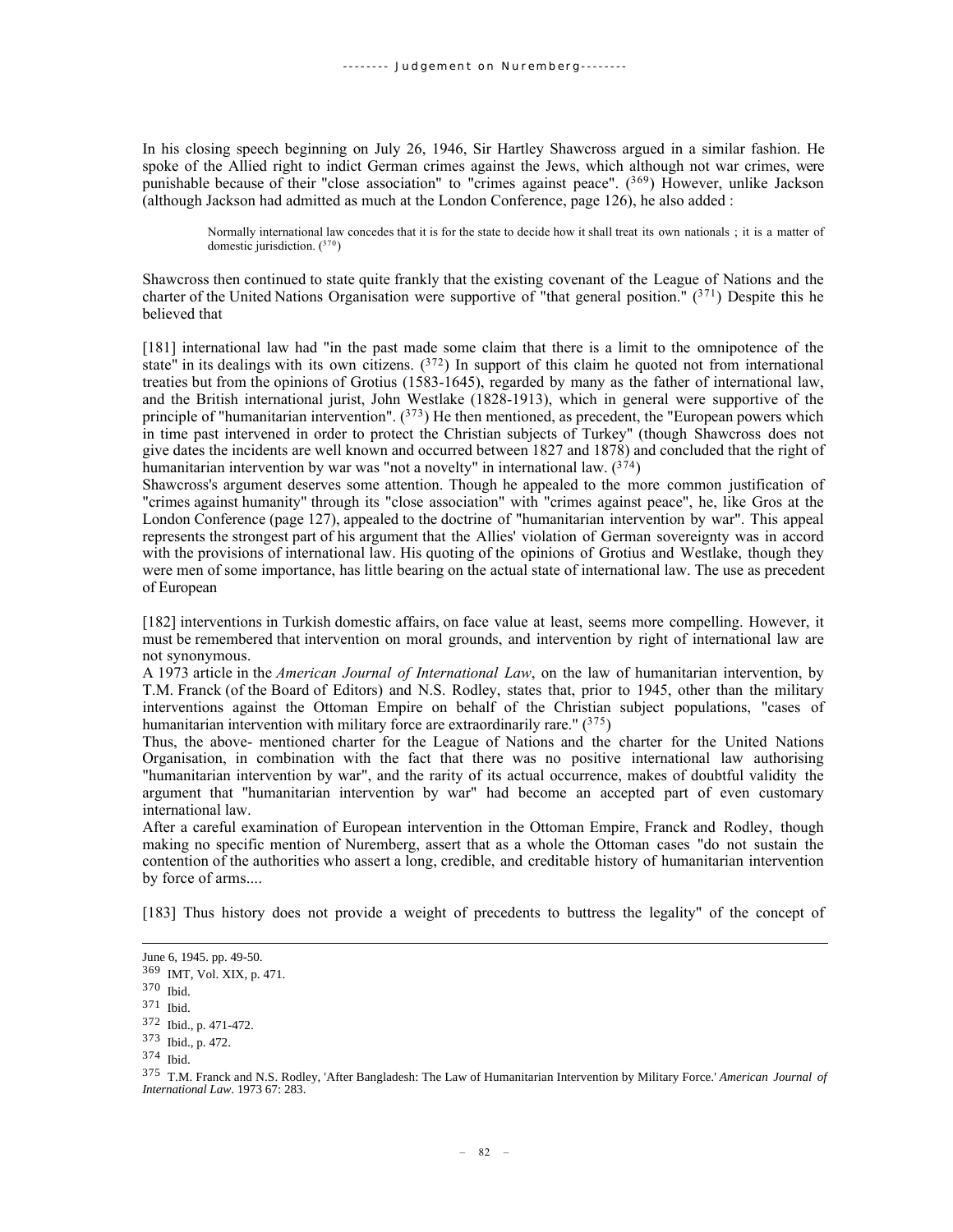humanitarian intervention.  $(376)$  The fact that the tribunal never once made reference to the concept as a justification of Article 6 (c) hints that they either did not think of it or they regarded it as of spurious validity in terms of international law.

Franck and Rodley also clearly demonstrated that the violations of Turkish sovereignty, which Shawcross claimed as precedent, were not purely, or even primarily, for humanitarian reasons :

Primarily, these episodes are illustrative of principles applicable to relations between unequal states in a community of law which prefers one socio-religious system over another and in which "civilized" states exercise de facto tutorial rights over "uncivilized" ones. They are therefore of little precedential value in the contemporary world.... Humanitarian intervention has almost invariably been a partisan allegation or self-justification rather than a fact.  $(^{37})$ 

The susceptibility of the principle of humanitarian intervention to "partisan allegation or self-justification" should come as no surprise. After all, Hitler justified his intervention in Czechoslovakia in 1938 on humanitarian

[184] grounds. On September 23, in writing to Chamberlain, he stated that ethnic Germans and "various nationalities in Czechoslovakia" had been, amongst other things, "maltreated", "tortured" and "economically destroyed". (378) Unfortunately it all sounds painfully familiar. Franck and Rodley concluded that not only was humanitarian intervention not (even by 1973 when their article was published) part of legitimate international law, (<sup>379</sup>) but that it was almost impossible to devise a means both "conceptually and instrumentally credible" to separate the few cases of legitimately humanitarian intervention from those motivated by political, economic and ideological factors.  $(380)$  Thus, Shawcross' reference to the Allied right of humanitarian intervention in Germany on behalf of the oppressed Jews was based on a moral concept nonexistent in positive or customary international law. It also bore an agonising similarity to Hitler's pretext for intervention in Czechoslovakia, which was condemned as aggressive in the Nuremberg judgement.

## **The Fourth Hague Convention, 1907**

Unlike the other counts of the indictment, the judgement of the tribunal made no mention of the past history of the law relating to "crimes against humanity". In 1947, the year after the tribunal had delivered its verdict on the major Nazi criminals, Francis Biddle, the American member of the tribunal, admitted the "somewhat nebulous conception" of "crimes against humanity".  $(381)$  He

[185] believed that the expression was not entirely new to international law, yet he made no reference to past instances of its use.  $(^{382})$  Justice Jackson, on the other hand, in his abovementioned report to the President, makes mention of the Fourth Hague Convention of 1907 respecting the laws and customs of war on land as evidence of a law of humanity.

The same convention was used by the tribunal in the section of the judgement entitled "The Law Relating to War Crimes and Crimes Against Humanity", though specifically only in relation to the former. However, by underplaying the issue of jurisdiction which in the London charter separated Articles 6 (c) and (c) and made a technical term out of "crimes against humanity", Jackson was able to refer to the Fourth Hague Convention which made mention of the "laws of humanity" in a non-technical sense :

These principles have been assimilated as part of International Law at least since 1907. The Fourth Hague Convention provided that inhabitants and belligerents shall remain under the protection and rule of "the principles of the law of nations, as they result from the usages established among civilized peoples, from the laws of humanity and the dictates of public conscience."'  $(^{383})$ 

<sup>382</sup> Ibid.

<sup>376</sup> Ibid.

<sup>377</sup> Ibid., p. 282.

<sup>378</sup> Ibdi., p. 284.

<sup>379</sup> This general opinion is also upheld in L.S. Sunga, *Individual Responsibility in International Law for Serious Human Rights Violations.* (Dordrecht: Martinus Nijhoff Publishers, 1992) pp. 41-42, and N.S. Rodley, 'Human Rights and Humanitarian Intervention: The Case Law of the World Court.' *International and Comparative Law Quarterly.* 1989 38[April]: 321-333, especially p. 321.

<sup>380</sup> op. cit., *American Journal of International Law*. 1973 67: 282, 284.

<sup>381</sup> Francis Biddle, 'The Nürnberg Trial.' *Proceedings of the American Philosophical Society* 1947 91[3]: 301.

<sup>383</sup> International Conference, Document VIII. Report to the President by Mr. Justice Jackson, June 6, 1945. pp. 50-51.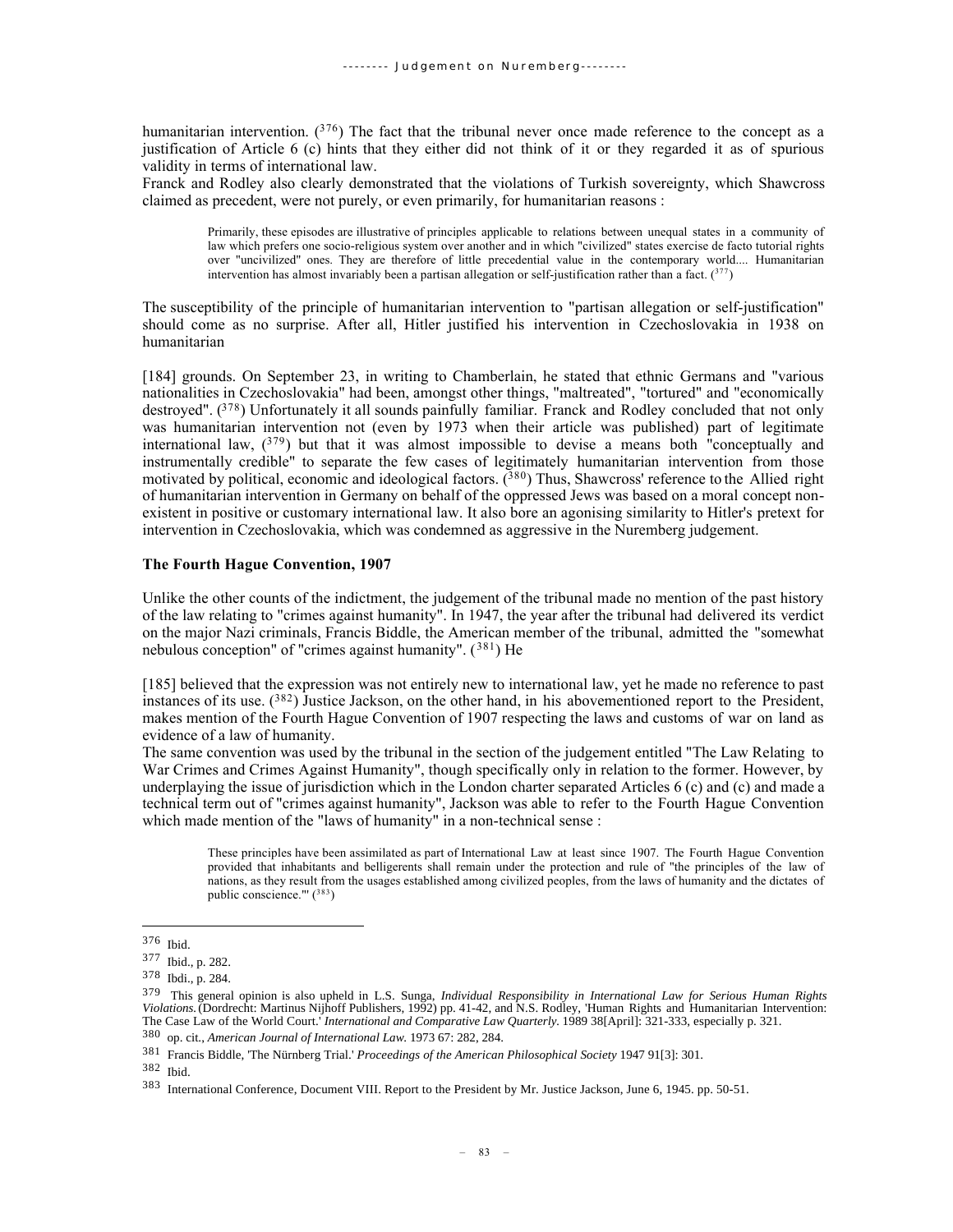#### [186]

In international documents which predate the London Agreement and Charter of August 8, 1945, the terms "humanity", "laws of humanity" and "dictates of humanity" are used in a non-technical sense with no indication that they entail a set of norms different from the laws and customs of war.  $(^{384})$  This is certainly the case with the Fourth Hague Convention. Paragraph two of the preamble stated that the contracting parties were motivated "by the desire to serve... the interests of humanity and the ever progressive needs of civilization".  $(385)$  The eighth paragraph, which Jackson quotes, spoke of the "protection and the rules of the principles of the law of nations, as they result from the usages established among civilized peoples, from the laws of humanity, and the dictates of public conscience." (386) Thus, the "interests of humanity" were conceived of as the purpose which the laws and customs of war served, and the "laws of humanity" were seen as one of the sources of the internationally recognised laws of war regulating the conduct of the belligerents "in their mutual relations and in their relations with the inhabitants" of the areas being fought over.  $(^{387})$ 

The "laws of humanity" were not seen as law in themselves. They did not imply a separate category from the laws and customs of war. There was no mention of a ceding of the principle of national sovereignty and it is unlikely that the signatory nations would have agreed to sign the convention if there had been. Furthermore, there

[187] was no mention of the "laws of humanity" in the convention itself, only the preamble. Thus, the judgement of the IMT mentioned the Fourth Hague Convention only in connection with "war crimes", not "crimes against humanity".

However, if one was to argue, somehow, that the "laws of humanity" were a legitimate part of the convention, then in the case of a violation the punitive article (3) of the same convention would come into effect. Article 2 stated that the convention applied only as between "contracting Powers" and Article 3 stated that if one of these Powers should violate the "said Regulations" they are liable to "pay compensation" as the state "shall be responsible for all acts committed by persons forming part of its armed forces."  $(^{388})$ Responsibility for the violation of the convention thus fell squarely on the shoulders of the state not the individual.

#### **The Great War and the Subsequent Commission on Responsibilities, 1919**

In January 1919, the Preliminary Peace Conference set up a commission to enquire into German responsibility for breaches of the laws and customs of war during the war of 1914-1918. The commission's report has already been given extensive treatment in chapter two of this study. The report, dated March 29, declared (in Chapter II, "Violations of the Laws and Customs of War") that the Germans had committed outrages "of every description...

It is interesting to note that a list of charges suggested by the commission included the "[u] surpation of sovereignty during military occupation",  $(390)$  an act which, as this chapter has argued, was the basis of the authority of "crimes against humanity" as defined by the charter of the IMT. That aside, though, Annex I of Chapter II contained a summary of the infractions of the laws and customs of war and the laws of humanity. The large majority of the crimes listed were simply violations of the traditionally accepted laws and customs of war. Several of the atrocities listed, however, fall neatly within the category "crimes against humanity" as defined in the 1945 charter, namely those committed by Turkish and German authorities against Turkish ethnic minorities (Armenians and Greek-speaking populations) and atrocities by Austrian troops visited upon

<sup>[188]</sup> against the laws and customs of war and of the laws of humanity."  $(389)$ 

<sup>384</sup> op. cit., *The British Yearbook of International Law*. 1946 23: 180.

<sup>385</sup> Text in James Brown Scott (Ed.), *The Hague Conventions and Declarations of 1899 and 1907.* (New York: Oxford University Press, 1918. Third Edition) pp. 100-127, on p. 100.

<sup>386</sup> Ibid., p. 102.

<sup>387</sup> Ibid. p. 101.

<sup>388</sup> op. cit., *The Hague Conventions and Declarations of 1899 and 1907*. p. 103.

<sup>389</sup> op. cit., *American Journal of International Law.* 1920 14[1]: 113.

<sup>390</sup> Ibid., p. 114, no. 10.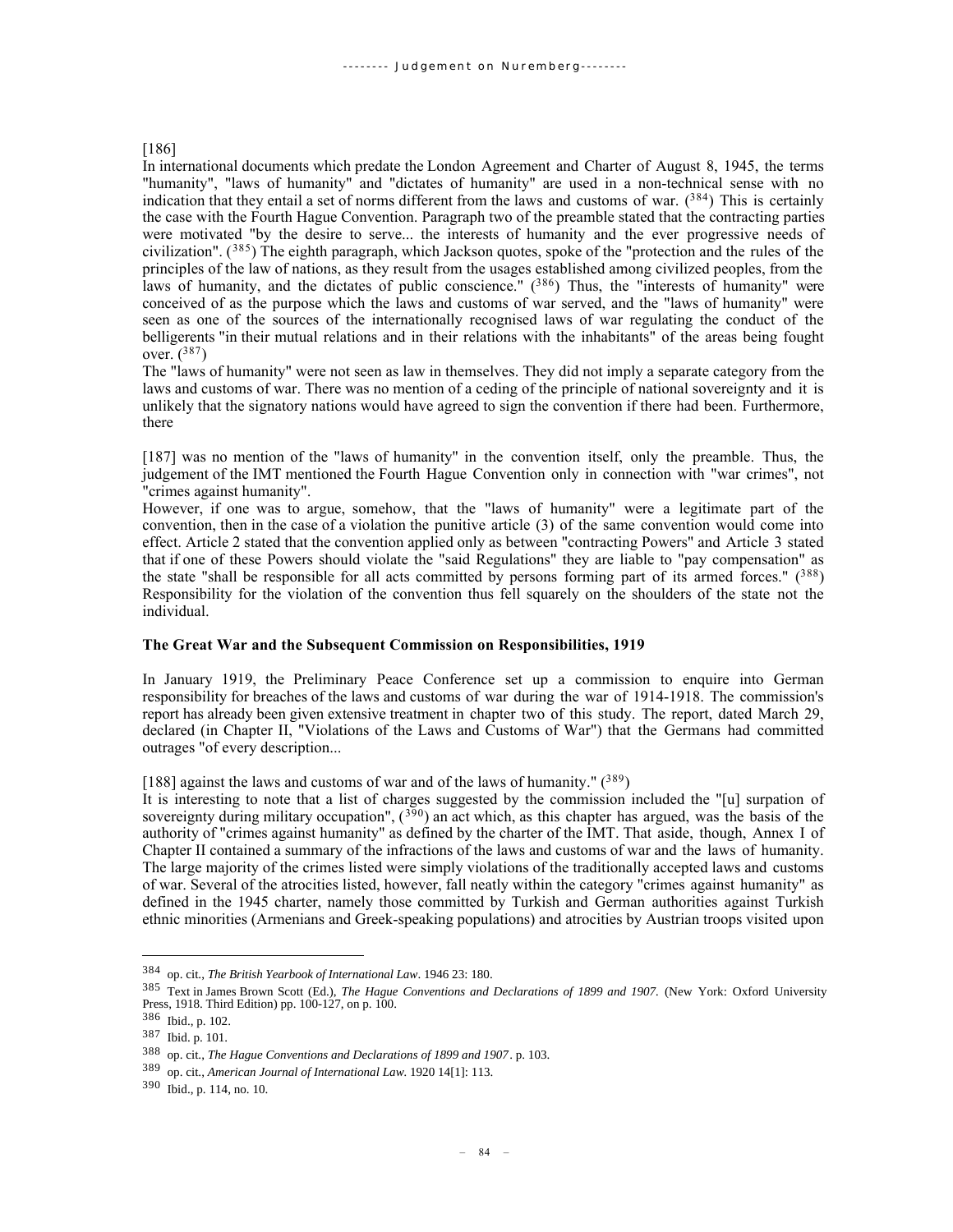Gorizia (at the time of their commission an Austrian town).

As has already been discussed in chapter two, the American members of the commission issued a dissenting report which claimed that the "laws of humanity" were not part of existing law, international or otherwise. The result was that the Treaty of Versailles (Articles 228-230) contained no mention of the "laws of humanity". Neither, for that matter, did the Treaty of St. Germain between the

[189] Allies and Austria on September 10, 1919.  $(^{391})$  In fact, all the post-World War One treaties, bar one, avoided mentioning the "laws of humanity". Article 230 of the Treaty of Sèvres, between the Allies (excluding the United States) and Turkey, on August 10, 1920, stated :

The Turkish Government undertakes to hand over to the Allied Powers the persons whose surrender may be required by the latter as being responsible for the massacres committed during the continuance of the state of war on territory which formed part of the Turkish Empire on August 1, 1914.  $(^{392})$ 

Article 230 of the Treaty of Sèvres also stated the Allied right to "designate the Tribunal which shall try the persons so accused". In conformity with the majority recommendation of the 1919 Commission on Responsibilities, it gave the Allies the right to try Turkish crimes committed on Turkish territory against persons of a minority racial origin yet Turkish citizenship. Though obviously not identical to the requirements of Article 6 (c) of the 1945 charter for the IMT, it represents a clear example of "crimes against humanity" as defined under that charter. But the Treaty of Sèvres, though signed, was never ratified and thus never came into force.  $(^{393})$  On July 24, 1923, it was replaced by the Treaty of Lausanne which had dropped the majority of violations of Turkish

[190] sovereignty, including all provisions for the punishment of war crimes.  $(394)$  In fact the new treaty was accompanied by a "Declaration of Amnesty" for all offences connected with political events committed between 1914 and 1922, including military and political action.  $(395)$ 

## **Conclusion**

It follows from the arguments laid out in this chapter that the charge of "crimes against humanity", as realised in the IMT's charter, had no basis in either positive or customary international law, nor did it find any precedent in the practice of nations. The basis of the Allies' authority to punish actions normally under German jurisdiction was Germany's unconditional surrender and the subsequent Allied inheritance of sovereignty.

During the war, the Allies had made no mention of any intent to punish German authorities for domestic atrocities. The reason for the lack of public declarations to that effect may have been more for fear of the jurisdictional issue implicit in the charge of "crimes against humanity" being turned against themselves in the event of a German victory (which looked likely at various times during the war), than for its actual nonexistence in international law. However, even after the war, the tribunal never made any attempt to explain the history of "crimes against humanity" in terms of international law. The charge of "crimes against humanity" was justified

[191] through its "close association" with "war crimes" and "crimes against peace", thus neatly side-stepping the crucial issue of jurisdiction. An examination of the history of the concept of "crimes against humanity" prior to 1945, certainly gives grounds for doubting its validity as a component of international law.

<sup>391</sup> Treaty of St. Germain between the Allies and Austria on September 10, 1919. Part VII. Penalties. Articles, 173-176, in op. cit., *Major Peace Treaties of Modern History 1648-1967*. Vol. III, pp. 1596-1597.

<sup>392</sup> Text of treaty in op. cit., *Major Peace Treaties of Modern History 1648-1967*. Vol. III, pp. 2055-2213, on p. 2135.

<sup>393</sup> op. cit., *British Yearbook of International Law*. 1946 23: 182.

<sup>394</sup> Partial text of treaty in op. cit., T*he Major International Treaties 1914-1945*. pp. 79-80. Commentary on p. 50.

<sup>395</sup> op. cit., *British Yearbook of International Law*. 1946 23: 182.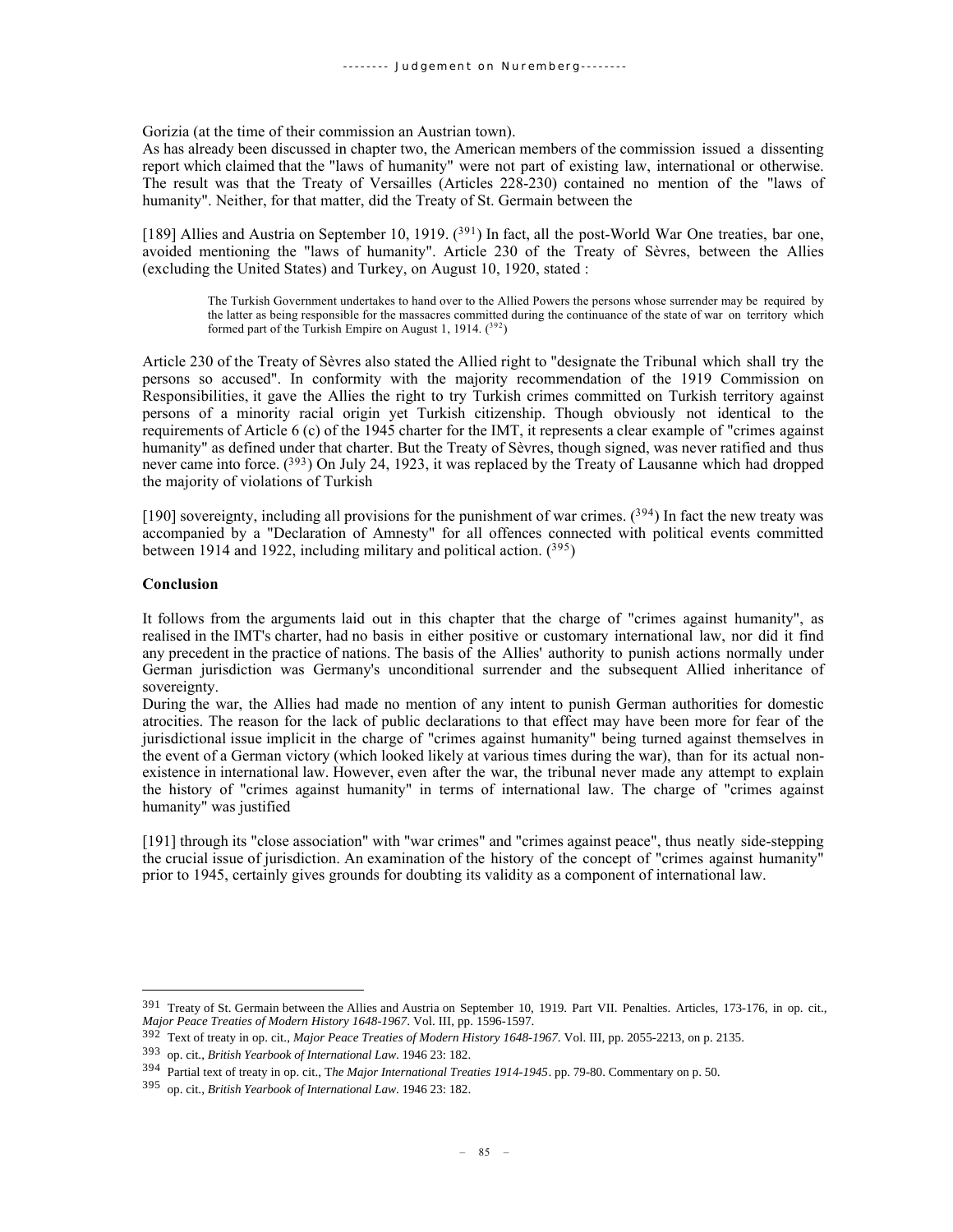# **CONCLUSION**

# **"THE STRONGEST HAS THE RIGHT"**

----------------------------------- it is an appeal to public opinion for support and all states employ this tactic.  $(^{396})$ **Professor M.N. Shaw, writing about the states adherence to international law, 1991.** -------------------------------------

Debate over the retroactive effect of the Nuremberg principles is not a recent development. It stretches back beyond the the motion put forward by the defence counsel on November 19, 1945 ; beyond the articles in law journals and popular magazines which followed the publication of the charter for the IMT. The debate reaches right back to the London Conference and further to the moment the Allies first began to discuss the possibility of an international tribunal. In fact, as this thesis has pointed out, even as early as 1943 and the publication of articles following the Kharkov trial, there were those who claimed that a future trial of Germany's Nazi leadership would require a step beyond the law. However, the debate may be traced even further back, beyond the Second World War. An examination of the Allied negotiations preceeding the Treaty of Versailles reveals that the majority of the issues raised after the Second World War had received a thorough airing as early as 1919. Indeed, for discussion

[193] of some of the issues one can even retreat to the early nineteenth century and the imprisonment of Napoleon.

In its judgement in 1946, the IMT made several claims which have been the primary focus of this thesis. The tribunal claimed that its authority rested in the sovereign legislative power inherited by the four major Allied powers following the unconditional surrender of Germany. The tribunal, however, qualified this claim with the assertion that its authority was not solely reliant on an arbitrary exercise of power but that its charter was an expression of contemporary international law, a contribution to international law and that as a tribunal the IMT was no different to the many national military tribunals which had preceeded it. With such a declaration the Allies hoped to affirm their intent to begin a new era of peace and collective security not

<sup>396</sup> M.N. Shaw, *International Law*. (Cambridge: Grotius Publications, 1991) p. 8.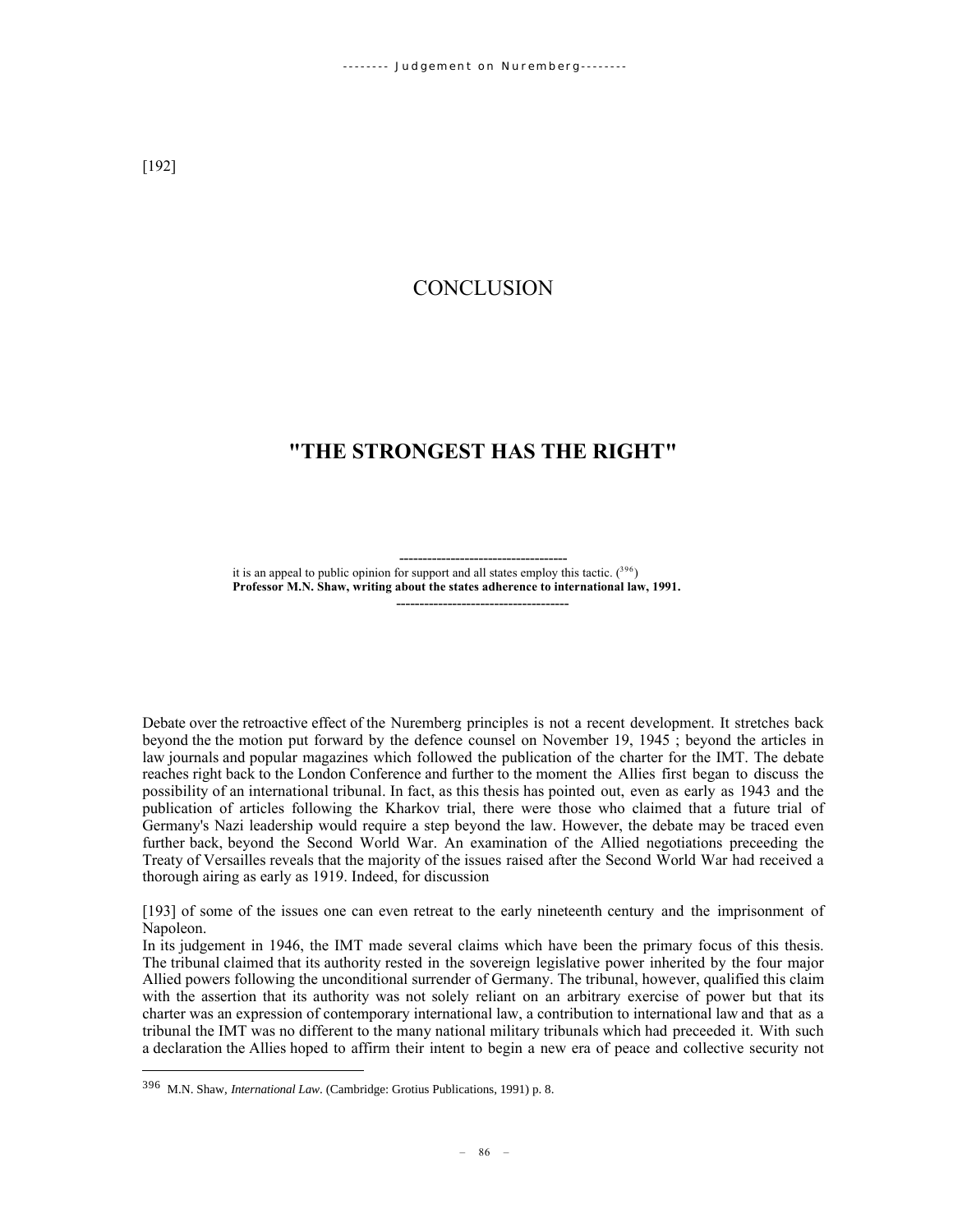with a mass slaughter of their opponents but with a civilized trial according to accepted principles of law. A careful examination of Allied war-time and immediate post-war statements and declarations reveals that the official policy of the major Allied powers was to make a distinction between minor and major German war criminals. Allied statements show that they regarded only the former as subject to law, an observation corroberated by Allied reactions to the acts at the time of their perpetration. Aspects of Allied policy such as American neutrality, the

[194] Munich settlement, the Soviet invasions of Poland and Finland, the Japanese invasion of Manchuria, the Italian invasion of Ethiopia, the British-Soviet invasion of Iran and Britains planned invasion of Norway are particularly revealing of the Allied perception of aggression. The Moscow Declaration in 1943 thus declared that the fate of the major Nazi war criminals would be be decided not by legal process but by the combined decision of the Allied powers ; a political solution which had precedents dating back to the 1919 Treaty of Versailles, Article 227, concerning the Kaiser and the 1815 Declaration of the Congress of Vienna concerning the disposal of Napoleon.

In 1945, the Allies were, to a large degree, faced with a repetition of the problems they had faced nearly a quarter of a century earlier. In 1919 the Allied Commission on Responsibilities had found that a war of aggression was not a criminal offence for which individuals could be held responsible under international law. The American delegation on the commission added to this the violation of the "laws of humanity". Thus, neither the waging of a war of aggression nor violations of the "laws of humanity" had gained recognition as international criminal offences under the Treaty of Versailles.

The London Conference, attended by representatives of the four major Allied powers in 1945, was the Second World War counterpart of the meetings of the Council of Four in

[195] 1919. An examination of the issues discussed during both meetings reveals remarkable similarities. Indeed, the minutes of the latter conference contain many references to the former. At the 1919 and 1945 meetings the delegates discussed the conflict between the political and legal paths open to them. On the two occasions delegates also discussed the creation of *ex post facto* legislation, individual versus collective responsibility and expressed the fear of creating legal precedent for the future. In 1919 and again in 1945 attempts were also made to justify Allied action through asserting the unique opportunity of strengthening law for the future and the long recognised right of belligerents to set up tribunals in order to try enemy personnel.

Unlike the Council of Four, however, the delegates at the London Conference did not need advice from a separate commission of lawyers on what they could and could not do according to law. The delegates at London were qualified lawyers, their advice came from politicians. However, at both meetings the delegates had to work out a mutually agreeable method by which to achieve goals already established.

Inevitably, the decisions reached by neither conference pleased everyone. However, it is interesting to note that in 1919, as in 1945, the shortfall in the law was recognised and essentially the same solution was posed.

[196] In 1919, President Wilson was responsible for a draft of Article 227 (of the Treaty of Versailles) which dropped all reference to international law thereby undermining the legal prosecution of the Kaiser while satisfying the demand for punishment. In 1945 Sir David Maxwell Fyfe proposed a similar solution by omitting the term international law from the introductory paragraph to Article 6 of the IMT's charter. In both cases the result was a shift from the legal to the political domain. The primary difference was that in 1945, unlike in 1919, the Allies declined to publically admit this shift.

In 1919, much in the same manner as in the Moscow Declaration of 1943, the Allied powers acknowleged the distinction between punishment by legal and policical process. In 1945, despite the declaration at Moscow two years earlier, this distinction was, at least publicly, not acknowleged. The reasons for this may be several. On both occasions, however, the benefits that would accrue from claiming judicial garb were considerable. Yet in 1945, a declaration acknowledging the departure from international law would have meant certain complications not apparent in 1919. In 1919, in making a distinction between punishment by legal and political process, the Allies also made a distinction between tribunals. The Kaiser was to come before a "special tribunal", whereas those responsible for violations of the laws and customs of war were to come before military tribunals.  $(397)$  The IMT was set up to try

<sup>397</sup> A**ppendix 2**. Treaty of Versailles, Part VII Penalties, Article 227 and Article 229.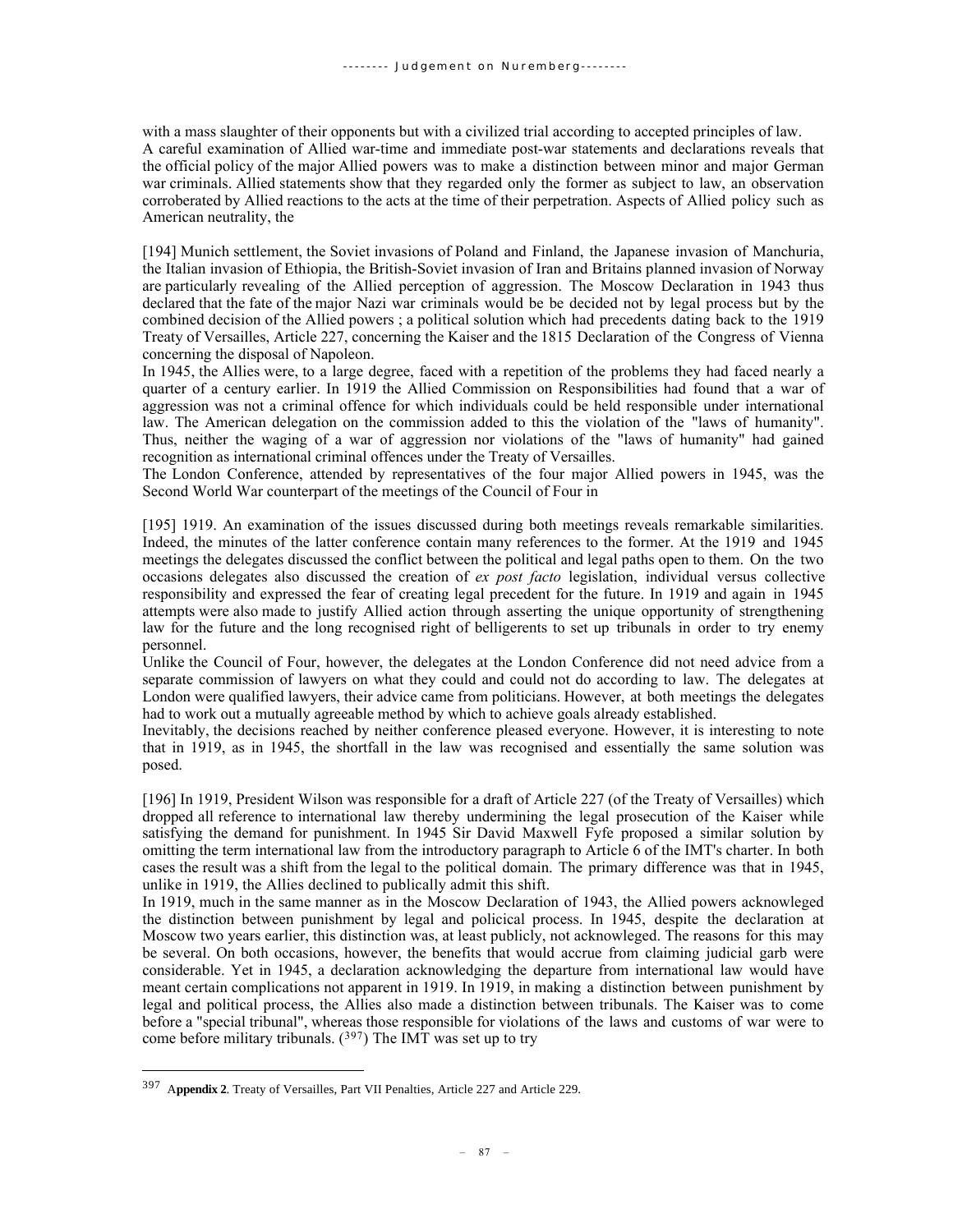[197] certain individuals not only for "war crimes", the violation of the laws and customs of war traditionally tried by military tribunal, but also for "crimes against peace" and "crimes against humanity". To admit the political nature of the latter two charges would have undermined the essentially undisputed legal prosecution on the charge "war crimes" by the same tribunal (page 210).

For the most part, the plan concluded at the London Conference, and the machinery it produced, worked well. A sharp contrast to the failure in 1919. Whatever the reasons for the difference in acknowleging legal and political methods of punishment, the Allies after two world wars were certainly more determined to succeed in their efforts. As both the 1919 and 1945 solutions were essentially the same in terms of International law, the natural conclusion regarding the reason for the success of the latter effort was the fact of unconditional surrender, which in the IMT's judgement was deemed to be an "arbitrary exercise of power". In 1945 the Allied powers did not have to ask Germany to hand over the individuals or the documents necessary to carry their plan through.

## **"The Nürnberg Novelty"**

Formulating a definition of war crimes, Article 6 of the IMT's charter, proved to be the primary stumbling block to agreement at the London Conference. An examination of the two most contentious principles, Articles 6 (a) "crimes

[198] against peace" and 6 (c) "crimes against humanity", in terms of treaties, customary law and the actual practice of nations preceeding the London Conference, reveals that they were foreign to international law. However, in public the Allies continued to claim that the charter was firmly based in international law. The tribunal boldly proclaimed it to a crowded press gallery in their final judgement at Nuremberg.  $(^{398})$  It argued that the charter was "an expression of existing international law at the time of its creation" and that the tribunal itself was, though an international effort, no different from those which each of the allies might set up individually.

Despite these claims, the general public was not completely unaware of the legal controversy surrounding the charter. With the signing of the agreement and charter and the setting up of the IMT, there was much discussion in periodicals and legal journals over its novelty. Worthy of note is the abovementioned editorial article, 'The Nürnberg Novelty', published in the popular American *Fortune* magazine in December 1945 (page 75). The article is especially significant as it provoked a reply from Colonel Murray C. Bernays, head of the United States War Department's Special Projects Branch.

Bernays was responsible for the initial American draft of the plan to try the major Nazi war criminals for which he later won the Legion of Merit.  $(399)$  His six page draft had

[199] been delivered to Henry Stimson, the United States Secretary of War, on September 15, 1944. In their book, Ann and John Tusa note that Bernays' plan "was gratifyingly coherent and seductively comprehensive. So much so that many of its elements were to shape the Nuremberg Tribunal - for good and bad." (400)

The editors of *Fortune* argued that punishment of the *major* Nazi war criminals was essential. Yet, they also argued that this should not be done by means of a trial which would, at best, be based on a faulty interpretation of international law. They claimed that the decision reached at the London Conference to try the major criminals before a court at Nuremberg went against the Moscow Declaration (1943) which had agreed to punish by "joint decision of the governments of the Allies." Bernays' reply came two months later in February 1946. He justified the decision to set up the IMT thus :

two signers of the declaration Churchill and Stalin, and the third's lineal successor, Mr. Truman, were in office when those three governments and France agreed last June that this "joint decision" would be to establish the Tribunal now

<sup>398</sup> According to Jackson the "press and radio had a maximum of 249 accredited representatives who reported the proceedings to all parts of the world." See R.H. Jackson, *Report of Robert H. Jackson, United States Representative to the International Conference on Military Trials, London, 1945: a documentary record of negotiations of the representatives of the United States of America, the Provisional Government of the French Republic, the United Kingdom of Great Britain and Northern Ireland, and the Union of Soviet* Socialist Republics, culminating in the agreement and charter of the International Military Tribunal. Department of State Publication<br>No. 3080 (Washington DC: GPO, 1949). Hereafter International Conference. Document VIII. Jackson, June 6, 1945. p. 433.

<sup>399</sup> M.C. Bernays, 'The Nürnberg Novelty.' *Fortune* 1946 33[February]: 12.

<sup>400</sup> Ann and John Tusa, *The Nuremberg Trial*. (New York: Atheneum, 1984) p. 55.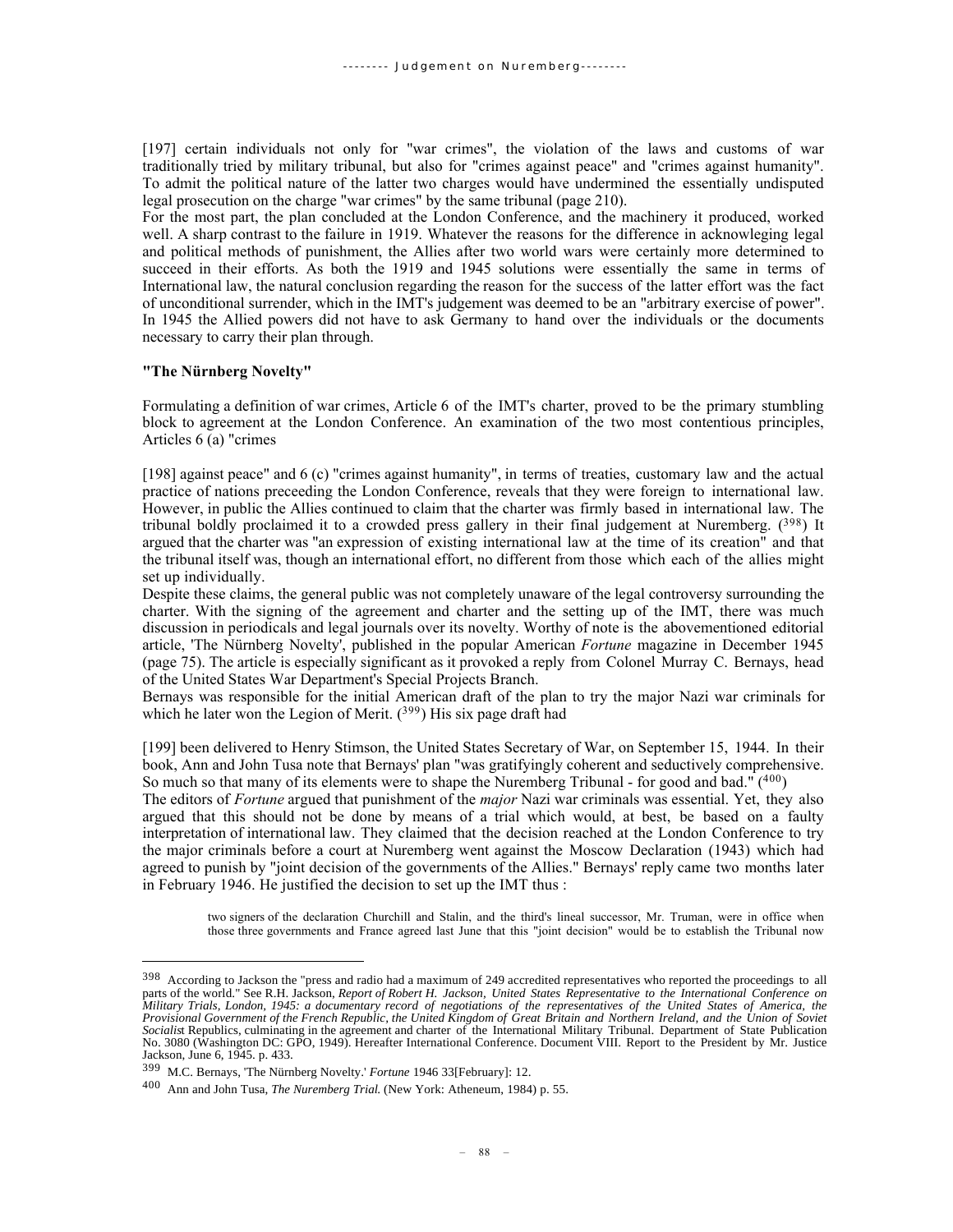sitting. The Authority of that interpretation is further buttressed by the fact that fourteen more United Nations have formally endorsed the Tribunal's foundation. These eighteen governments did not see any reversal of the declaration in what they and we are now doing.  $(^{401})$ 

## [200]

Despite Bernay's eloquence and obvious authority,  $(402)$  he had avoided the responsible for specific crimes and those whose crimes lacked any "particular geographical location". The declaration had recognised that the small fry should be "judged and punished according to the laws" of the countries where they had offended. Yet, in its closing paragraph, the declaration specifically reserved for punishment by "joint decision of the Governments of the Allies" those whose "offences have no particular geographical location".

As has been discussed in chapter one of this study, the Moscow Declaration implied that the major war criminals were not subject to law but political decision. It follows from this conclusion, in combination with Bernays' letter to *Fortune* (which simply stresses the combined weight of Allied decision making), that the basis for trying the major German war criminals was an *ad hoc* creation of law through the combined weight of the victorious powers. The real link between the Moscow Declaration's "joint decision" and the London Agreement and Charter was better explained by Jackson in a memorandum submitted by the American delegation to the other delegations at the London

[201] Conference on June 30, 1945 :

The United States proposal is based on the idea that the "joint decision" should be reached through hearings having the characteristics of a judicial inquiry rather than a political fiat.... German atrocities in the last war were charged. The public of my country was disillusioned because most of the charges were never authenticated by trial.... If there is to be continuing support in the United States for international measures to prevent the regrowth of Naziism, it is necessary now to authenticate, by methods the American people will regard as of the highest accuracy, the whole history of the Nazi movement, including its extermination of minorities, its aggressions against neighbours, its treachery and its barbarism.  $(1, 403)$ 

A book written in 1945 by a Polish lawyer, Dr. Manfred Lachs, entitled *War Crimes : an attempt to define the issue*, corroborates the view expressed by the editors of Fortune magazine. Lachs concluded that the court would have difficulty in passing sentence without transcending the limits of strict legality. The point was taken up in an article in *The Times* on 19 October 1945, which, on publication of the indictment, stated that in sentencing

[202] the accused for offences which were not in contravention of any rule of international law but "against a more general morality" the court would be passing from the legal into the political domain. (<sup>404</sup>) Thus, the "Nürnberg novelty" was not that the Allies planned to dish out punishment to certain major war criminals (note the examples of Napoleon and the Kaiser), but that there was a claimed resort to international law, an attempt to pass from what had previously been the political domain into the legal. Justice Jackson summed up the situation somewhat differently :

If these men are the first war leaders of a defeated nation to be prosecuted in the name of the law, they are also the first to be given a chance to plead for their lives in the name of the law.... The Charter of this Tribunal evidences a faith that the law is not only to govern the conduct of little men, but that even rulers are... "under God and the law". (<sup>405</sup>)

Jackson's statement is revealing of how the Allies wished the public to view the trial then taking place. However, it is, of course, not completely accurate. The plans to try the Kaiser in 1919, though they never

<sup>401</sup> op. cit., *Fortune* 1946 33[February]: 10, 12.

<sup>&</sup>lt;sup>402</sup> The London Agreement for the Prosecution and Punishment of the Major War Criminals of the European Axis, paragraphs three and four, clearly state that the decision to try the major war criminals was an extension of the decision in Moscow to punish "by the joint decision of the Governments of the Allies." See also op. cit., International Conference, Document I. Memorandum to President Roosevelt from the Secretaries of State and War and the Attorney General, January 22, 1945. p. 3, where Murray C. Bernays' article, 'Legal Basis for Nürnberg Trials.' Survey Graphic. 1946 35[January]: 4-9, is mentioned as authoritative regarding America's early<br>planning phases. Also worthy of note is Bernays' article 'Nuremberg: Its vindication of West leadership, and its deterrence to future aggression.' *Survey Graphic*. 1946 35[November]: 390-91.

<sup>403</sup> op. cit., International Conference. Document XVII. Revised Draft of Agreement and Memorandum Submitted by American Delegation, June 30, 1945. p. 126.

<sup>404</sup> M. Belgion, *Epitaph on Nuremberg*. (London: The Falcon Press, 1946) p. 11.

<sup>405</sup> *The Trial of the German Major War Criminals by the International Military Tribunal. Sitting in Nuremberg Germany (Commencing 20th November, 1945). Opening Speeches of The Chief Prosecutors.* (London: HMSO, 1946) p. 5, 36. Hereafter Opening Speeches.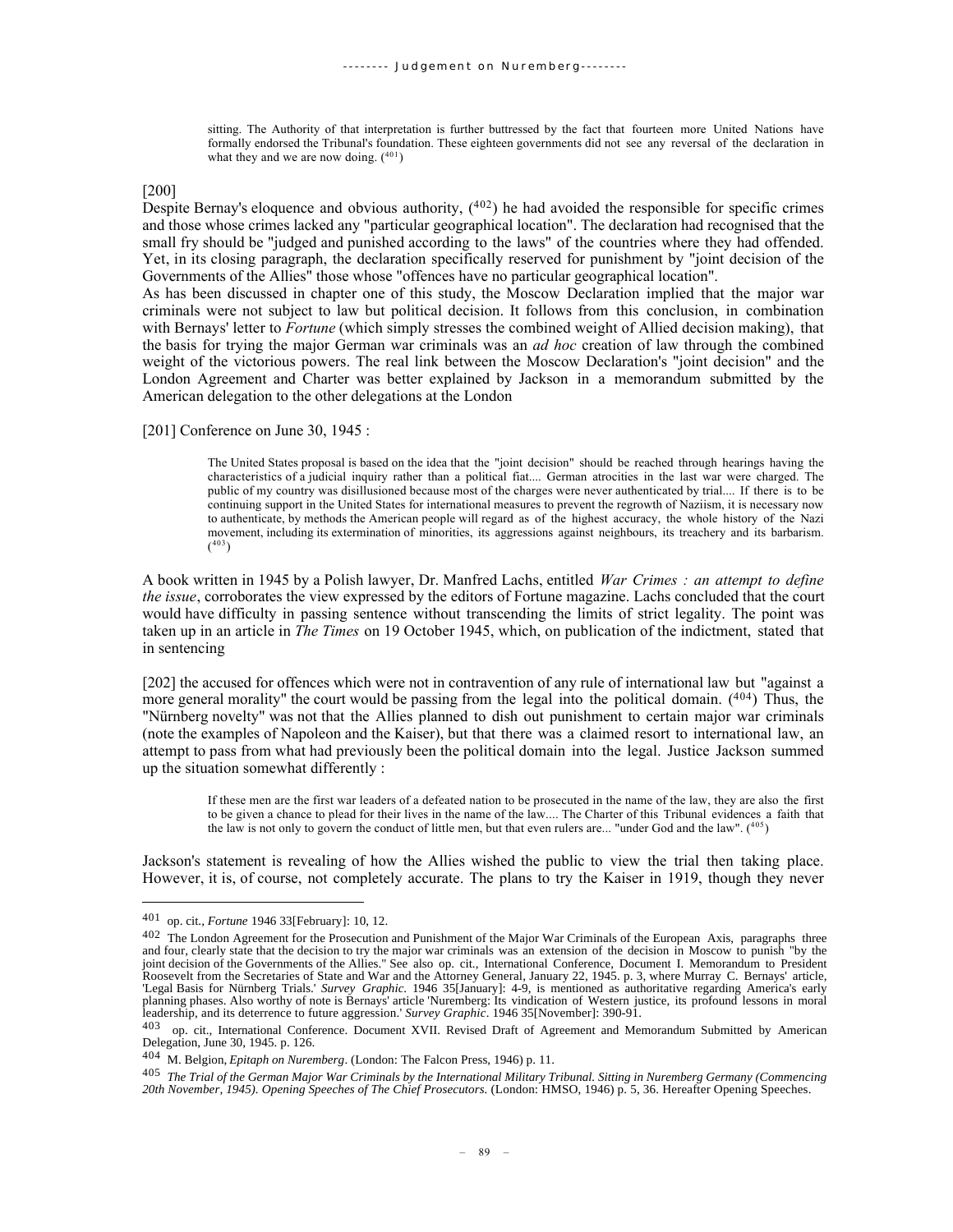came to fruition, were openly political. They took on legal form, however, in order to "assure to the accused such guarantees as were never before recognised in public law."  $(406)$ 

### [203]

### **Military Tribunals**

Six months after the IMT's final judgement, Francis Biddle, the United States member of the tribunal, wrote in justification :

It is accepted law everywhere that victorious powers may set up tribunals, with defined law, jurisdiction, and procedure, in the territories they have conquered and occupied.  $(407)$ 

Biddle's claim harked back to that made by Lloyd George in defence of a legal trial for the Kaiser and bears obvious similarity to that of the IMT in its final judgement. Also, like that of the IMT and Lloyd George, Biddle's reference to "tribunals" was, in order to seem plausible, necessarily vague.

As one would expect, in 1945 there were several types of military tribunal. If, by "tribunals", Biddle was referring to military commissions or courts martial (the two are very similar), then his point concerning the right to set up such "tribunals" was quite correct. However, Biddle was referring to the status of the IMT. As Nathan April, a member of the United States Supreme Court, pointed out in an article published in the Minnesota Law Review in April 1946, the IMT differed radically in composition, and scope of jurisdiction, from a court martial.  $(408)$ 

[204]

#### **Military Government Courts**

It is also possible that Biddle was referring to military government courts, although the IMT never claimed to be such. In order not to be long-winded, and since Biddle was the American member of the tribunal, the present writer will limit his comments to American military government courts.

There were two types of military government courts, those instituted during combat and those instituted later during permanent occupation. The courts in the former category were established by Military Government Ordinance No. 2 and had jurisdiction over "offenses committed by persons in the occupied area with the exception of members of the armed forces of the Allied Nations and the enemy." (409) Such offences constituted acts in violation of military government legislation and German law. These offences were, of course, not war crimes. The jurisdiction of the courts in the latter category (permanent occupation courts) was also restricted to non military personnel involved in the violation of "Allied Control Council and military government legislation, and offenses against German law in force in the judicial district in which the court is located."  $(4^{10})$  Thus neither type of military government court provided justification for the IMT.

## **B) Military Commissions and Courts Martial**

<sup>408</sup> Nathan April, 'An Inquiry into the Judicial Basis for the Nuernberg War Crimes Trial.' *Minnesota Law Review*. 1946 30[5]: 317.

<sup>410</sup> Ibid., p. 93.

<sup>406</sup> *What Really Happened at Paris: The Story of the Peace Conference, 1918-1919.* (United States: Greenwood Press, 1976. Reprint from the edition published by Scribner: New York, 1921) p. 243.

<sup>&</sup>lt;sup>407</sup> Francis Biddle, 'The Nürnberg Trial.' *Proceedings of the American Philosophical Society*. 1947 91[3]: 294. Biddle, in speaking of tribunals, was referring directly to the IMT. He was using this point to illustrate t from the victorious nations they are not therefore legally disqualified as judges. This point is quite correct. The Judges nationality does not necessarily mean their judgement will in fact be biased. The trial of enemy prisoners by military commission, for example, was regarded as just and quite legal, the need for neutral judges was not an issue. This point was clearly made by Benjamin B. Ferencz, Chief Prosecutor in the Nuremberg Military Tribunal Case No. IX (U.S. v. Ohlendorf, et al.): "The fact that members of a defeated nation are tried in tribunals of the victor creates the need for closest scrutiny of the proceedings but does not necessarily or by itself render the conduct of the trials corrupt. Such processes are as old as war itself and have been conducted by the United States since George Washington ordered Major André tried as a British spy." See Benjamin B. Ferencz, 'Nürnberg Trial Procedure and the Rights of the Accused.' *Journal of Criminal Law and Criminology*. --d 1948 39[2]: 144-145.

<sup>409</sup> E.E. Nobleman, 'American Military Government Courts in Germany.' *Annals of the American Academy of Political and Social Science*. 1950 267[January]: 88.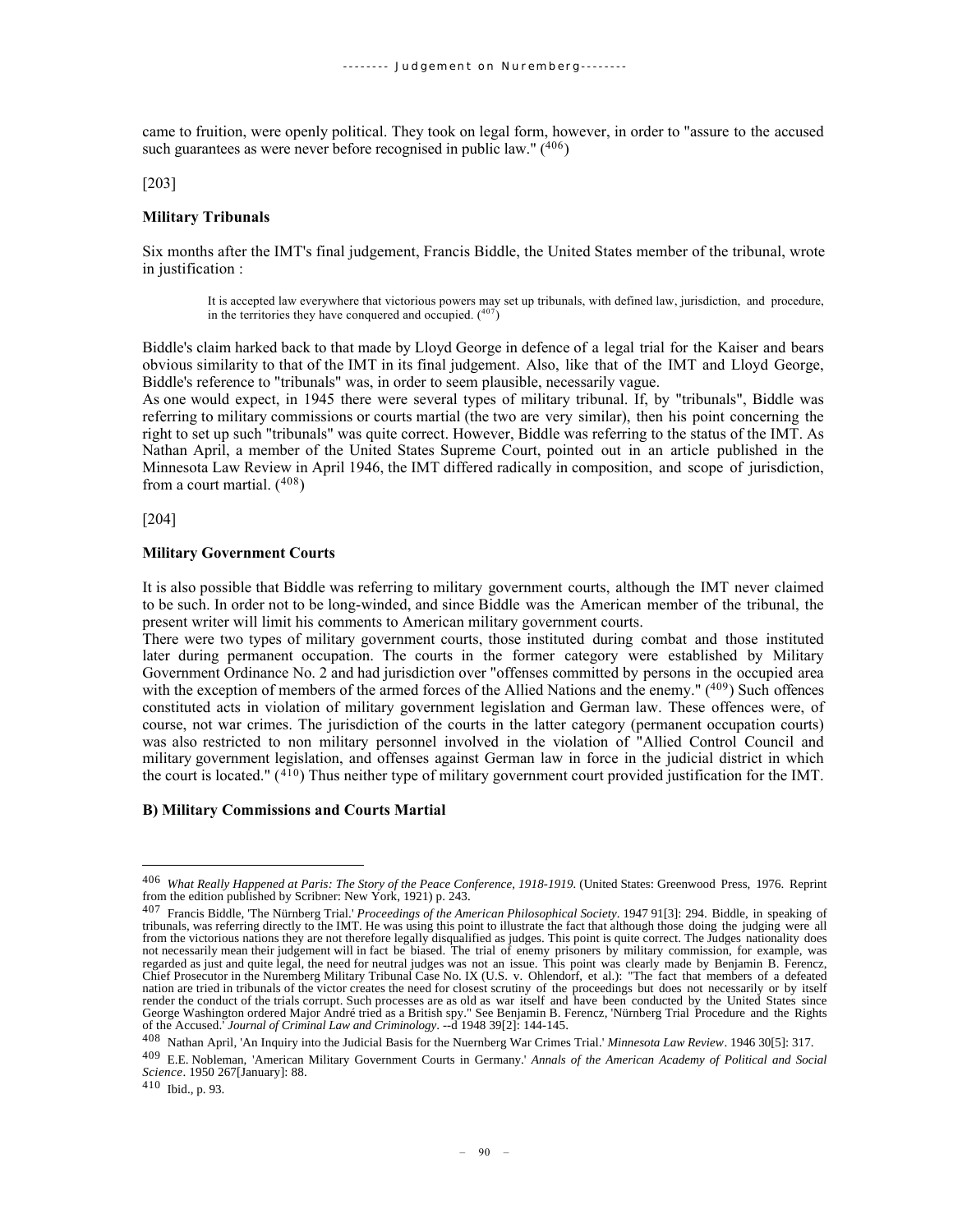## According to the United States Articles of War, court

[205] martial courts were to be composed exclusively of commissioned officers and exercise jurisdiction only over members of its own armed forces (except in certain non-germane cases). (<sup>411</sup>) The IMT, with the exception of the Soviet members, was composed entirely of civilians. With the military commission, on the other hand, there was no statute governing its composition. Thus, the IMT was at least compositionally not in violation of the laws governing military commissions. Yet, the military commission's jurisdiction was very specifically defined.

This definition involved violations of martial law, violations of the regulations of military government and violations of the traditionally accepted laws and customs of war,  $(^{412})$  and included (amongst other things) that the offences must have been committed within the field of command of the convening commander and that the sentence must be approved by that convening commander (or his successor).  $(^{413})$  The IMT made no pretence at adherence to these jurisdictional or procedural rules, nor did it claim to be a military commission. However, the IMT was closer to being a military commission than any other form of tribunal. Major Willard B. Cowles, the Vice Chairman of the Section of International and Comparative Law, Department of the Judge Advocate General (J.A.G.D.), in a 1944 article on military tribunals, modelled his definition on the

 $[206]$  military commission.  $(414)$  In defining military commissions, Cowles made specific reference to the Moscow Declaration of November 1, 1943, and its decision to try those responsible for specific atrocities (the *minor* criminals). He therefore referred to the Kharkov trial in December 1943 (page 48) in which the Soviet Union tried those Germans responsible for atrocities in and around Kharkov by Russian military tribunal under the "international law of war."  $(415)$  Cowles, however, makes no mention of those whose crimes had "no particular geographical location" (note the wording Moscow Declaration).

Cowles' article defines the scope of war crimes tryable by military commission as those in violation of the laws of war. These laws of war are defined as those found in the provisions of "such great treaties as the Hague conventions of 1899 and 1907, the 1929 Geneva Prisoners of War and Red Cross conventions, and the enormous body of the customary practices of war which have solidified into principles and rules of law." ( <sup>416</sup>) He continued :

There is a tendency to believe that what the Nazis are doing to the civilian populations in Europe is unprecedented. It is only so in the extreme degree in which it is being done. The already-existing and well understood principles of the laws of war include most of these offenses, and precedents exist for their punishment. (<sup>417</sup>)

## [207]

However, as Jackson was later to point out at the London Conference, the Allies had not envisaged the trial before the IMT "as a trial of isolated criminal acts", but "as a trial of the master planners in which the criminality consists of making and executing the master plan to attack the international peace."  $(^{418})$  By virtue of its charter, the IMT claimed jurisdiction over more than conventional war crimes, Article 6 (b) of the charter. The inclusion of Article 6 (a) "crimes against peace" and Article 6 (c) "crimes against humanity" rule out the IMT as a military tribunal in the previously accepted sense.

Cowles' article was written before the final decision to create the IMT and place the major war criminals on trial. His pre-London Conference definition of the military tribunal is based on the military commission and makes nonsense of Biddle's justification of the IMT, or for that matter the justification given by the IMT itself.

<sup>411</sup> op. cit., *Minnesota Law Review*. 1946 30[5]: 317.

<sup>412</sup> Ibid., pp. 317-318.

<sup>413</sup> Ibid., pp. 317-318.

<sup>414</sup> W.B. Cowles, 'Trial of War Criminals by Military Tribunals.' *Journal of the American Bar Association*. 1944 30[June]: 330-333, 362.

<sup>415</sup> Ibid., p. 330.

<sup>416</sup> Ibid., p. 331, see also p. 362.

<sup>417</sup> Ibid., p. 362.

<sup>418</sup> op. cit., International Conference, Document XVII. Revised Draft of Agreement and Memorandum Submitted by American Delegation, June 30, 1945. p. 127.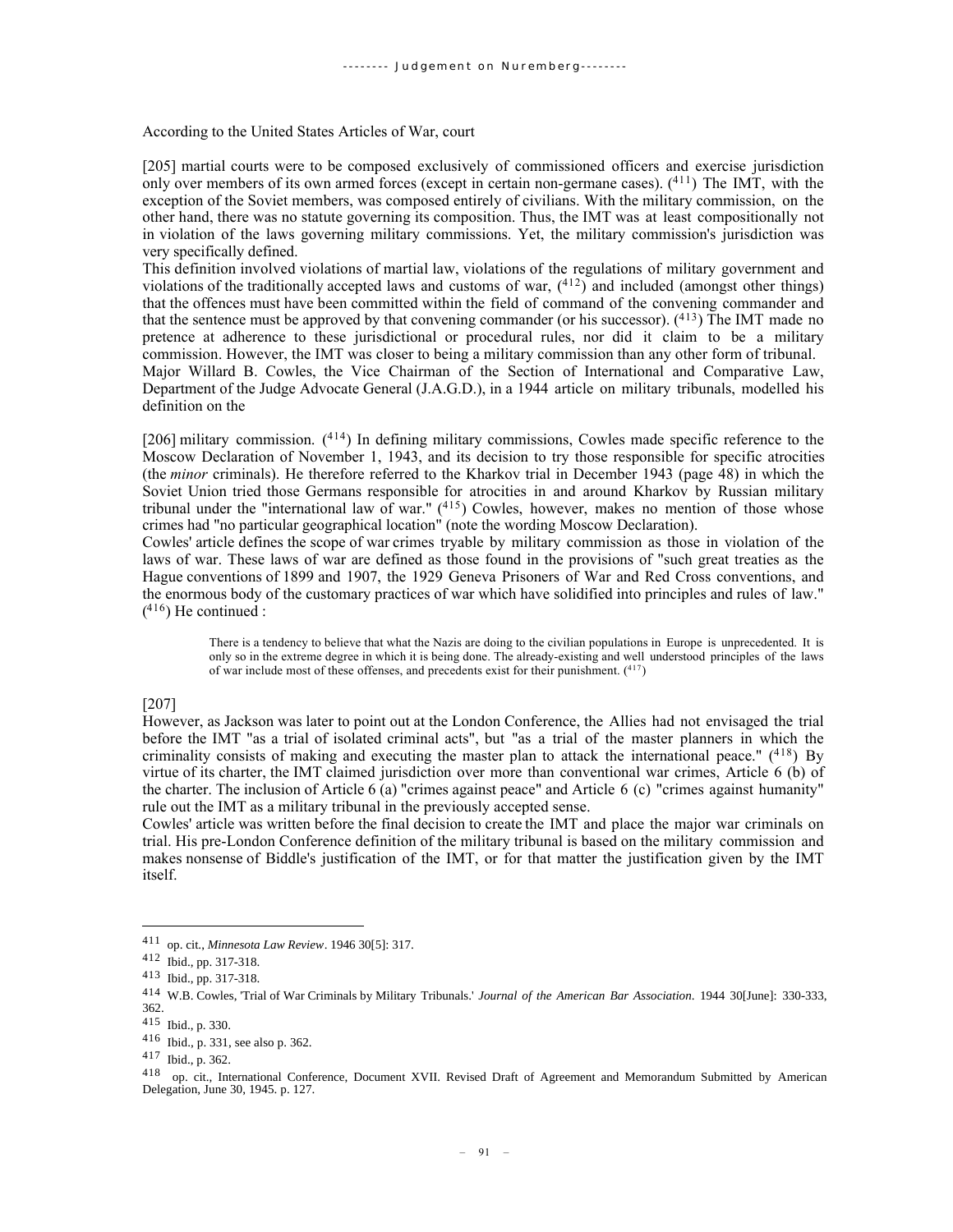In a similar manner to Biddle, Benjamin Ferencz, (<sup>419</sup>) in an article published in the *Journal of Criminal Law and Criminology* (1948), attempted to justify both the Nuremberg tribunals (the IMT and the subsequent Nuremberg Military Tribunal). Unfortunately, he falls into the same trap of not defining the term military tribunal. He also fails to read carefully the sources he quotes. In his article

[208] Ferencz quotes a statement by the United States Supreme Court in 1942 which recognised the establishment of military tribunals as being in full accord with Articles I and II of the United States Constitution :

An important incident to the conduct of war is the adoption of measures by the Military command not only to repel and defeat the enemy, but to seize and subject to disciplinary measures those enemies who, in their attempt to thwart or impede our military effort have violated the law of war.  $(^{420})$ 

It should be noted that the statement by the Supreme Court refers only to the traditionally accepted practice of tribunals (military commissions) set up to try persons for acts in violation of the laws and customs of warfare.  $(421)$ 

The IMT was certainly not a military tribunal in the previously defined sense. This conclusion naturally leads to the issue of "war crimes" (normally tried before military tribunals), which, due to an apparent lack of contemporary controversy, has so far been mentioned only in passing. With the existance of a well defined legal category known as the the laws and customs of war and the precedent created by the Treaty of Versailles (noted at the end of chapter two), the natural assumption with regard to Article 6 (b) of the charter is that it was legal at least

[209] in terms of the subject matter which it claimed was criminal and for which there was to be individual responsibility.

Nevertheless, none of the major war criminals had actually entered the territory of the offended nations and committed the crimes themselves. They had been responsible for the formulation of the master plan, the governmental policies or, in some cases, direct orders leading to the actual commission of the acts. Thus, the concepts of planning and "conspiracy" were vital to their conviction. One argument against the legality of the IMT is that, like the Kaiser, as members of a sovereign government many of the major Nazi war criminals were unreachable. Another argument is that the concept of "conspiracy", though well known in Anglo-American municipal law, was foreign to both municipal law on the continent (where the crimes were committed) and international law.

The Treaty of Versailles itself left little room for military officers to escape responsibility for ordering violations of the laws and customs of war. This view was corroborated by the opinions of many contemporary international lawyers  $(422)$  who, by and large, remained silent on the the liability of members of civil government (except those actually residing in occupied territories and violating the laws of those territories). Historically, heads of state were not subject to *criminal* responsibility

[210] for their actions, a principle which the present writer has argued was upheld not only with regard to Napoleon in 1815 but also by the Treaty of Versailles (Article 227) despite arguments to the contrary by recent writers.  $(423)$  This thesis, though, has concentrated on Article 6 of the London Charter. The abolition of the immunity of heads of state is contained in Article 7 of that charter and, like the denial of the plea of superior orders contained in Article 8, is irrelevant if the actual acts committed are not criminal, as in the case of "crimes against humanity" and "crimes against peace". However, with regard to "war crimes" and the jurisdiction of the IMT, whether the concept of "conspiracy" was transferable to international law or whether government members of a state could come under the jurisdiction of the courts of a foreign state are both moot points. This thesis has argued that the IMT, as it was not a military tribunal authorised by existing

<sup>419</sup> Ferencz was the Executive Counsel, Office of Chief Counsel for War Crimes and Chief Prosecutor in the Nuremberg Military Tribunal case No. IX.

<sup>420</sup> op. cit., *Journal of Criminal Law and Criminology* 1948 39[2]: 145.

 $421$  Ibid., similarly Ferencz quotes a later Supreme Court statement made in 1946. This statement talks of the "punishment of enemy combatants who have committed violations of the law of war". It thus differs very little from the earlier statement.

<sup>422</sup> C.A.H. Bartlett, 'Liability for Official War Crimes.' *Law Quarterly Review*. 1919 35: 177- 192.

<sup>423</sup> See for example M. Cerif Bassiouni, *Crimes Against Humanity in International Law*. (Dordrecht: Martinus Nijhoff Publishers, 1992) p. 465.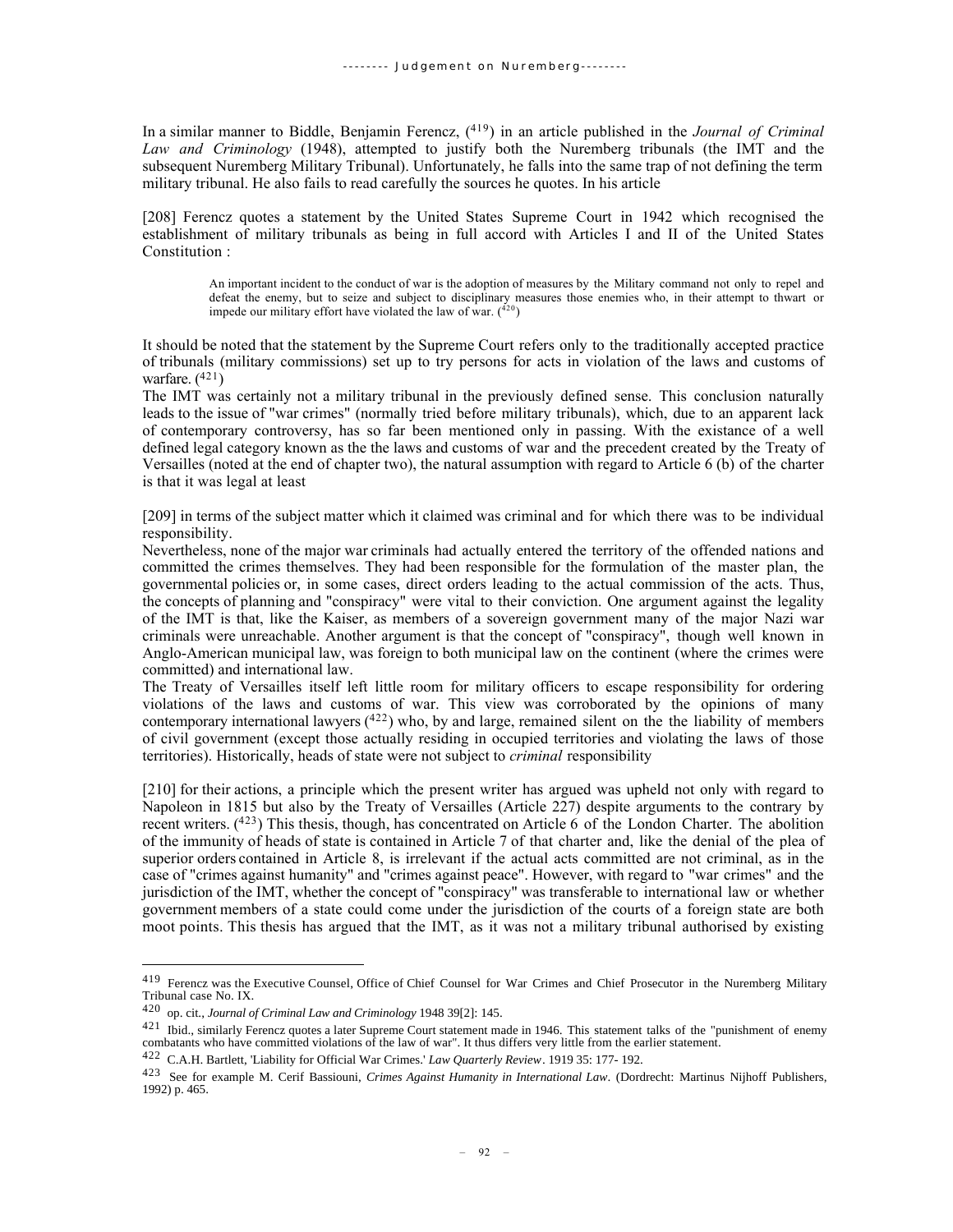law, was illegal. The important question here is whether an illegal court can try an individual for a legal crime. The answer, of course, is no.

An examination of the specifications of Article 6 (b) make it clear that such a charge would be cognisable before a regular military commission or even a combined military commission of several nations as agreed on at Versailles in 1919. The difficulty here is that the IMT was not a military commission. Before the IMT, Article 6 (b) stated no case. As Nathan April noted in 1946, the specifications

[211] of Article 6 (b) embraced "a formidable array of violations of the laws of war, sufficient in amplitude and depth of their infamy to consign those convicted thereof to the hangman's noose a thousand times over."  $(424)$  It was the Allies' insistence on introducing the essentially political articles "crimes against peace" and "crimes against humanity" (the former against the better judgement of the French at the London Conference, page 115 ff) which made Nuremberg a novelty and, in terms of legality, acted against the essentially undisputed charge of "war crimes".

## **The Authority of the IMT**

If the IMT was not created under the authority of any existing law and was without precedent, it may be asked by what authority the IMT was established. The question is answered quite simply. There was no act of Congress or Parliament, nor any treaty which established the tribunal, and while the present writer professes no familiarity with the public records of the Soviet Union or France, it is plain that the IMT did not look to such records for justification. The IMT's foundations may be most clearly seen in an American statement made in January 1945 :

We favour the trial of the prime leaders by an international military commission or military court, established by Executive Agreement of the heads of State of the interested United Nations. This would require no enabling legislation or treaty.  $(^{42}$ 

### [212]

This declaration certainly brings into dispute any *obiter dictum* of the IMT members concerning the charter's place in international law. It also makes of doubtful validity any claims that the tribunal was intended as a "contribution to international law". As the distinguished international lawyer and vice-chairman of the British government War Crimes Committee (1918-1919), J.H. Morgan, said in 1948 :

International Law is not law at all except in so far as it is 'adopted' by the courts of each particular country....  $(426)$ 

Indeed, as has already been noted, there was no Act of Parliament or confirmation by the United States Senate which ratified the London Charter. The Nuremberg trial was not founded on a treaty but on an executive agreement.

There would perhaps have been a stronger basis in international law for the Nuremberg trial if it had been part of a treaty settlement. Nathan April stated in 1946, that "our own Constitution recognises legislative force in International agreements or conventions, only when they constitute 'Treaties' duly confirmed by the Senate. The Agreement of London was an Executive affair ; it was never ratified by the Senate ; and neither by the Constitution nor

[213] by any statute empowered to create either national or extra-national courts."  $(427)$  As has been shown in chapter three of this study, the reason for this was, at least in part, the fear of creating legal precedent for the future.

The tribunal gained its authority solely from the London Agreement and Charter of August 8, 1945, and time and time again referred back to its authority. The Chief Prosecutor for the Soviet Union was, therefore,

<sup>424</sup> op. cit., *Minnesota Law Review*. 1946 30[5]: 323.

<sup>&</sup>lt;sup>425</sup> op. cit., International Conference, Document I. Memorandum to President Roosevelt from the Secretaries of State and War and the Attorney General, January 22, 1945. p. 7.

<sup>426</sup> J.H. Morgan, *The Great Assize*. (London: John Murray, 1948) p. 37.

<sup>427</sup> op. cit., *Minnesota Law Review* 1946 30[5]: 315. That the London Agreement was executive in character is a point not in dispute. A text of the Agreement and Charter may be found in the Department of State, Executive Agreement Series, No. 472 [Publication 2461].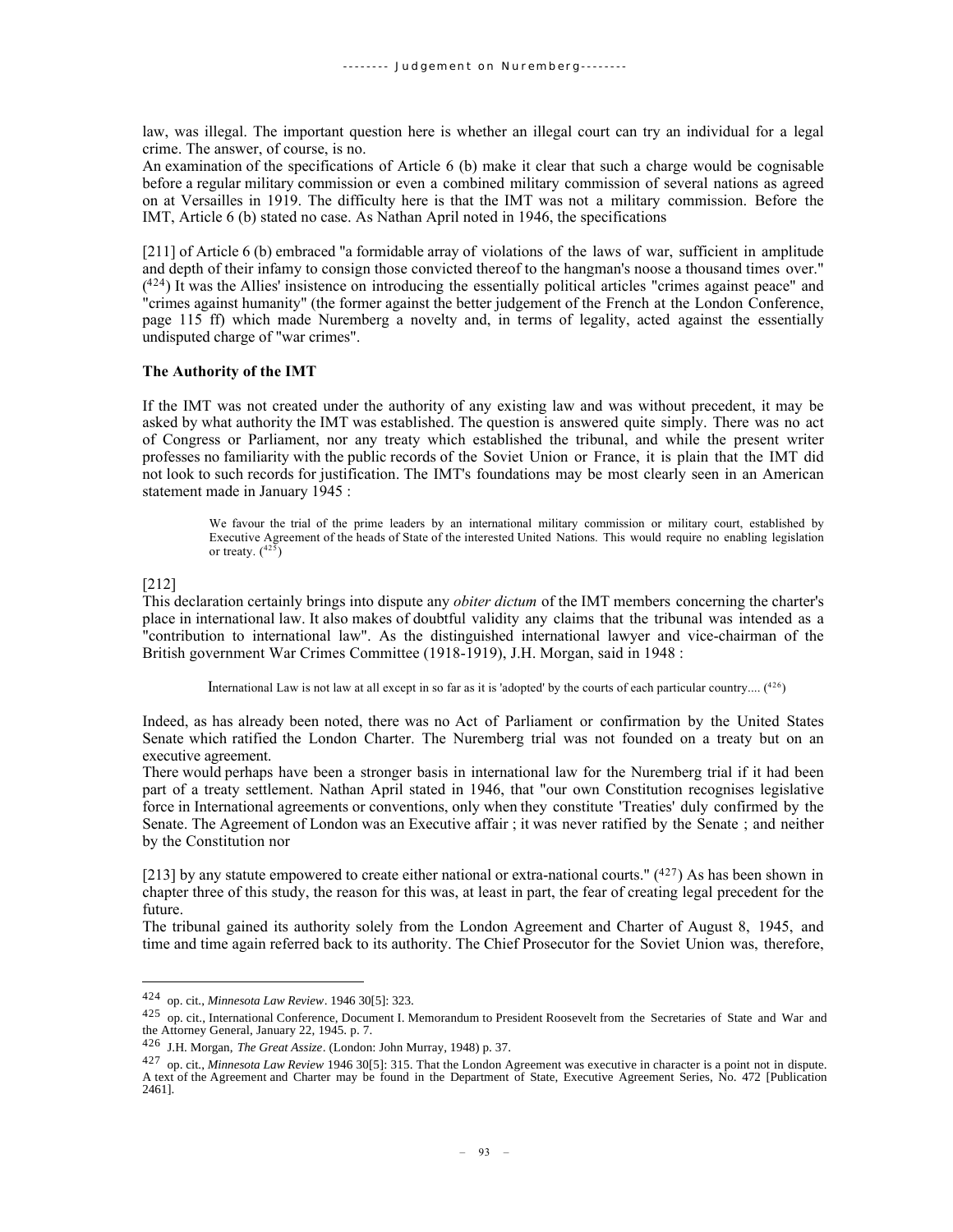able to state, in accordance with Article 2 of the agreement, that the charter "of the International Military Tribunal is to be considered an unquestionable and sufficient legislative act, defining and determining the basis and procedure for the trial and punishment of the major war criminals." He stated that the references to *nullum crimen sine lege* were therefore "not applicable because of the following fundamental, decisive fact : The Charter of the Tribunal is in force and in operation and all its provisions possess absolute and binding force."  $(4^{28})$  Thus, Article 3 of the charter contained the sanction that : "Neither the Tribunal, its members nor their alternates can be challenged by the prosecution, or by the Defendants or their Council."  $(429)$ Nathan April noted that the denial of the right to question the jurisdiction of a court was unique at least in the modern practice of Anglo-American countries. Indeed, although in American law, civil courts may not review the judgement of military tribunals, they do have

[214] appellate power concerning jurisdiction, that is : 1) whether the tribunal was legally constituted, 2) whether it had jurisdiction of the person, 3) whether it had jurisdiction of the subject matter, 4) whether its sentence was conformable to law, 5) whether its procedure complied with statutory or executive regulations of a jurisdictional nature. (<sup>430</sup>) It is perhaps not unreasonable to assume, a priori, that the need for such a provision (Article 3) represented the fear that any challenge to the jurisdiction of the IMT might be successful, a point also noted by Nathan April.  $(431)$ 

#### **Revising International Law**

When speaking of the legal basis for the tribunal and the principles it was to apply, it is important to note that international law, like common law, is organic. The law cannot be just a scholarly collection of fixed principles. Such an argument was used strongly in defence of the IMT by Justice Jackson :

Unless we are prepared to abandon every principle of growth for International Law, we cannot deny that our own day has the right to institute customs and to conclude agreements that will themselves become sources of newer and strengthened International Law. (432)

Jackson's argument was that international law, if it is to

[215] be relevant to contemporary situations, must be organic, able to adapt to meet new threats to society. This argument was also used by Clemenceau and Lloyd George in 1919. As noted in the introduction to this study, such adaptions come through the introduction of new legislation, which once instituted becomes binding for the future. However, as has been demonstrated at the end of chapter four of this study, Jackson expressed a fear of changing the law for the future. At the London Conference Jackson claimed for the Allied Powers the right to retroactively codify international law :

I think it is entirely proper that these four powers, in view of the disputed state of the law of nations, should settle by agreement what the law is as the basis of this proceeding, and if I am wrong about that, I do not see much basis for putting these people on trial in a quasi-judicial proceeding.  $(^{433})$ 

In a report to the President, Jackson also wrote :

We can save ourselves from those pitfalls if our test of what legally is crime gives recognition to those things which fundamentally outrage the conscience of the American people and brought them finally to the conviction that their own liberty and civilization could not persist in

[216]

the same world with the Nazi power... I believe that those instincts of our people were right and they should guide us as

<sup>428</sup> IMT, Vol. VII, p. 148.

<sup>&</sup>lt;sup>429</sup> B.F. Smith, *The American Road to Nuremberg: The Documentary Record, 1944-1945*. (Stanford: Hoover Institution Press, 1982)<br>p. 214, or Charter of the International Military Tribunal, I. Constitution of the Internatio 10.

<sup>430</sup> W.F. Fratcher, 'Review by the Civil Courts of Judgments of Federal Military Tribunals.' *Ohio State Law Journal*. 1949 10[3]: 271- 300, esp. p. 275.

<sup>431</sup> op. cit., *Minnesota Law Review.* 1946 30[5]: 319.

<sup>432</sup> R.H. Jackson, *The Case Against the Nazi War Criminals.* (New York: Knopf, 1946) p.77.

<sup>433</sup> op. cit., International Conference, Document XLIV. Minutes of Conference Session of July 23, 1945. p. 329.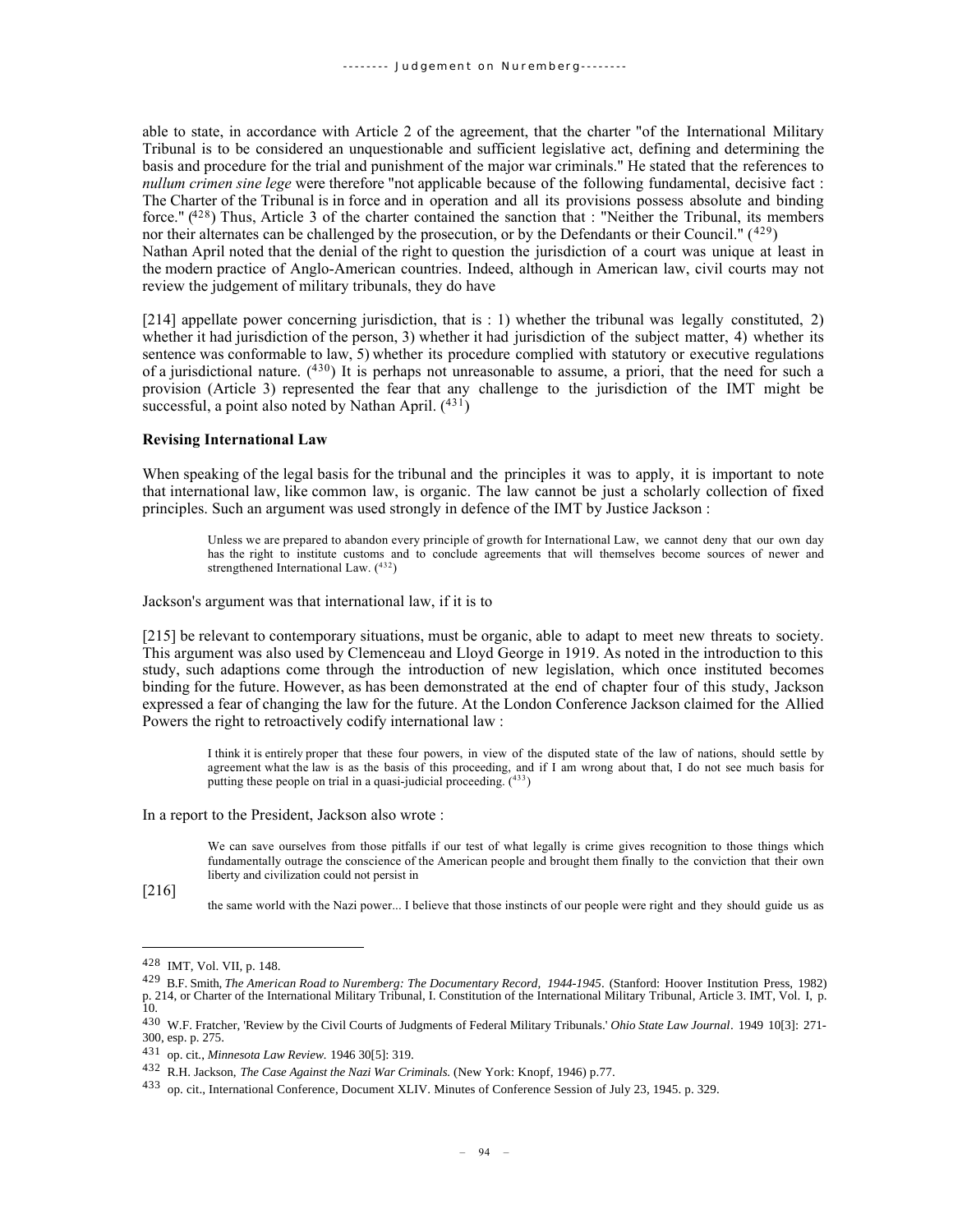## the fundamental tests of criminality.  $(^{434})$

This is of course, a very dubious standard for the law. Indeed, law formulated in such a manner takes on an ad hoc quality. Jackson's desire to morally underpin international law was in some respects a commendable one. Yet, as Edwin Borchard, of the board of editors of the *American Journal of International Law*, said of Jackson as early as 1941 :

"It should come as no surprise to the Attorney General that many international lawyers do not share his views on international law or how international law is created.... It may be unfortunate that the international legal order is not exactly a moral order ; but any system of social control must deal with the materials at hand, and the myriad of factors which condition international relations are not yet sufficiently understood or controllable to construct out of them a moral order... Short of agreement uniformly interpreted [treaties]... law must be based on facts of human and national behaviour over the centuries [customary law and the practice of nations], not on postulates and theories inspired by emotion, however noble."  $(^{435})$ 

To be sure, Germany's Nazi authorities had ordered and planned the commission of acts which were, to all but the

[217] most hardened, morally reprehensible. It was the Allies' aim to punish these acts. However, the minutes of the London Conference clearly reveal that those responsible for formulating the charter were aware that the majority of the acts for which they demanded retribution were not provided for in existing international law. As noted in the introduction to this thesis, a problem of legal revision arises when at least one party in the conflict admits a shortfall in the law and desires a change of the law in force (page 35). Though not publicly, but at least in the privacy of the London Conference, the Allies admitted the shortfall in existing international law. As the problem of revision through legislation in international law is so intertwined with politics, any attempt to render it completely juridical must be doomed to failure from the outset (page 35). Nevertheless, as we have seen, it is clear from the London Conference, and its results, that the Allies were not interested in tackling the problem within the accepted framework of revision in international law. As Sir Hartley Shawcross argued :

If this be an innovation, it is an innovation long overdue - a desirable and beneficent innovation fully consistent with justice, fully consistent with common sense and with the abiding purposes of the law of nations.... (<sup>436</sup>)

the record of history shows that, in terms of international law, it was

[218] an innovation which was handled inappropriately. Indeed, of all the representatives present at the London Conference only Justice Jackson had any desire to change the law for the future. Yet even Jackson was fearful of creating legal precedent (page 160).

In 1943, the respected international lawyer, Hans Kelsen, noted that all conflicts between nations are "economic or political with respect to the interests which are involved" and legal, or otherwise, with respect to the "normative order controlling these interests" (page 31). No matter how morally praiseworthy the Allied efforts bring to trial the major German war criminals, the "normative order" controlling the Allied effort was clearly political.

The political importance of the destruction of National Socialism was clearly evident at the Potsdam and the Crimea conferences. The protocol of the Potsdam Conference, dated August 2, 1945, under the heading "Political Principles", emphasised the necessity to :

convince the German people that they have suffered a total military defeat and that they cannot escape responsibility for what they have brought upon themselves, since their own ruthless warfare and the fanatical Nazi resistance have destroyed the German economy and made chaos and suffering inevitable.

[219]

To destroy the National Socialist Party and its affiliated and supervised organisations, to dissolve all Nazi institutions, to ensure that they are not revived in any form, and to prevent all Nazi and militarist activity or propaganda. (437)

<sup>434</sup> Ibid., pp. 48-50.

<sup>435</sup> Edwin Borchard, 'War, Neutrality and Non-Belligerency.' *American Journal of International Law*. 1941 35: 618, 619. Brackets mine.

<sup>436</sup> IMT, Vol. III, p. 104.

<sup>437</sup> Potsdam Protocol, Section II, "The principles to govern the treatment of Germany in the initial control period", Part A, Political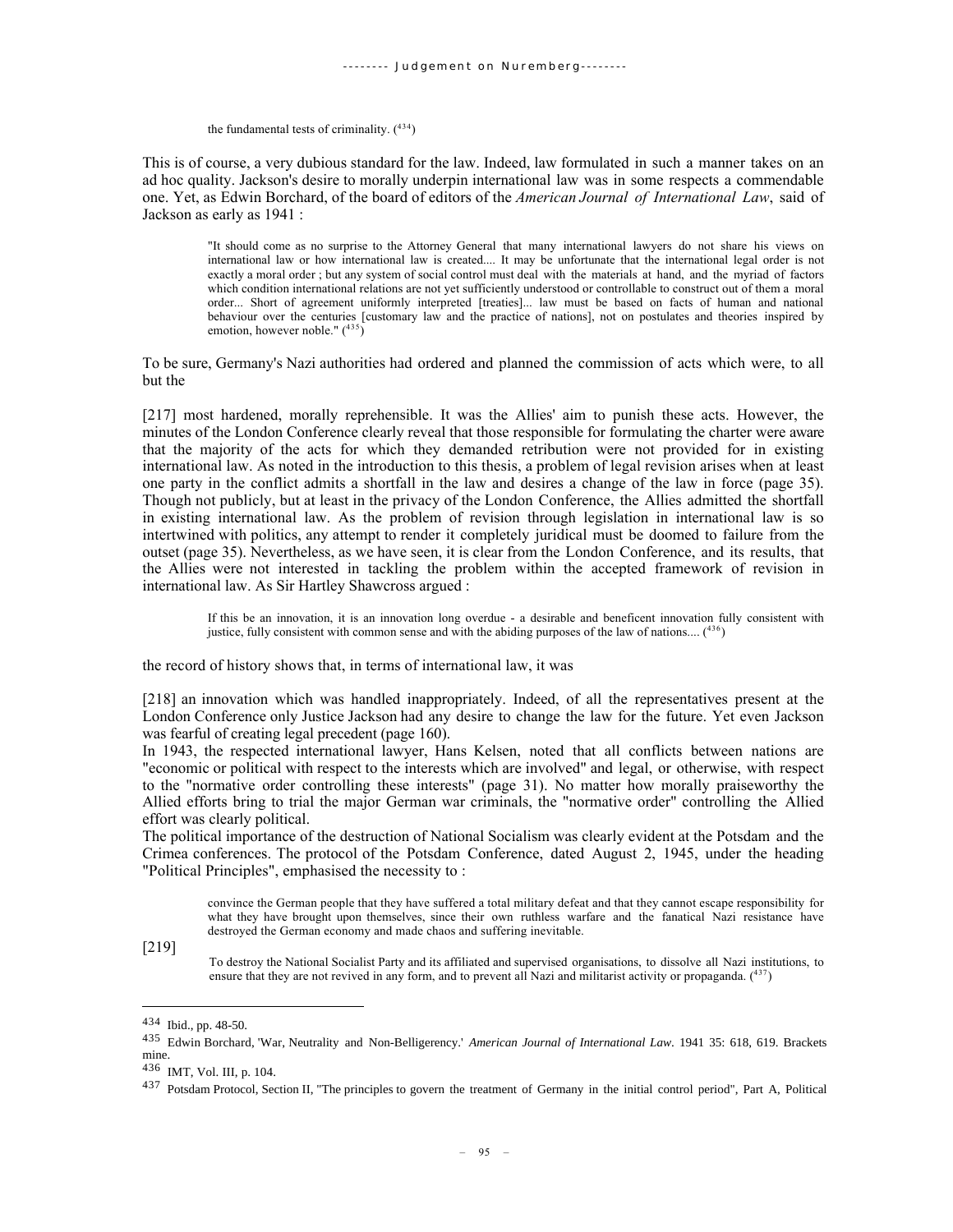Five months earlier the Report of the Crimea Conference (Yalta Conference), dated February 11, 1945, had declared :

We have agreed on common policies and plans for enforcing the unconditional surrender terms which we shall impose together on Nazi Germany after German armed resistance has been finally crushed.... It is our inflexible purpose to destroy German militarism and Nazism and to ensure that Germany will never again be able to disturb the peace of the world... [and to] bring all war criminals to just and swift punishment....  $\binom{438}{ }$ 

The clear message of the Memorandum to President Roosevelt from the Secretaries of State and War and the Attorney General, dated January 22, 1945, is that the Nuremberg trial was not only a desirable and "just" method by which to punish the offenders, but also a way of to gain "maximum

[220] public support" and "receive the respect of history", while justifying American war-time policies and convincing the German people of the evil of their former government.  $(439)$ 

The "respect of history" is merely a form of long-range public support. The ability of legal garb to marshal public support is undeniable. (440) Although this thesis has not set out to discuss the seeming unfairness inherent in the punishment of only German (and Japanese) crimes, a word concerning Allied atrocities will at this point help to illustrate the benefits of a trial by standards of international law over executive action.

Jackson had noted at the London Conference that it would take a great deal of inventive thinking to distinguish, in terms of "military necessity", between the destruction wrought by the Allies on German towns and villages and that wrought by the Germans on Allied civilian areas (page 6). The Allies had matched the Axis Powers more than bomb for bomb. Dresden, Hiroshima and Nagasaki serve as ample reminders. Such wholesale destruction (which was arguably more reaction than self defence) is far easier to justify if one can look back and see it as self defence against, or an attempt to halt, a criminal aggressor intent upon dominating the world. Even better if this criminality is proven in court. It is the instigator of a criminal policy who is regarded as guilty. If the victim picks up the same cudgel, or for that matter a bigger one, it is self-defense or at least a justifiable

[221] reaction. Few people weep when the police find it necessary to shoot a convicted mass murderer who will not lay down his or her weapon. The criminal has been stopped and the end is almost universally seen to justify the means. In the classic spirit of Tom Sawyer's Aunt Polly, we are inclined to say : "You didn't get a lick amiss, I reckon."

The criminality of an opponent's actions will often have the effect of justifying, at least morally, and in some cases legally, the actions of the victim or those intent upon apprehending the criminal. At the London Conference, Jackson stated to the other delegates that :

Our interest in this matter is to see that the representations that have been made to our people that this was a criminal war and was carried out in criminal fashion are followed out by the procedure that is appropriate to trial of that kind of offense.... But we do not want to have a result which in the light of history will fail to justify the procedures which we have taken. We think of this as rather more than trying certain persons for some specific offenses. There is involved in this the whole Nazi drive to dominate the world. There is involved in this the basis on which the United States engaged in its lend-lease operation, the belief that this war was illegal from its inception.  $(441)$ 

#### [222]

Quotes of a more noble intent may easily be found. Sir Hartley Shawcross, in his opening speech at Nuremberg, eloquently stated :

The British Empire with its Allies has twice, within the space of 25 years, been victorious in wars which have been forced upon it, but it is precisely because we realise that victory is not enough ; that might is not necessarily right ; that

Principles 3(ii) and 3(iii). found in J.A.S. Grenville, *The Major International Treaties 1914-1945.* (New York: Methuen, 1987) p. 232.

<sup>438</sup> Report of the Crimea Conference (Yalta Conference), Section II, "The Occupation and Control of Germany", found in op. cit., *The Major International Treaties 1914-1945*. pp. 226- 227. Brackets mine.

<sup>439</sup> op. cit., International Conference, Document I. Memorandum to President Roosevelt from the Secretaries of State and War and the Attorney General, January 22, 1945. p. 6.

<sup>440</sup> op. cit., *International Law*. p. 8.

<sup>441</sup> op. cit., International Conference, Document XVII. Minutes of Conference Session, June 29, 1945. p. 113.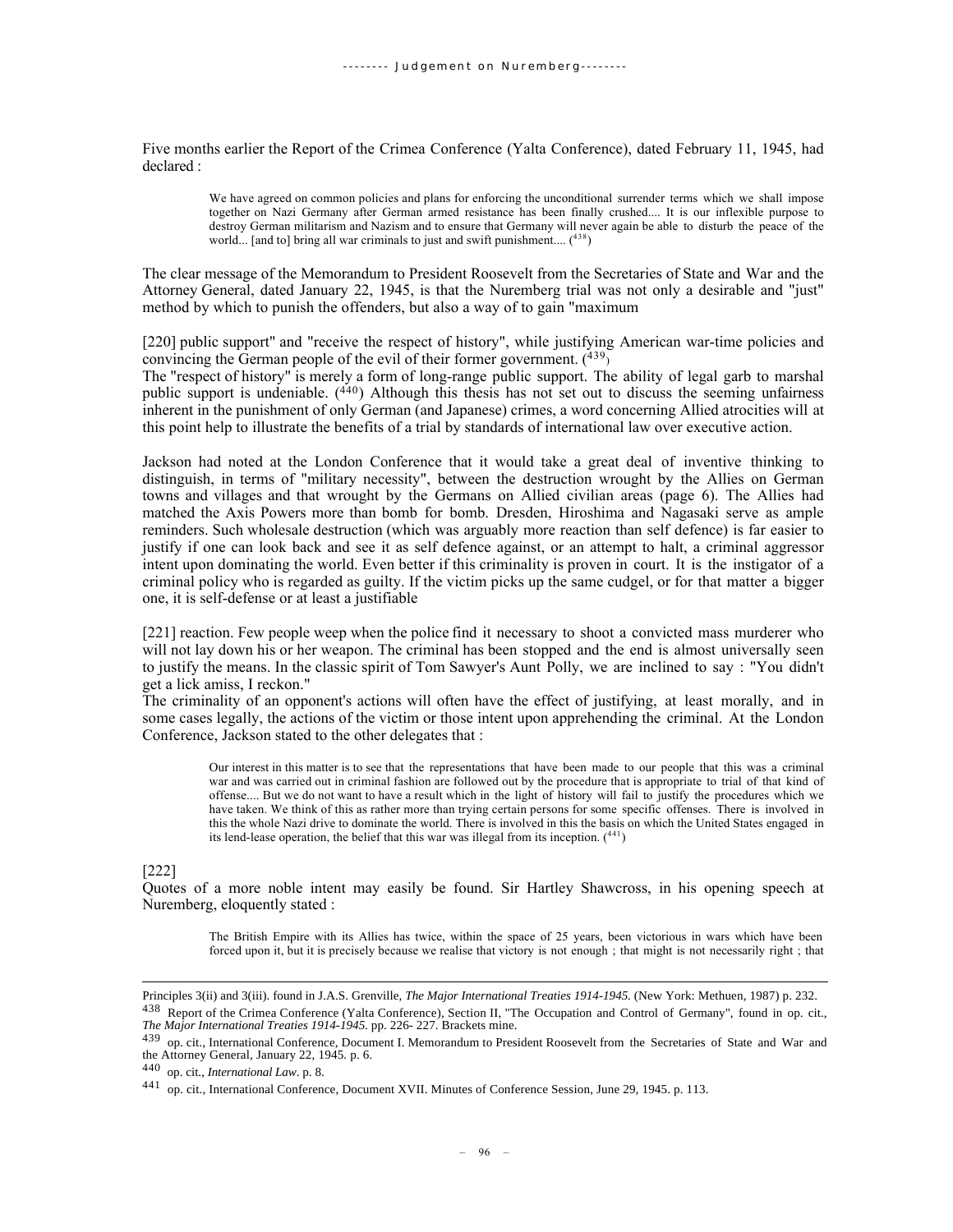lasting peace and the rule of International Law is not to be secured by the strong arm alone, that the British Nation is taking part in this trial.  $(442)$ 

Nobility, however, does not presuppose legality. The expectations placed on the Nuremberg trial of 1945- 1946 are well summed up by the Tusas :

The Trial of the Nazi Leaders at Nuremberg was not held just to establish their guilt and decide whether to punish them for committing crimes. It was part of the search for a better way to control strong human impulses, aggression and revenge. It was an attempt to replace violence with acceptable and effective rules for human behaviour.  $(443)$ 

### [223]

Yet, when only the victor acts as the plaintiff, legislator, prosecutor, judge and executioner (in that order), after the actual commission of the offence, international law and order is determined by might alone. A "legal process" so conducted comes dangerously close to revenge. A court so established may exercise only a de facto authority by force of the stronger. (<sup>444</sup>) It seems that such lofty aspirations as those expressed by Sir Hartley Shawcross in his opening speech have a hollow ring when viewed in this light. Indeed Adolf Hitler's words, quoted by Shawcross at the very beginning of his speech, take on an ominous new meaning :

I shall give a propagandist cause for starting the war, never mind whether it be true or not. The victor shall not be asked later on whether we tell the truth or not. In starting and making a war not the right is what matters but victory - the strongest has the right. ( <sup>445</sup>)

By May 1945, The Allies had proved themselves to be the strongest. Four months after victory they drew up the London Agreement and Charter. It must be granted that the Allied aim, in trying the enemy at the end of the war, may legitimately have been political, while at the same time the process by which individuals are brought to "justice"

[224] may be legal. Also, all law necessarily relies on a measure of might for implementation. However, when the process by which the enemy is brought to "justice" is not governed by predetermined law then it becomes political, reliant solely on the might and whim of the victor. The Allied desire to punish certain individuals for the full extent of what was perceived to be the misdeeds of the Nazi régime, led them consciously, though not publically so, to step outside the bounds of legality. In so far as the Nuremberg trial of 1945-1946 was a political act it was simply an extension of the war, the last battle in a clash of political ideologies, a battle which, although not fought with the traditional machinery of war, proved for Germany's Nazi leaders far more deadly.

<sup>442</sup> op. cit., Opening Speeches, ps. 47.

<sup>443</sup> op. cit., *The Nuremberg Trial*. ps. 14.

<sup>444</sup> G.A. Finch, 'The Nuremberg Trial in International Law.' *The American Journal of International Law*. 1947 41[1]: 35. For the same issue raised after the First World War, see 'The Danger of the German Trials.' *The Nation*. (London) 1920 26[February 7]: 629-630. <sup>445</sup> op. cit., Opening Speeches, p. 47.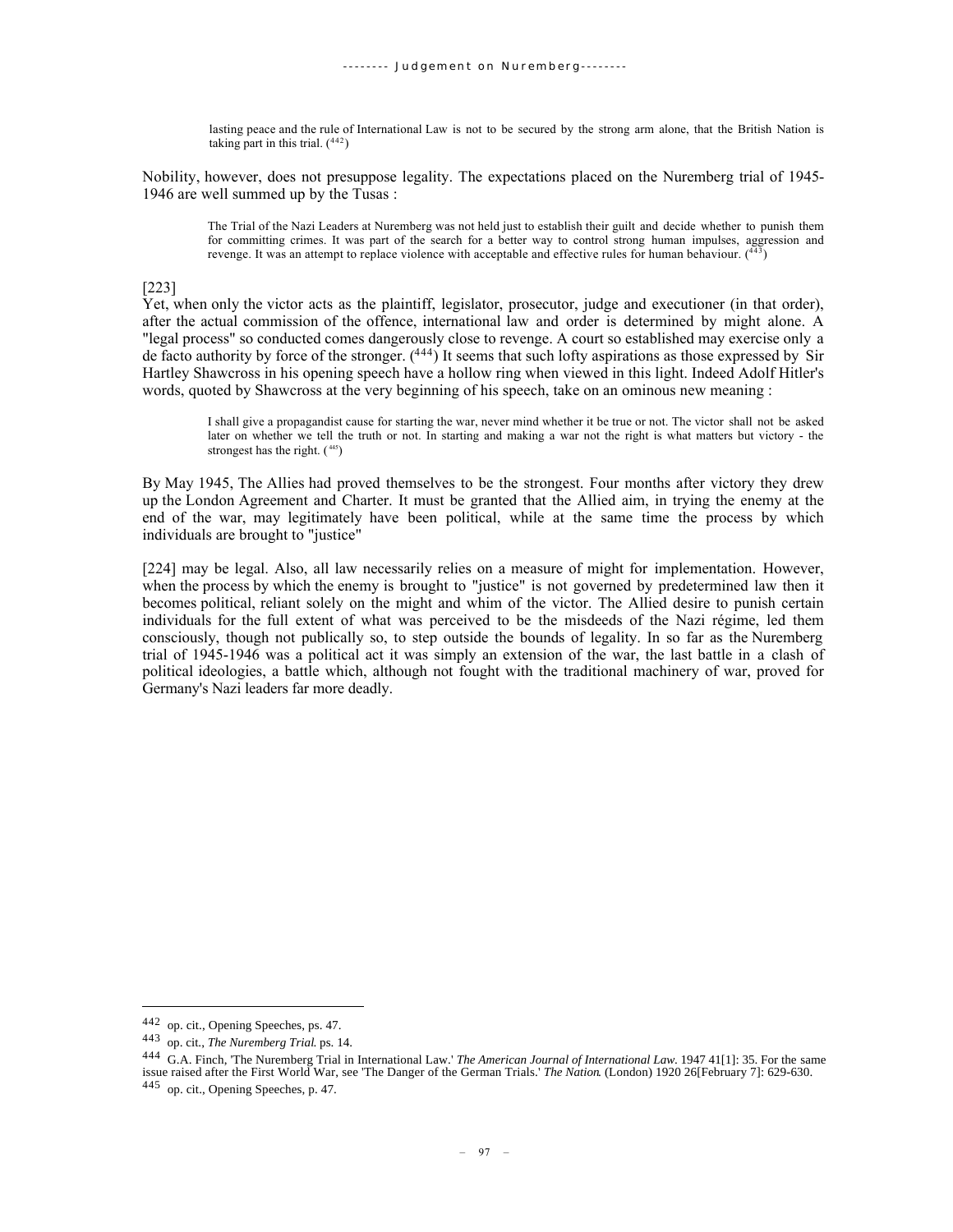[In the manuscript, the endnotes occupy pp. 225-253.]

[254]

## **Appendix 1**

### **Charter of the international Military Tribunal, August 8, 1945. Article 6.**

*Article 6....* The following acts, or any of them, are crimes coming within the jurisdiction of the Tribunal for which there shall be individual responsibility :

(a) *CRIMES AGAINST PEACE :* namely, planning, preparation, initiation or waging a war of aggression, or war in violation of international treaties, agreements and assurances, or participation in a common plan or conspiracy for the accomplishment of any of the foregoing ;

(b) *WAR CRIMES :* namely, violations of the laws and customs of war. Such violations shall include, but not be limited to, murder illtreatment or deportation to slave labour or for any other purpose of civilian population of or in occupied territory, murder or ill-treatment of prisoners of war or persons on the seas, killing of hostages, plunder of public or private property, wanton destruction of cities, towns or villages, or devastation not justified by military necessity ;

*(c) CRIMES AGAINST HUMANITY :* namely, murder, extermination, enslavement, deportation, and other inhumane acts committed against any civilian population, before or during the war,\* or persecutions on political, racial or religious grounds in execution of or in connection

with any crime within the jurisdiction of the Tribunal, whether or not in violation of the domestic law of the country where perpetrated.

Leaders, organizers, instigators, and accomplices participating in the formulation or execution of a common plan to or conspiracy to commit any of the foregoing crimes are responsible for all acts performed by any person in execution, of such plan.

Text as printed in *Trial of the Major War Criminals Before the International Military Tribunal Nuremberg 14 November 1945-1 October 1946.* (Nuremberg : Secretariat of the Tribunal, 1947) Vol. I, p. 11.

\*Comma substituted in place of semicolon by Protocol of 6 October 1945.

[255]

### **Appendix 2**

# **Treaty of Versailles, June 28, 1919. Part VII, Penalties, Articles 227-230.**

## Article 227.

The Allied and Associated Powers publicly arraign William II. of Hohenzollern, former German Emperor, for a supreme offense against international morality and the sanctity of treaties. A special tribunal will be constituted to try the accused, thereby assuring him the guarantees essential to the right of defense. It will be composed of five judges, one appointed by each of the following Powers : namely, the United States of America, Great Britain, France, Italy and, Japan.

In its decision the tribunal will be guided by the highest motives of international policy, with a view to vindicating the solemn obligations of international undertakings and the validity of international morality. It will be its duty to fix the punishment which it considers should be imposed. The Allied and Associated Powers will address a request to the Government of the Netherlands for the surrender to them of the ex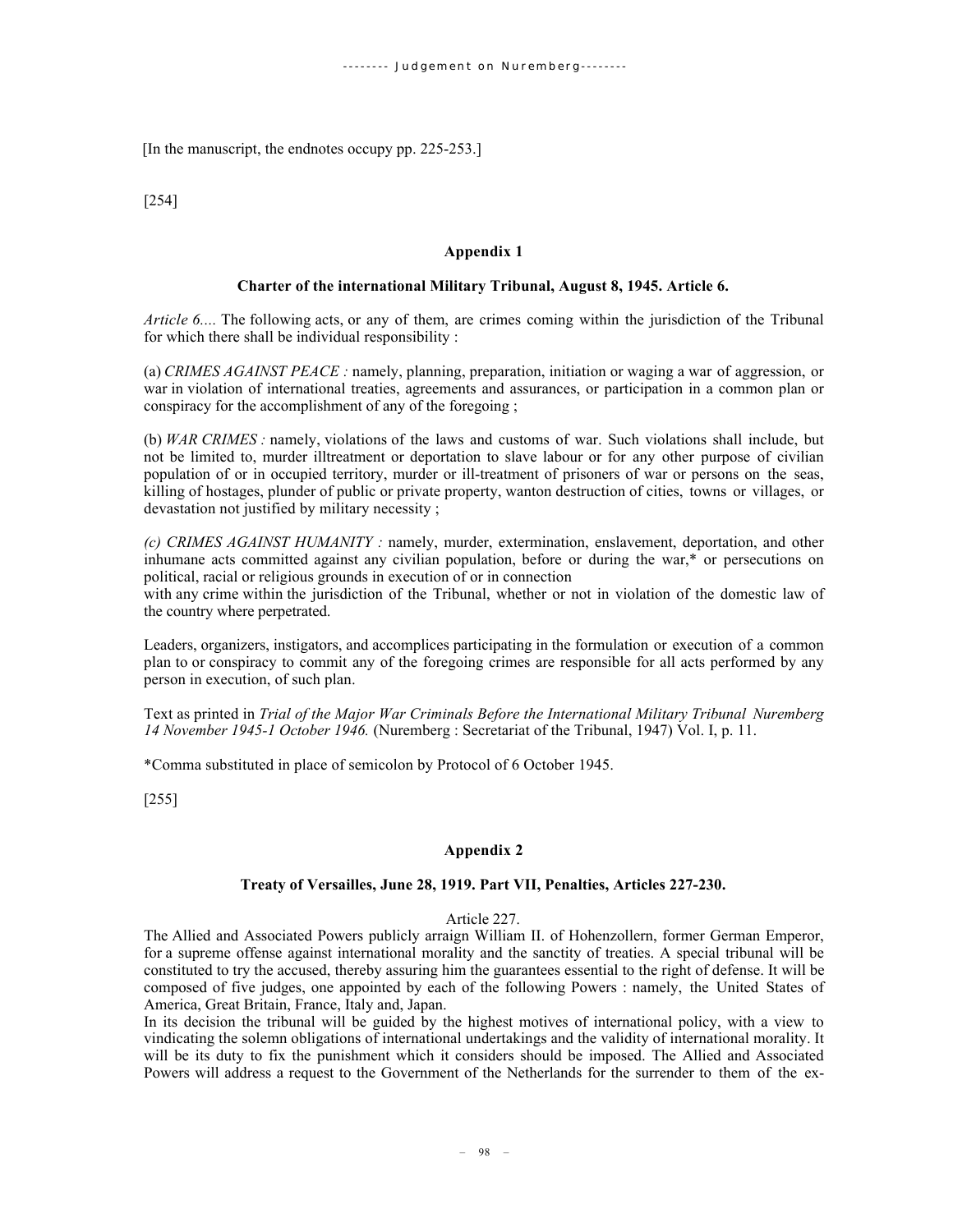Emperor in order that he may be put on trial.

## Article 228.

The German Government recognises the right of the Allied and Associated Powers to bring before military tribunals persons accused of having committed acts in violation of the laws and customs of war. Such persons shall, if found guilty, be sentenced to punishment laid down by law. This provision applies notwithstanding any proceedings or prosecution before a tribunal in Germany or in the territory of her allies. The German Government shall hand over to the Allied and Associated Powers, or to such one of them as shall so request, all persons accused of having committed an act in violation of the laws and customs of war, who are specified either by name or by the rank, office or employment which they held under the German authorities.

## Article 229.

Persons guilty of criminal acts against the nationals of one of the Allied and Associated Powers will be brought before the military tribunals of that Power. Persons guilty of criminal acts against the nationals of more than one of the Allied and Associated Powers will be brought before military tribunals composed of members of the military tribunals of the powers concerned. In every case the accused will be

[256] entitled to name his own counsel.

### Article 230.

The German Government undertakes to furnish all documents and information of every kind, the production of which may be considered necessary to ensure the full knowledge of the incriminating acts, the discovery of offenders and the just appreciation of responsibility.

Text as printed in *The Times* [London] June 28, 1919, Supplement p. iv. published the same day as the signing of the treaty.

[257]

## **Appendix 3**

## **Pact of Patris (Kellogg-Briand), August 27, 1928. Prologue, paragraph 3 and Articles I-II.**

Convinced that all changes in their relations with one another should be sought only by pacific means and be the result of a peaceful and orderly process, and that any signatory Power which shall hereafter seek to promote its national interests by resort to war should be denied the benefits furnished by this Treaty.

Article I.

The High Contracting Parties solemnly declare in the names of their respective peoples that they condemn recourse to war for the solution of international controversies, and renounce it as an instrument of national policy in their relations with one another.

#### Article II.

The High Contracting Parties agree that the settlement or solution of all disputes or conflicts of whatever nature or of whatever origin they may be, which may arise among them, shall never be sought except by pacific means.

Text as printed in F.L. Israel (Ed), *Major Peace Treaties of Modern History 1648-1967.* (New York : Chelsea House Publishers, 1967) pp. 2394-2395.

[258]

#### **Appendix 4**

#### **Moscow Declaration on War Crimes, November 1**, **1943. Paragraphs 6 and 10.**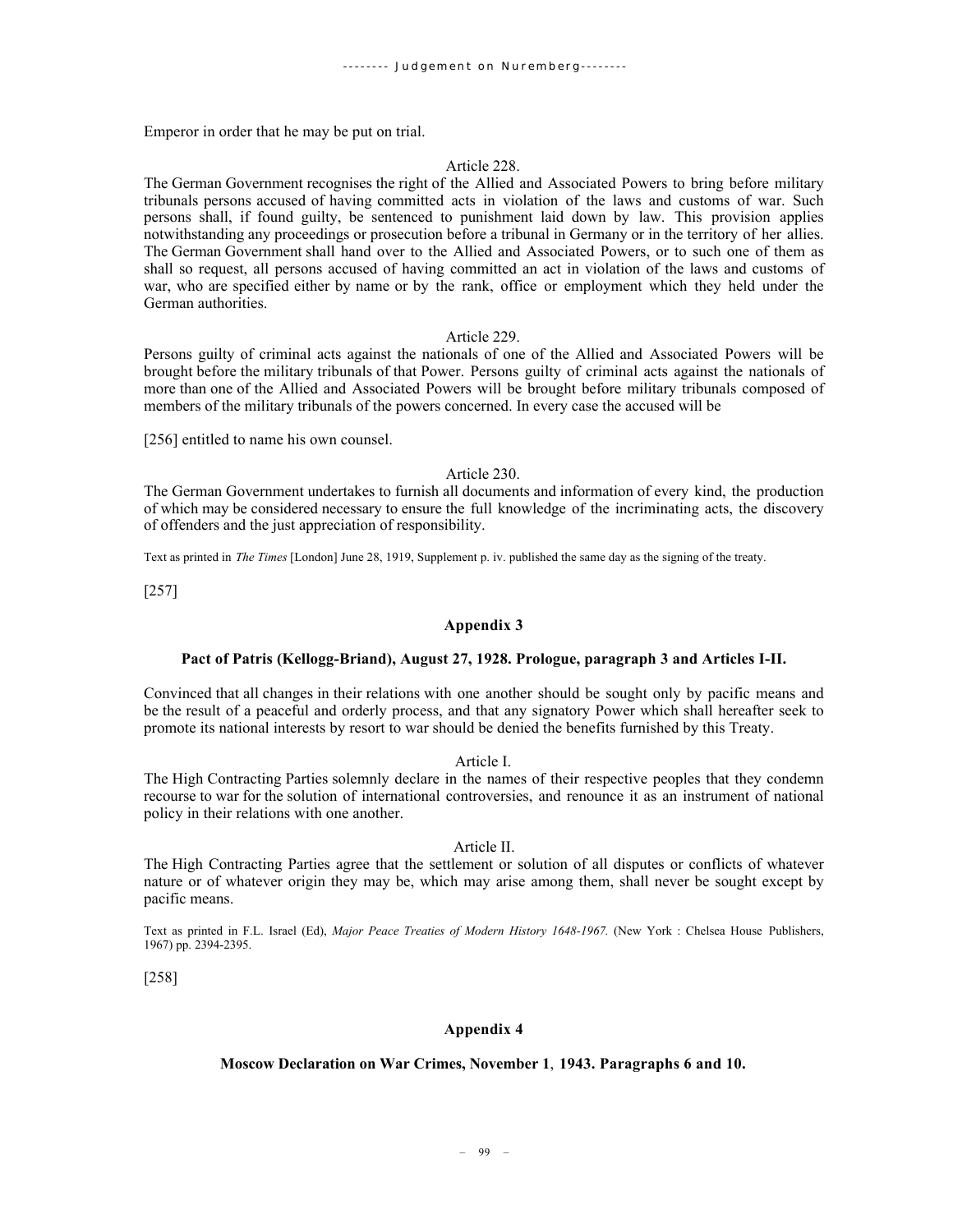At the time of the granting of any armistice to any Government which may be established in Germany, those German officers and men and members of the Nazi Party who have been responsible for or taken a consenting part in the above atrocities, massacres, and executions, will be sent back to the countries in which their abominable deeds were done, so that they may be judged and punished according to the laws of those liberated countries and of the free Governments which will be erected in them....

The above declaration is without prejudice to the case of German criminals whose offences have no particular geographical location, and who will be punished by joint decision of the Governments of the Allies.

Text as printed in 'The Moscow Declaration on War Crimes.' *The Australian Law Journal.* 1943 17 [8] : 248.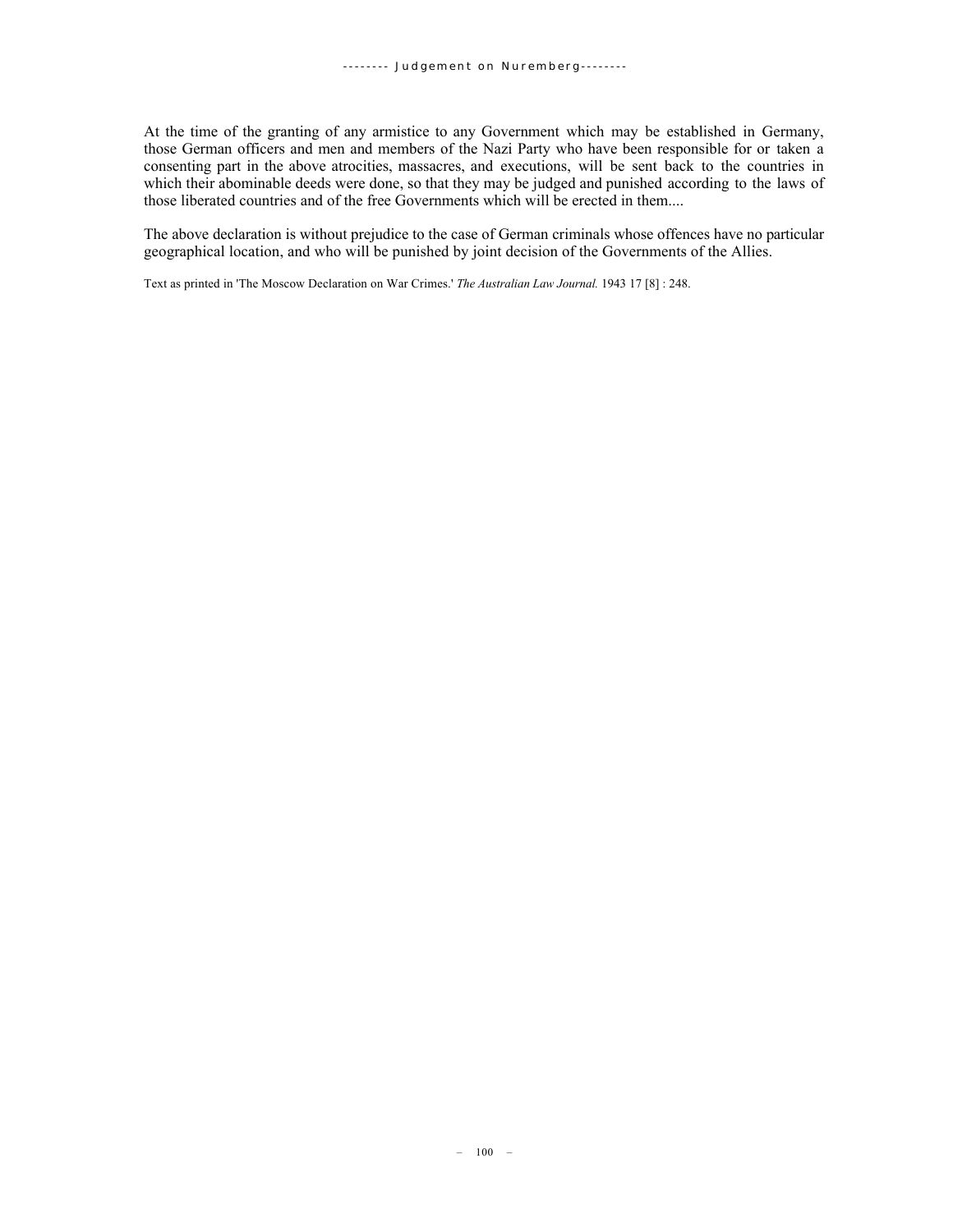[259]

# **BIBLIOGRAPHY**

#### **General Publications**

Auckland District Law Society Public Issues Committee, *Nazi War Criminals ~ Some Legal Issues.* (Auckland : Auckland District Law Society, May 31, 1990).

Bassiouni M. Cerif, *Crimes Against Humanity in International Law*. (Dordrecht : Martinus Nijhoff Publishers, 1992).

Belgion M., *Epitaph on Nuremberg*. (London : The Falcon Press, 1946).

Bosch William J. *Judgement on Nuremberg : American Attitudes Toward the Major German War-Crime Trials*. (Chapel Hill : University of North Carolina Press, 1970).

Calvocoressi P. and Wint G., *Total War : Causes and Courses of the Second World War*. (London : The Penguin Press, 1972).

Carr William, *Poland to Pearl Harbour : The Making of the Second World War*. (London : Edward Arnold, 1985).

Churchill Winston, *The Second World War*. (London : Cassell and Co., 1948).

Etcher B., *The Lessons of the Kharkov Trial*. (London : Russia Today Society, 1944).

*Foreign Relations of the United States, Diplomatic Paipers. The Conferences of Malta and Yalta 1945*. Department of State Publication 6199 (Washington : G.P.O., 1955).

Garner J.W., *International Law and the World War*. (London : Longmans, Green and Co., 1920).

Gilbert M., *Never Despair : Winston Churchill 1945-1965*. (Toronto : Stoddart Publishing Co., 1988).

Ginsburgs G. and Kudriavtsev V.N. (Ed.), *The Nuremberg Trial and International Law*. (Dordrecht : Martinus Nijhoff Publishers, 1990).

Grenville J.A.S., *The Major International Treaties 1914-1845 : A history and guide with texts.* (New York : Methuen, 1987).

Hoover Herbert, *The Memoirs of Herbert Hoover. The Cabinet and the Presidency 1920-1933.* (New York : Macmillan, 1952).

Israel F.L., (Ed.), *Major Peace Treaties of Modern History 1648-1967*. (New York : Chelsea House Publishers, 1967).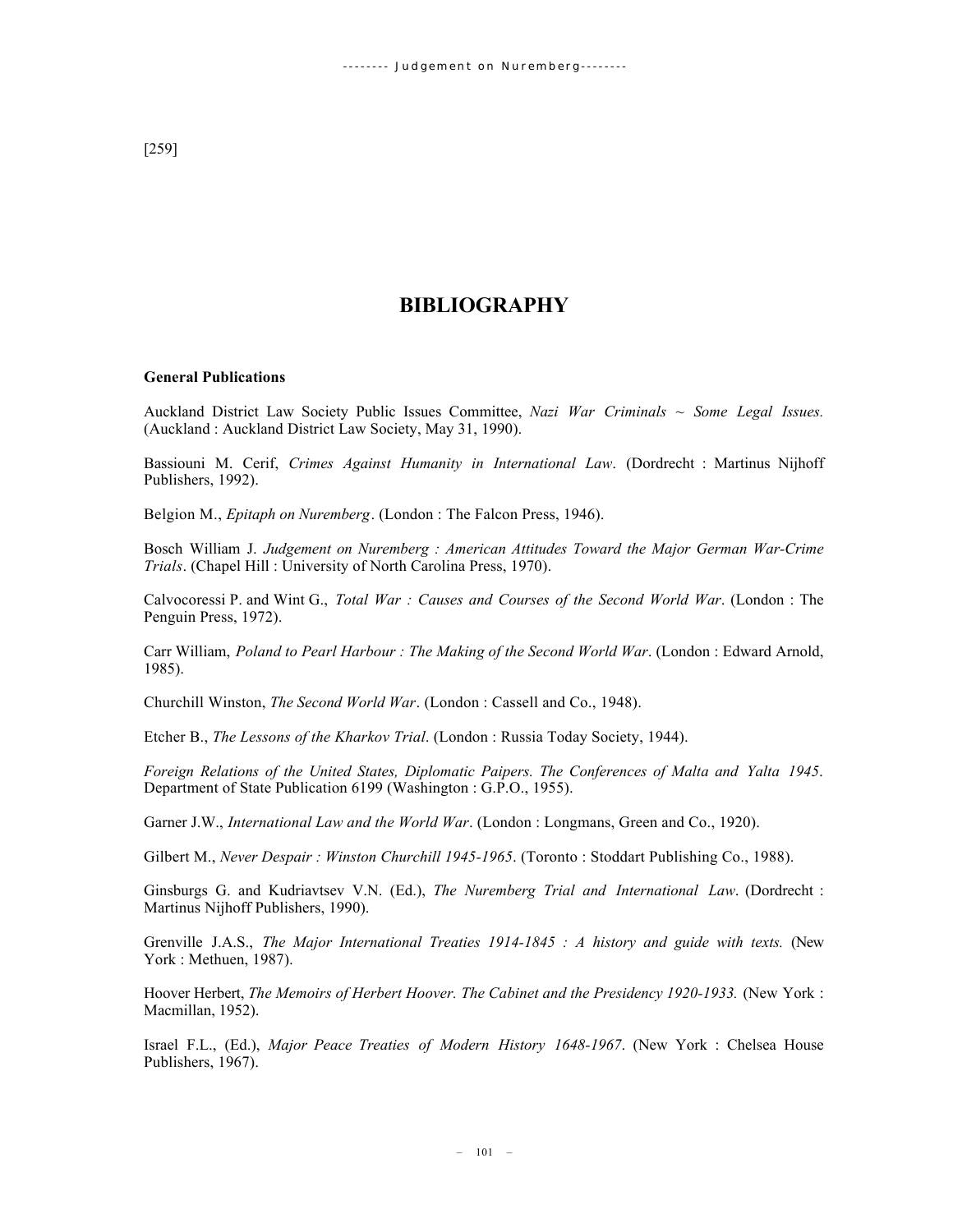Jackson R.H., *The Case Against the Nazi War Criminals.* (New York : Knopf, 1946).

Jackson R.H., *Report of Robert H. Jackson, United States Representative to the International Conference on military Trials, London, 1945 : a documentary record of negotiations ot the representatives of the United States of America, the Provisional Government of the French Republic, the United Kingdom of Great Britain and Northern Ireland, and the Union of Soviet Socialist Republics, culminating in the agreement and charter of the International Military Tribunal.* Department of State Publication No. 3080 (Washington DC : GPO, 1949).

*Judgement of the International Military Tribunal for the Trial of German Major War Criminals (With the Dissenting opinion of the Soviet Member) Nuremberg, 30 September and 1st October, 1946.* (London : HMSO, 1946).

Kahn L., *Nuremberg trials.* (New York : Ballantine Books, 1972).

Kladov I. F., *The Peoples Verdict : A full report of the Proceedings at the Krasnodar and Kharkov German Atrocity Trials.* (New York : Hutchinson and Co., 1944).

Lachs M., *War Crimes : An Attempt to Define the Issues.* (London : Stevens and Sons, 1945).

Lewis John R. (Ed.), *Uncertain Judgement : A Bibliography of War Crimes Trials.* (Oxford : Clio Press, 1979).

Mantroux Paul, *Paris Peace Conference 1919 : Proceedings of the Council of Four* (March 24 - April 18) (Geneva : Libraire Droz, 1964).

Maschler Tom (Ed.), *New English Dramatists 6.* (Middlesex : Penguin Books, 1963).

Morgan J.H., *The Great Assize*. (London : John Murray, 1948).

Mynors R.A.B. (Ed), *XII Panegyrici* (Great. Britain : Oxford University Press, 1964).

Overy R. with Wheatcroft A., *The Road to War*. (London : Macmillan, 1989).

Perrett B. and Hogg I., *Encyclopoedia of the Second World War*. (London : Longman, 1989).

Picton Harold, *The Better Germany in Wartime*. (London : National Labour Press, 1919).

*Report of the Crimea Conference 11 February, 1945.* Miscellaneous No. 5 [1945]. A Report of the British Secretary of State for Foreign Affairs to Parliament (London : HMSO, 1945).

Robbins K., *Munich 1938*. (London : Cassell and Co., 1968).

Roosevelt Elliot, *As He Saw It.* (New York : Sloan and Pearce, 1946).

Roosevelt F.D., *The Public Papers and Addresses of Franklin D. Roosevelt.* (Ed. Samuel I. Rosenmann, New York : Harper, 1950) 13 Vols.

Rosebery A.P.P., *Napoleon, the Last Phase.* (London : A.L. Humphreys, 1906).

Scott James Brown (Ed.), *The Hague Conventions and Declarations of 1899 and 1907*. (New York : Oxford University Press, 1918)

Shaw M.N., *International Law*. (Cambridge : Grotius Publications Ltd., 1991).

Smith B. F., *The Road to Nuremberg* (London : Andre Deutsch, 1981).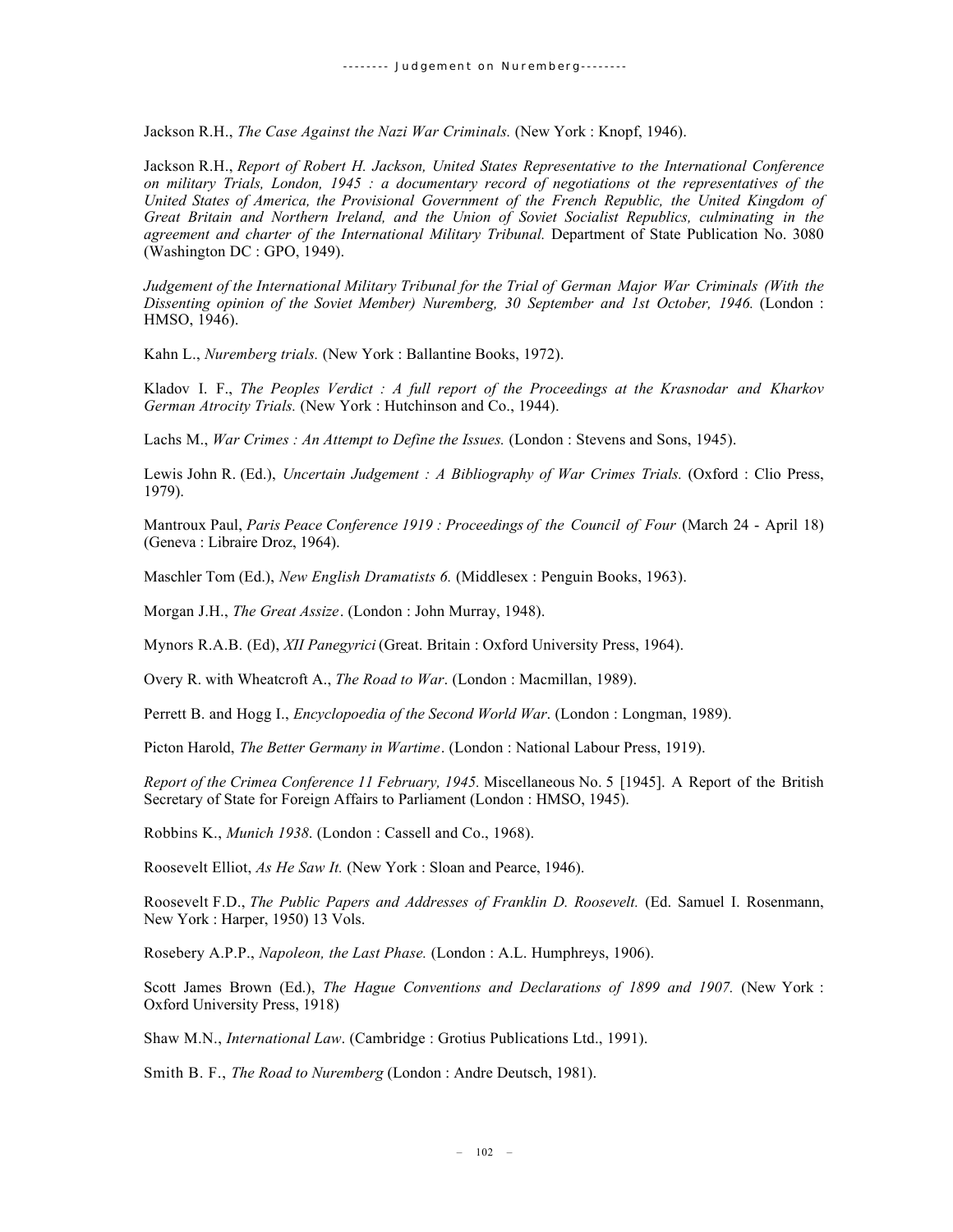Smith B. F., *The American Road to Nuremberg : The Documentary Record, 1944-1945*. (Stanford : Hoover Institution Press, 1982).

Stimson Henry L., *The Far Eastern Crisis.* (New York : Howard Ferting, 1974). Reprinted from edition published by Harper and Row, 1936.

Strake J.G., *Introduction to International Law*. (9th Ed. London : Butterworths, 1984).

Sunga L.S., *Individual Responsibility in International Law for Serious Human Rights Violations.* (Dordrecht : Martinus Nijhoff Publishers, 1992).

Taylor A.J.P., *The Second World War : An Illustrated History.* (London : Hamish Hamilton, 1975).

Taylor Telford, *The Anatomy of the Nuremberg Trial.* (New York : Knopf, 1992).

Temperley H.W.V. (Ed.), *A History of the Peace Conference of Paris*. (London : Oxford University Press, 1969).

Terraine John, *Business in Great Waters : The U-Boat Wars of 1916-1945*. (London : Leo Cooper Ltd., 1989).

*The Encyclopoedia of the Holocaust.* (New York : Macmillan, 1990).

*The treaty of Peace Between the Allied and Associated Powers and Germany, the Protocol annexed thereto, the Agreement respecting the military occupation of the territories of the Rhine, and the Treaty Between France and Great Britain Respecting Alliance to France in the event of unprovoked aggression by Germany. Signed at Versailles, June 28th, 1919.* (London : HMSO, 1919).

*The Trial in the Case of the Atrocities Committed by the German Fascist Invaders in the City of Kharkov and the Kharkov Region, December 15-18, 1943.* (Moscow : Foreign Languages Publishing House, 1944).

*The Trial of German Major War Criminals by the International Military Tribunal Sitting at Nuremberq Germany (Commencing 20th November, 1945). Opening Speeches of the Chief Prosecutors.* (London : HMSO, 1946).

*The Trial of the Major War Criminals Before the International Military Tribunal (Nuremberg).* (London : HMSO, 1946) 42 Volumes.

Trainin A.N., *Hitlerite Responsibility Under Criminal Law*. (London : Hutchinson and Co., 1945).

*Trial of War Criminals before the Nuremberg Military Tribunals Under Control Council Law No. 10, Nuremberg, October 1946 -April 1949.* (Washington : GPO, 1949-1953) 15 Volumes.

Tusa Ann and John, *The Nuremberg Trial.* (New York : Atheneum, 1984).

Tutorow Norman E. (Ed.), *War Crimes, War Criminals and War Crimes Trials : An Annotated Bibliography and Source Book*. (Westport, Connecticut : Greenwood Press, 1986).

*Violations of the Laws and Customs of War. Reports of the Majority and Dissenting Reports of American and Japanese Members of the Commission of Responsibilities. Conference of Paris 1919.* Carnegie Endowment for International Peace, Division of International Law, Pamphlet No. 312. (Oxford : Clarendon Press 1919).

von Kürenberg Joachim, *The Kaiser : A Life of Wilhelm I !, Last Emperor of Germany*. (London : Cassell and Co., 1954).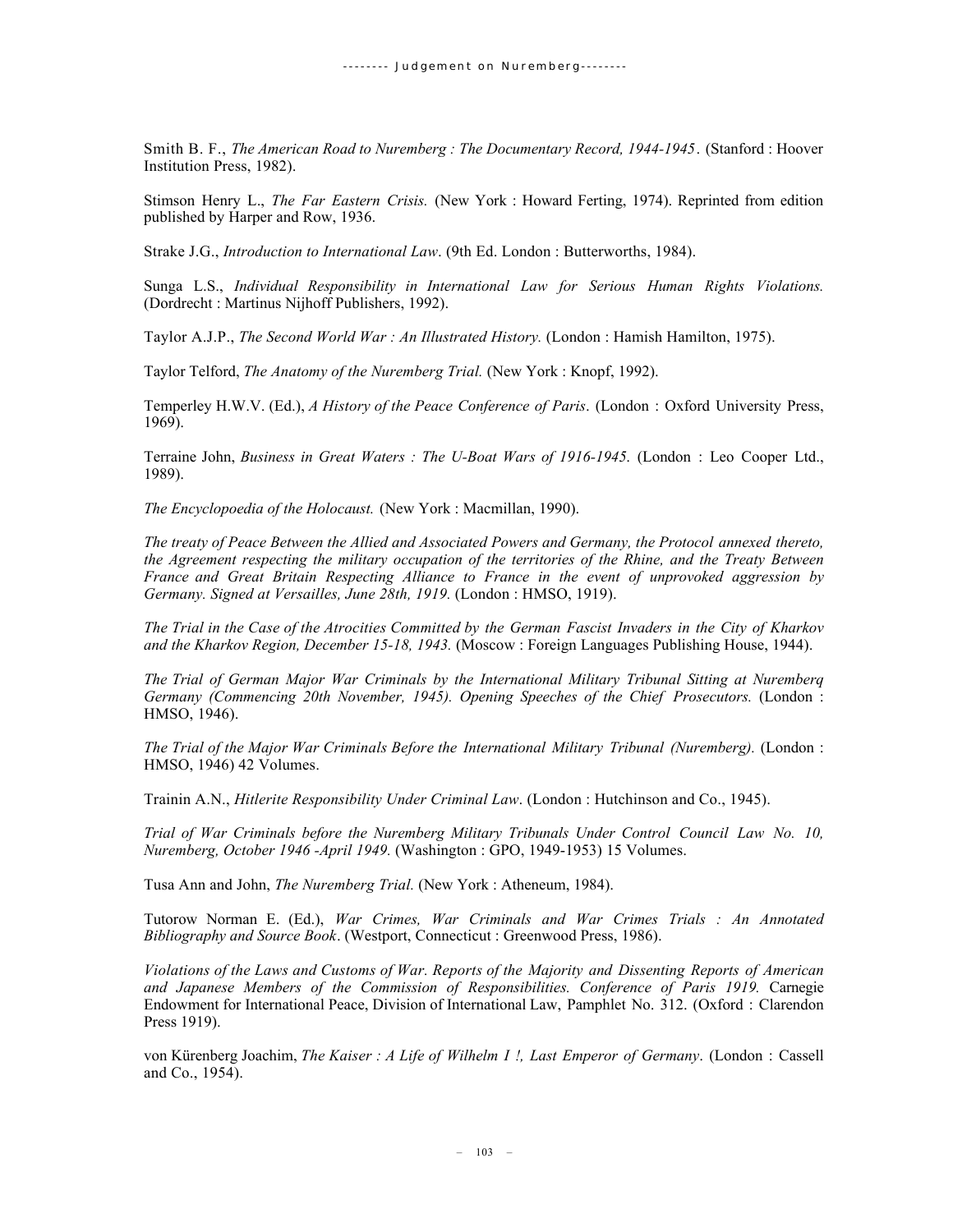von Oppen Beate Ruhm (Ed.), *Documents on Germany Under Occupation 1945-1954*. (London : Oxford University Press, 1955).

*What Really Happened at Paris : The Story of the Peace Conference, 1918-1919.* (Westport, Connecticut : Greenwood Press, 1976). Reprint from the edition published by Scribner, New York in 1921.

Woetzel Robert K., *The Nuremberg Trials in International Law*. (London : Stevens and Sons Ltd., 1960).

#### **Journals and Periodicals**

Abbot Kenneth W., 'Elements of a Joint Discipline., *Proceedings of the American Society of International Law*. Proceedings of the 86th Annual Meeting. Washington D.C. April 1-4, 1992.

'Acquittals That Convict Germany.' *Literary Digest.* 1921 70 [4] : 11.

Adams W.M., 'The American Peace Commission and The Punishment of Crimes Committed During the War.' *Law Ouarterly Review*. 1923 39 [154] : 245-251.

Amchan Morris, 'Nuremberg Revisited.' *Federal Bar Journal*. 1971 30 [3] : 242-253.

Anderson C. P., 'Harmonizing the League Covenant with the Peace Pact.' *American Journal of International Law.* 1933 27 [Supplement] : 105-109.

April Nathan, 'An Inquiry into the Juridical Basis for the Nuremberg War Crimes Trial.' *Minnesota Law Review*. 1946 30 [5] : 313-331.

Bartlett C.A.H., 'Liability for Official War Crimes.' *Law Quarterly Review*. 1919 35 [April] : 177-192.

Battle G.G., 'The Trials Before The Leipsic Supreme Court of Germans 'Accused of War Crimes.'' *Virginia Law Review*. 1921 8 [1] : 1-26.

Bellot H.H.L., 'War Crimes : Their Prevention and Punishment.' *The Grotius Society*. Vol. II, 1917 : 31- 55.

Bellot H.H.L., 'War Crimes and War Criminals.' *Canadian Law Times* 1916 36 [1] : 754-768.

Bentwich Norman, 'The Belsen Trial. ' *Law Journal.* 1945 95 [4167] : 394.

Bernays Murray C., 'Nuremberg : Its vindication of Western justice, its profound lessons in moral leadership, and its deterrence to future aggression. *Survey Gralphic*. 1946 35 [November] : 390-91

Bernays Murray C., 'Legal Basis for the Nuremberg Trials. *Survey Graphic* 1946 35 [January 6] : 4-9.

Bernays Murray C., 'The Nürnberg Novelty.' *Fortune* 1946 33 [February] : 10, 12.

Biddle Francis, 'The Nürnberg Trial. ' *Proceedings of the American Philosophical Society*. 1947 91 [3] : 294-302.

Borchard Edwin, 'War, Neutrality and Non-Belligerency. *American Journal of International Law*. 1941 35 : 618-625.

Colby Eldbridge, 'War Crimes.' *Michigan Law Review*. 1925 23 [5] : 482-511, [6] : 606-634.

Colombos C. John, 'The Pact of Paris, Otherwise Called the Kellogg Pact. ' *Transactions of the Grotius*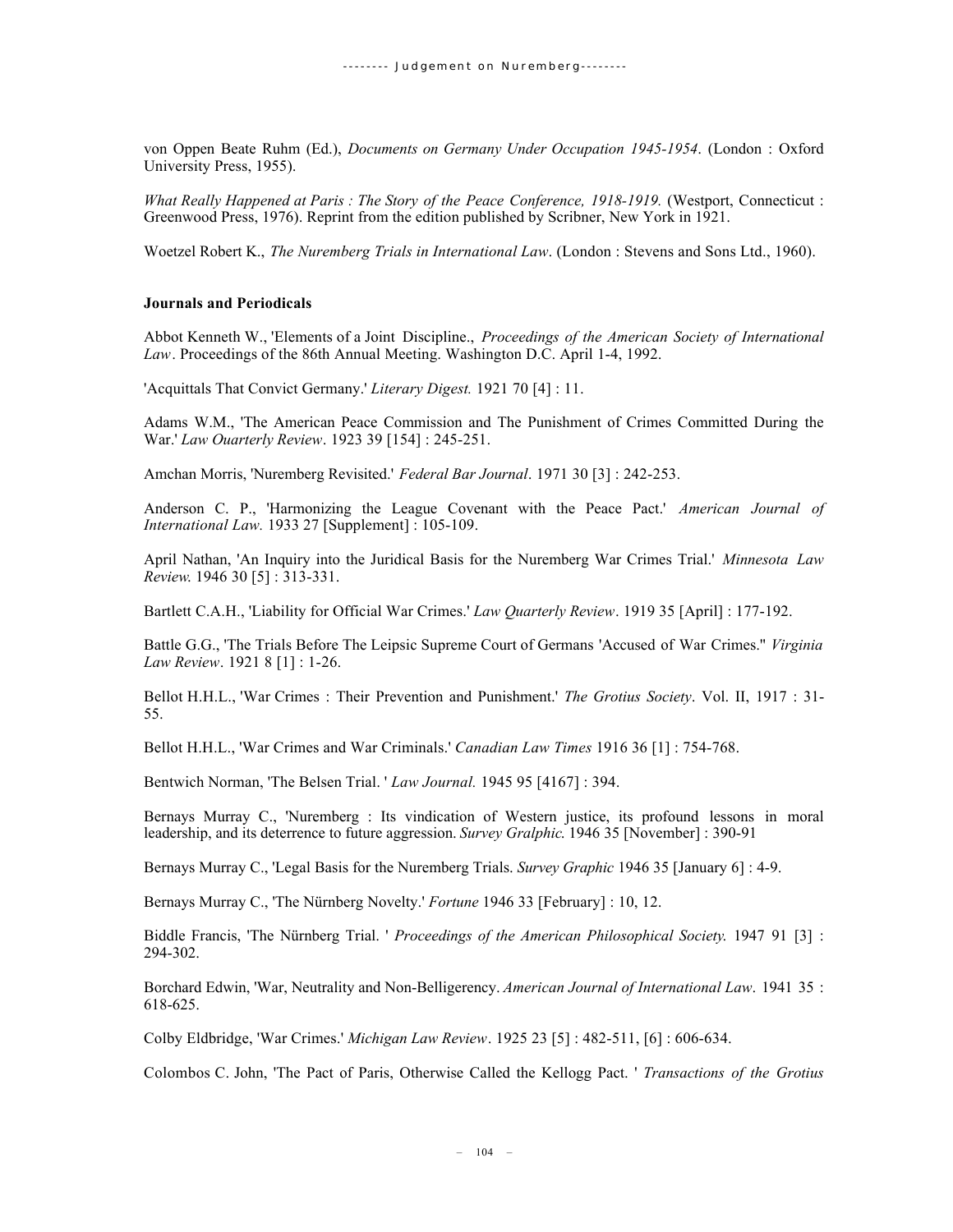*Society*. 1928 14 : 87-102.

Cowles W. B., 'Trial of War Criminals by Military Tribunals' *Journal of the American Bar Association*. 1944 30 [June] 330-333, 362.

*Daily Express,* November 12, 1918.

De Bustamante y Sirvén Antonio S., 'Unlawful Aggression and Defense.' *Tulane Law Review*. 1942 17 [1] : 60-72.

Dean V.M., 'Russians Take the Lead in Trying War Criminals.' *Foreign Policy Bulletin*. 1943 23 [10] : 1-2.

Ehard Hans, 'The Nuremberg Trial Against the Major War Criminals and International Law.' *American Journal of International Law*. 1949 43 [2] : 223-245.

Ferencz Benjamin B., 'Nürnberg Trial Procedure and the Rights of the Accused.' *Journal of Criminal Law and Criminology.* 1948 39 [2] : 144-151.

Finch G.A., 'The Nuremberg Trial and International Law.' *American Journal of International Law*. 1947 41  $[1]$  : 20-37.

Fox John P., 'The Jewish Factor in British War Crimes Policy in 1942.' *English Historical Review*. 1977 92 [January] : 82-106.

Franck T.M. and Rodley N.S., 'After Bangladesh : The Law of Humanitarian Intervention by Military Force.' *American Journal of International Law*. 1973 67 : 275-285.

Fratcher W.F., 'Review by the Civil Courts of Judgments of Federal Military Tribunals.' *Ohio State Law Journal*. 1949 10 [31] : 271-300.

Freeman Harrop A., 'The United Nations Organisation and International Law.' *Cornell Law Ouarterly*. 1946 31 [3] : 259-284.

Garner J. W., 'Punishment of Offenders Against the Laws and Customs of War. ' *American Journal of International Law*. 1920 14 : 70-94.

Goldstein Anatole, 'Crimes Against Humanity, Some Jewish Aspects. ' *Jewish Year Book of International Law*. 1948 : 206-225.

Gregory S.S., 'Criminal Responsibility of Sovereigns for Wilful Violations of the Laws of War. ' *Virginia Law Review*. 1920 6 [5] : 400-421.

Ireland Gordon, 'The Trial of Ex-Rulers.' *Tulane Law Review*. 1933 7 [2] : 279-285.

Jackson R.H., 'Atrocities and war Crimes : Report From Robert H. Jackson to the President.' *Department of State Bulletin*. 1945 12 [june 10] : 1071-1078.

Jackson R.H., 'Nürnberg in Retrospect.' *The Canadian Bar Review*. 1949 27 [7] : 761-781.

Kelsen Hans, 'The Legal Status of Germany According to the Declaration of Berlin.' *American Journal of International Law*. 1945 39 [3] : 518-526.

Kelsen Hans, 'Collective and Individual Responsibility in International Law with Particular Regard to the Punishment of War Criminals.' *International Law Quarterly.* 1947 1 [2] : 530-571.

Kelsen Hans, 'Compulsory Jurisdiction in International Disputes.' *American Journal of International Law*.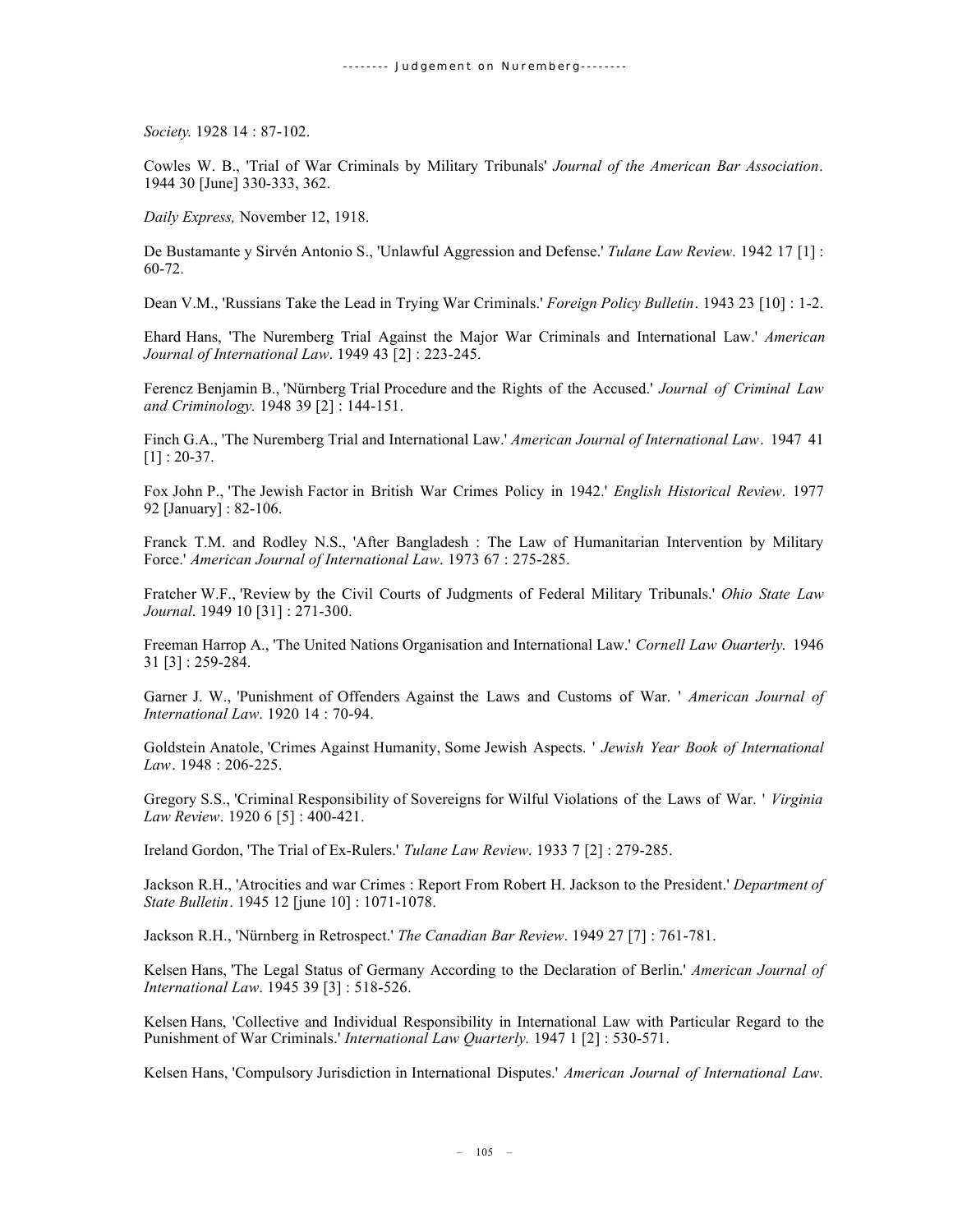1943. 37 : 397-406.

Kelsen Hans, 'Will the Judgement in the Nuremberg Trial Constitute a Precedent in International Law ?' *International Law Quarterly.* 1947 1 [2] : 153-171.

Kunz J.L., 'The Problem of revision in international Law.' *American Journal of International Law*. 1939 33 [1] : 33-55.

Mullins Claude, 'War Criminals' Trials.' *Fortnightly Review*. 1921 116 [September] : 417-430.

Munson F. Granville, 'The Arguments in the Saboteur Trial. *University of Pensylvania Law Review*. 1942 91 [Nov] : 239252.

Morgenstern F., 'Validity of the Acts of the Belligerent Occupant. ' *The British Year Book of International Law*. 1951 : 291-322.

Nobleman E.E. 'American Military Government Courts in Germany.' *Annals of the American Academy of Political and Social Science*. 1950 267 [January] : 803-811.

'Punishing War Criminals. ' *Current History Magazine of the New York Times.* 1920 11 [2] : 273-280.

'Report of the Commission on the Responsibility of the Authors of the war and on Enforcement of Penalties.' *American Journal of International Law*. 1920 14 [1] : 95-154.

'Rights and Duties of States in Case of Aggression.' *American Journal of International Law*. 1939 33 [Supplement, official Documents] : 823-909.

Robinson Jacob, 'The International Military Tribunal and the Holocaust.' *Israel Law Review*. 1972 7 [1] : 1- 13.

Rodley N.S., 'Human Rights and Humanitarian Intervention : The Case Law of the World Court.' *International and Comparative Law Quarterly*. 1989 38 [April] : 321-333.

Roxburgh R.F., 'The Sanction of International Law.' *American Journal of International Law*. 1920 14 : 26- 37.

Schwelb Egon, Crimes Against Humanity.' *The British Yearbook of International Law*. 1946 23 : 178-226.

Schwenk Edmund H., 'Legislative Power of the military Occupant Under Article 43, Hague Regulations. *Yale Law Journal*. 1945 54 : 393-416.

*Soviet War News*, November 27, 1941 : No. 120. October 16, 1942 : No. 338. May 13, 1943.

Stewart John Hall, 'The Norton Napoleon Collection.' The Journal of Modern History. 1951 23 [2] : 158- 162.

Stewart John Hall, 'The Imprisonment of Napoleon : A Legal Opinion by Lord Eldon.' *The American Journal of International Law*. 1951 45 [July] : 571-577.

'The Danger of the German Trials.' *The Nation*. (London) 1920 26 [February 7] : 629-630.

'The Draft Convention on Rights and Duties of Neutral states in Naval and Aerial War.' *American Journal of International Law*. 1939 33 [Supplement, Official Documents] : 167-817.

'The Moscow Declaration on war Crimes.' *The Australian Law Journal*. 1943 17 [8] : 248-250.